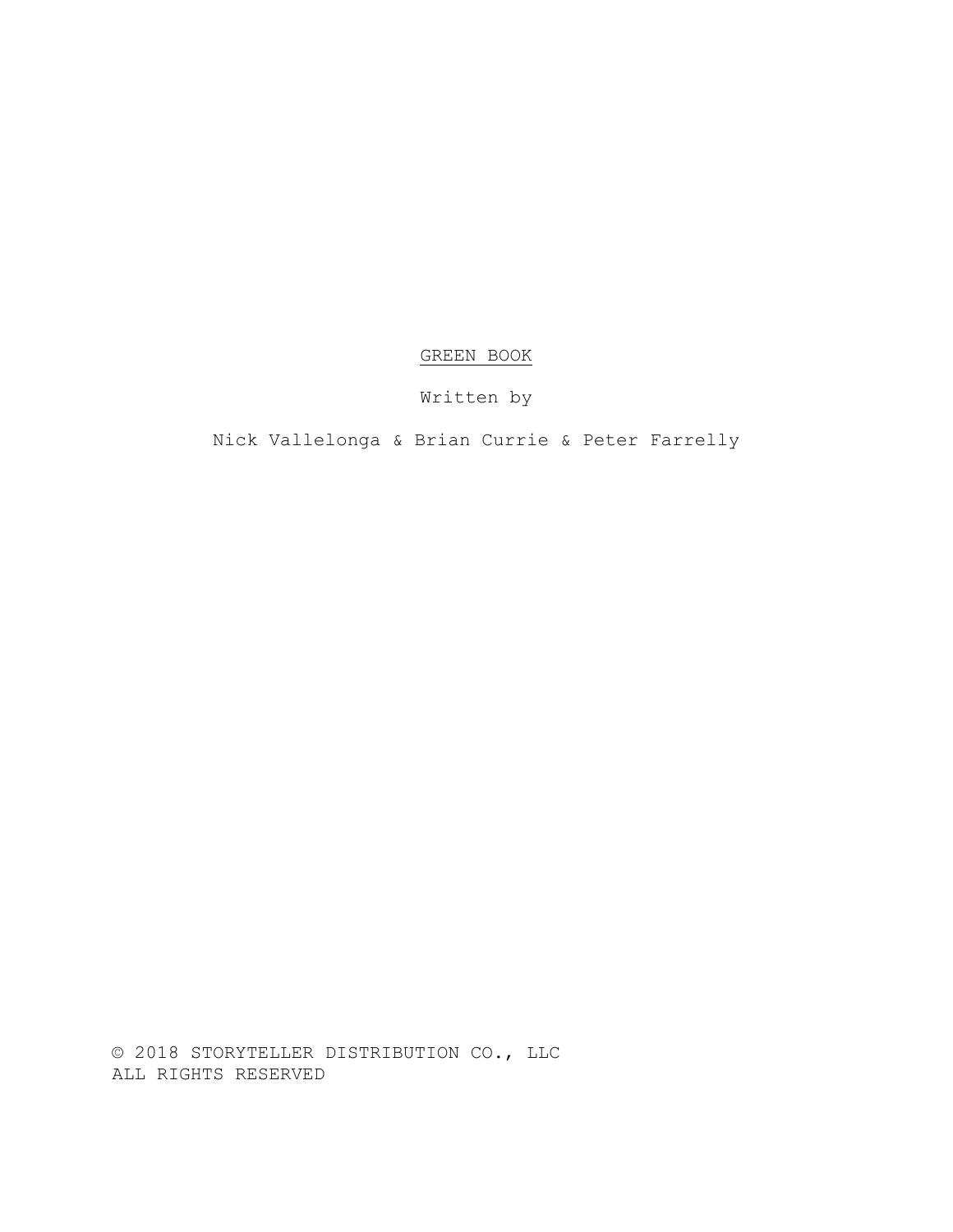FADE IN:

TITLE CARD: "New York City, 1962"

## **EXT. COPACABANA - 10 EAST 60TH ST. - NYC - NIGHT**

The famous red awning with *COPACABANA* in white block letters hangs over the entrance of the world-renowned nightclub. A long line of well-dressed customers fills the sidewalk waiting to get in.

OVER THIS - WE HEAR the opening horns of Bobby Rydell's version of "THAT OLD BLACK MAGIC"*...*

## **INT. COPACABANA - MAIN ROOM - CONTINUOUS**

The vibe is electric. SIX HUNDRED PATRONS pack the tables in the main room. Brazilian in theme, the Copa décor is art deco throughout, filled with palm trees illuminated by blue and pink hues. Pure elegance.

Peppering the crowd... gorgeous COPA GIRLS, white-jacketed WAITERS, MAITRE D'S in Black Tuxedo Jackets, CAPTAINS in Blue Tux Jackets, and BOUNCERS in Red Tux Jackets.

On stage in front of the Orchestra, tuxedo-clad BOBBY RYDELL. The crowd APPLAUDS.

> BOBBY RYDELL *Thank you very much! Welcome to Jules Podell's Copacabana! I'm Bobby Rydell and I'm happy to be here!*  (singing) *That old Black Magic has me in its spell...*

*THE SONG CONTINUES THROUGH THIS ENTIRE SEQUENCE...*

FRANK "TONY LIP" VALLELONGA, 40s, Copa bouncer, moves quickly through the crowd. Lip is imposing with a charismatic presence. *You don't mess with this guy.*

Following Lip, an ATTRACTIVE COUPLE. Lip leads them to a table near the front of the stage. The man slips Lip some cash.

*The Orchestra kicks in big, the room is jumping..*.

At a back booth, JULES PODELL, 60, Copa owner, a tough-asnails bulldog of a man. He taps his diamond ring on the table to the beat of the song.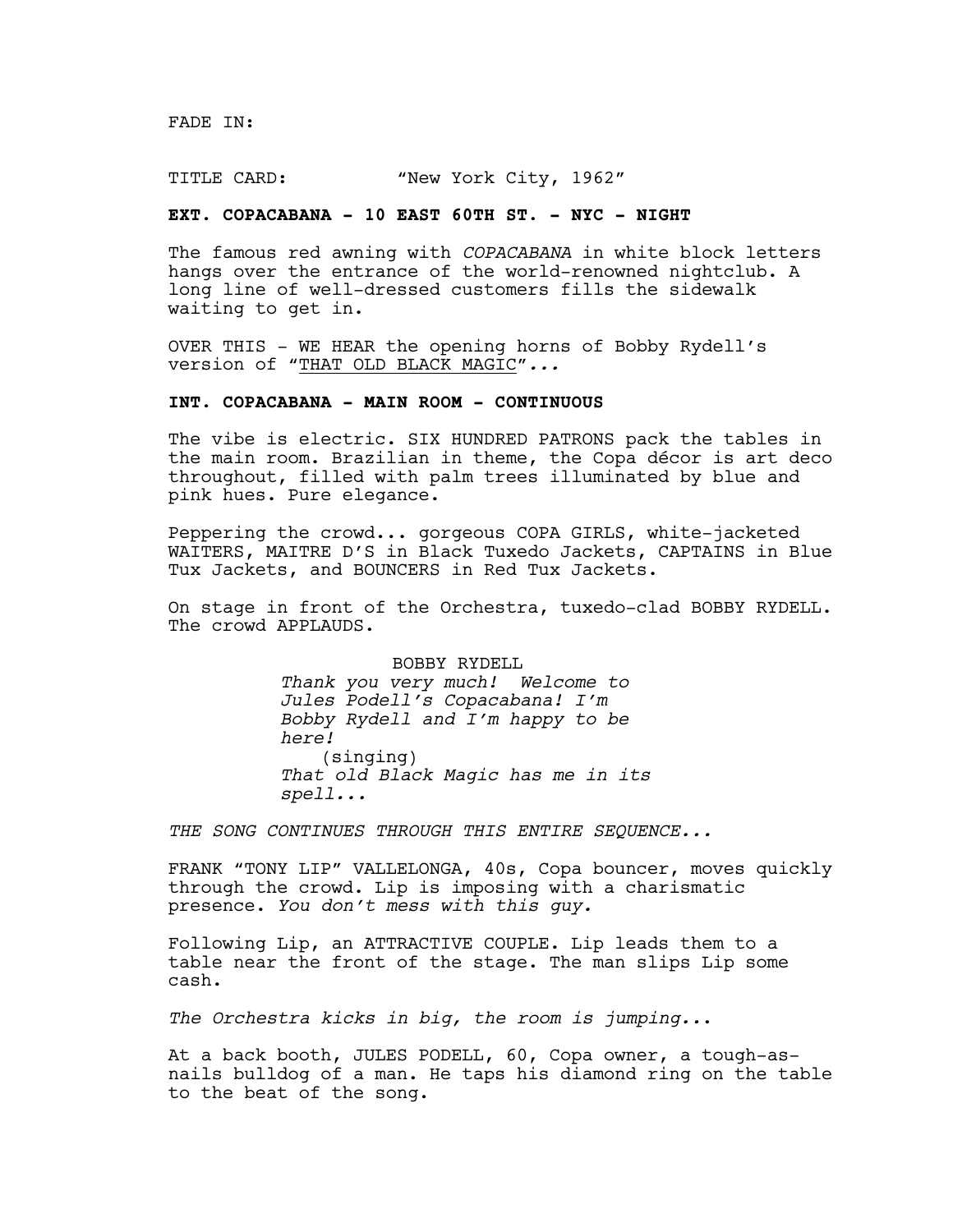## **INT. COPACABANA - COAT CHECK - CONTINUOUS**

Lip trolls for customers who will tip him for a table. He NOTICES...

JOEY LOSCUDO, 50s, a Mob Boss, entering the club followed by his CREW. Loscudo walks over to the COAT-CHECK GIRL, takes off his coat and hat, hands them to her.

> LOSCUDO Guard this hat with your life... My mother gave it to me.

He winks.

COAT-CHECK GIRL Yes, Mr. Loscudo...

He hands the Coat-Check Girl some money. The *MAITRE D',* CARMINE, walks over.

CARMINE

Joey!

LOSCUDO Hey, Carmine!

Carmine slips Lip some cash.

CARMINE That's not necessary...

LOSCUDO

Come on. You know I saw this kid Rydell last year in Philly. Nobody knew who he was.

CARMINE Well they know him now...

They hug, then Carmine escorts Loscudo and his ENTOURAGE into the main room. Lip approaches the Coat-Check Girl.

> LIP Gimme Loscudo's hat.

COAT-CHECK GIRL But he said...

T.TP I know, just give it to me...

He bangs her a couple bucks, she turns the hat over to him.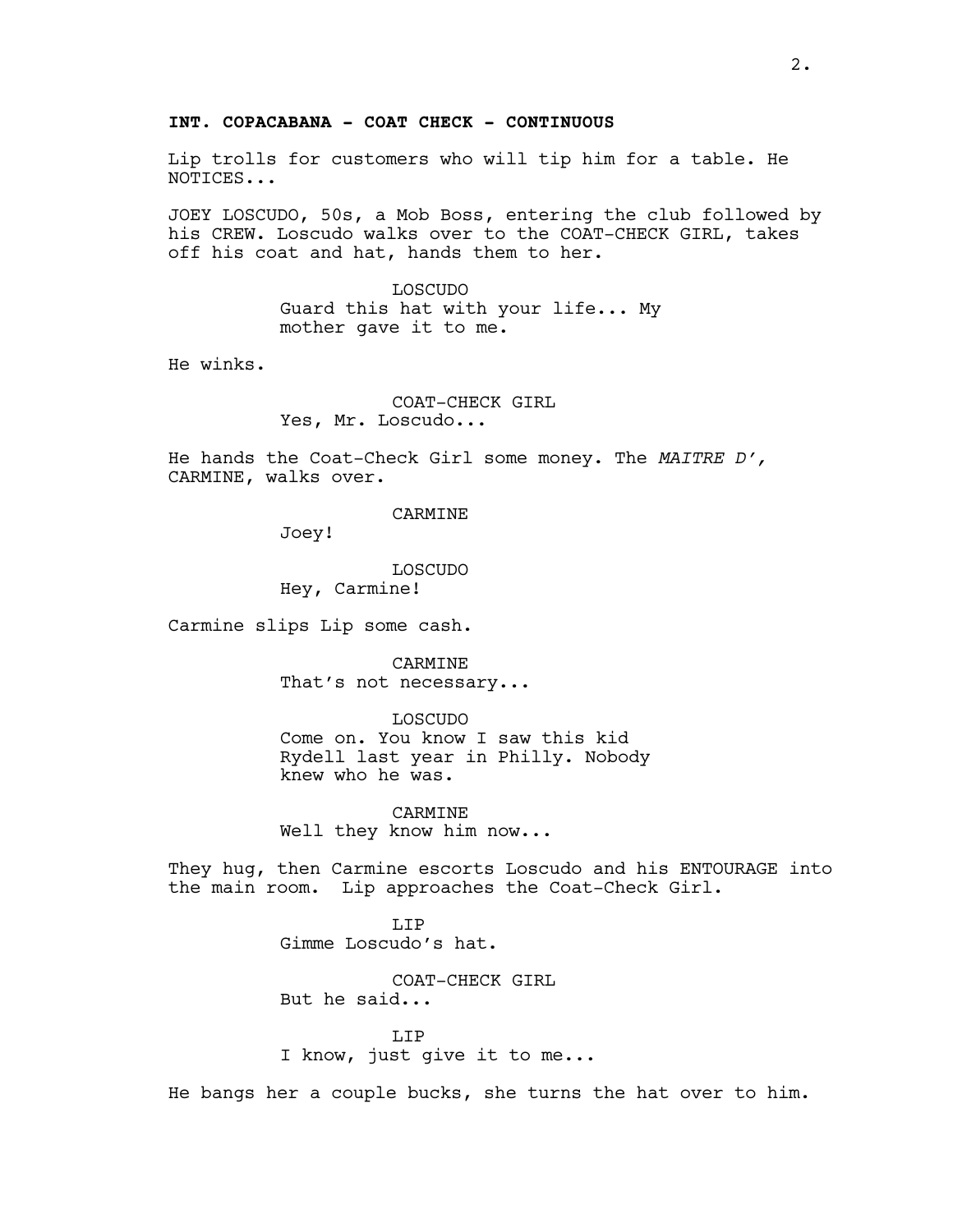## **INT. COPACABANA - MAIN ROOM - CONTINUOUS**

*RYDELL'S STILL SINGING, THE JOINT'S ROCKING... A FIGHT breaks out... FOUR GOOMBAHS pound each other. Tables flip, glass breaks, patrons scream...* 

*ANGLE ON Podell as he jumps up...*

### PODELL TONY LIIIIIIIIIIIIIIIP!!!

*Lip is already on the move, running to the fight...* 

*It's pandemonium, but Rydell doesn't stop. He and the Orchestra building the speed and intensity of the song...*

*Lip is joined by Carmine, and some BOUNCERS, all of them grappling with the Goombahs. They quickly RUSH THEM OUT OF THE ROOM....* 

#### **EXT. COPACABANA - NIGHT - CONTINUOUS**

Everyone comes CRASHING out the front door. Lip throws the Goombah down the steps to the street. He jumps up.

> GOOMBAH YOU PUT YOUR HANDS ON ME, YOU PUNK?!

T.TP Do yourself a favor--go home with your friends.

GOOMBAH Don't you tell me where to go! Do you know who I am?! I'm goin' back in there!

LIP Nah, you're not.

The Goombah TAKES A SWING at Lip and it's on. Lips KNOCKS HIM ON HIS ASS, then jumps on him and starts to BASH HIS FACE IN*.*

CLOSE ON - *Lip, brutally punching, his fists bloody, as WE HEAR O.S. APPLAUSE and* 

SMASH CUT TO

#### **INT. COPACABANA - STAGE - CONTINUOUS**

The band's swinging as Bobby Rydell delivers the big climax to the song...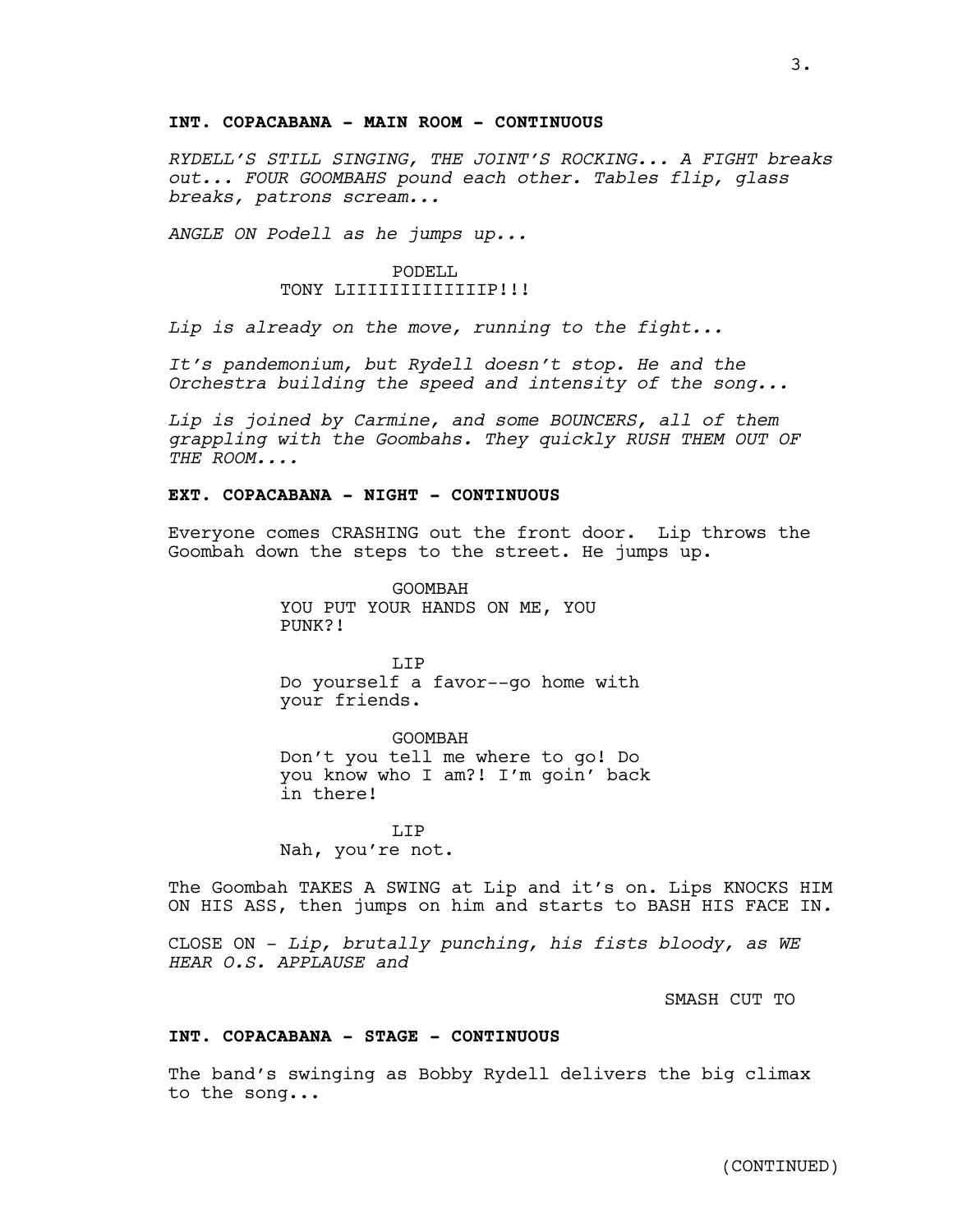BOBBY RYDELL (O.S.) (singing) *...Whoa, that old Black Magic called loooooooove!*

SMASH CUT TO:

## **INT. COPACABANA - COAT CHECK - LATER - NIGHT**

A line of people wait behind mob boss Joey Loscudo as he screams at the Coat-Check Girl. Carmine stands by.

> LOSCUDO I'll burn this place down! Where's my hat!

> COAT-CHECK GIRL I'm sorry, Mr. Loscudo, I went to the ladies room, I was only gone a minute...

LOSCUDO Someone better find it!

CARMINE It'll turn up, I swear it'll turn up.

LOSCUDO Really? You tell that fat Jew bastard Podell that if it doesn't turn up, I'll burn this place down! You hear me? I'll burn the Copa down!

## **EXT. COPACABANA - ENTRANCE - NIGHT - LATER**

Lip, Carmine, and another bouncer, DANNY, smoke cigarettes, lean against a dinged-up '55 BUICK Sedan.

A poster at the Copa entrance reads: *BOBBY RYDELL - SOLD OUT!*

A worker pastes a banner over it: *COPA CLOSED FOR RENOVATIONS NOVEMBER/DECEMBER - SEE YOU IN JANUARY WITH SAMMY DAVIS, JR.!*

> CARMINE Jesus Christ. Loscudo is out of his mind.

DANNY We earned our money tonight.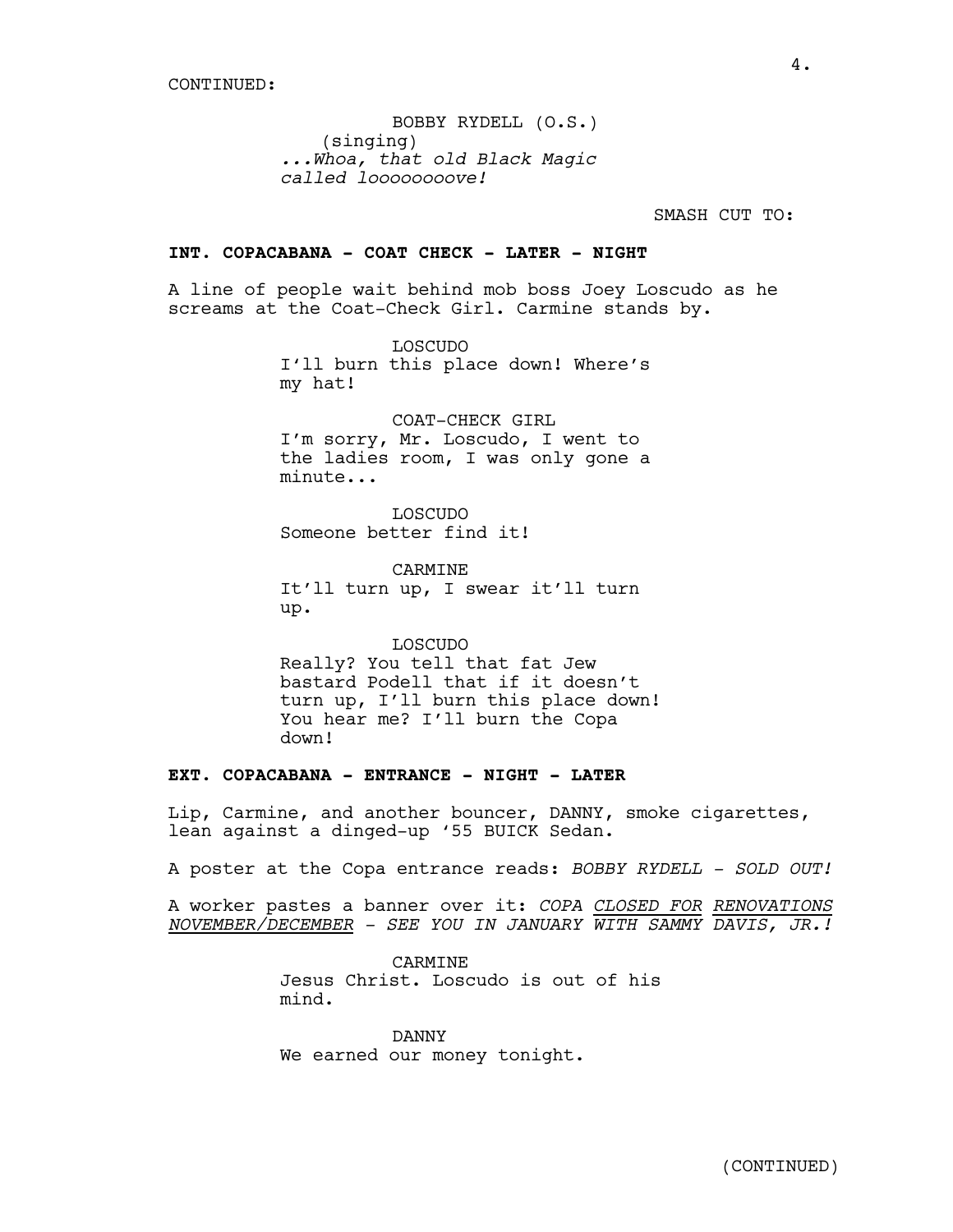CARMINE Lip, I thought you were gonna kill that guy.

LIP Better him than me. What are you gonna do while we're closed?

DANNY I don't know. Maybe work at my Uncle's pizza joint.

T.TP (to Carmine) What about you?

CARMINE I'm gonna drink for two months.

The men straighten up as Jules Podell exits the club.

JULES PODELL Take me home, Lip.

SMASH CUT TO:

## **INT. JILLY'S SALOON - NIGHT**

*LOSCUDO'S HAT GETS PLOPPED IN THE MIDDLE OF A TABLE...*

PULL BACK... Luscudo sits in the corner booth, holding court with JILLY and friends.

> LOSCUDO My hat! Jesus Christ, if you had tits, I'd kiss ya! How the hell'd you find it?

ANGLE ON LIP standing in front of the table.

LIP Heard it was missing, so I looked into it.

LOSCUDO I wanted to kill that broad.

T.TP Wasn't her fault.

JILLY RIZZO Who had the balls to clip it?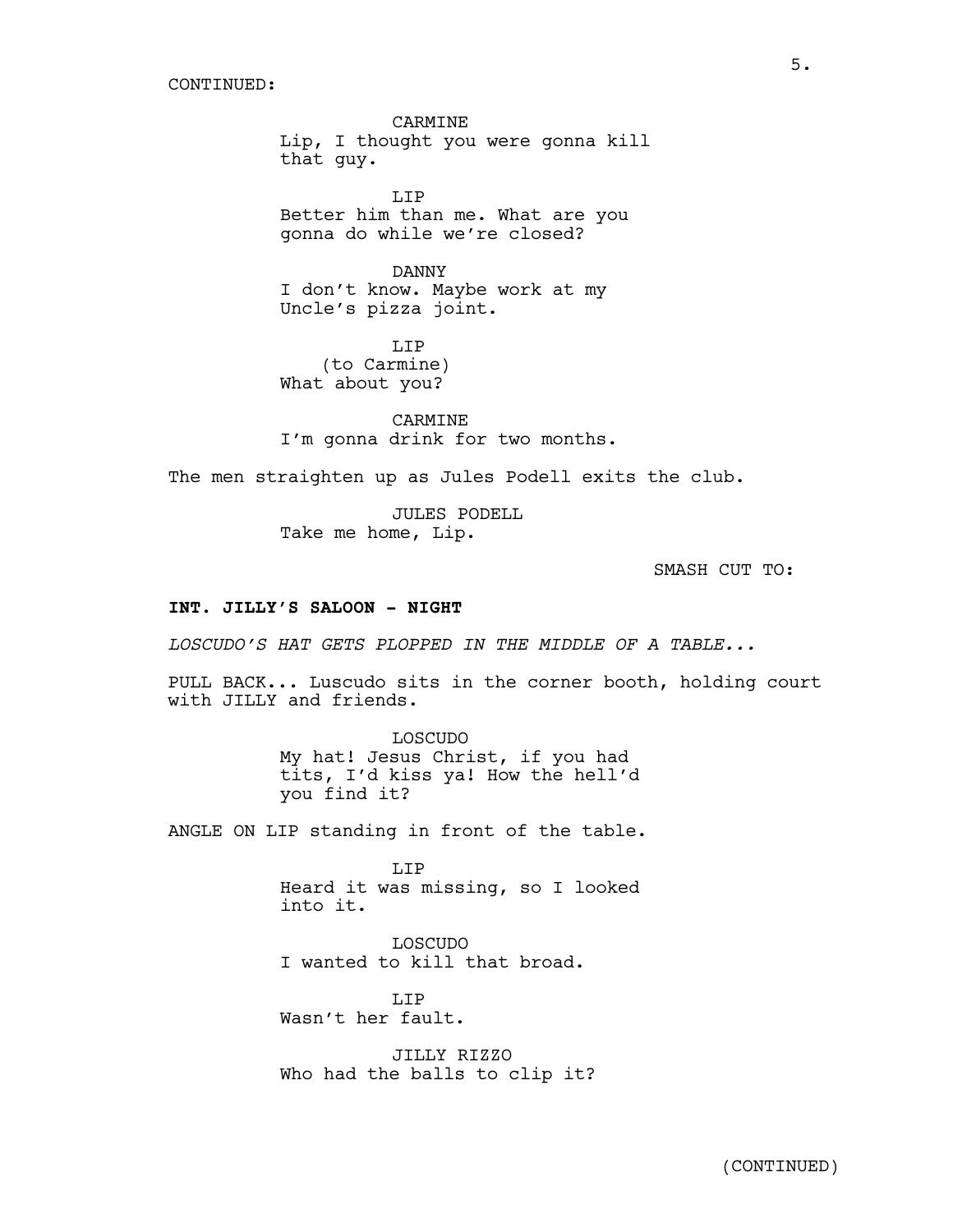CONTINUED:

LIP Don't worry about it, I took care of him.

LOSCUDO I hope you gave him *some* beating.

Loscudo pulls out a wad of cash, peels off a C-note.

LIP No, I can't. It was my pleasure, Mr. Loscudo.

Loscudo SLAMS the MONEY into Lip's hand.

LOSCUDO Bullshit. And from now on you don't have to call me Mister Loscudo, ya hear me?

Lip smiles.

## **EXT. LIP'S APARTMENT - BRONX - DAWN**

A six-story brick building with fire escapes framing the windows. Parked cars fill both sides of the street. Lip's car pulls up and parks in front of a FIRE HYDRANT. He gets out, grabs a garbage can, and PUTS IT OVER THE HYDRANT.

#### **INT. LIP'S APARTMENT - MORNING**

Lip ENTERS the small one-bedroom apartment. He moves to the kitchen, opens the refrigerator, chugs half a bottle of milk.

## **INT. LIP'S APARTMENT - BEDROOM - MORNING**

Lip ENTERS. Sleeping in the bed, Lip's wife DOLORES, late 30s, pretty. Beside her, NICK, 9, and FRANKIE, 7.

Lip takes off a ring, his watch, places them on top of the bureau. Empties his pockets of crumpled wads of cash.

Lip strips down to a t-shirt and boxer shorts, gets in bed, snuggles up to Dolores. She wakes, kisses him.

DOLORES

'Morning...

LIP

'Night...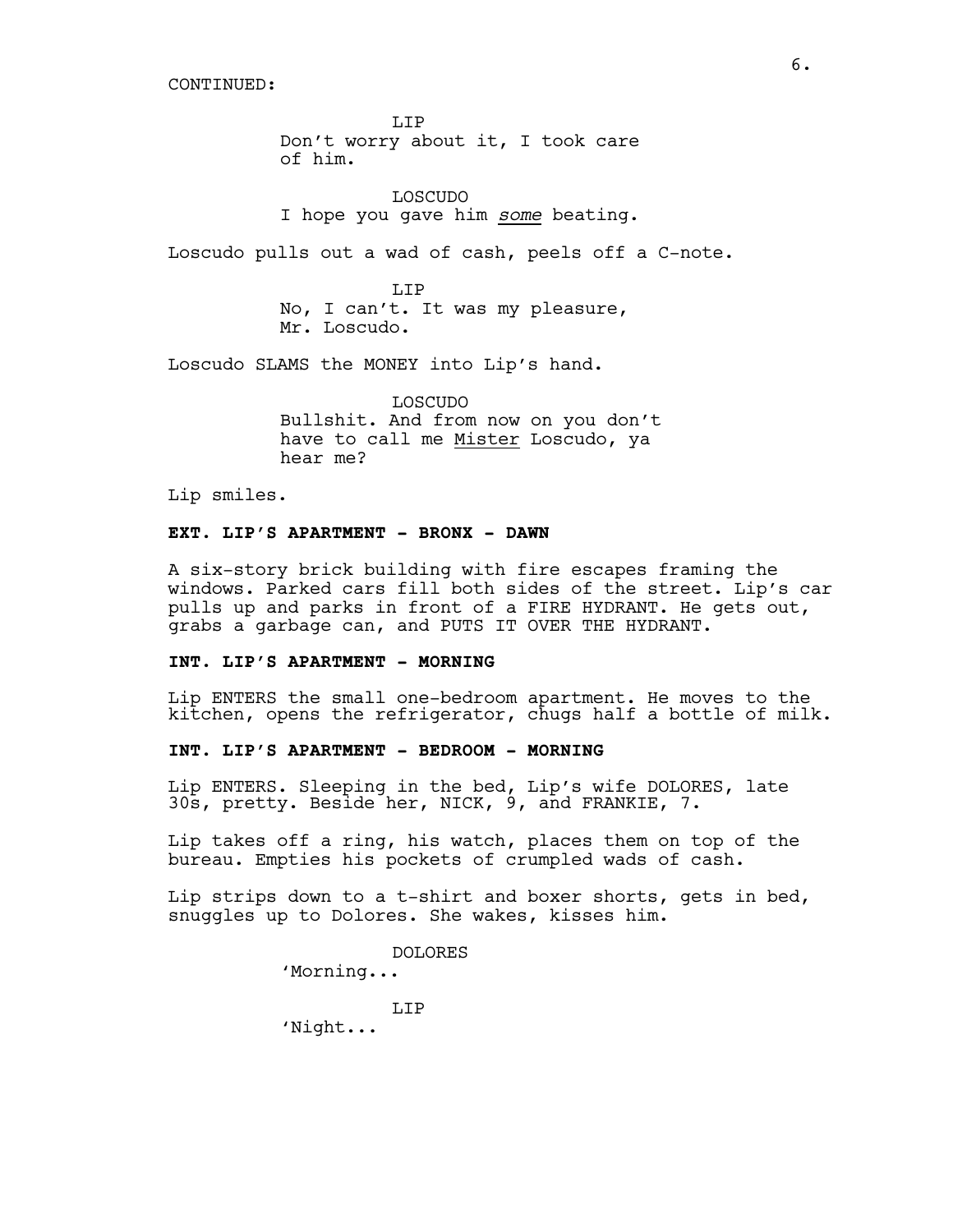CLOSE ON - A BLACK AND WHITE TV, THE YANKEES PLAY THE SAN FRANCISCO GIANTS, GAME 6 OF THE WORLD SERIES.

> PHIL RIZUTTO (V.O.) "Roger Maris at the plate, Pierce checks the signs..."

PULL BACK -- On the couch watching the game, Lip's Father, NICOLA, 70s, brother RUDY, 30s, Dolores' father, ANTHONY, 70s, and her two brothers JOHNNY, 40s, and LOUIE, 30s.

> JOHNNY Come on, Roger! Hit one out!

RUDY Be quiet, you're gonna jinx it!

Lip ENTERS still wearing his t-shirt and white boxers.

LIP (sarcastic) Johnny, think you can yell a little louder?

JOHNNY Maris is up...

T.TP Yeah, so am I now. What the hell are you guys doing here?

Johnny discreetly nods toward the kitchen where we see TWO BLACK WORKMEN laying down linoleum. The kids, Nick and Frank, play with plastic Green Army soldiers in the corner.

> JOHNNY Figured we'd come up and keep Dolores company...

BACK TO SCENE - Lip gets the point*.*

ANTHONY

(in Italian) *You shouldn't be sleeping in the middle of the day, leaving my daughter here alone with these sacks of coal*.

NICOLA

(in Italian) *And why do you hire them to do an Italian's job? It's a disgrace.*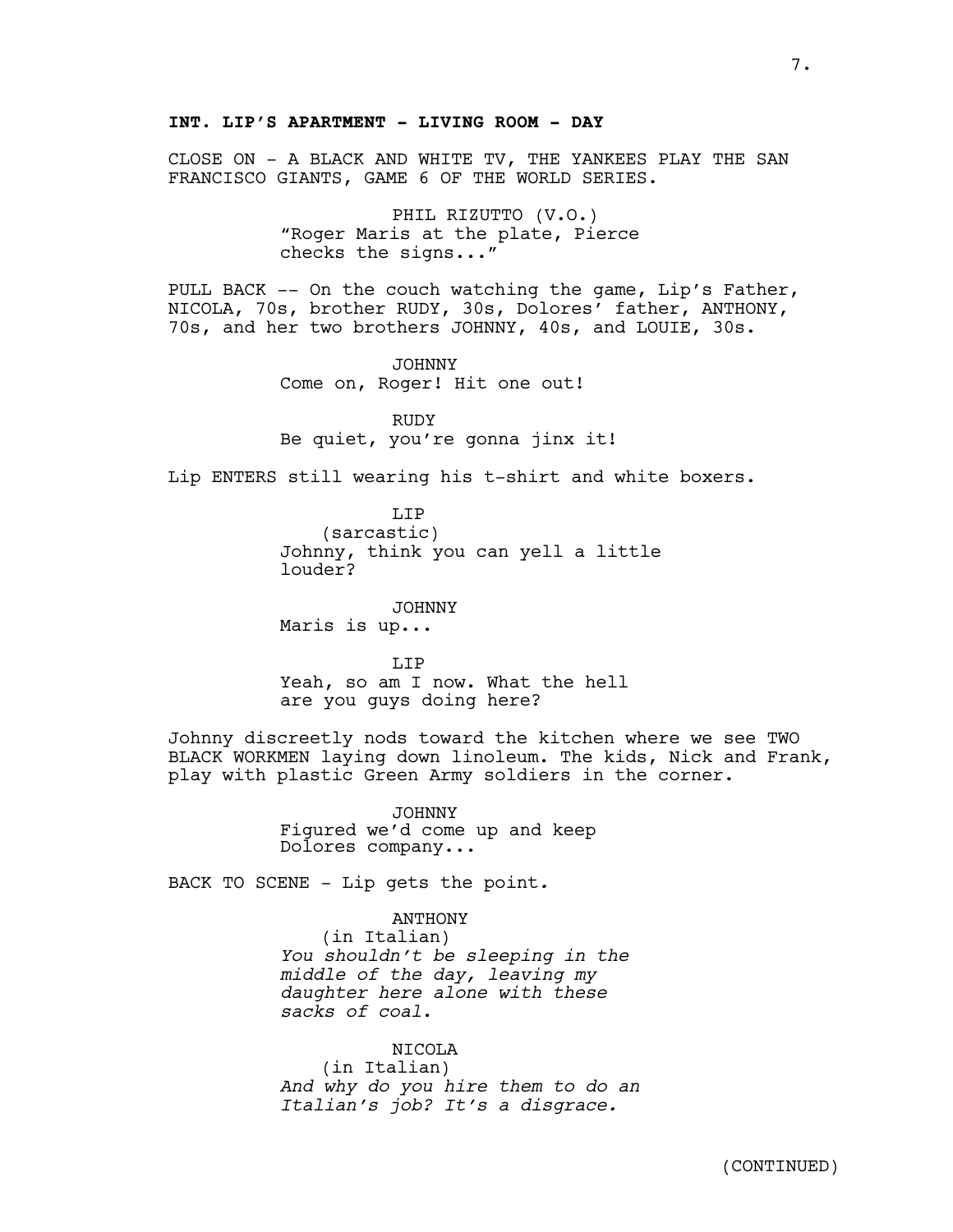LIP (in Italian) *I don't know who they're gonna send*.

ON Dolores - she pours a couple glasses of lemonade and hands the drinks to the Black Workmen.

> BLACK WORKMAN Thank you, ma'am.

Lip watches as the Workmen drink the lemonade, then Dolores takes the glasses and PUTS THEM IN THE SINK. As she leads the men to the door, we go*...*

ON THE TV - *MARIS SWINGS... CRACK!*

PHIL RIZUTTO (V.O.) "Deep to center field, holy cow he did it! A home run for Roger Maris! Holy cow!"

Johnny jumps up, they all CHEER...

Except Lip, whose eyes keep darting toward the GLASSES IN THE SINK*.* Dolores comes back and Lip joins her in the kitchen. He pours himself a glass of water, dips his finger in the sauce she's cooking. Dolores slaps his hand away.

> DOLORES Get dressed, Tony, we're gonna eat.

She picks up a big platter of meatballs and sausage and takes it into the dining room. Lip glances into the sink.

CLOSE ON - The Black Workmen's two empty lemonade glasses*.*

Lip takes the GLASSES out of the sink, DROPS THEM INTO THE GARBAGE.

CUT TO:

#### **INT. LIP'S APARTMENT - DINETTE - LATER**

Lip's at the table, dressed now. Wine and plates of rigatoni. Joining them for lunch are FRAN, Johnny's wife, and LYNN, Louie's wife. Dolores makes the sign of the cross.

> DOLORES Bless us our Lord, for these thy gifts, which we are about to receive, from thy bounty through Christ our Lord, Amen.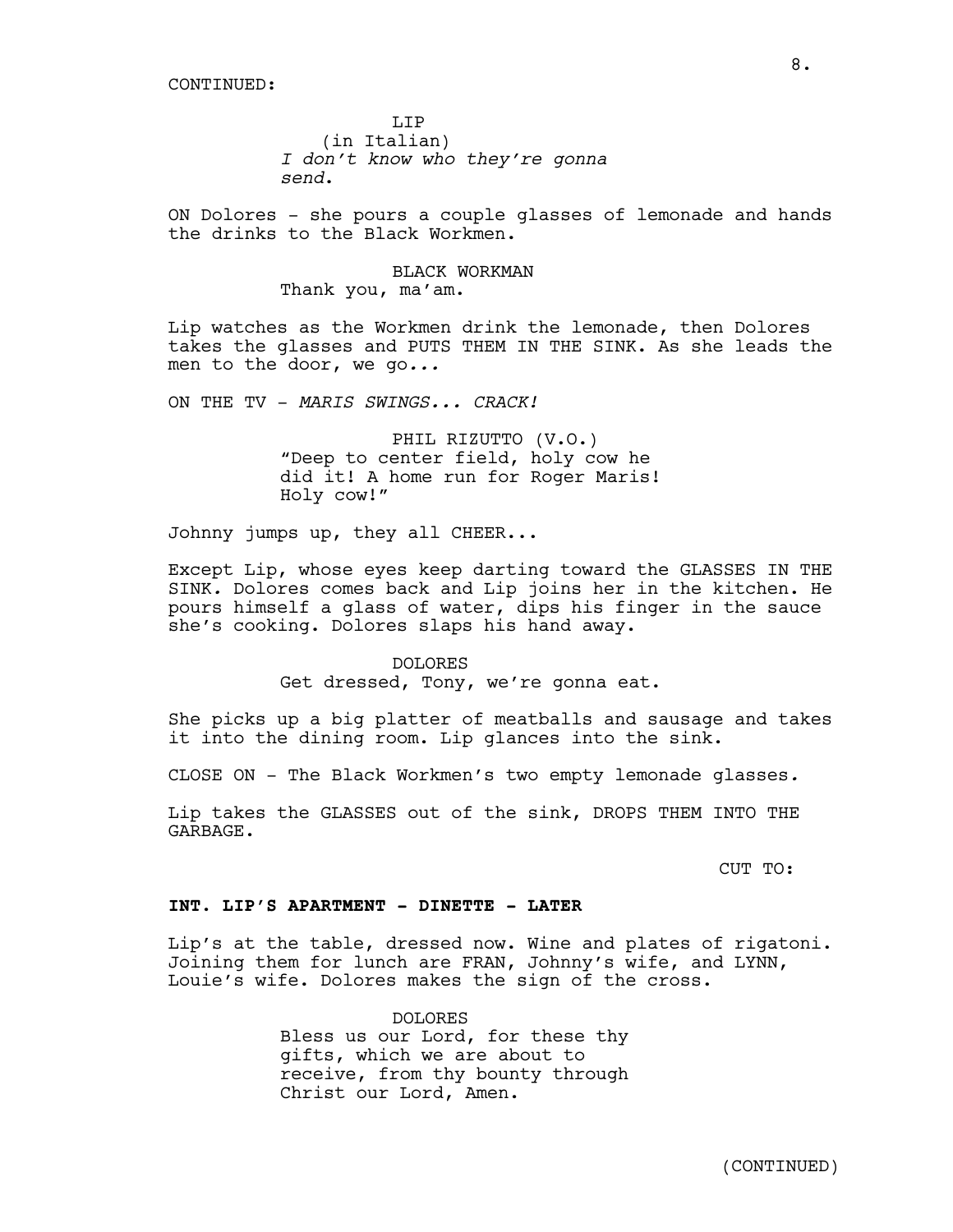#### CONTINUED:

They all make the sign of the cross.

NICOLA

Salute.

They start stuffing their faces.

DOLORES If anyone hears about a job for Tony, let us know.

LIP

(nobody's business) Dolores...

RUDY What happened, you get fired?

#### DOLORES

No, Copa's closing for repairs. He needs something for just a couple months.

JOHNNY

I'll ask around.

## NICOLA

(in Italian) *Mister big shot. Always spend, spend, spend. No job, he gets himself a new kitchen floor*.

#### LIP

(in Italian) *Come on, Pop. The kids were gettin' splinters in their feet*.

FRAN All the people he knows, he'll find something.

#### JOHNNY

He had a great job at the sanitation department. (to Lip) You shouldn't have punched out the foreman.

LIP He shouldn't have woke me up.

Everyone LAUGHS.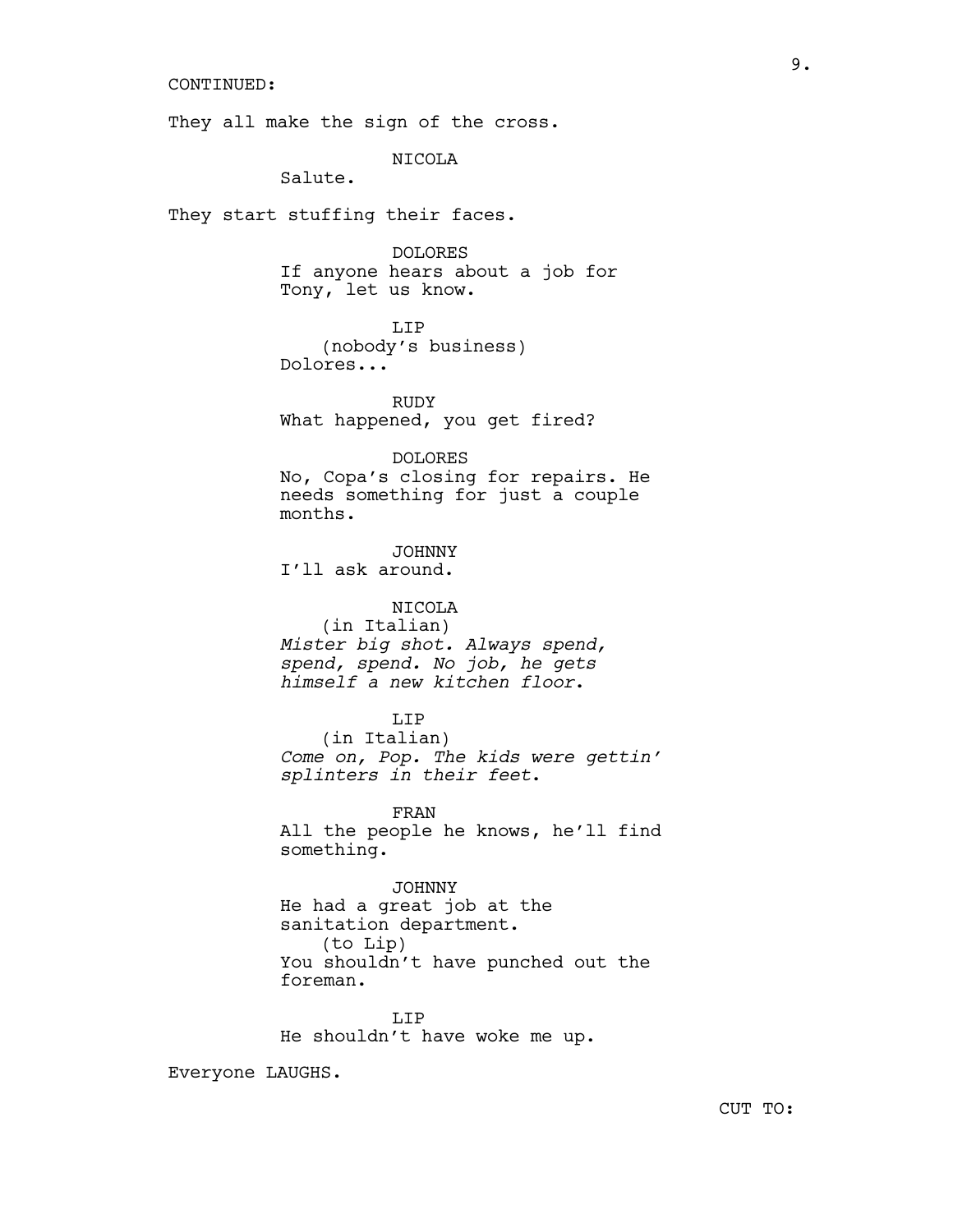## **INT. LIP'S APARTMENT - KITCHEN - DAY - LATER**

Dolores is cleaning up. She's scraping a plate into the garbage can when she notices something O.S.

DOLORES' POV - Two empty glasses in the garbage...

She SIGHS, disappointed in her husband, then picks up the glasses from the garbage pail and puts them back into the sink.

CUT TO:

## **INT. GORMAN'S HOT DOGS - DAY**

Johnny, Lip, and Lip's youngest boy, Frankie, ENTER.

JOHNNY I'm tellin' you, this is gonna be the easiest fifty bucks you ever made.

They walk over to a table where FAT PAULIE, 40s, is waiting with the owner, GORMAN, and a couple other CUSTOMERS.

> FAT PAULIE Johnny told me you ate forty-eight White Castle burgers in one sitting.

FRANKIE *Cheeseburgers.*

FAT PAULIE I don't believe you.

LIP What do I care if you believe me? (beat) Gorman, who's got the record for hotdogs here?

GORMAN Fat Paulie. Fifteen.

JOHNNY Why wasn't Lip in on that contest?

FAT PAULIE What contest? I was hungry.

The guys CHUCKLE.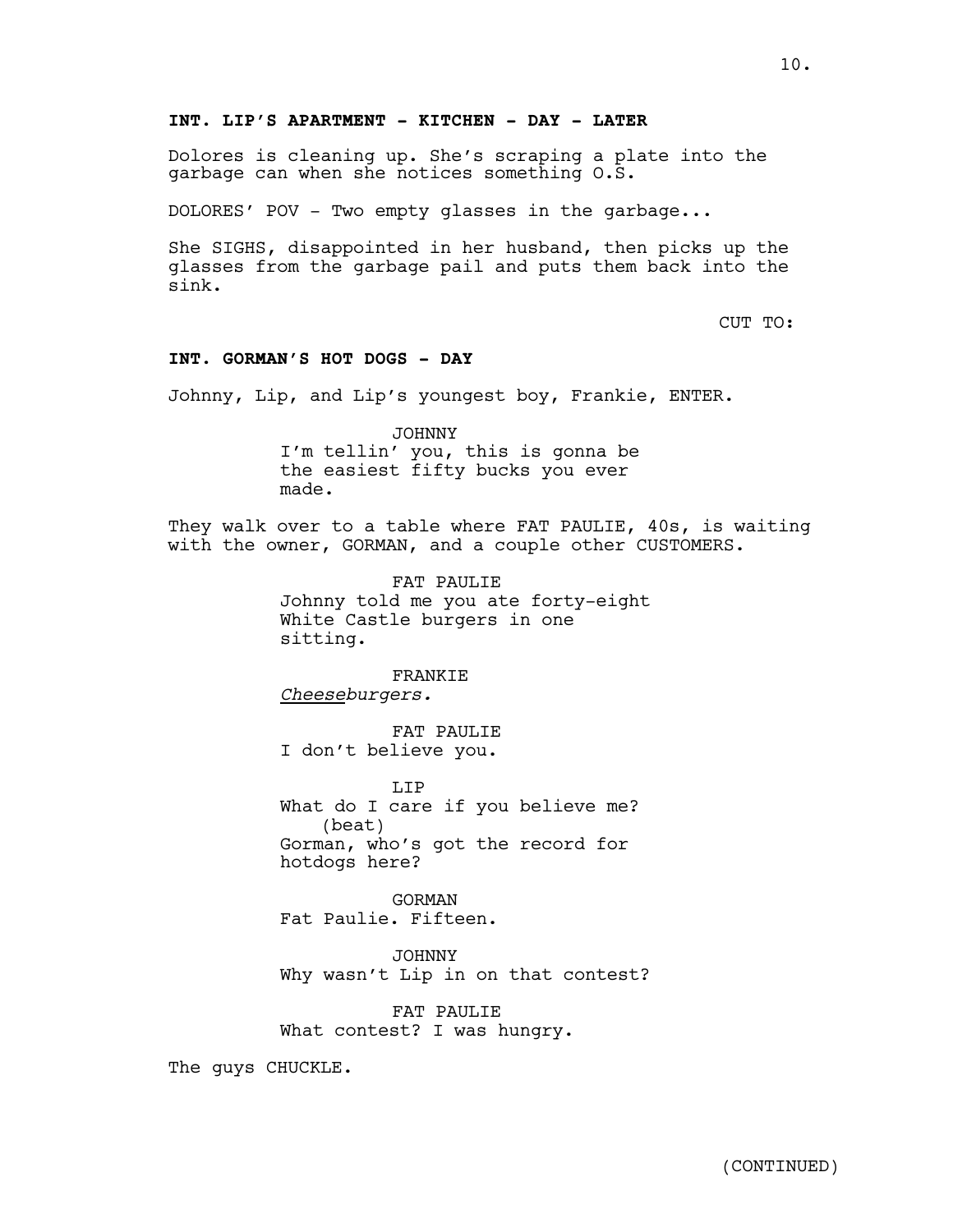GORMAN Bet's simple. Half a C-note. Most hotdogs in an hour wins. With toppings.

Lip sizes him up.

T.TP What the hell you weigh?

FAT PAULIE

Two-sixty.

JOHNNY Aaaaay. Your left ass weighs twosixty.

Fat Paulie raises his right hand.

FAT PAULIE May my mother-in-law drop dead on the spot if I'm lyin'.

They all LAUGH.

LIP Okay, you're on.

SMASH CUT:

#### **INT. GORMAN'S HOT DOGS - LATER**

The table filled with an assortment of hot dogs. Everyone CHEERS, CLAPS, as Lip and Fat Paulie STUFF THEIR FACES.

> JOHNNY Come on, Lip, pick it up! The baby elephant just hit nineteen!

Lip sweats, slows down, looks like he's gonna puke. The crowd cheers as Fat Paulie calmly takes a big bite of another dog.

CUT TO:

## **INT. LIP'S APARTMENT - LIVING ROOM - DAY**

Lip and Frankie ENTER. Frankie runs over to Nick who is doing homework.

> LIP Nicky, you doin' your homework?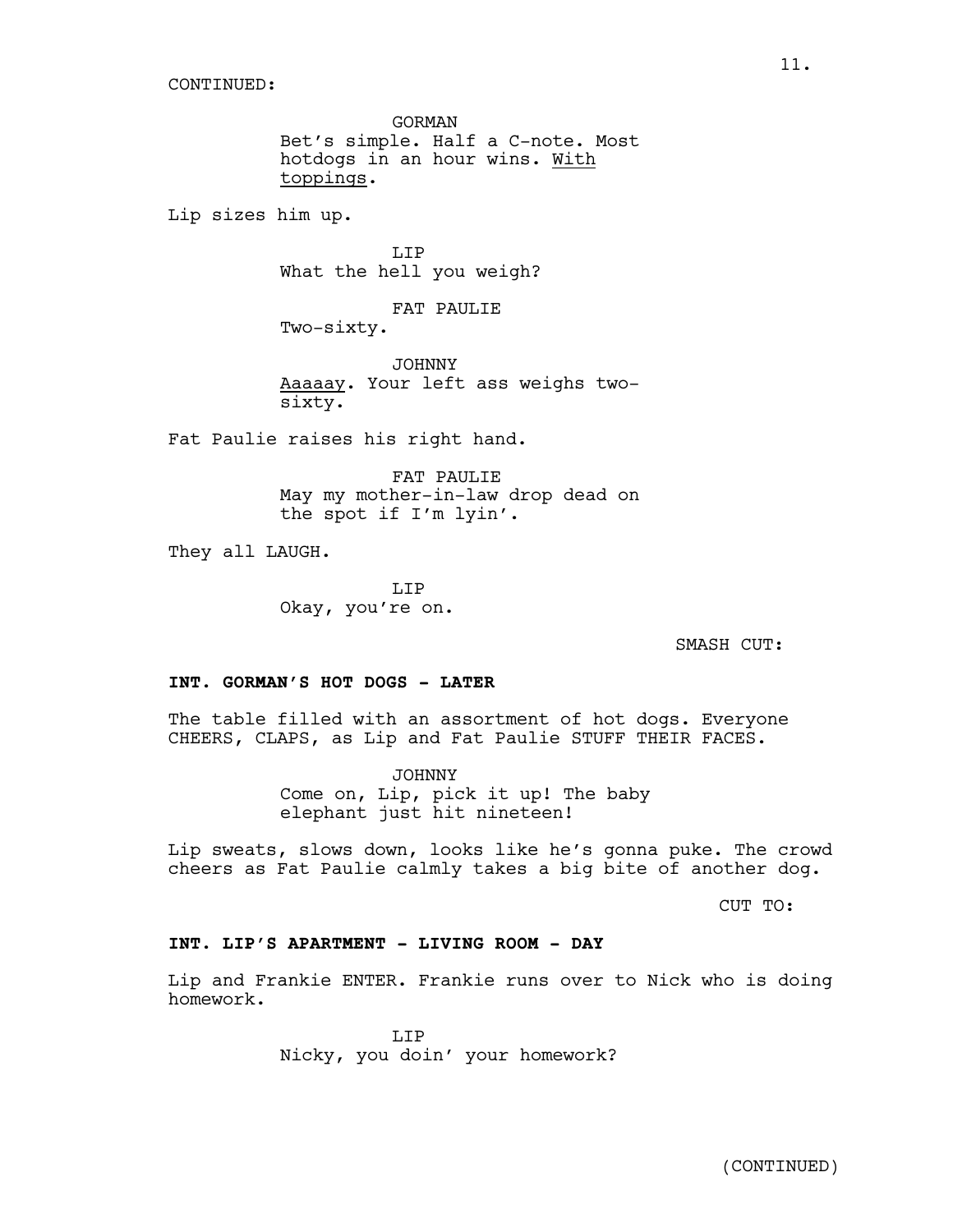NICK

Yeah.

DOLORES Where were you?

Lip plops down in a chair, exhausted.

LIP Gorman's. Fat Paulie bet me fifty bucks he could eat more hot dogs than me. He knocked off twentyeight. Guy's an animal.

DOLORES Are you crazy--you lost fifty dollars?!

T.TP Dolores, please. I ate thirty.

Lip pulls out the winnings. She plucks the bills from his hand.

> DOLORES Thank God. The gas bill came in today.

THE PHONE RINGS. Lip answers.

LIP

Yeah?

#### **INT. COPACABANA - DAY - SAME**

Jules Podell sits at his table in the empty Copa. He sips a cup of coffee as WORKERS clear tablecloths, flip chairs onto tables, etc.

> JULES PODELL (into phone) Hey, Lip, some guy called over here -- a doctor's lookin' for a driver. You interested?

INTERCUT CONVERSATION:

LIP

Yeah.

JULES PODELL They're interviewing guys tomorrow afternoon. Here's the address.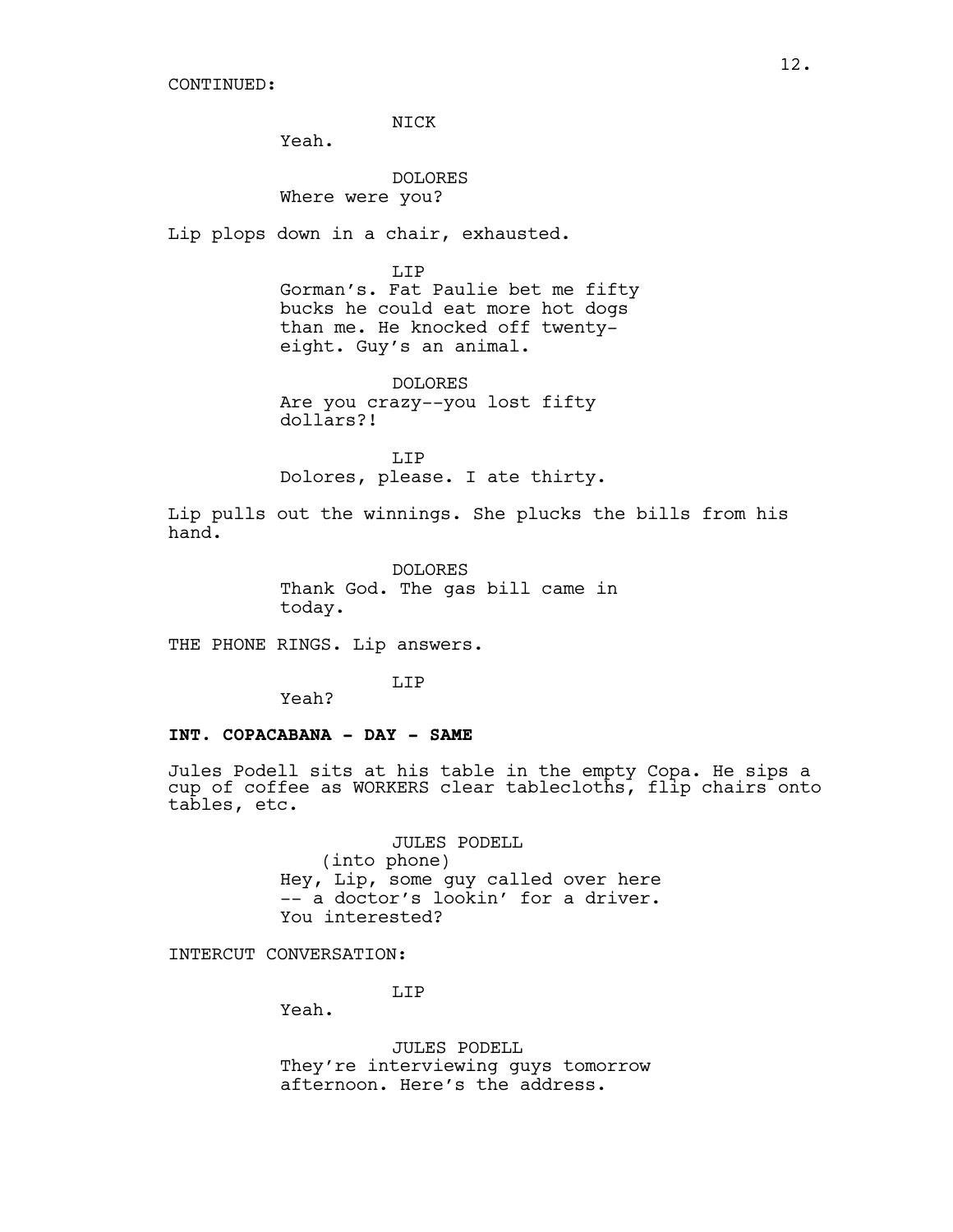## **EXT. CARNEGIE HALL - 881 SEVENTH AVENUE - NYC - DAY**

Lip, wearing black slacks and a bowling-style shirt, stands at the front of... *CARNEGIE HALL...*

He takes out a piece of paper, looks at it. This can't be the place*...*

#### **INT. CARNEGIE HALL - CONCERT HALL - DAY**

Magnificent. Lip enters, moves down the aisle. He takes in the spectacle.

> WOMAN'S VOICE (O.S.) Excuse me. We're not open right now...

Lip turns to face the BOX OFFICE MANAGER across the room.

BOX OFFICE MANAGER But you're welcome to buy tickets to tonight's performance.

T.TP 'There a doctor's office 'round here? I think I got the wrong address.

Lip holds up the paper.

BOX OFFICE MANAGER You have the correct address. Dr. Shirley lives upstairs, above the hall.

## **INT. DON SHIRLEY'S APARTMENT HALLWAY - DAY**

Lip walks down the hall. Two ENGLISH BUTLER-TYPES sit in chairs outside a door. The door opens and an ASIAN MAN, black suit and tie, carrying a briefcase, exits.

At the door stands an Indian valet, AMIT, white Nehru shirt, white linen pants, clipboard in hand.

> **T.TP** I'm here for the driver job. Tony Lip.

Amit checks the list, flips a page, can't find it.

LIP (CONT'D) I should be on there.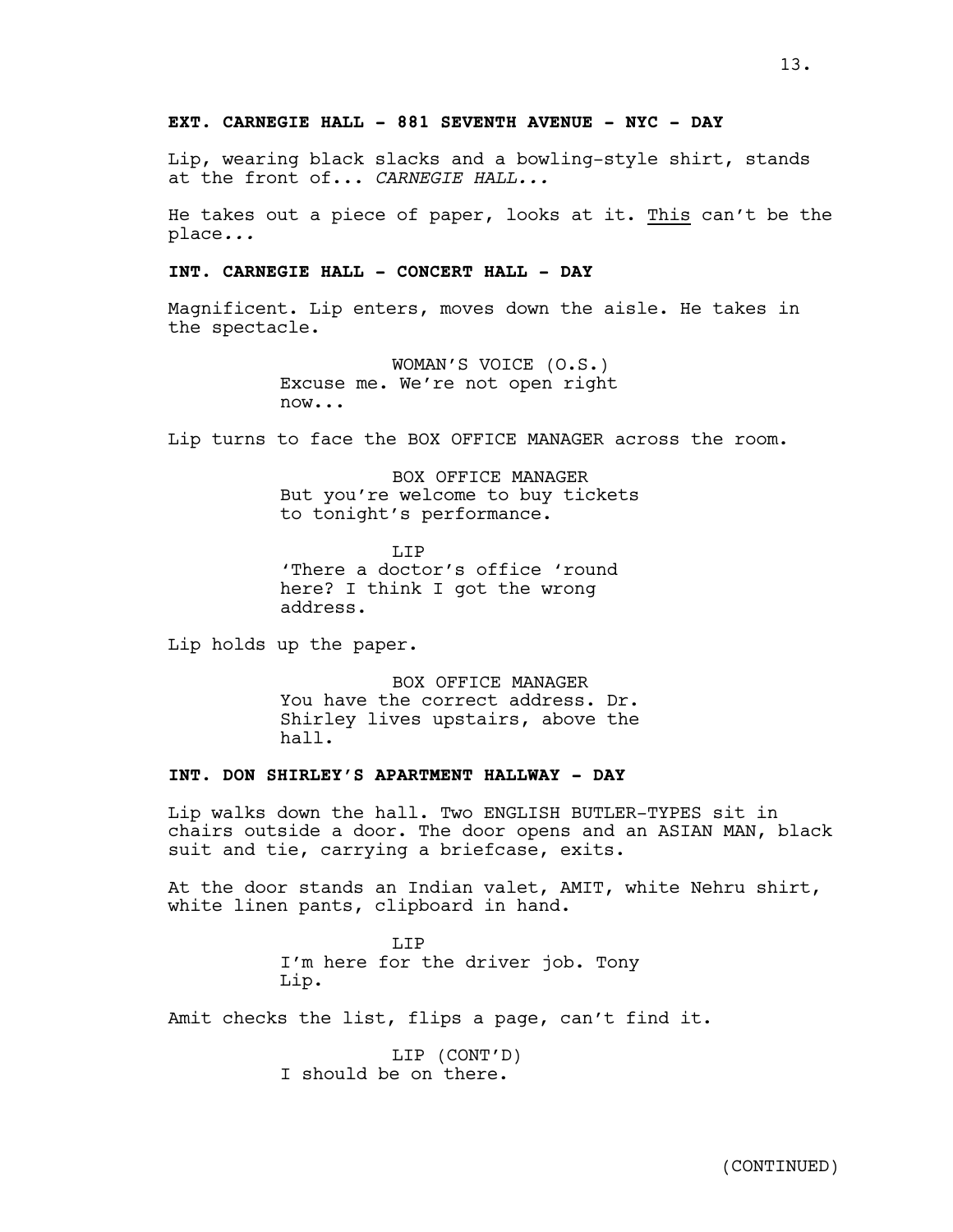CONTINUED:

AMIT No Tony Lip. I do have a Tony Val...Valle...

LIP Vallelonga. That's me.

**AMTT** Fill this out while you wait.

LIP

What?

AMIT Fill. It. Out. While you wait.

Amit hands him a clipboard and a pen, then Lip takes a seat next to the butlers.

#### **INT. SHIRLEY'S APARTMENT - DAY - LATER**

Amit escorts Lip in. CLASSICAL MUSIC PLAYS.

#### **AMTT**

Take a seat.

Lip sits in a leather chair and Amit EXITS. Lip looks around. Never seen anything like it. Thirty-foot ceilings, giant skylight, enormous French windows overlooking Manhattan.

It's filled to the rafters with paintings, African art, sculptures, Chinese lanterns, a giant gold Buddha, and two six-foot elephant tusks. A crystal chandelier hangs above a black Steinway Concert Grand Piano.

A THRONE... *an actual King's throne*... sits on a riser, back against the glass window.

> VOICE (O.S.) Mr. Vallelonga, sorry to keep you waiting...

Lip turns...Standing before him is DR. DONALD SHIRLEY, late 30s, black, resplendent in a traditional African robe. He's bedecked in assorted chain necklaces, bracelets, watch, and rings. Dr. Shirley speaks in a clipped, refined manner.

> DR. SHIRLEY I'm Dr. Donald Shirley.

Lip's taken aback. Not what he expected. He stands.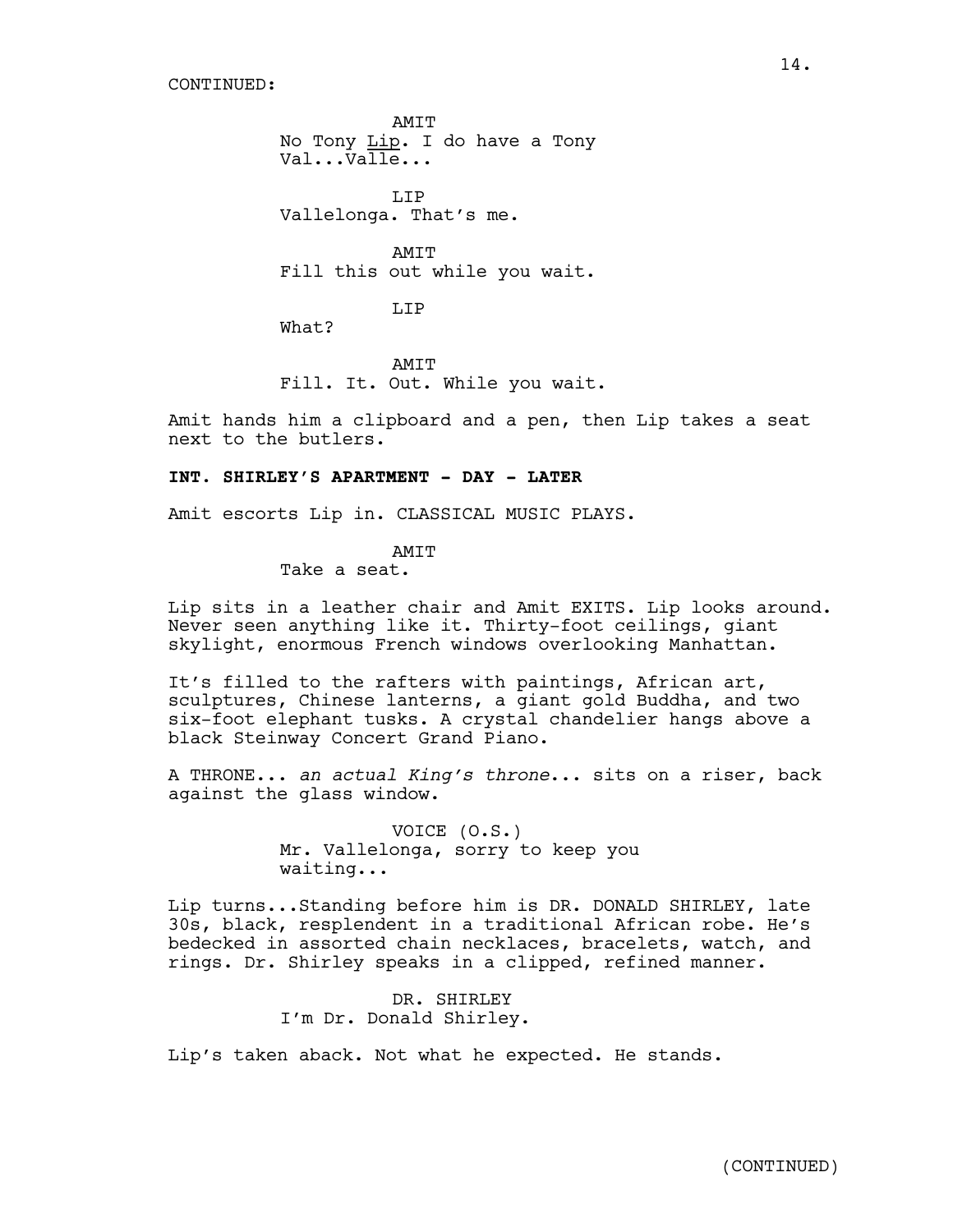CONTINUED:

LIP

Hi. Tony.

Shirley extends his hand. They shake.

DR. SHIRLEY Please, have a seat.

Lip sits. Shirley sits on his "throne," looking down at Lip.

LIP This is some place you got here.

*Motioning to the Elephant Tusks.*

LIP (CONT'D) Them horns real?

DR. SHIRLEY Elephant tusks. Yes.

Lip nods, points to the chain around Shirley's neck.

T.TP What about that? That a molar?

DR. SHIRLEY

A what?

LIP

A molar.

Lip points to his side teeth.

LIP (CONT'D) Like a shark tooth? Or a tiger's?

DR. SHIRLEY Um, no. It was a gift.

LIP

Oh. (looks around) I thought I was going to an office. They said a doctor needed a driver.

DR. SHIRLEY That's all they told you?

Lip shrugs.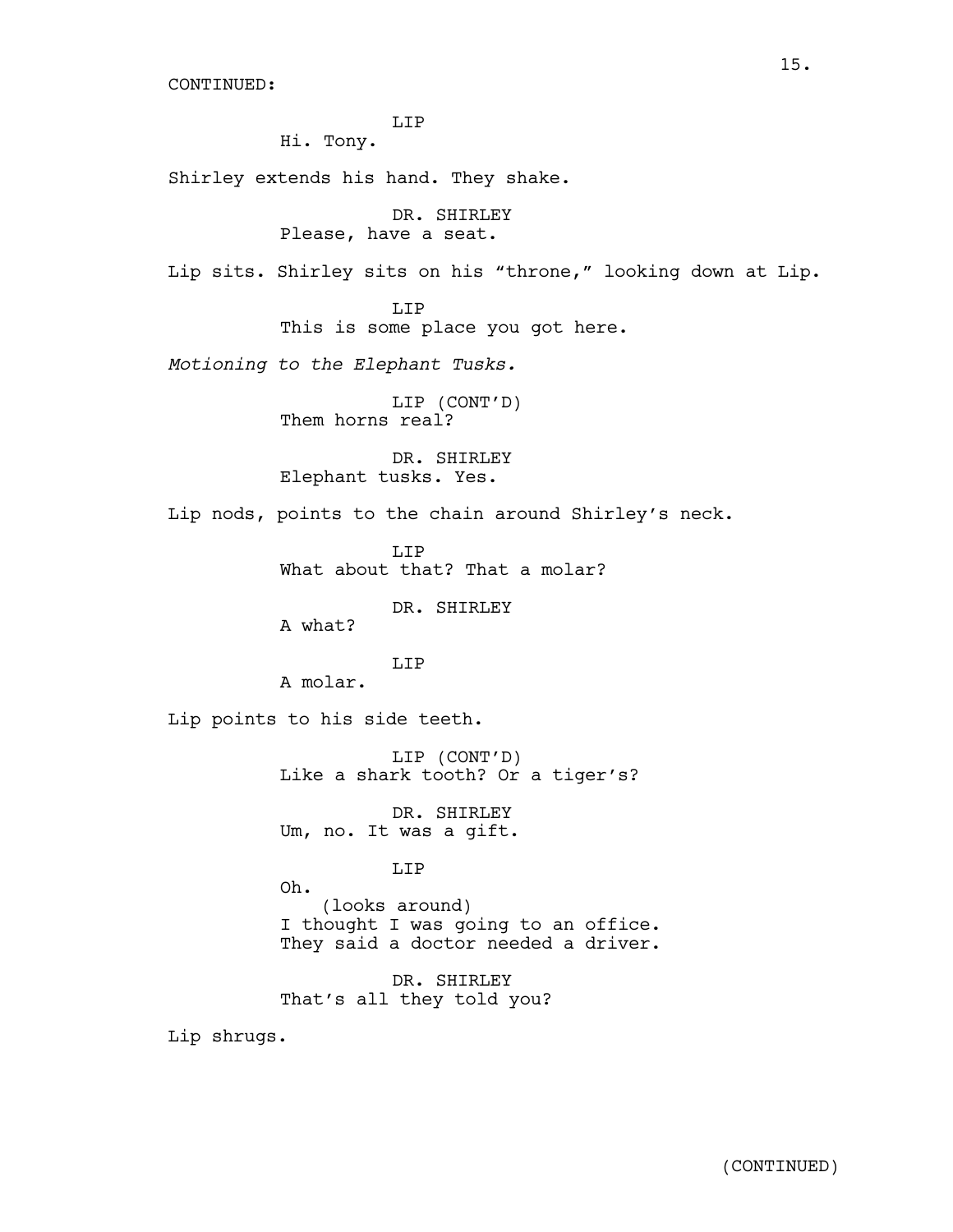DR. SHIRLEY (CONT'D) Actually, it's a bit more complicated than that. Have you ever driven professionally before? LIP Sanitation. (beat) Garbage trucks. Off Shirley's unimpressed look. LIP (CONT'D) Plus I drive my boss home at night. I can drive anything. DR. SHIRLEY I see. What other experience do you have? LIP I worked a lot of joints. The Wagon Wheel, Peppermint Lounge, Copa... DR. SHIRLEY In what capacity? LIP What do you mean? DR. SHIRLEY What did you do there? Lip chews on that*. You can smell the wood burning...* LIP Public relations... Shirley nods, understanding. DR. SHIRLEY Well, first of all, Tony, I'm not a medical doctor. I'm a musician.

> LIP You mean like songs?

DR. SHIRLEY Yes. I'm about to start a concert tour, the majority of which will be down South.

LIP Atlantic City?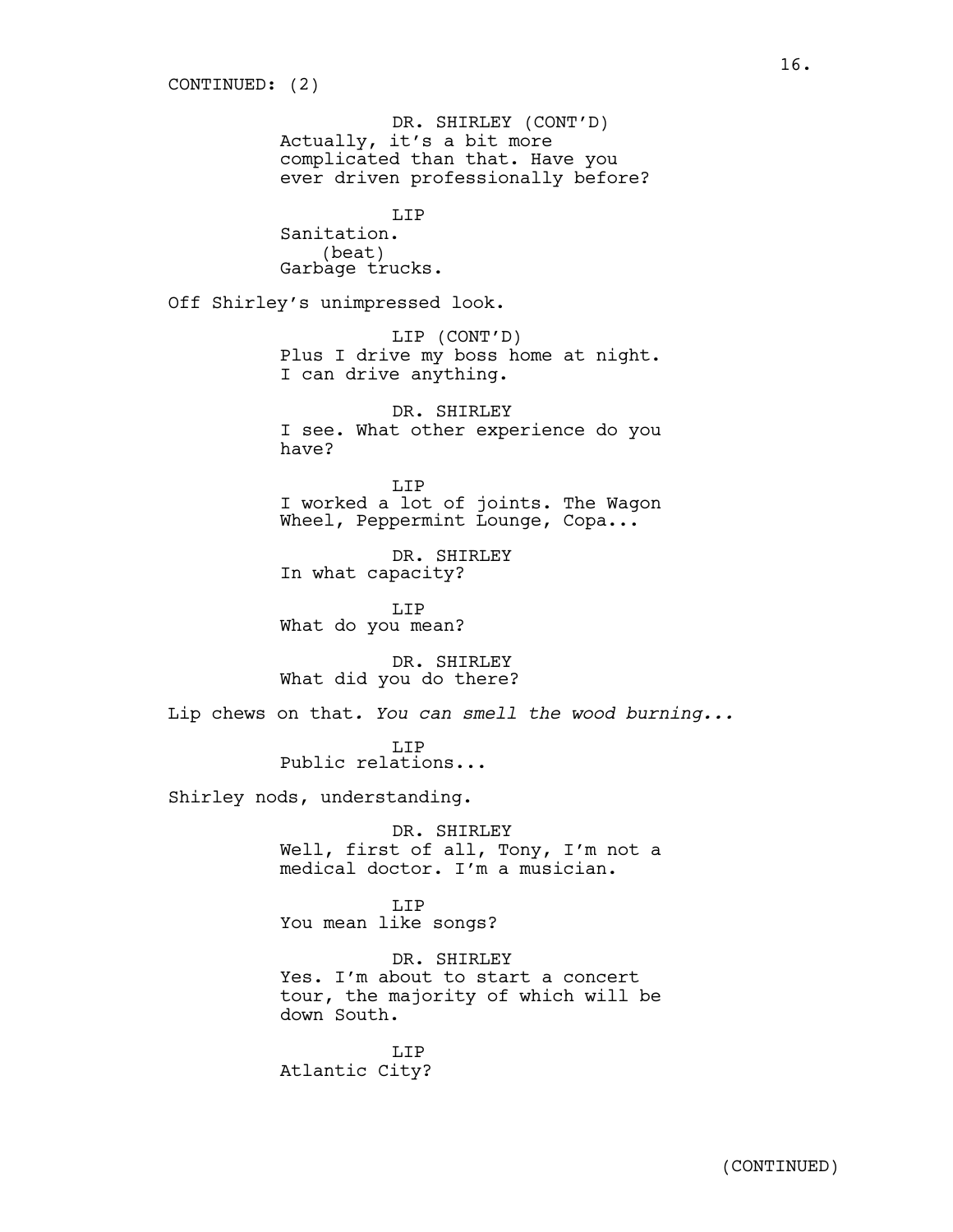DR. SHIRLEY The deep south. We start in the midwest, but then we're taking a hard left. Kentucky, North Carolina, Tennessee, and on down through the Delta. (beat) Do you foresee any issues working for a black man?

LIP No, no... 'fact just yesterday me and the wife had a couple colored guys over the house. For drinks.

Shirley takes a BEAT.

DR. SHIRLEY Oh, I see. You're married.

LIP Yup. Two kids.

DR. SHIRLEY I don't know if this is the proper job for a married man.

LIP Why, we bringing broads?

Shirley shoots him a look.

DR. SHIRLEY My point is, you'll be gone for eight straight weeks--with no breaks--right up until Christmas. You're quite sure you can leave your family for that long?

LIP Depends on what you're paying.

#### DR. SHIRLEY

Ninety dollars a week, plus room and board. But let me be crystal clear... I'm not simply hiring a chauffeur. I need someone who can handle my itinerary. I need a personal assistant. I need a valet. I need someone who will launder my clothes, shine my shoes...

LIP Good luck, Doc.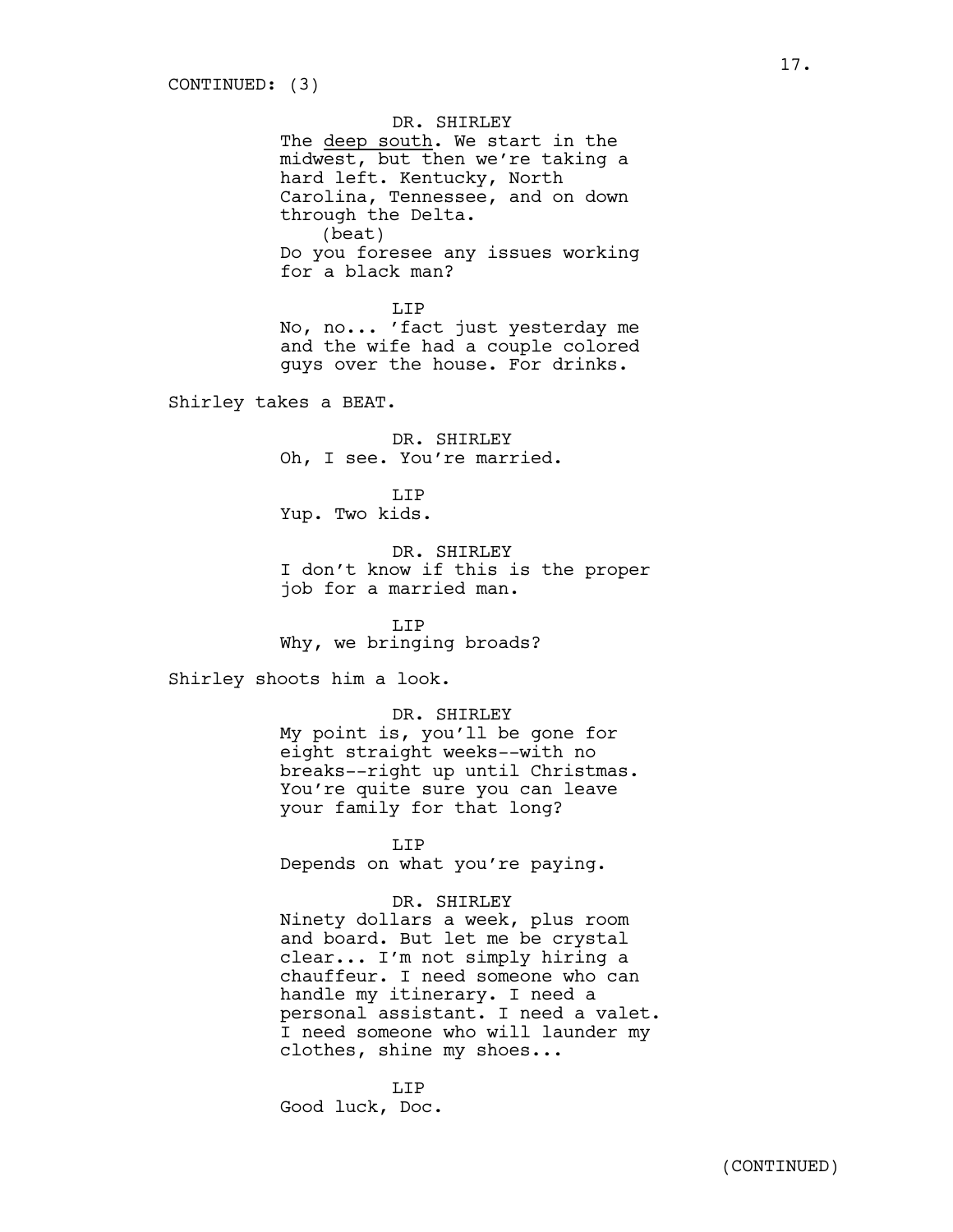CONTINUED: (4)

Lip stands, heads for the door. Shirley steps down off his throne.

DR. SHIRLEY

Tony...

Lip turns back, faces Shirley.

DR. SHIRLEY (CONT'D) I had my record label ask around town to find me the right man. Your name came up more than once. You've impressed a lot of people by the way you handle... trouble. That's why I called and asked about your availability.

Lip thinks about it.

LIP

Look, I got no problem being on the road with you. But I ain't no butler, I ain't ironing shirts, and I'm not shining nobody's shoes. You need someone to get you from point A to point B? You need someone to make sure there's no problems along the way -- and *you* going through the deep South, believe me, there's gonna be problems. So if you want me, it's gotta be a buck and a quarter a week. Or go hire the little Chink that just pranced out of here and see how far you get.

Shirley stares, stone-faced.

DR. SHIRLEY Well, Mr. Vallelonga...thank you for coming in.

As Lip turns and walks out, we --

CUT TO:

#### **EXT. JOE & JOE RESTAURANT - BRONX - LATE AFTERNOON**

A tired Lip comes walking down the sidewalk and ENTERS.

## **INT. JOE & JOE RESTAURANT - BAR/DINING ROOM - CONTINUOUS**

Smoky, packed, loud... Lip snakes his way to BOBBY, 40s, CHINESE, who's behind the bar.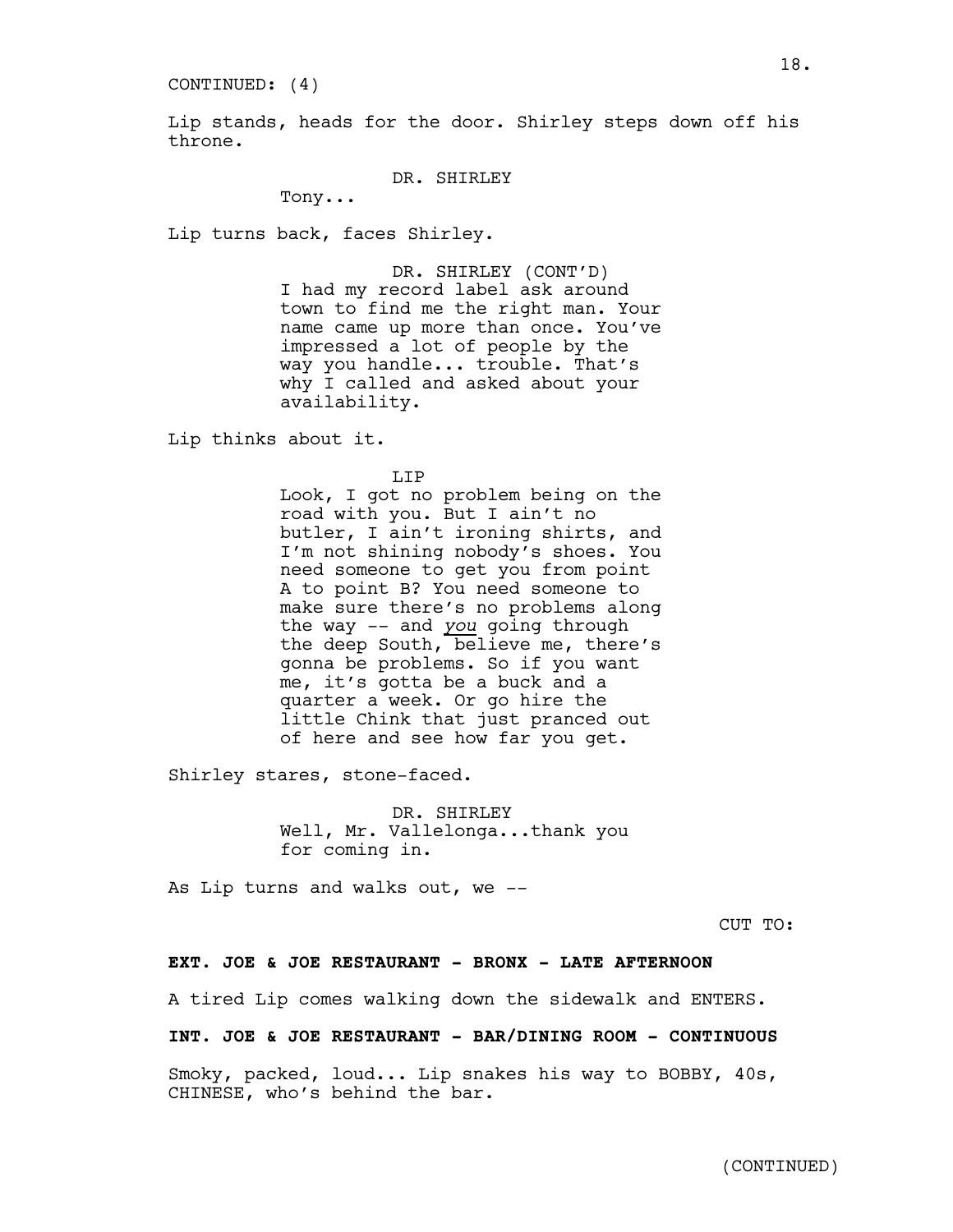CONTINUED:

LIP Bobby, give me a Rheingold. Ice cold.

Bobby pours a draft of Rheingold, slides it in front of him.

BOBBY (concerned) Mister Tony. Augie asking about you.

Lip isn't happy to hear this. A CUSTOMER pounds on the bar.

CUSTOMER Come on, I'm dying of thirst over here!

BOBBY Shut up, I'm talking!

He turns back to Lip.

T.TP

When?

BOBBY Now. He in his box.

Lip drains the beer, leaves the bar area, weaves his way through the crowd to an ENCLOSED, PRIVATE BOOTH with a curtain blocking the people inside. Lip hesitates, then opens the curtain.

HIS POV - AUGIE, rough-looking, dead eyes, sits there stuffing his face with linguini and clam sauce. TWO PSYCHOPATHS sit with him. The Psychos look on blankly. *A lesser man would shit his pants.* 

#### AUGIE

(intense) Tony Lip. What the hell happened at the Copa? I heard you split a guy's face open.

Lip shrugs.

AUGIE (CONT'D) That guy you hit. He was one of Charlie the Hand's crew.

T.TP Then he shoulda known better.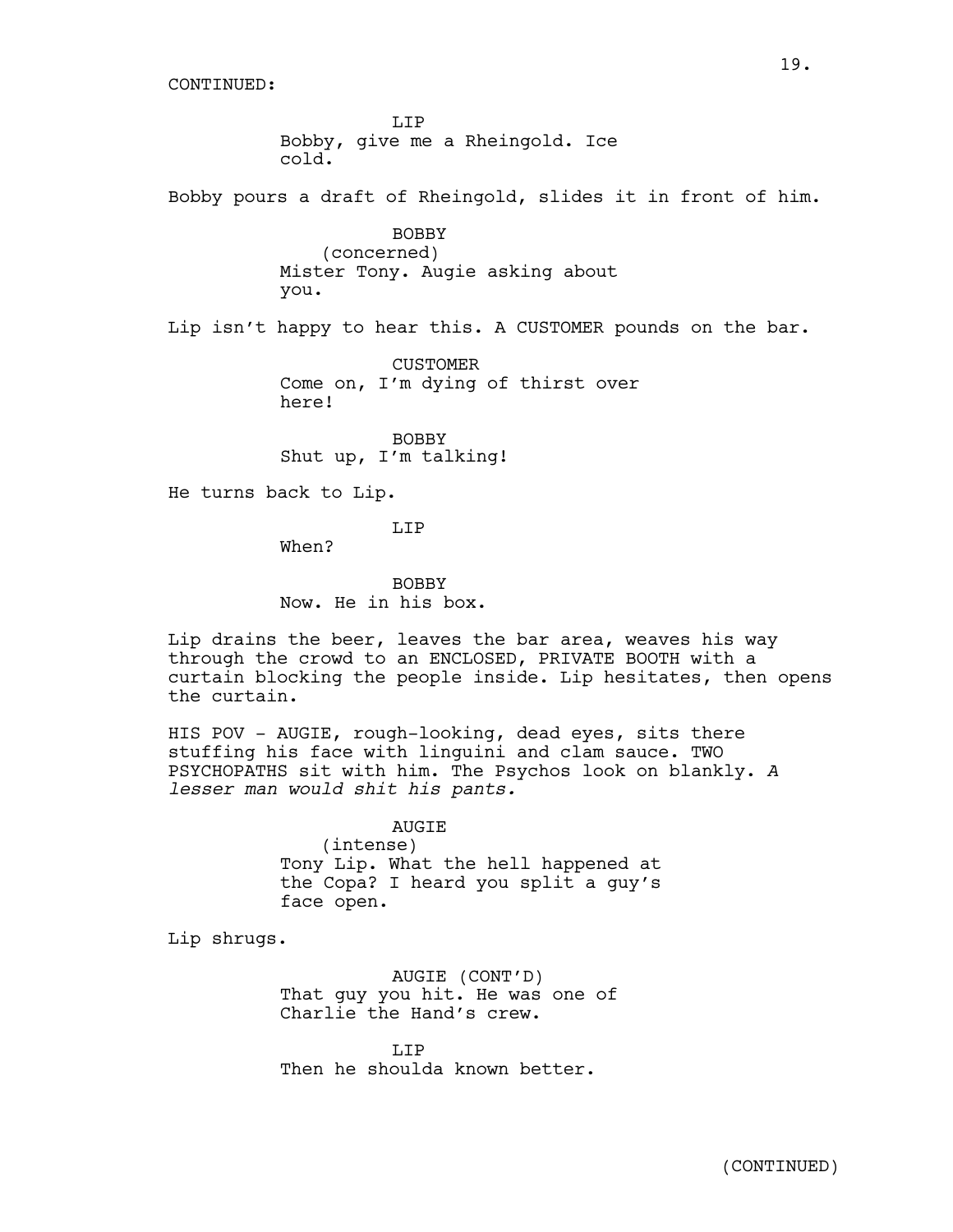#### CONTINUED: (2)

Augie mad-dogs him, never losing eye contact as he stuffs his face. Lip doesn't blink.

> **AUGTE** The Hand wanted me to look into it. I spoke to Podell. Whole thing was over a piece of ass, right?

Lip shrugs.

AUGIE (CONT'D) A beef like that should never happen in the club. They were out of line. So we squashed it.

He wipes olive oil off his chin.

AUGIE (CONT'D) Sit down. Have something to eat.

LIP Thanks, but I already ate.

Augie chews away, not sure if he believes him.

AUGIE You looking to earn some extra scharole? I could keep you busy while the Copa's down.

LIP What I gotta do?

AUGIE

Things...

Lip thinks about it.

LIP Appreciate it, but I'm gonna spend some time with the family.

AUGIE Don't be stupid. You can make a few bucks, buy something nice for your wife.

LIP I'm good. I'm flush right now.

CUT TO: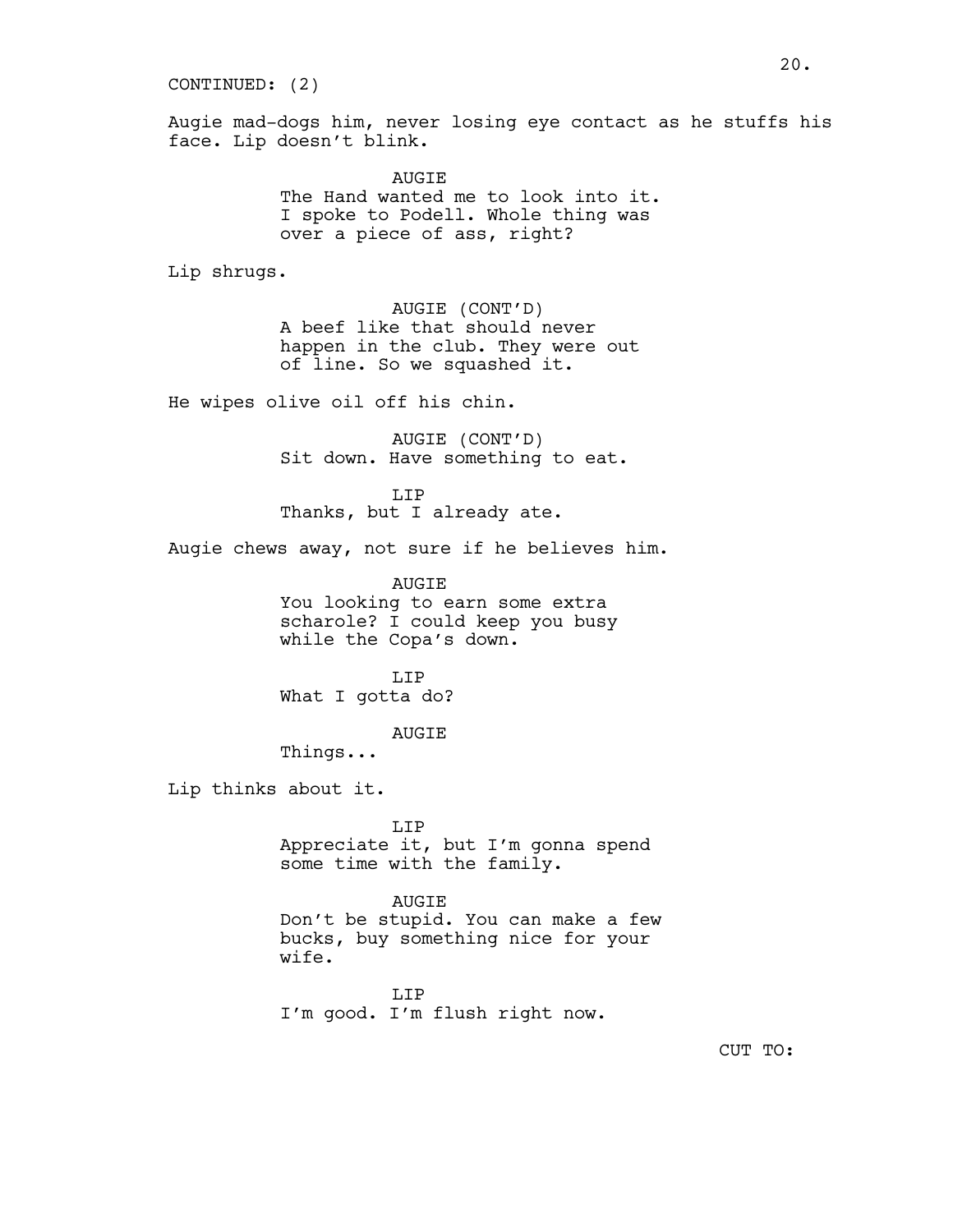## **EXT. WHITE PLAINS ROAD - BRONX - EARLY EVENING**

The EL TRAIN thunders above Lip as he enters a PAWN SHOP.

## **INT. PAWN SHOP - BRONX - EARLY EVENING**

CLOSE ON Lip's WRISTWATCH on the counter. The pawn guy, CHARLIE, looks up at Lip, concerned. Reluctantly, he hands Lip cash and a ticket.

> PAWN GUY Here's fifty. Give me sixty before Christmas, you get it back.

Lip turns to leave.

PAWN GUY (CONT'D) Hey, Lip... everything okay?

LIP (offended) You got beak trouble, Charlie? Mind your business.

Lip walks out.

## **INT. LIP'S APARTMENT - LIVING ROOM - NIGHT**

Lip sits watching TV as Dolores hands him a bowl of spaghetti.

DOLORES So what happened with the doctor interview?

T.TP He ain't a real doctor, he's a piano player.

Lip digs in, starts stuffing his face.

DOLORES I don't understand--why'd they say he was a doctor?

T.T<sub>P</sub> I don't know. I think he's like a doctor of piano-playing or something.

DOLORES You can be that?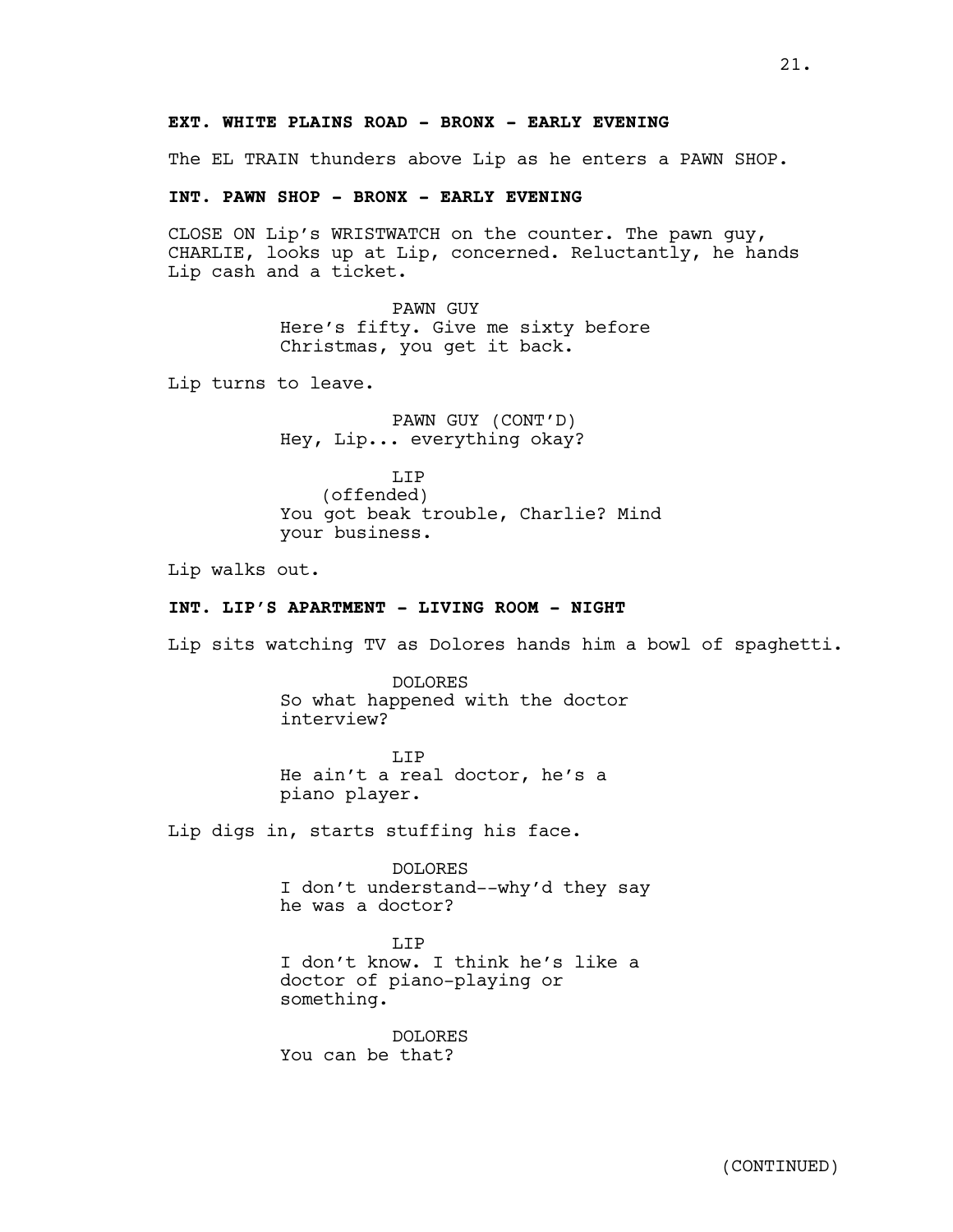LIP

I guess. He lives on top of Carnegie Hall. You shoulda seen this place, Dee--it was filled with statues and all kinds of fancy crap. And he was sitting on a friggin' throne all dressed up like the king of the jungle bunnies.

DOLORES He's colored? You wouldn't last a week with him.

T.TP For the right money, I would.

As Lip continues eating, we go...

## **INT. LIP'S APARTMENT - BEDROOM - EARLY MORNING**

Lip and Dolores are asleep in bed, the kids asleep in another bed across the room. *THE PHONE RINGS.* Lip and Dolores wake up. Lip looks at the clock--8 a.m. He answers the phone.

> LIP (into phone) Hello... Yeah... Really?... Why?... Okay, hold on.

Lip puts his hand over the receiver.

DOLORES Everything okay?

T.TP It's him.

DOLORES

Who?

LIP Dr. Shirley, the piano guy. He wants to talk to you.

She sits up.

DOLORES (whispers) Me? What? Why?

Lip shrugs. He holds out the phone, Dolores takes it.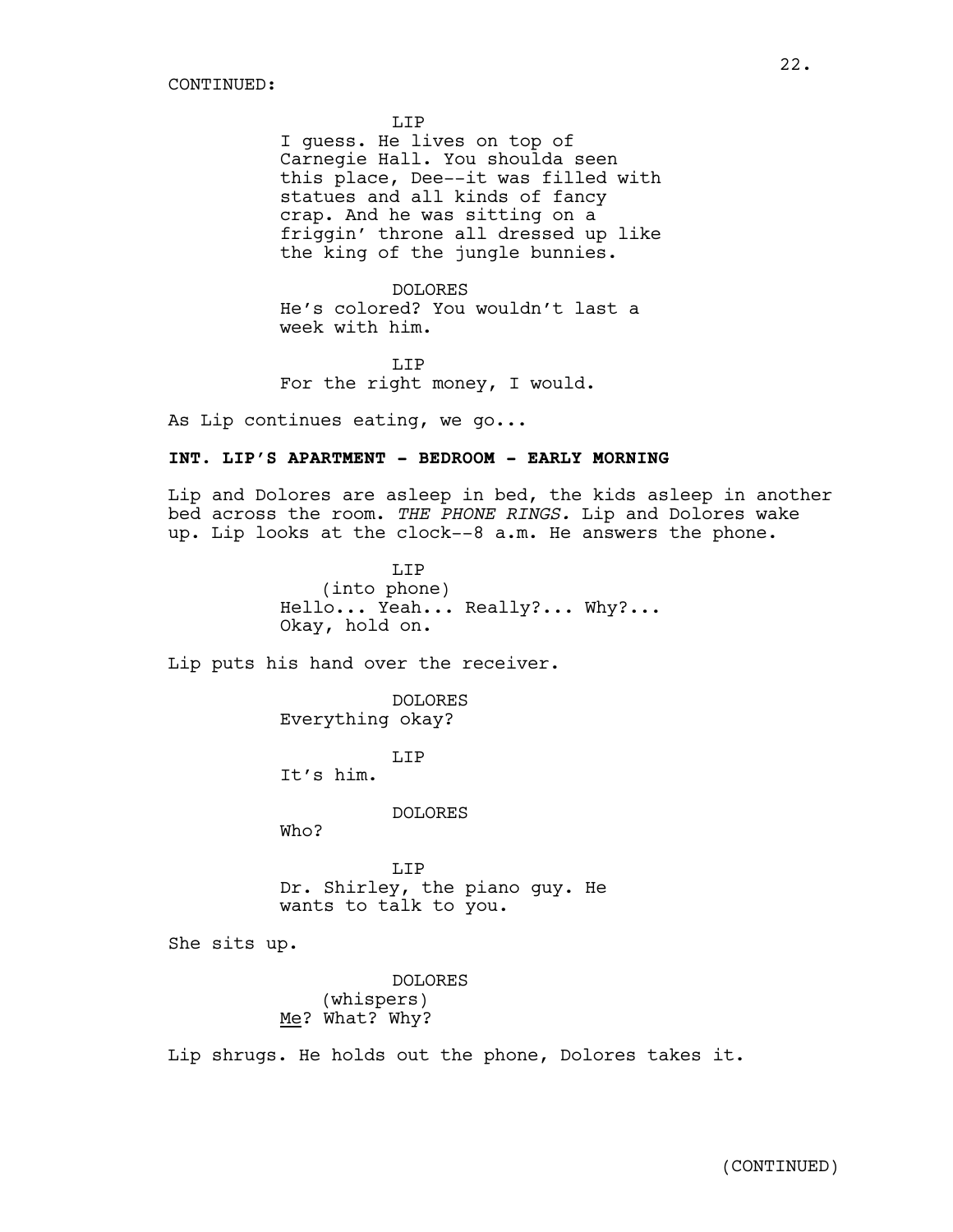DOLORES (CONT'D) (into phone) Hello... Good morning, Doctor, nice to talk to you, too...

She glances at Lip.

DOLORES (CONT'D) (into phone) Yes, that is a long time...

Dolores looks at Lip as Shirley talks on.

DOLORES (CONT'D) (beat) It is...Yes, I'm sure...Thank you for calling...Goodbye.

Dolores hangs up.

T.TP What he say?

Dolores looks stunned.

DOLORES He wanted to know if I'd be okay with him taking my husband away from his family for two months. He said he'd pay you what you asked for.

Lip looks surprised. She rolls away from him.

LIP It's good money, Dolores. You know we need it. I can't be eatin' thirty hot dogs every day.

Dolores wells up.

DOLORES I know...I said it was okay for you to go.

## **EXT. LIP'S APARTMENT - MORNING**

*Dion's "RUNAROUND SUE" drifts lazily from a transistor radio...* Laundry hangs from fire escapes. OLD ITALIAN WOMEN sit in folding chairs CHATTING while Grandpa Nicola, Grandpa Anthony and Rudy watch Nick and Frankie play.

A 1963 CHRYSLER NEW YORKER and a 1961 CADILLAC SEDAN are parked in front.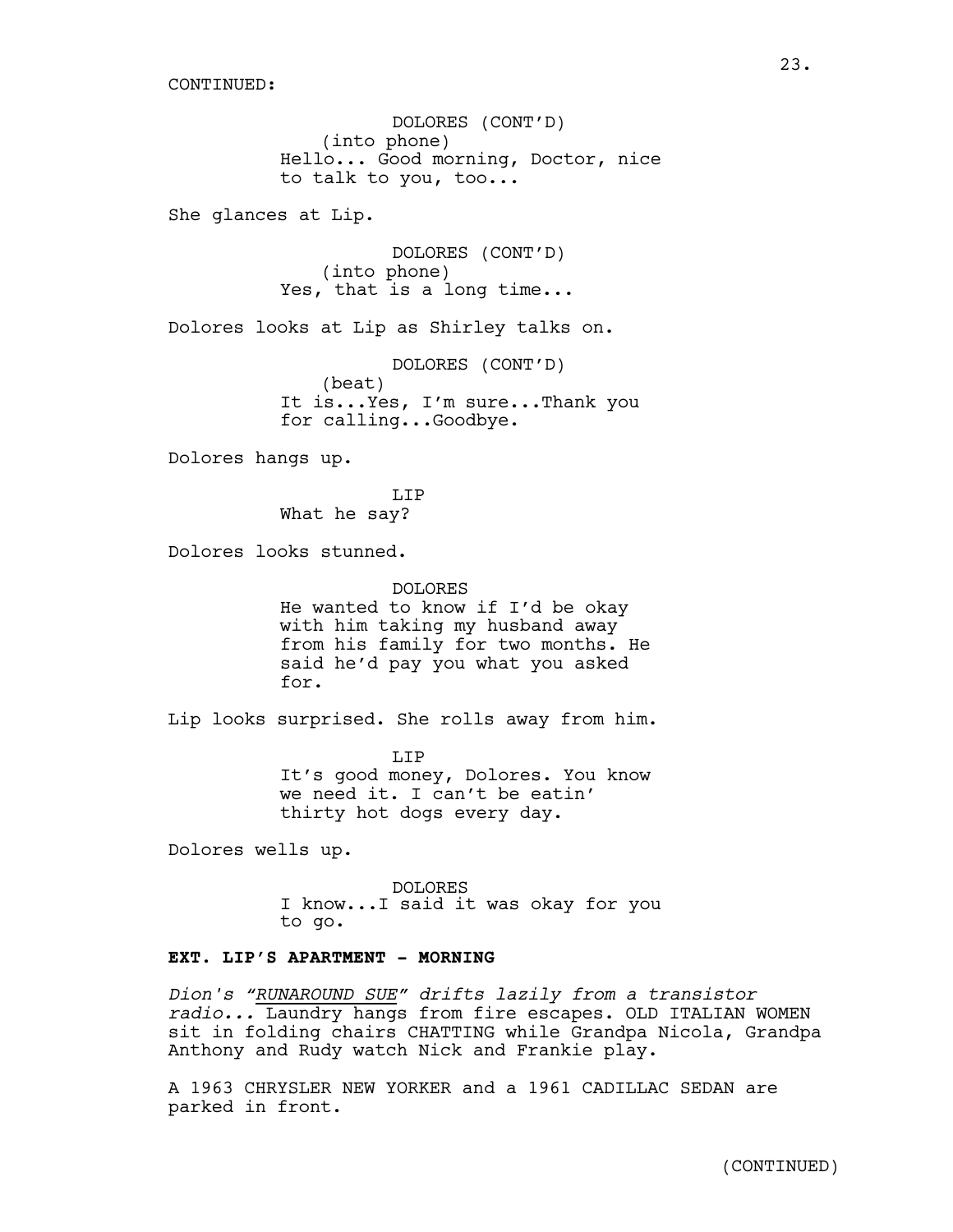#### CONTINUED:

Lip, wearing a well-worn black suit, stands next to the Chrysler talking to a RECORD EXEC, 40s, sharply dressed, nononsense, and his nebbishy ASSISTANT. The Record Exec hands Lip a check.

> RECORD EXEC Here's the first half of your pay. You'll get the rest when the tour's over.

> LIP Uh-uh, I gotta get paid every week.

RECORD EXEC Sorry, that's not how the record company does it.

Lip glares at him.

RECORD EXEC (CONT'D) We gotta have some guarantee you'll finish the job.

T.TP Why the hell wouldn't I finish the job? I took it, didn't I?

The Record Exec glances at his assistant, then back at Lip.

RECORD EXEC Then you've got nothing to worry about.

The Exec holds out the car keys. As Lip reaches for them, the Exec pulls them back.

> RECORD EXEC (CONT'D)<br>Here's the deal, Mr. Vallelonga. It's your job to get Don to all his tour dates on time. If he misses any shows, you're not getting your back-end.

Lip takes the keys.

T.TP He's not gonna miss any shows.

RECORD EXEC Good. And you're going to need this.

He hands Lip a small GREEN BOOK.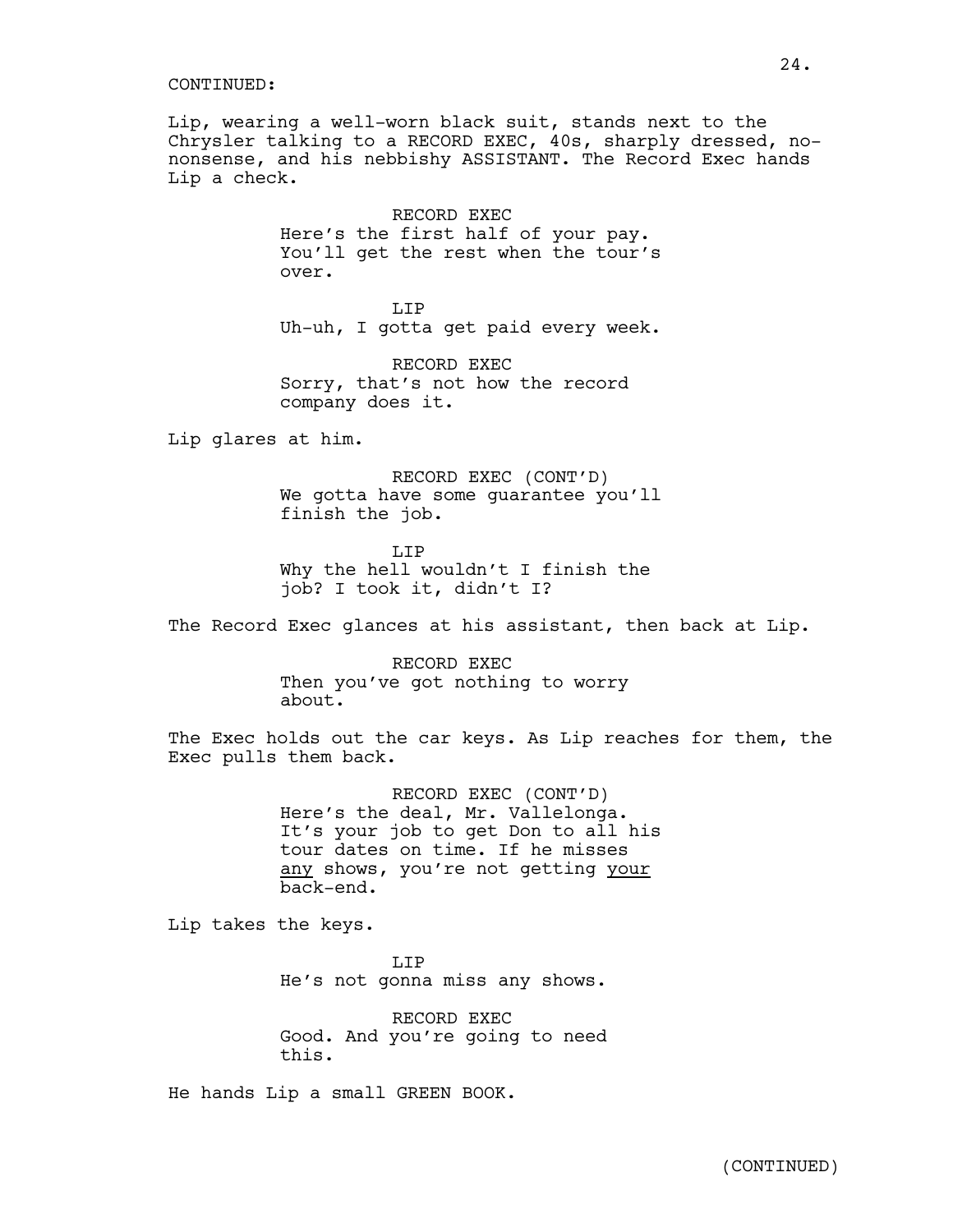RECORD EXEC (CONT'D) It's the book I told you about. Sometimes you're staying in the same hotels, and sometimes you're not.

As Lip glances at the book, we --

ANGLE ON Lip's brother-in-law, Johnny, exiting the building. He carries a suitcase over to the Cadillac.

As the Record Exec and his assistant drive off in the Chrysler, Lip walks over to Johnny.

> JOHNNY (re: Caddy) *Madonne*. This the new one?

T.TP The record company rented it.

Lip opens the trunk, Johnny puts the suitcase in.

JOHNNY So what'd my sister say about you being gone for three weeks?

T.TP Eight weeks.

Johnny smirks.

JOHNNY Yeah, right. Ten-to-one you slap the moolie out and come home under a month.

Lip smiles, shoves Johnny. Dolores approaches with the kids.

DOLORES Come here. Say goodbye to your father.

Nick and Frankie run to Lip, hug him. They get emotional.

T.TP Stop that. You gotta be big boys, take care of your mother...

HE give the kids kisses, then they run away.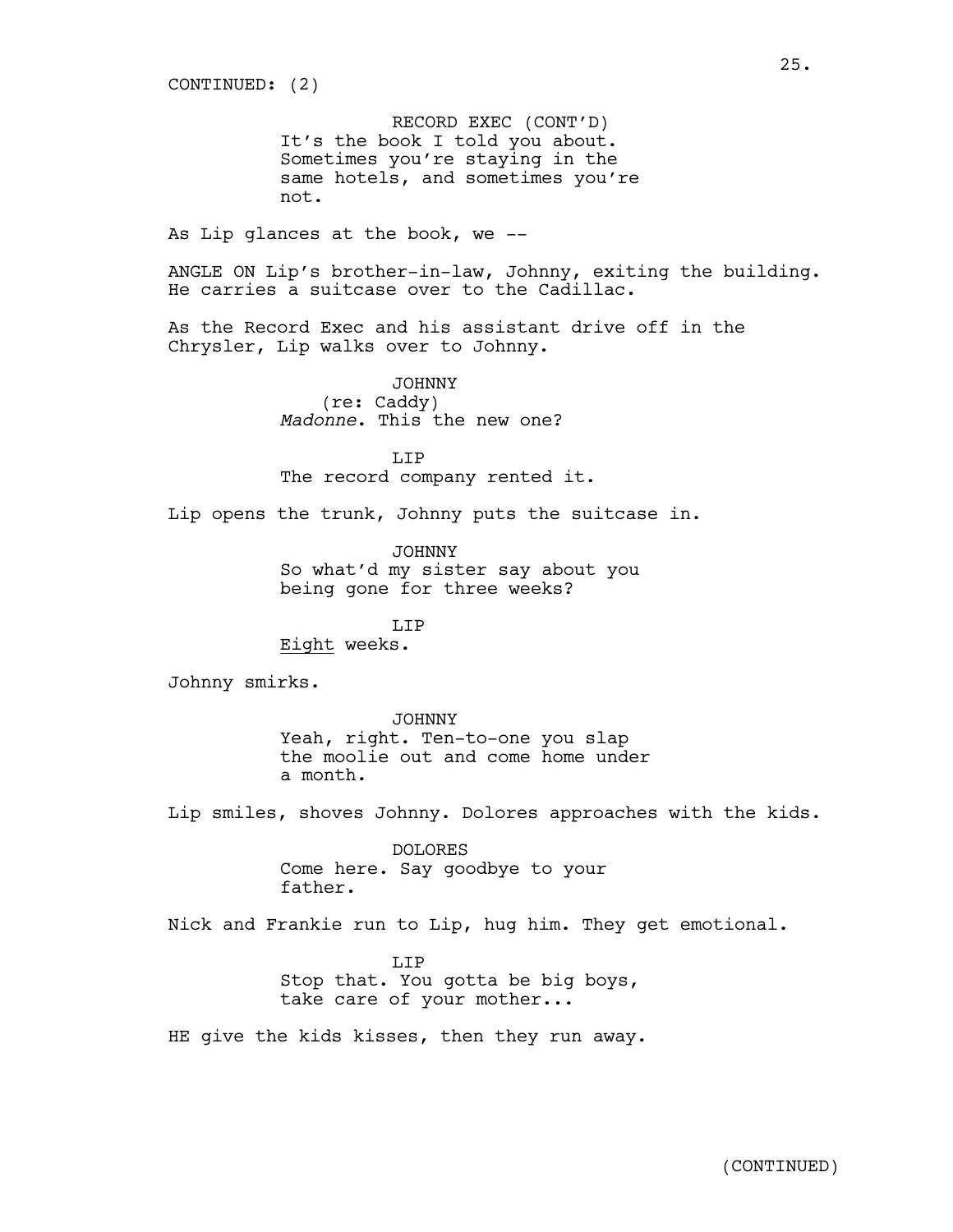DOLORES Did you go to the A-A-A for the maps?

LIP The record guy gave me maps and directions with the itinerary thing. And this.

Lip pulls out the small green book that the Record Exec gave him.

> DOLORES (reading) The Negro Motorist Green-Book?

> > LIP

Lists all the places coloreds can stay down south. Like if you're traveling while black.

DOLORES Traveling while black?

LIP Yeah. Like if you're black but you gotta travel for some reason.

DOLORES They got a special book for that?

LIP

I guess.

DOLORES Did you pack an iron?

LIP I ain't lugging around no iron, Dee.

DOLORES How you gonna keep your pants pressed?

LIP I'll put 'em under my mattress.

Dolores takes Lip's hand.

DOLORES I want you to write me a letter every chance you get.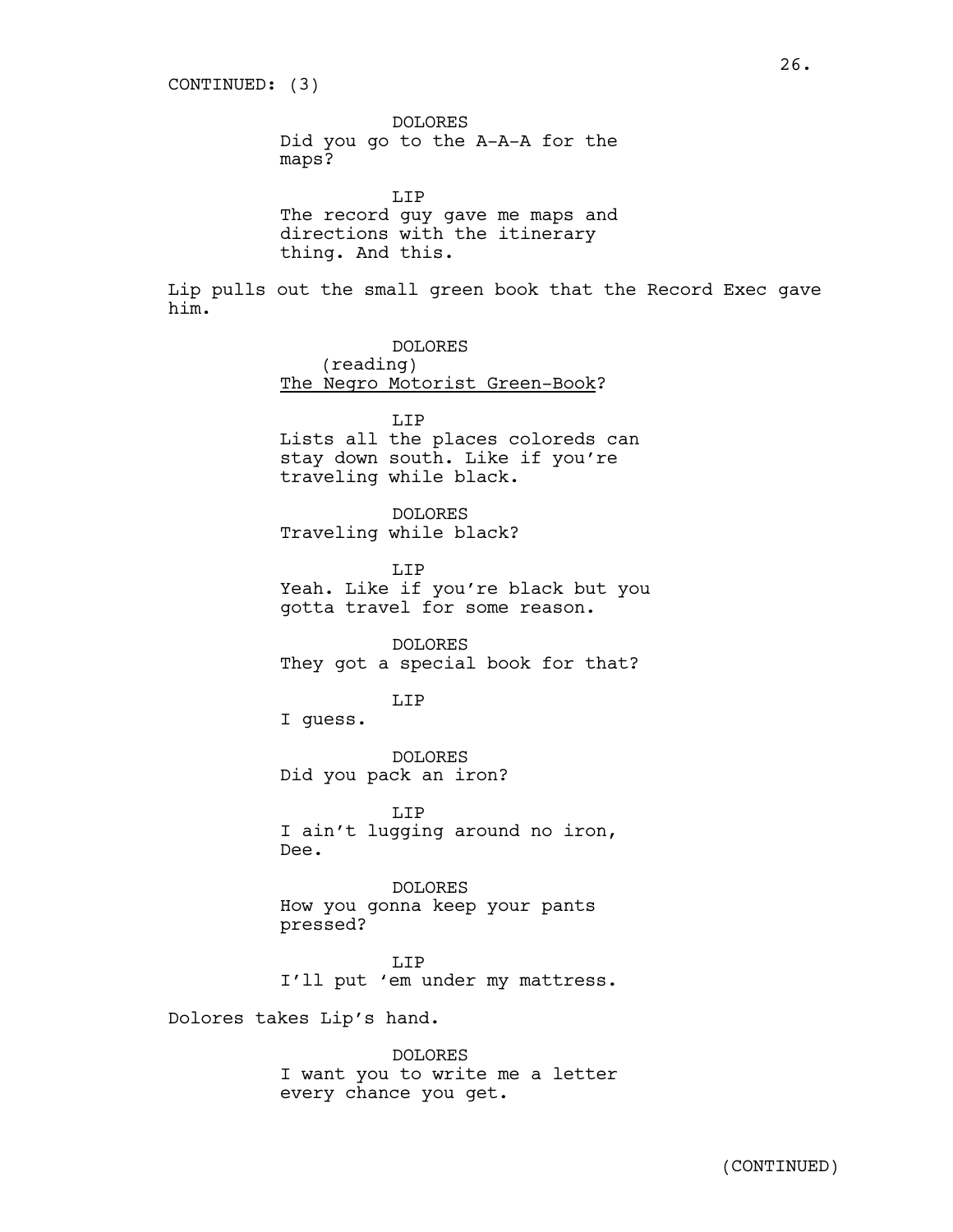LIP Aw, come on, Dee, I can't write letters.

DOLORES Take you five minutes. Promise me.

T.TP I can't write, it's embarrassing- they ain't gonna be no good.

DOLORES It's a lot cheaper than callin' long distance, Tony. Promise me you'll write.

Lip SIGHS.

T.TP Okay. I promise. I'll try.

She looks at him.

LIP (CONT'D)

Yeah.

Lip hugs and kisses her. He gives her the check.

LIP (CONT'D) Put this in the bank today.

She takes it and hands him a brown paper bag.

DOLORES I made a couple veal-cutlet sandwiches for you and Dr. Shirley. Be careful. I love you.

LIP Love you, too.

DOLORES You better be home at Christmas or don't come home at all!

As they kiss, Grandpa Nicola CALLS OUT to Lip:

NICOLA (in Italian) He who arrives late has no bed!

Lip waves goodbye to everyone. WE STAY ON Dolores as he drives away...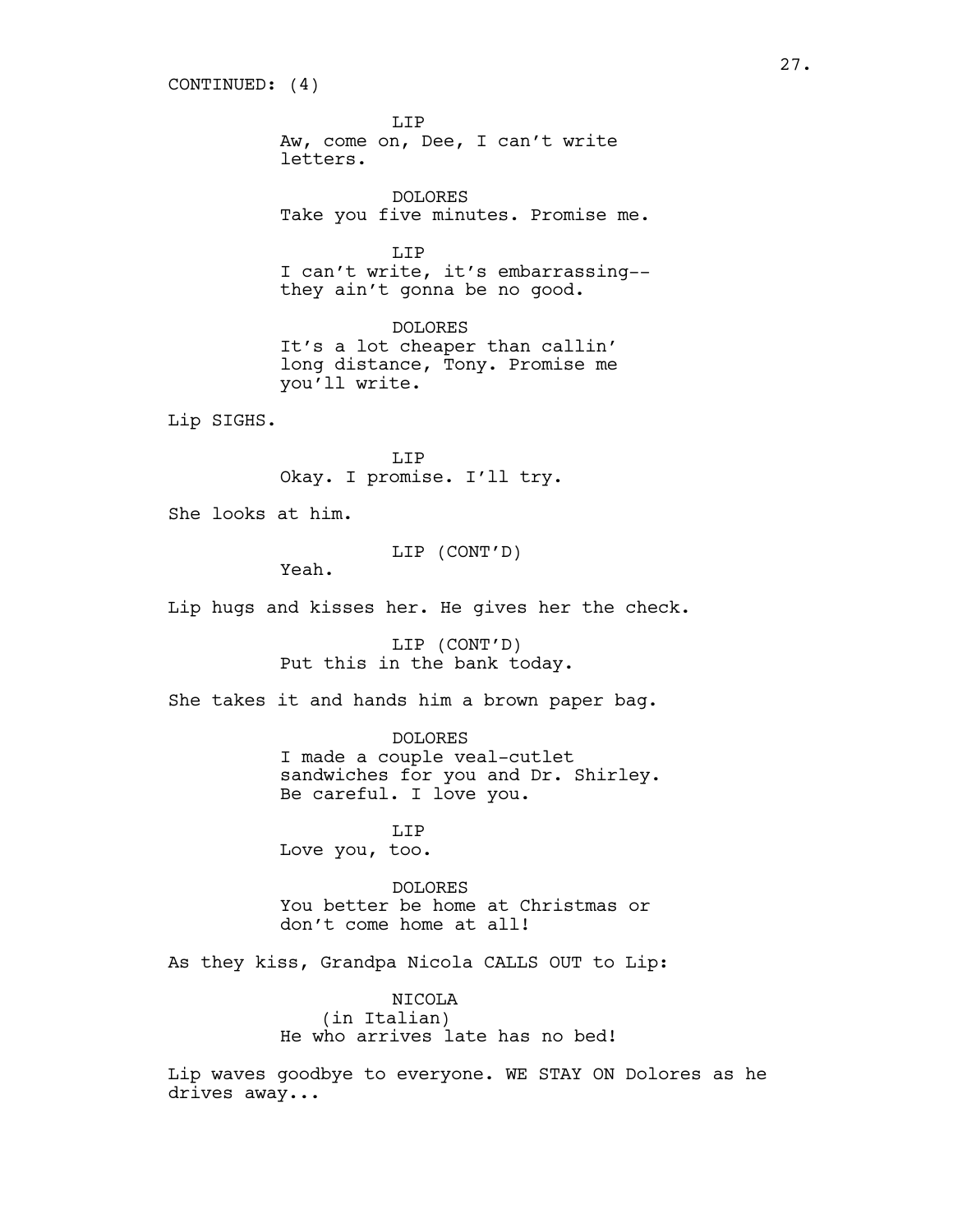## **EXT. CARNEGIE HALL - 881 SEVENTH AVENUE - NYC - DAY**

Lip parks Shirley's rented Cadillac in front of an identical Cadillac, gets out, opens the trunk. Smoking next to the other Cadillac is OLEG MALAKHOV, 30s, Russian, wears glasses, and GEORGE DYER, 30s.

Lip takes out a cigarette, is about to light it, then notices Oleg smoking. He puts the cigarette back in the pack, then walks over to Oleg and George.

> LIP Bum a smoke?

Oleg sizes Lip up, then reluctantly hands him a cigarette.

LIP (CONT'D) I'm Tony. You the band?

OLEG (Russian accent) Oleg. Cello.

GEORGE George. Bass. And we're not a band, we're a trio.

Dr. Shirley exits the building, impeccably dressed in a silk suit. He's followed by his valet, Amit, who awkwardly carries three large pieces of Shirley's EXPENSIVE LUGGAGE.

Lip opens the back door of the car. Shirley gets in. Amit drops the bags he was carrying on the sidewalk. Shirley sits in the back seat. Amit leans in, places a RED CASHMERE BLANKET over Shirley's legs.

> DR. SHIRLEY Thank you, Amit.

AMIT Have a wonderful trip, Doctor.

Amit shuts the car door. The luggage sits on the sidewalk between Lip and Amit. Lip smokes his butt, shoots Amit an "*It ain't my job*" look. Standoff*.*

Amit caves, picks up the three bags, one at a time, puts them into the trunk. Lip SLAMS the trunk shut.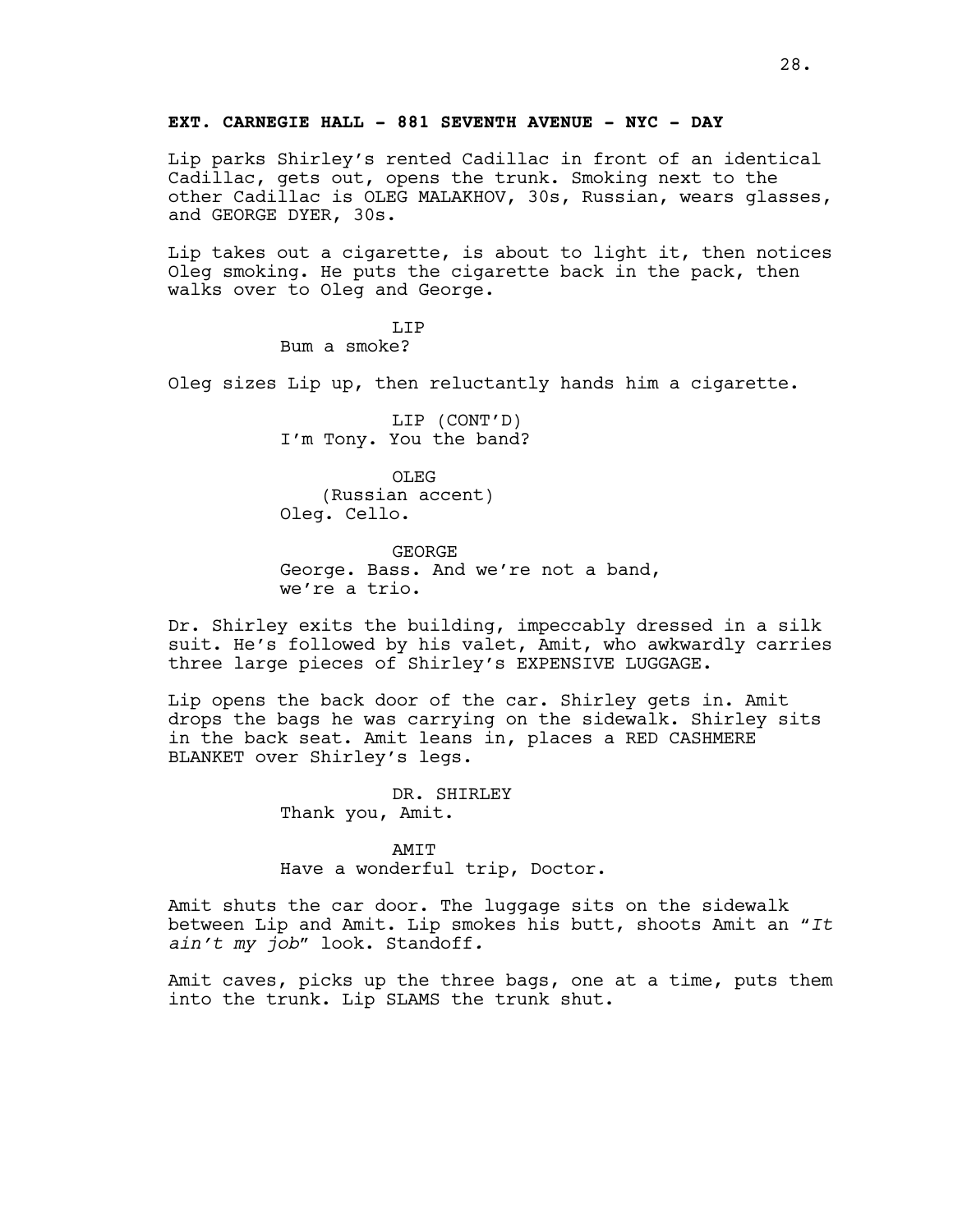*BIRD'S-EYE VIEW* of The Westside Highway in 1960's Manhattan and the glistening Hudson River as the two Cadillacs cross the upper-level of the George Washington Bridge surrounded by hundreds of period cars.

### **EXT. ROUTE 80 WEST - NEW JERSEY - LATER - DAY**

Dr. Shirley's Cadillac drives west on Route 80, followed by Oleg and George.

#### **INT. CADILLAC - DAY**

Lip's driving fast, smoking faster. Shirley chokes on the blue haze filling the car, cracks his window.

Lip reaches into the brown paper bag, pulls out a wax-paperwrapped sandwich with "Tony" written on it, peels back the foil. *Veal cutlet and peppers sandwich on a loaf of Italian bread.* Still smoking, Lip starts to eat.

> DR. SHIRLEY Tony, when we arrive in a city, the first thing I'd like you to do is check the piano where I'm playing. Make sure it's a Steinway as per my contract.

Lip pulls out a pen, writes "*STAIN WAY"* on the map.

DR. SHIRLEY (CONT'D) And could you see to it that I have a bottle of Cutty Sark in my room every night.

T.TP Every night?

Lip smiles.

LIP (CONT'D) Well if you ever need any help with that...

DR. SHIRLEY I won't. And ten-and-two on the wheel, please.

Tony loses the smile. Shirley slides over in his seat so that he's directly behind Lip.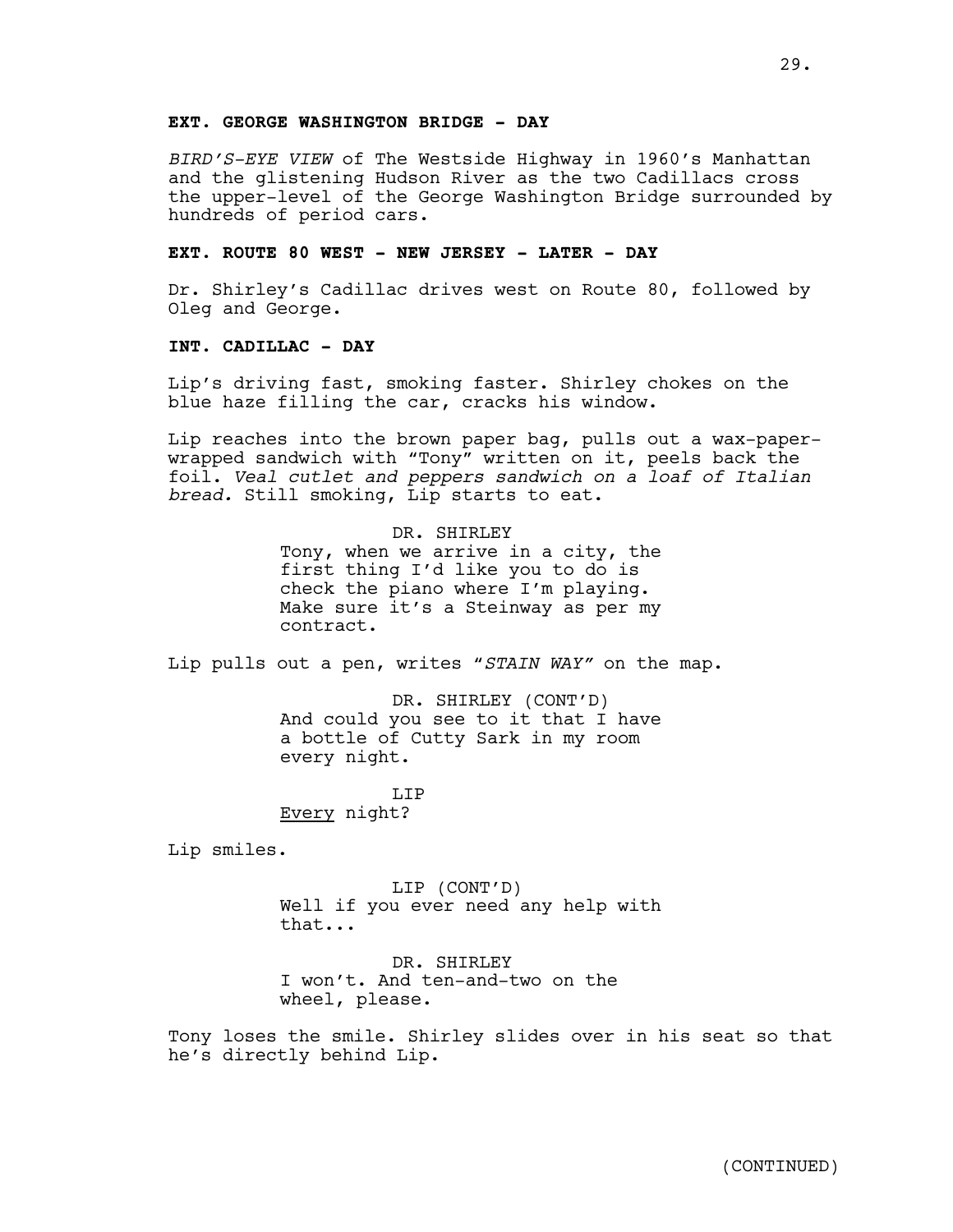LIP Doc, I noticed on the itinerary thing there that the last show's December 23rd.

DR. SHIRLEY Birmingham, yes. It's a Christmas show.

LIP Any way we could hit the road early the next morning so we could be back home in time for Christmas Eve?

DR. SHIRLEY We'll see. Could you please put the cigarette out?

LIP

Why?

DR. SHIRLEY Because I can't breathe back here.

LIP What are you talking about? Smoke's going into my lungs. I'm doing all the work here.

DR. SHIRLEY

Thank you.

Lip thinks about it, defiantly takes one long last drag off the heater, then another, then finally FLICKS IT OUTSIDE.

Lip rolls up his window, shoots a look at the second sandwich, "Dr. Shirley" written on it. *FUCK THIS GUY.* He opens it, *stuffs Shirley's sandwich in his mouth, looks straight ahead.* 

CUT TO:

#### **EXT. PENNSYLVANIA TURNPIKE - LATER - DAY**

CLOSE ON A SIGN *- PENNSYLVANIA TURNPIKE.*

## **EXT. PENNSYLVANIA TURNPIKE - CONTINUOUS**

Oleg's car speeds up, pulls next to Shirley's Cadillac. Oleg rolls down his window, motions to Shirley, who rolls down his window.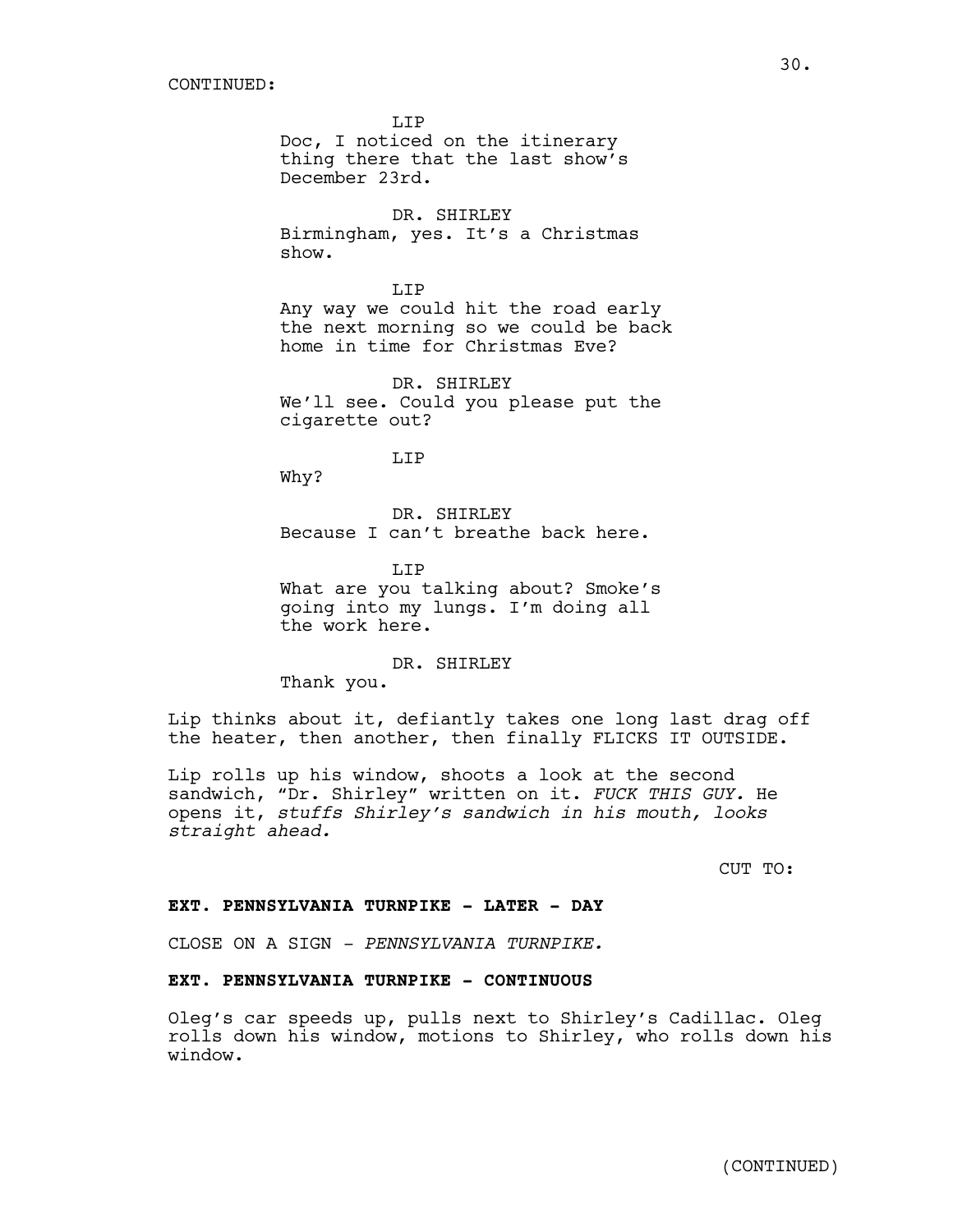OLEG (in Russian) Everything okay? DR. SHIRLEY (in Russian) Yes. Everything's fine. Lip looks back over his shoulder, stunned to hear Shirley speaking in another language. OLEG (in Russian) Good. We'll meet you at the hotel in Pittsburgh. DR. SHIRLEY (in Russian) Make a reservation for dinner. We'll rehearse immediately after. See you there. Oleg gives Lip the hairy eyeball, blows past him. LIP (to himself) Hell's he looking at? Lip looks in the mirror at Shirley. LIP (CONT'D) You speak German, huh? DR. SHIRLEY That was Russian. LIP Yeah, I was stationed in Germany in the army. I can pick up a little of what you're sayin'. Be careful, Krauts are all sneaks. Kennedy shoulda bombed 'em when we had the chance--plus now them Cuban bastards. Shirley rolls his eyes. LIP (CONT'D) Where they going anyway? Ain't they supposed to be following us?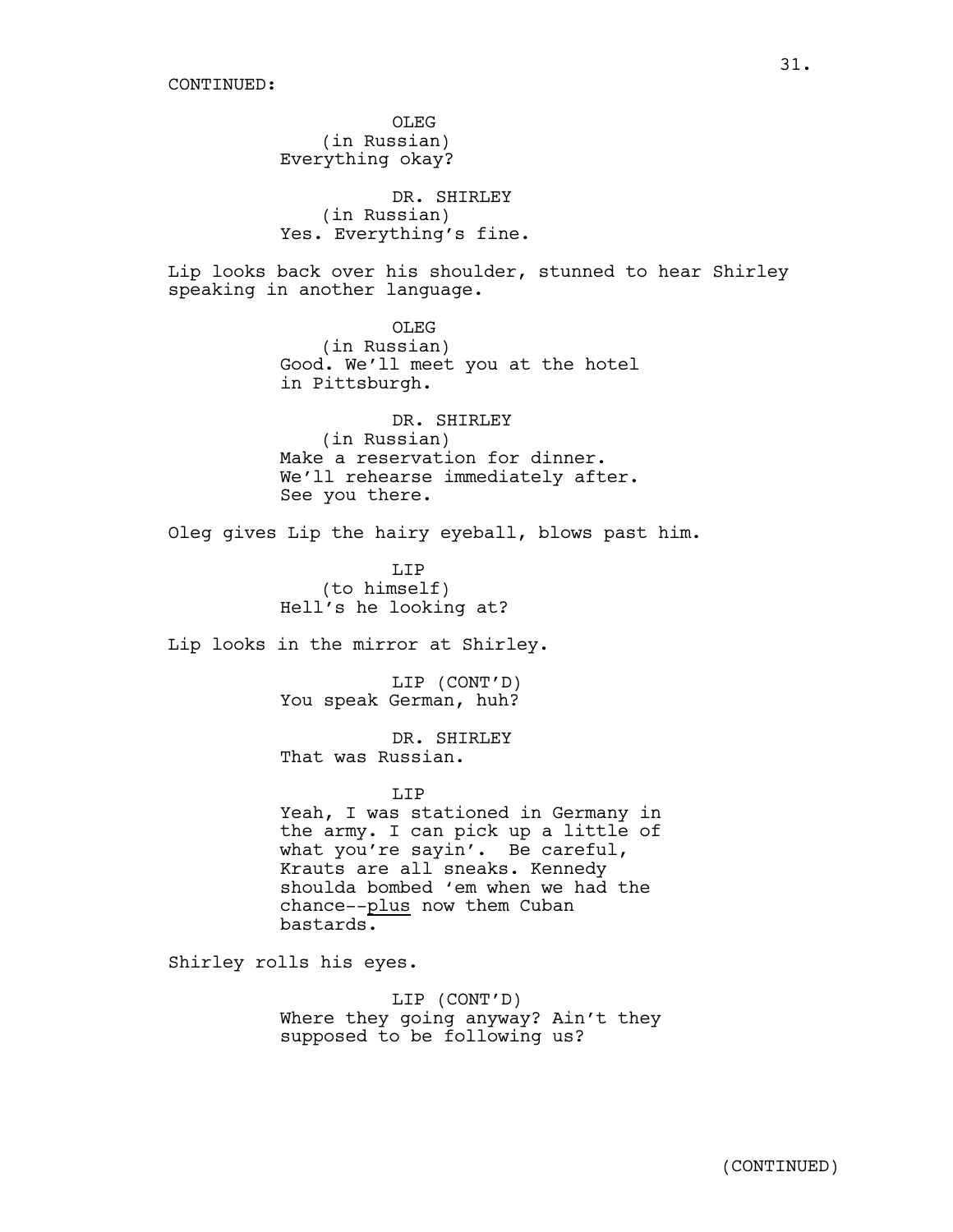DR. SHIRLEY They have the itinerary. As long as they make it to the shows on time, I don't worry and you shouldn't either.

LIP (offended) I ain't worried about nothin'.

CUT TO:

## **INT. DINER - DAY**

Lip and Shirley sit in a booth eating lunch. Shirley picks at a tuna salad while Lip chows down on a pot roast. Shirley watches Lip, amazed at the ferocity with which he attacks his meal.

DR. SHIRLEY

How is that?

Lip thinks about it.

**T.TP** 

Salty.

Lip continues to stuff his face.

DR. SHIRLEY Have you ever thought of being a food critic?

Lip looks up, hopeful.

LIP Not really, but...why? Is there money in that?

DR. SHIRLEY I'm just saying, you have a marvelous way with words when describing food. *Salty*. So vivid. One can almost taste it.

Lip feels the jab.

LIP

I'm saying it's salty, and salt's cheatin'. Any cook can make things salty. But to make it taste good without the salt, with just the other flavors, that's the trick. See, when you--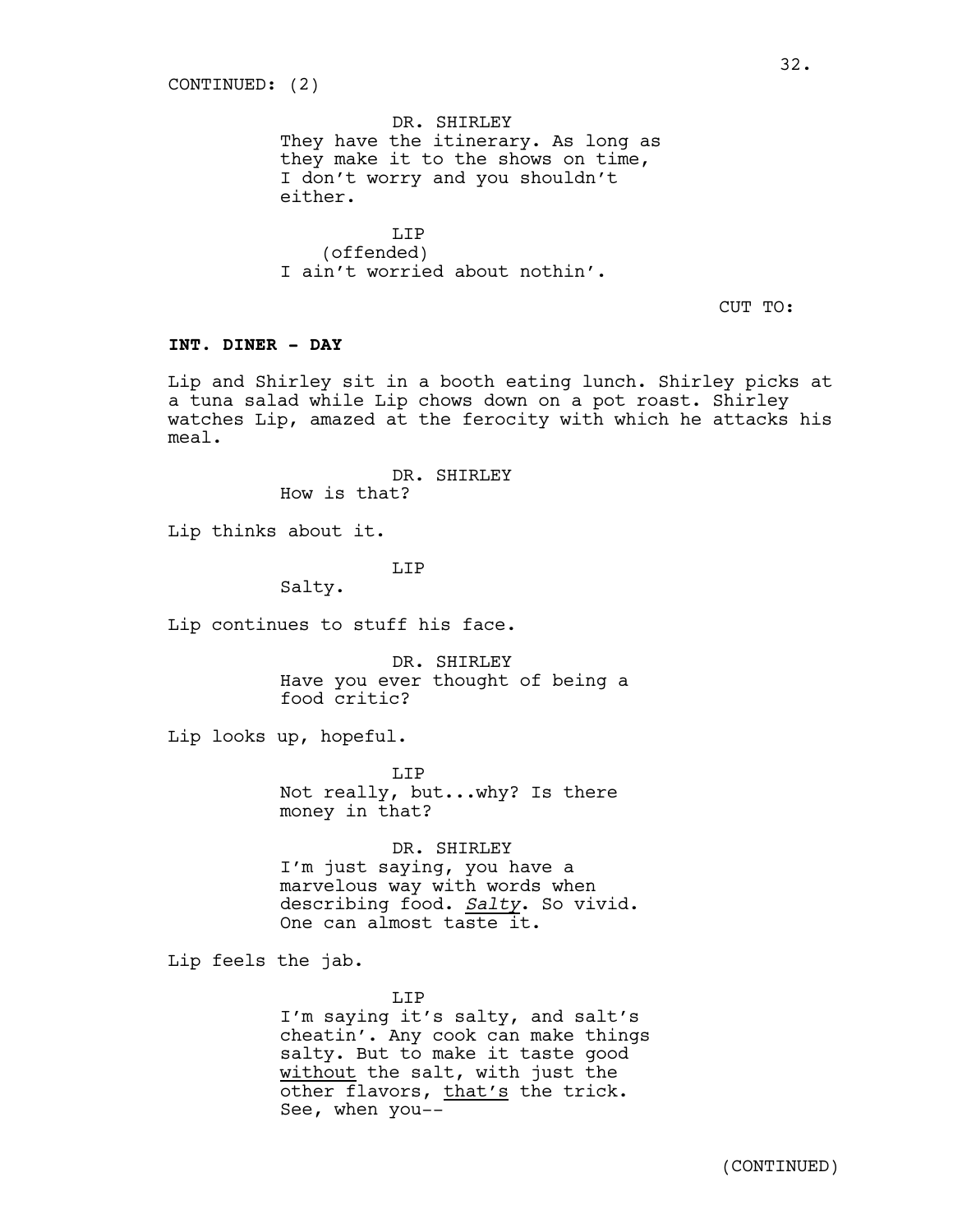DR. SHIRLEY We should be going soon if we expect to get to Pittsburgh by dinner.

LIP

You know, when I was in the army I knew a guy from Pittsburgh, but he called it Titsburgh because he said all the girls there have big tits.

DR. SHIRLEY That's absurd. Why would women in Pittsburgh have larger breasts than, say, women in New York?

Lip shrugs.

T.TP 'The hell I know? Guess we'll find out, huh?

Lip goes back to his plate.

LIP (CONT'D) By the way, when you hired me, my wife went out bought one of your records--'one about the orphans.

DR. SHIRLEY

Orphans?

LIP Yeah. Cover had a bunch of kids sitting around a campfire?

Shirley has to think a moment.

DR. SHIRLEY

*Orpheus.*

LIP

What?

DR. SHIRLEY *Orpheus in the Underworld*. It's based on a French Opera. And those kids on the cover? They were demons in hell.

LIP No shit? Must of been naughty kids.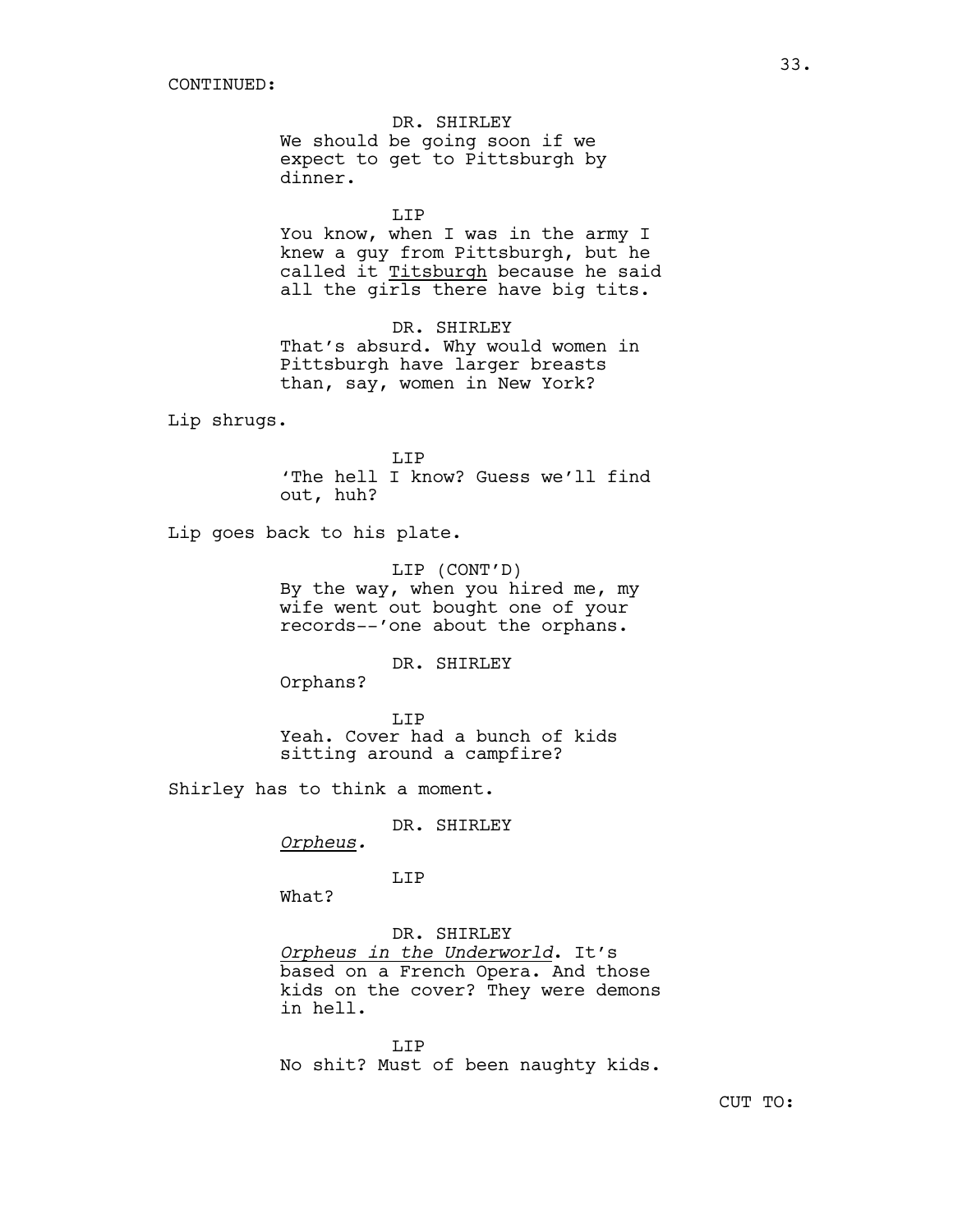They've been driving awhile now. Lip starts to pull the car over to the side of the road.

> DR. SHIRLEY What are you doing?

LIP I gotta take a leak.

DR. SHIRLEY Here? Now?

T.TP What, you want me to piss my pants?

#### **EXT. HIGHWAY - DAY - CONTINUOUS**

The Cadillac stops on the shoulder of the road next to some trees. Lip gets out, takes a few steps... then realizes he forgot something*...*

Lip goes back, opens the driver's side door and GRABS HIS WALLET OFF THE DASH.

*Shirley and Lip's eyes meet for a moment.* Then, wallet in hand, Lip heads to the woods to pee.

CUT TO:

#### **INT. PENN-SHERATON HOTEL - LIP'S ROOM - NIGHT**

Lip wears a guinea T-shirt. He steps out of the bathroom, dries his hands with a towel, opens a sliding glass door that leads to...

## **EXT. LIP'S ROOM - 2ND FLOOR BALCONY - CONTINUOUS - NIGHT**

From this perch, the courtyard is illuminated by the reflection of the pool light. Lip steps out, fires up a smoke, takes in the cool breeze.

LIP'S POV - Oleg and George are at a table poolside, playing grab-ass with TWO WOMEN, drinking, LAUGHING...

Lip peers across the courtyard, finds Dr. Shirley sitting on the patio outside his room, drink in hand, a half-empty bottle of Cutty beside him.

Lip observes a moment, goes back into his room.

CUT TO: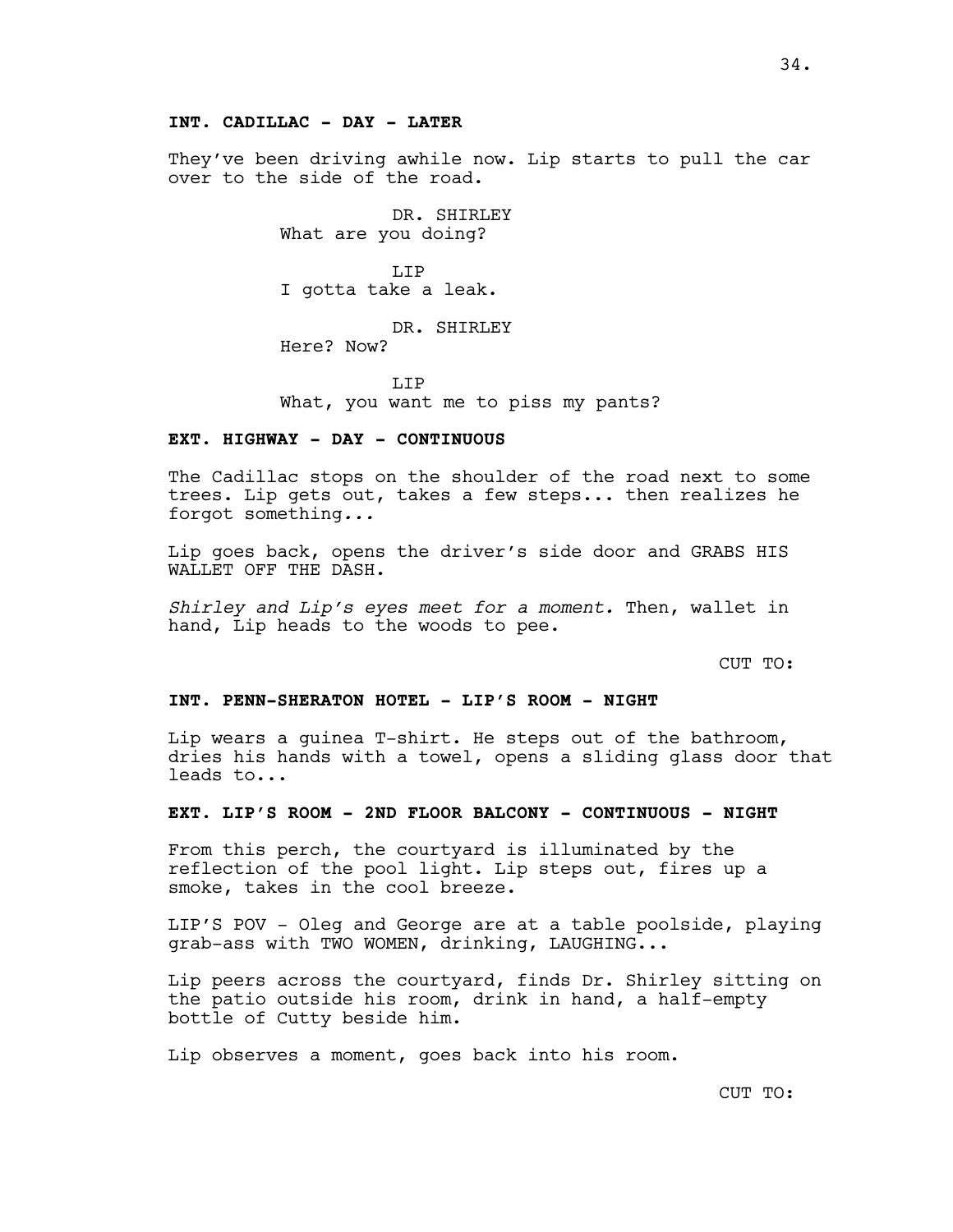## **INT. PENN SHERATON HOTEL - LOBBY - DAY**

Lip, wearing a black suit, sits reading a paper. Shirley wearing a tuxedo, enters, crosses to Lip. Shirley pulls a roll of cash out of his pocket, peels off some bills, gives them to Lip.

> DR. SHIRLEY Take this for any incidentals we may need. If you want something for yourself, you don't have to ask me, just make sure you keep the receipts. When it runs low, let me know.

Lip nods. They walk towards the exit.

DR. SHIRLEY (CONT'D) One more thing--we will be attending many events before and after the concerts, interacting with some of the wealthiest and most highly-educated people in the country. It is my feeling that your diction, as charming as it may be in the tri-state area, could use a bit of finessing.

LIP Like you mean diction in what way?

DR. SHIRLEY In the only way the word "diction" is ever used.

LIP

(unsure) Okay...

DR. SHIRLEY Your intonation, inflection, choice of words--

#### LIP

Ayyyy, I got my own problems, I gotta worry what other people think about the way I talk?

DR. SHIRLEY There are simple techniques I can teach you that are quite effective. I can help you.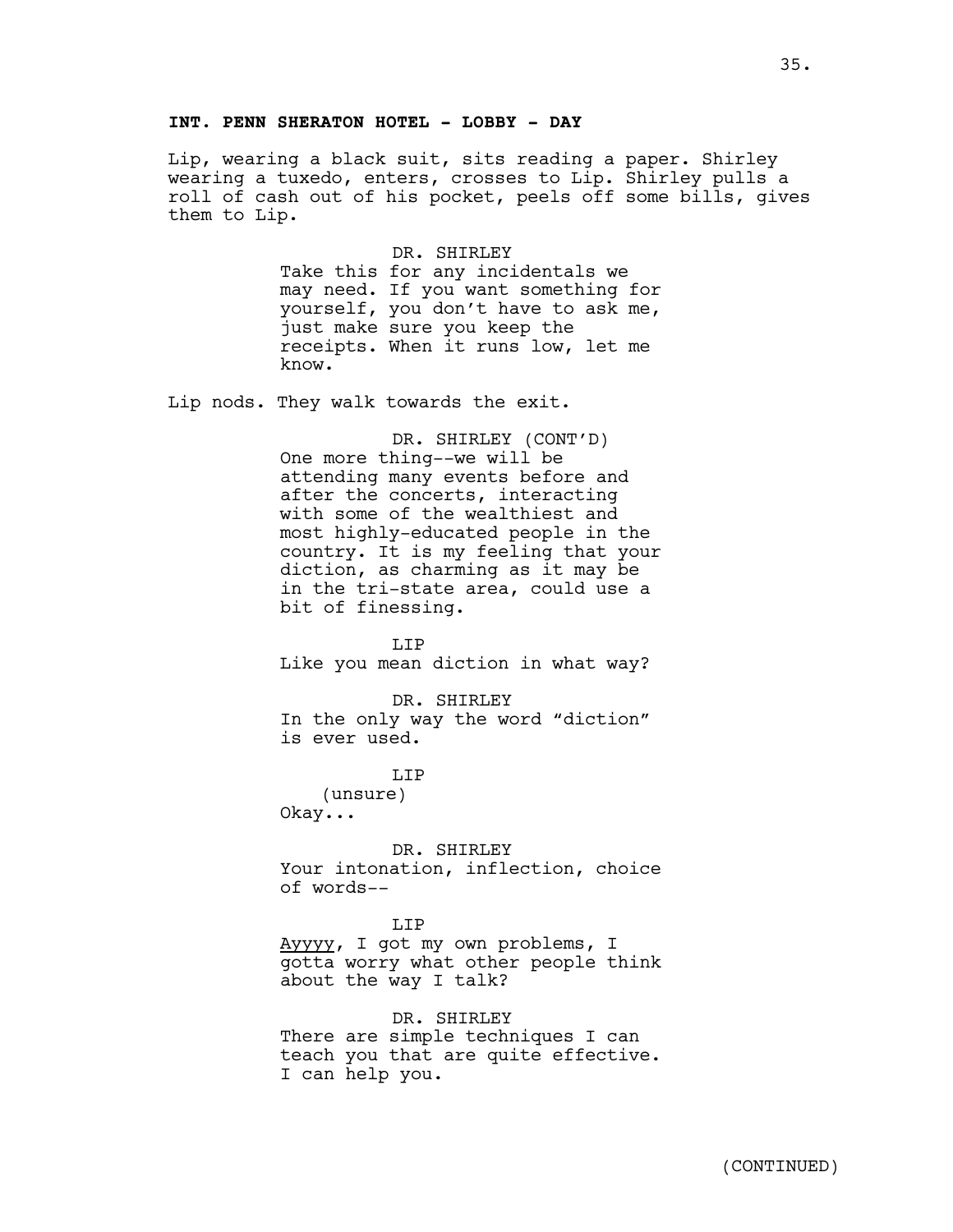Lip is frustrated.

LIP

I don't need no goddamn help. If people don't like the way I talk, they can go take a shit.

DR. SHIRLEY The profanity is another issue.

LIP

A fanabla, why you breakin' my balls?

# DR. SHIRLEY

Because you can do better. And here's another thing--as guest of honor, I will be announced when I enter these intimate events. You will be announced as well. Vallelonga may be difficult to pronounce. I was thinking "Valle" would be more appropriate. Tony Valle. It's short and simple.

LIP

Nuh-uh. If they got a problem with Vallelonga, they can call me Tony Lip.

Shirley winces.

DR. SHIRLEY

These are genteel people. That might be a little...worldly for them.

LIP

Then it's Tony Vallelonga. All these high-class people that are so much smarter than me, with all their intelligence and speakin' abilities, you're telling me they can't pronounce my name?

DR. SHIRLEY I'm just telling you, Valle will make things easier.

LIP

My last name is Vallelonga and I ain't changing it for nobody. They don't like it, they can shove it up their ass--I'll just wait outside.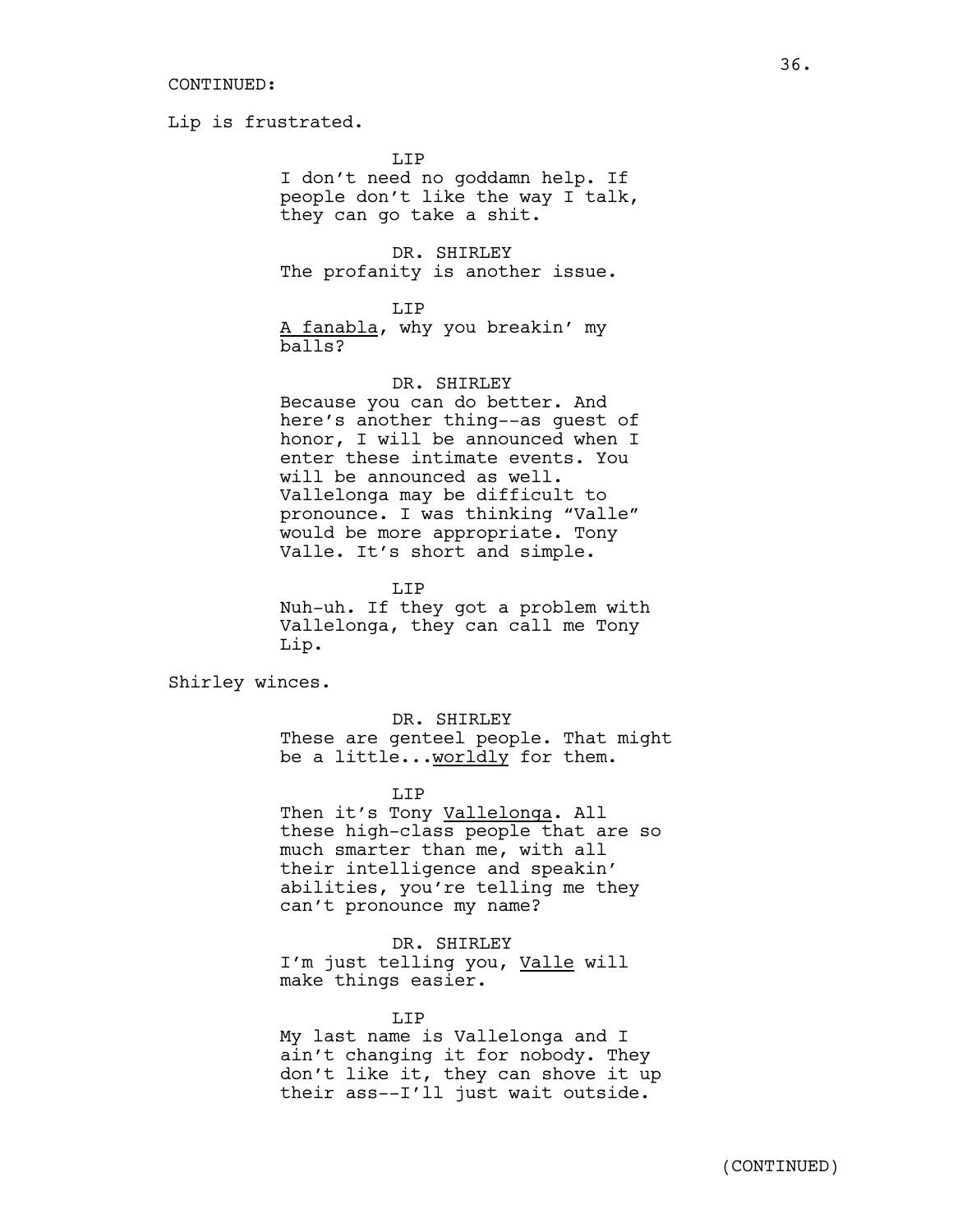#### CONTINUED: (2)

Dr. Shirley considers this.

DR. SHIRLEY A sound compromise.

CUT TO:

### **ESTABLISHING SHOT - PITTSBURGH MANSION - EVENING**

### **EXT. MANSION - BACK PARKING LOT - EVENING - SAME**

Filled with BLACK CHAUFFEURS killing time next to their cars. Waiters, Busboys, Waitresses, Cooks, *ALL BLACK*, move in and out of the home. Lip lights a cigarette, looks around...

CLOSE ON - LIP'S EXPRESSION as he realizes *he's THE ONLY WHITE HELP.*

Lip NOTICES A CHAUFFEUR trying to watch the show from a WIDE-OPEN SIDE-WINDOW. He joins him. From here, he can see inside the BALLROOM.

HIS POV - a well-dressed WHITE AUDIENCE packs the lavish room. On stage, a Steinway piano, a Cello, and a Stand-up Bass. A distinguished-looking WOMAN, MC, 40s, steps up to the microphone.

> MC Ladies and gentlemen, tonight we are privileged to present a great American artist. He gave his first public performance at the age of three. At age eighteen, at Arthur Fiedler's invitation, our guest made his concert debut with the Boston Pops. He holds Doctorates in Psychology, in Music, and in the Liturgical Arts, and has performed at the White House twice in the last fourteen months. He is a true virtuoso.

BACK ON Lip as he leans toward a CHAUFFEUR, 60s, beside him.

**T.TP** Virtuoso--that's Italian. Means he's really good.

BACK TO SCENE --

MC Ladies and gentleman, please welcome The Don Shirley Trio!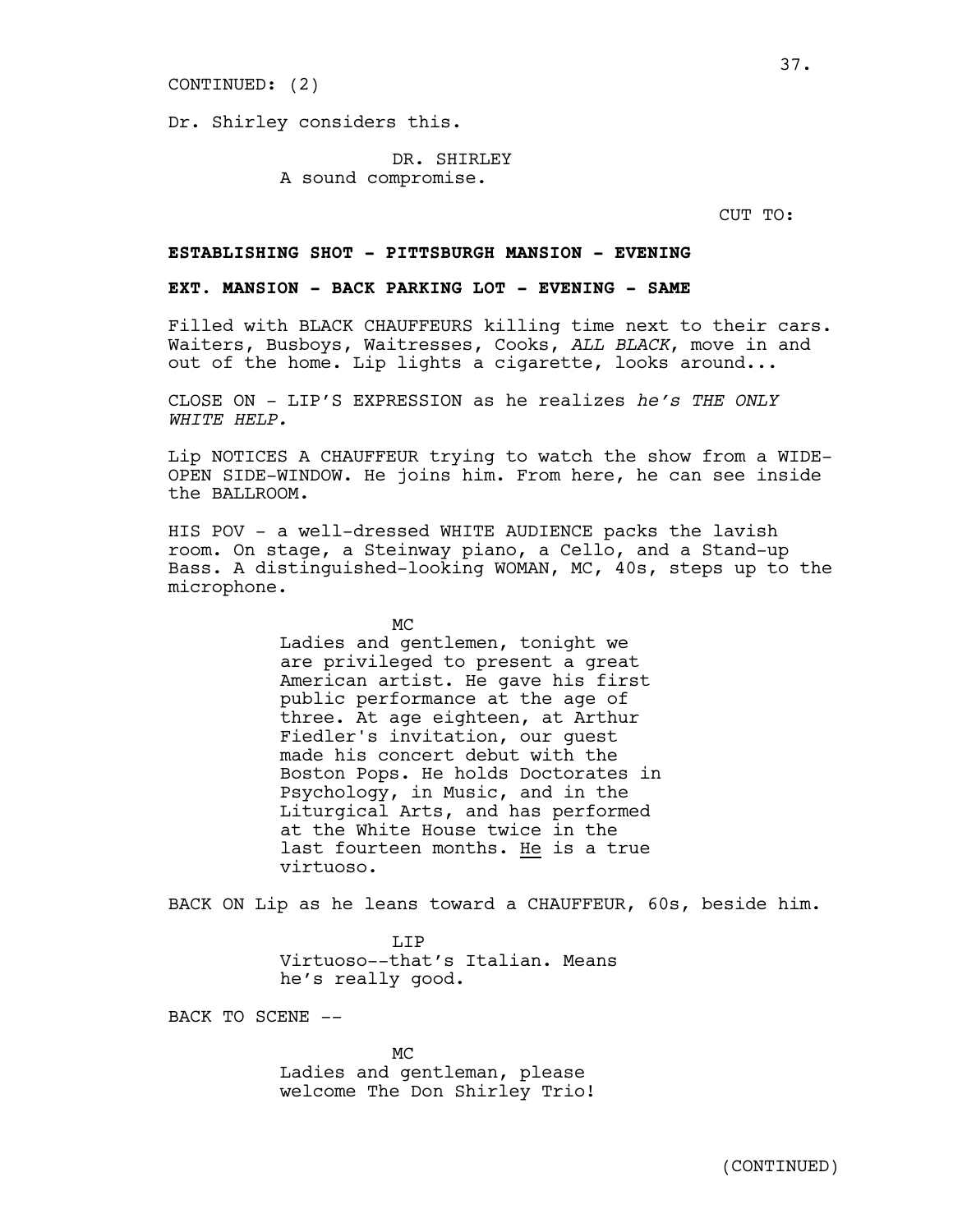As the AUDIENCE APPLAUDS, Dr. Shirley, Oleg, and George take their places at their respective instruments. The Trio opens with the Irving Berlin standard "BLUE SKIES*."*

Shirley, using his own prodigious technique, is ELEGANT*. The AUDIENCE IS MESMERIZED.* 

*A*NGLE ON Lip as he steps closer to the window*.* 

CLOSE ON DR. SHIRLEY - *His hands glide over the Steinway's ivories like a bird in flight. Each finger is center key, each note plucked perfectly. HE'S A VIRTUOSO AT THE PEAK OF HIS CRAFT.*

PUSH IN ON LIP as he realizes that he's not driving a piano player*,* he's driving a *genius.* 

CUT TO:

#### **EXT. MANSION - DRIVEWAY - NIGHT**

CLOSE ON - DICE ROLLING... A FOUR AND A SIX!

PULL BACK - A CRAPS GAME BEING PLAYED OUT BETWEEN PARKED CARS... DICE, DOLLAR BILLS, and QUARTERS ON THE GROUND*.*

Lip rolls the dice. He's surrounded by the chauffeurs, busboys, waiters, cooks. Everyone SCREAMS as Lip...

Rolls *FOUR AND FOUR.* MORE CHEERING, MONEY LAID DOWN*...*

Lip rolls again... *FIVE AND FIVE! WINNER!* CHEERS AND MOANS... Lip grabs the pile of money*.*

> **BUSBOY** Shit! He won again!

LIP Hey, it's your dice, I'm just having a lucky day.

DR. SHIRLEY (O.S.)

Tony!

Lip turns to see Shirley at the end of the aisle of parked cars.

> **CHAUFFEUR** Boss man's callin'.

LIP He ain't my boss. I work for the record company.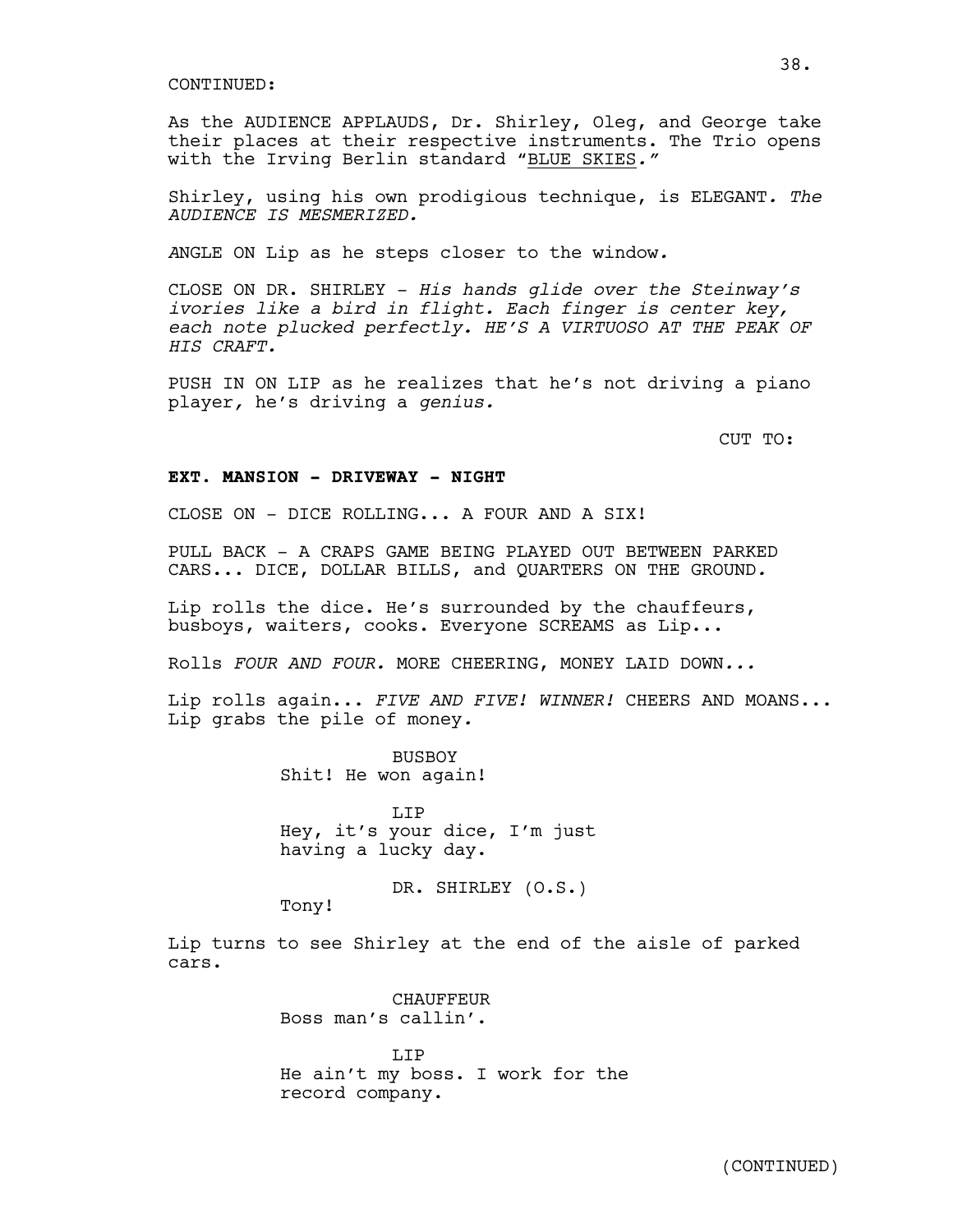Lip scoops up his winnings, walks away to the crowd's dismay.

BUSBOY (calling after him) Come on! Give us a chance to win back our loot!

T.TP Sorry, fellas, duty calls!

Lip joins Shirley at the car.

DR. SHIRLEY I've been looking for you.

LIP Sorry. The guys were having a little game.

DR. SHIRLEY If you need extra money, next time, ask me.

T.TP It's more fun winning it.

They reach the Cadillac. Lip opens the back door.

DR. SHIRLEY What if you lost?

## LIP

(smiles) Craps and cards, I don't lose, Doc. I don't lose.

DR. SHIRLEY And stooping down in the gravel throwing dice for pocket change makes you a winner?

LIP What are you giving me shit for? Everybody was doin'  $it.$ 

Shirley eyeballs Lip.

DR. SHIRLEY They didn't have a choice whether to be inside or out. You did.

This hits a nerve with Lip.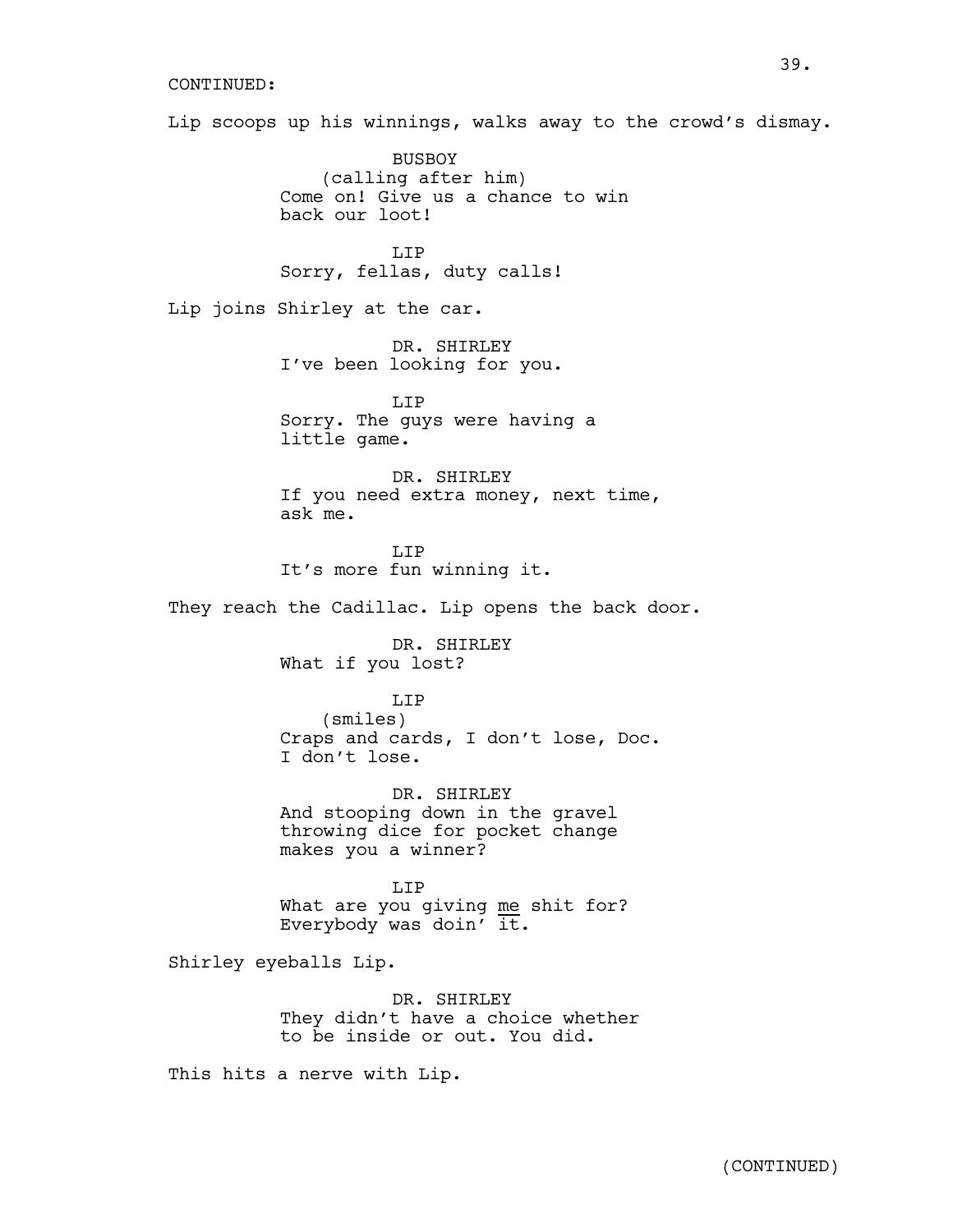CONTINUED: (2)

DR. SHIRLEY (CONT'D) Let's go. And wipe your knees, you've got dirt on them.

Shirley gets in, pulls the car door shut. Lip, embarrassed, brushes the dirt off his pants.

### **ESTABLISHING SHOT - MOTEL - OHIO - NIGHT**

# **INT. MOTEL ROOM - SAME**

Modest, dimly lit. Lip sits at a desk, pen poised. He stares down at a blank piece of paper, takes a breath, starts to write.

> LIP (V.O.) (slow, simple) *Dear Dolores... How are you? I am fine...*

# **INT. LIP'S APARTMENT - DAY**

Nick and Frankie are eating lunch as Dolores sits, READS:

# DOLORES

(reading) *"I'm eating real good--hamburgers mostly--so don't worry about me not eating good. We are doing lots of driving around, and we talk a lot in the car. I saw Dr. Shirley tonight play piano. He doesn't play like a colored guy. He plays like Liberace but better and I ain't lying. He's like a genius I think. When I look at him in the rear-view mirror, I can tell he's always thinking and working stuff out in his head, I guess that's what geniuses do. But it don't look fun to be that smart. I miss you very very much, Baby. Love, Tony. P.S.-- I told you I can't write letters, ha ha! Regards to your father and brother. I'm going to get a haircut tomorrow. P.S.--Kiss Nickie and Frankie both for me."* 

As Dolores smiles, we --

CUT TO: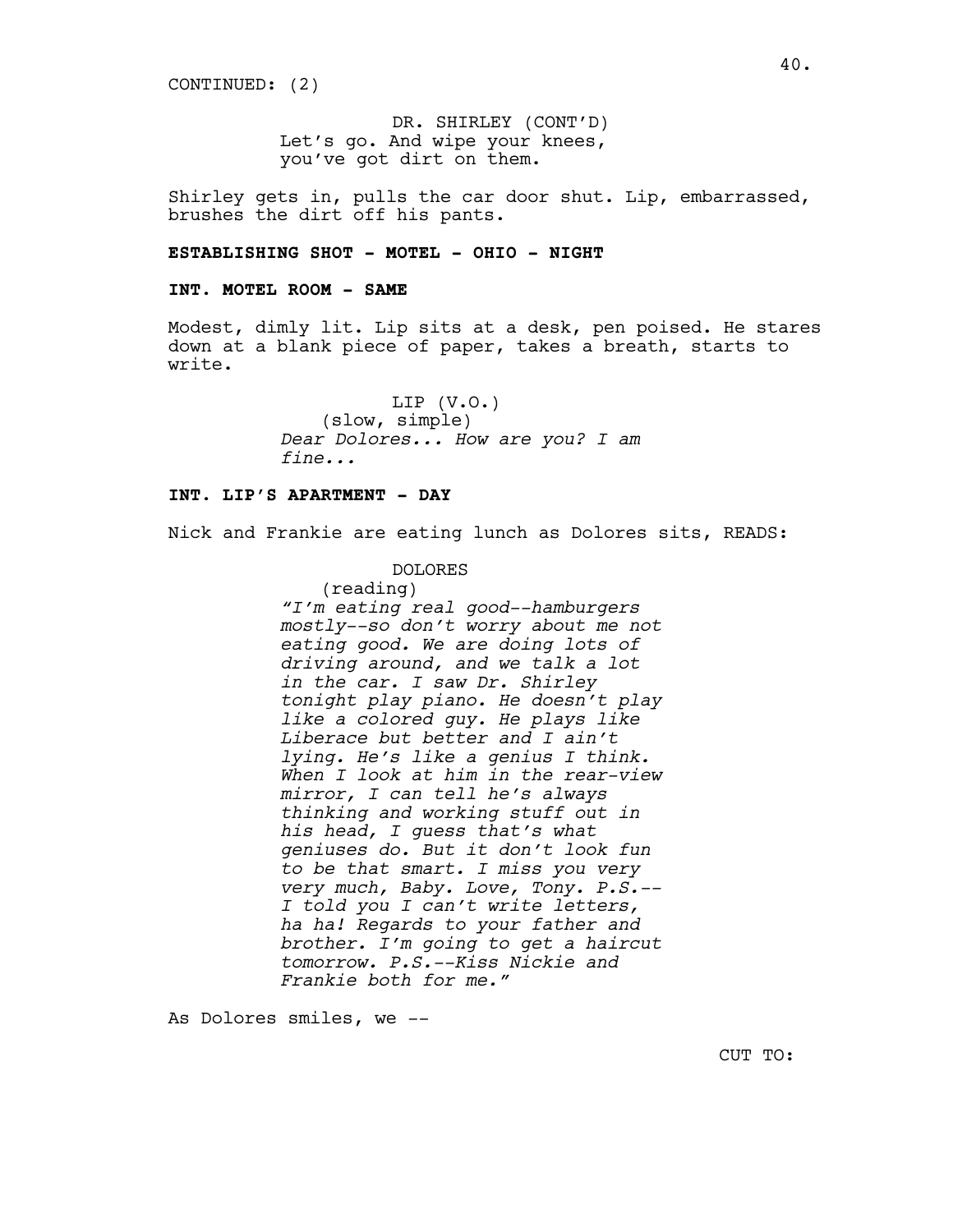# **EXT. HIGHWAY - OHIO - DAY**

Shirley's Cadillac drives along.

### **INT. CADILLAC - DAY**

Lip drives. Next to him, a couple of maps, soda bottles, empty candy wrappers. Shirley sits comfortably in the back, reading glasses on the edge of his nose, reading Allan Drury's A Shade of Difference.

Lip fiddles with the radio, changing stations. Stops on the song Lucille. Lip turns it up. Shirley takes notice.

> DR. SHIRLEY Who is this?

> > LIP

What?

DR. SHIRLEY On the radio.

T.TP Lil' Richard.

Dr. Shirley listens, surprised.

DR. SHIRLEY This is Little Richard?

LIP Yeah, he's good. Think you could play somethin' like this, Doc?

DR. SHIRLEY (of course he could) I don't know. Sounds very complicated.

Shirley lowers his book.

DR. SHIRLEY (CONT'D) So where did this "Tony the Lip" moniker come from?

LIP Not Tony the Lip. *Tony Lip*--it's one word. I got it when I was a kid. My friends said I was the best bullshit artist in the Bronx.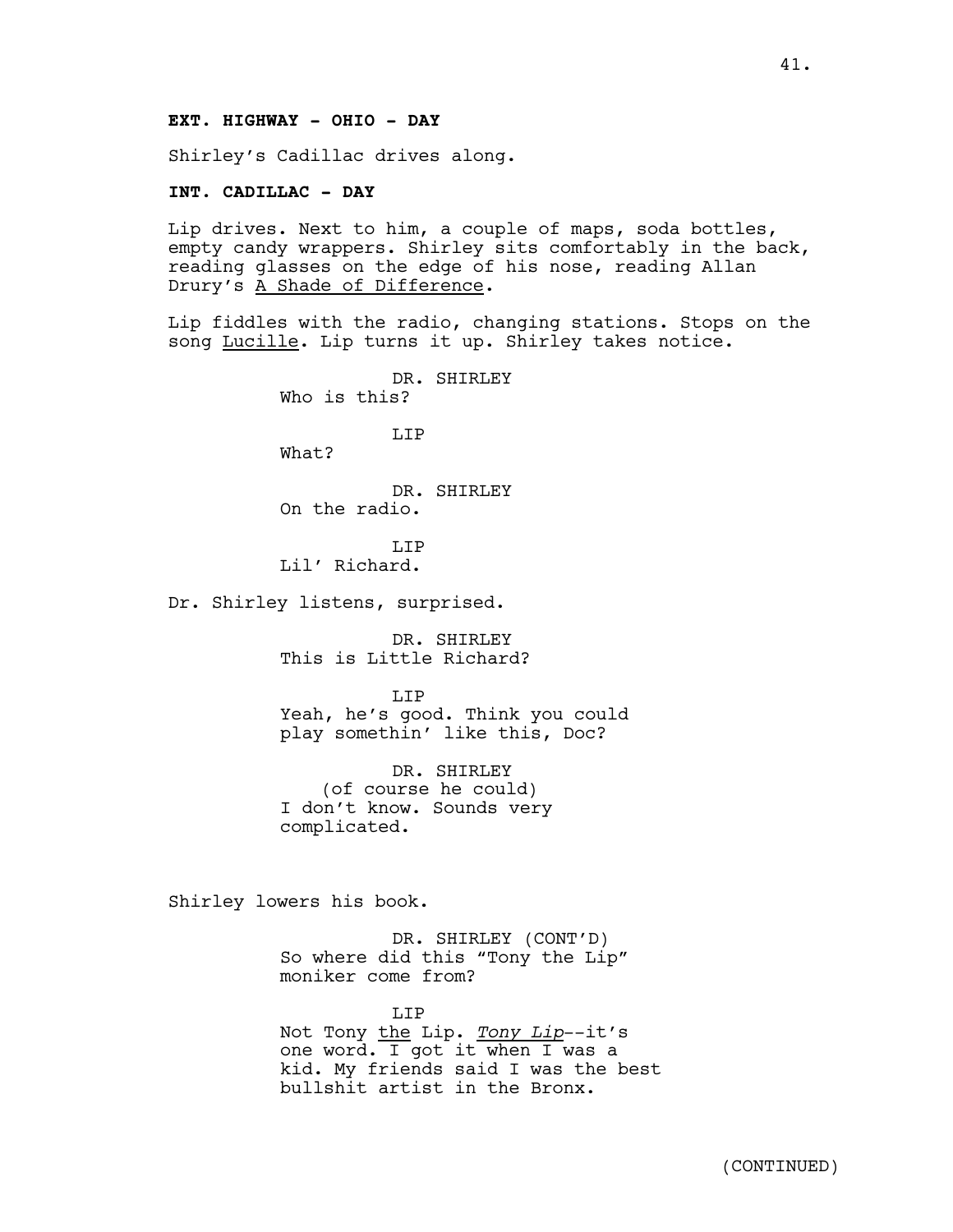Lip smiles into the rear-view mirror. DR. SHIRLEY Why are you smiling? LIP Huh? DR. SHIRLEY You don't mind that your friends- the people closest to you--consider you a liar? LIP (offended) I never said liar, I said bullshit artist. DR. SHIRLEY What's the difference? LIP I don't lie. I'm just good at, you know, talking people into doin' things they don't wanna do. By bullshittin' 'em. DR. SHIRLEY And you're proud of that? Lip shrugs, smiles. LIP Well it got me this job. **EXT. HIGHWAY - OHIO - DAY - LATER** The Caddy whips by. **INT. CADILLAC - DAY - SAME**

Slow Twistin' by Chubby Checker plays on the radio. Lip is looking back at Shirley, annoyed.

> T.T<sub>P</sub> You're full of shit! You never hearda Chubby Checker?

DR. SHIRLEY Of course I've heard of him, I just never heard his music. (MORE)

42.

CUT TO: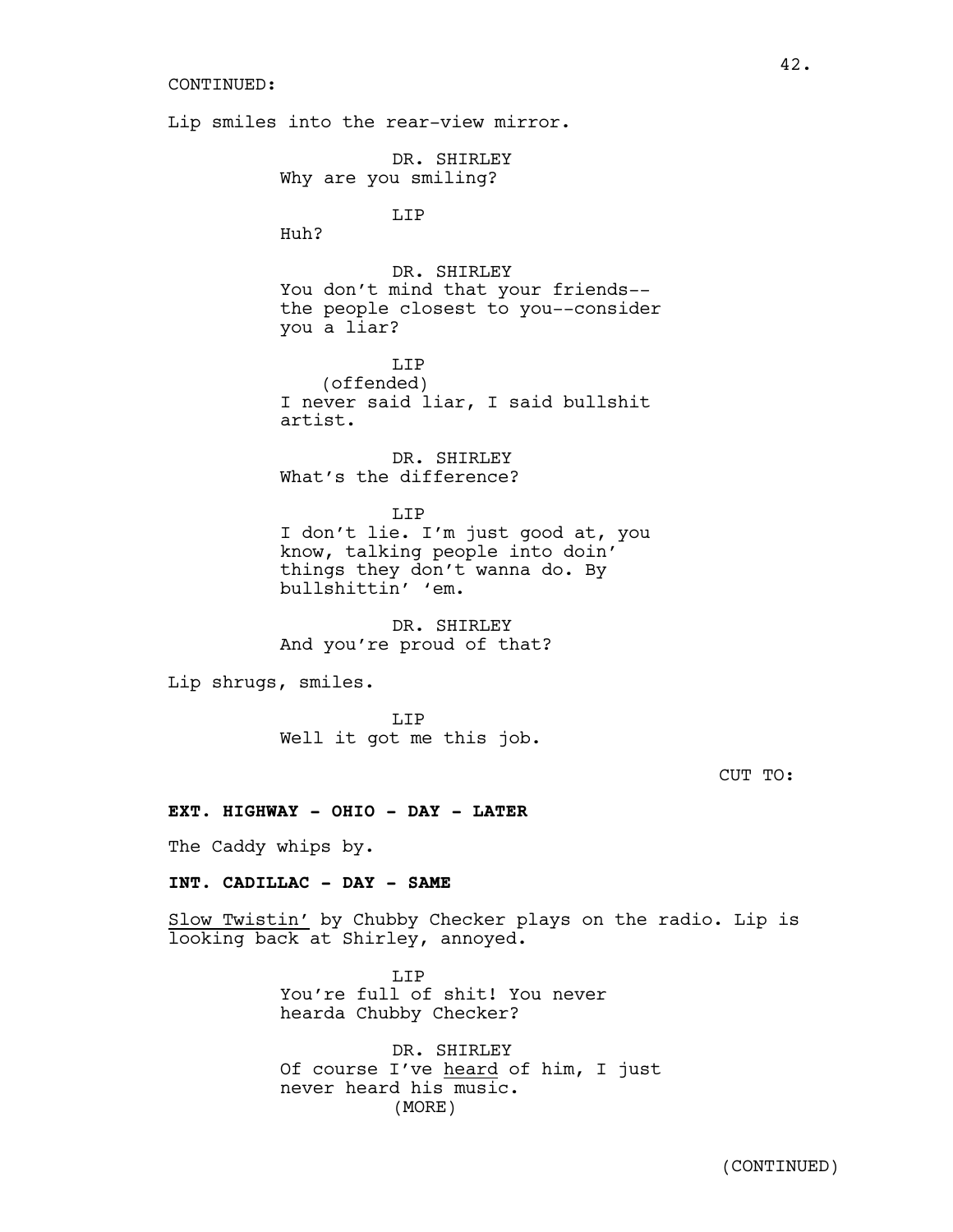But I like this. He's got a silky voice... smooth. DR. SHIRLEY (CONT'D)

T.TP This is what everyone dances to now --

DR. SHIRLEY Eyes on the road please.

Lip flips the station. Aretha Franklin's Won't Be Long PLAYS.

T.TP How about this? You know this song.

DR. SHIRLEY I don't think so...

Lip looks back at Dr. Shirley in disbelief.

LIP How could you not know this music? Chubby Checker, Lil' Richard, Sam Cooke, Aretha--these are your people!

Shirley wears a strained smile.

CUT TO:

## **EXT. GAS STATION/NOVELTY SHOP - DAY**

Lip and Shirley's car, followed by Oleg and George's car, pull into the gas station and parks. Lip gets out, Shirley waits in the car, window open. Oleg and George also get out of their car, stretch, smoke.

Lip walks to the novelty shop, which has an outside porch area with multiple displays, knick-knacks, etc. One of the boxes is filled with an assortment of POLISHED STONES of various shapes, sizes, and colors.

Lip goes to the box of stones, picks up a few, checks them out, puts them back.

Oleg WATCHES AS Lip spot a large JADE-COLORED STONE on the ground. He picks it up, looks it over... *Puts it in his pocket...*

# **ON DR. SHIRLEY'S CAR - MOMENTS LATER**

Oleg speaks to Shirley through the back window. Lip exits the store, lights a smoke, heads toward Shirley's Cadillac. Oleg goes back to his car. Lip gets in, starts the car.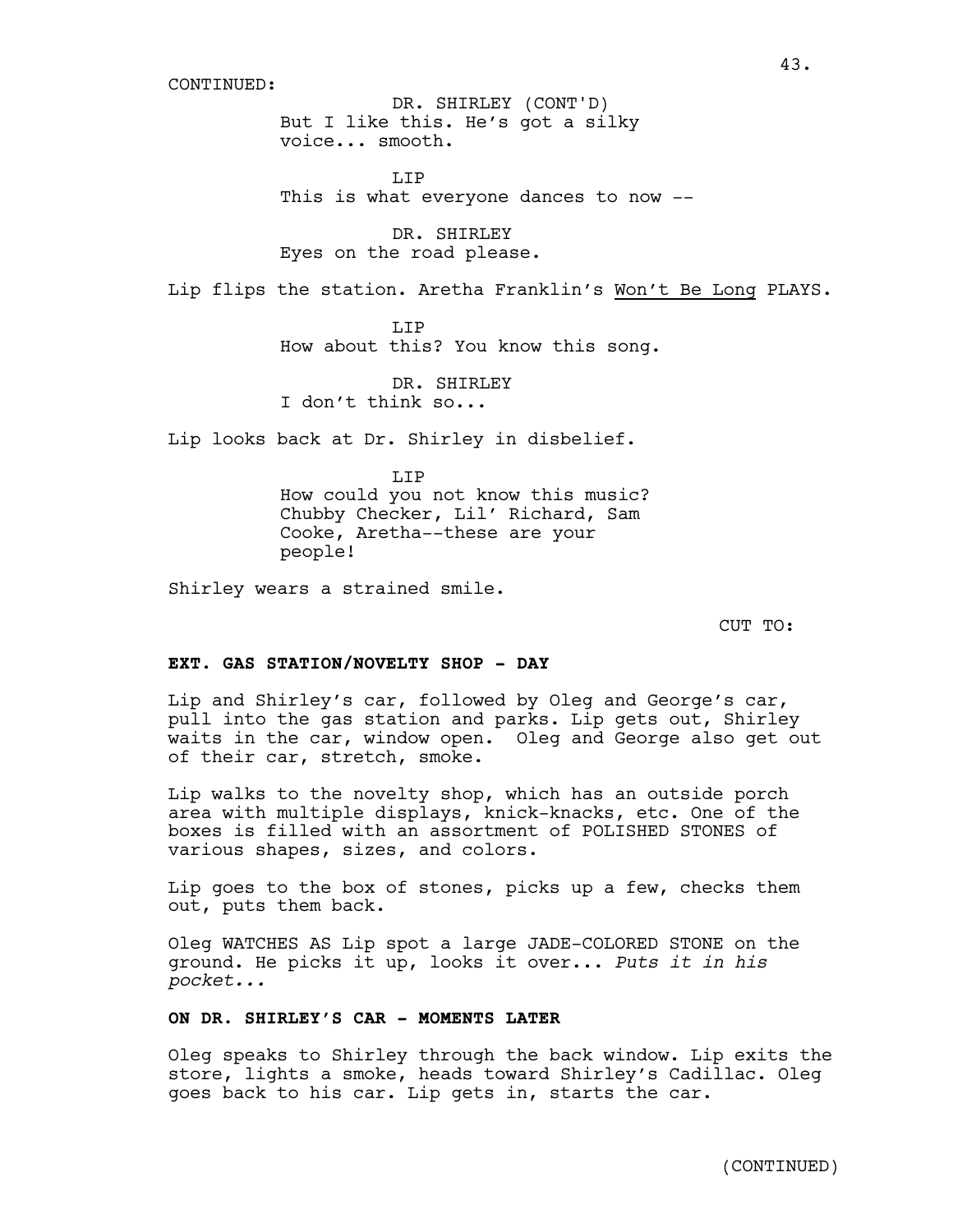DR. SHIRLEY Before we pull out, Tony, we need to talk. I just heard something that disturbed me a great deal. I gave you petty cash. LIP Yeah, so? DR. SHIRLEY Oleg told me what you did. LIP What I do? DR. SHIRLEY You stole a jade stone from the store. LIP No I didn't. DR. SHIRLEY He watched you do it. LIP I didn't steal no stone. DR. SHIRLEY You picked it up and you put it in your pocket. LIP Yeah, I picked a rock up off the ground--I didn't steal one from the box. DR. SHIRLEY Why would you pick up a rock off the ground? LIP 'Cause that ain't stealin'. It's just a regular rock. DR. SHIRLEY (frustrated) But why would you want a regular rock? LIP

(searching) I don't know, just to have. Like for good luck maybe.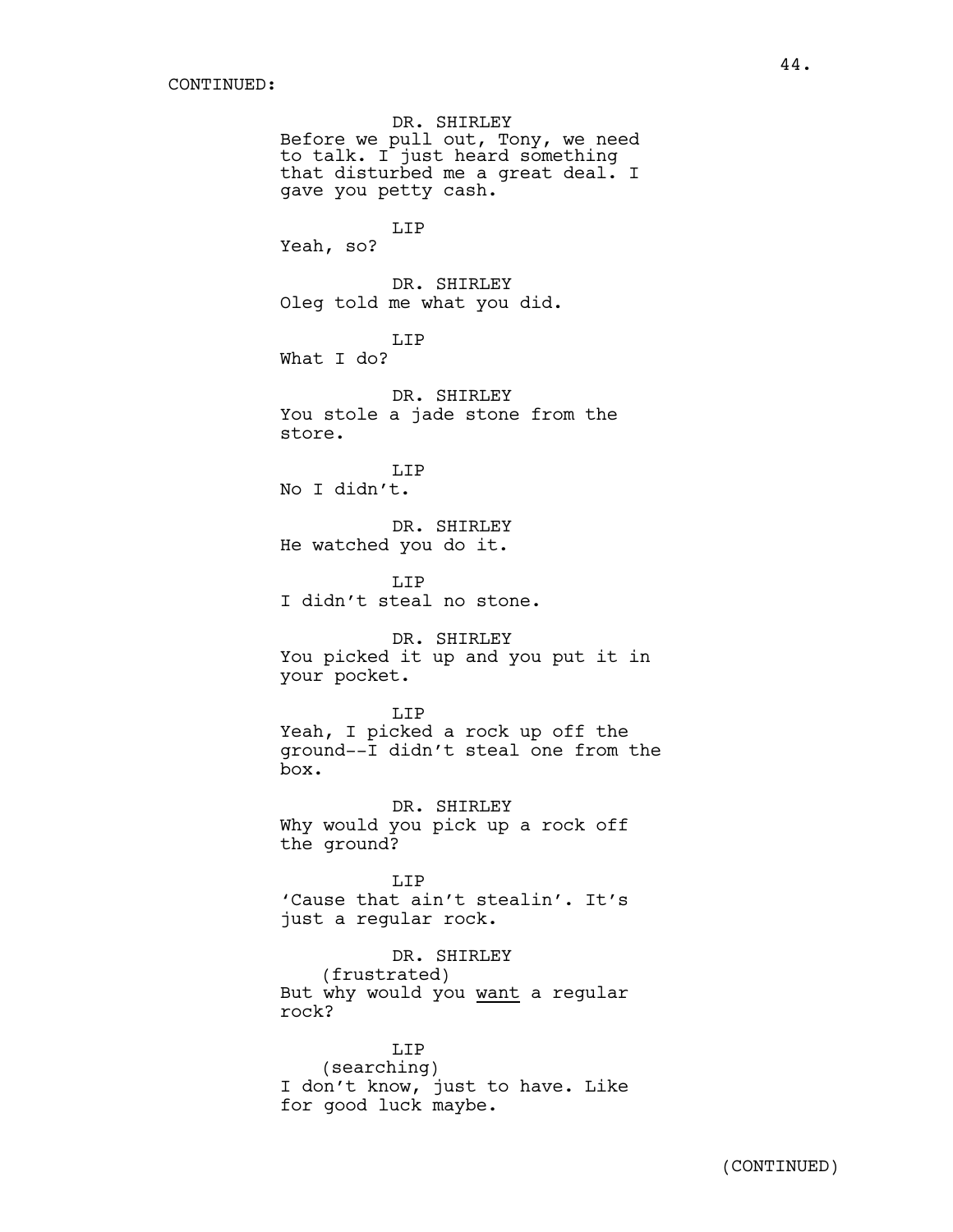DR. SHIRLEY A lucky rock? Let me see it. Reluctantly, Lip pulls out the JADE STONE. DR. SHIRLEY (CONT'D) I want you to go back and pay for it. Lip is embarrassed, angry. LIP I told you that Kraut was a sneak. Rats me out for something I didn't even do. DR. SHIRLEY Pay for the stone, Tony, you'll feel better. T.T<sub>P</sub> I feel fine, and I'm not paying for no regular rock I found in the dirt. Lip PUTS THE CAR IN DRIVE.

> DR. SHIRLEY Do not drive, Mr. Vallelonga.

Lip stops, puts it in park. They sit in silence. Finally... Lip gets out, SLAMS the door, storms off. Shirley waits. A few moments later, Lip gets back in the car, throws it into drive.

> DR. SHIRLEY (CONT'D) Feel better?

> > T.TP

No.

DR. SHIRLEY Tony, if you'd like, I will happily buy you that stone.

LIP Don't bother. You took all the fun out of it.

As Shirley's Cadillac pulls back onto the highway, we go...

# **ESTABLISHING SHOT - COLLEGE CAMPUS - INDIANA - DAY**

Shirley's Cadillac pull in front. Lip gets out.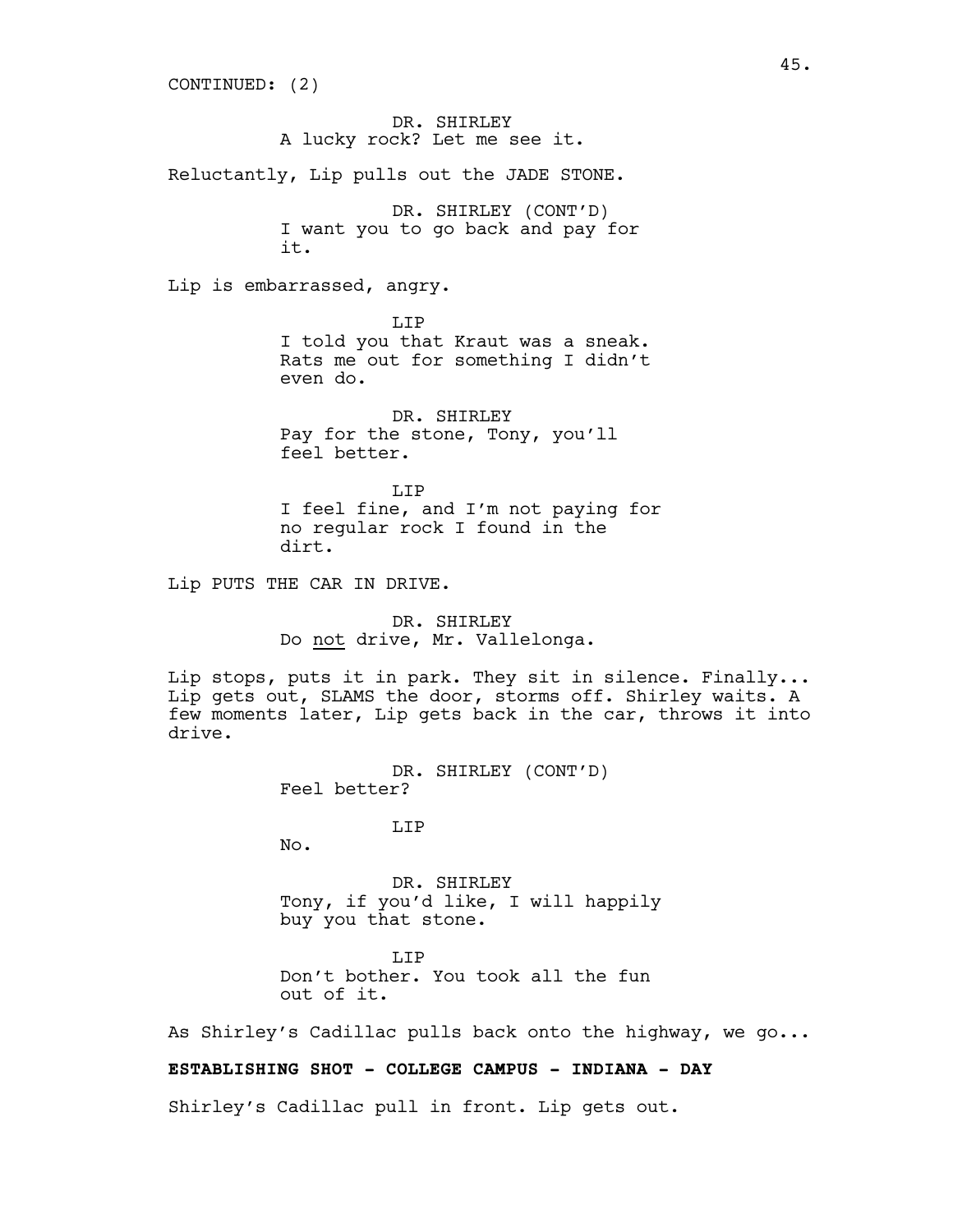The place is empty except for Oleg and George setting up their instruments on stage. As Lip ENTERS, OLEG starts to PLAY A SONG on the Cello.

Lip goes to a *BROKEN DOWN PIANO* on the stage. He looks it over. *This can't be right*. He opens the top, inside... *GARBAGE... CRUMBLED PAPERS, A COKE BOTTLE, DIRTY NAPKINS...*

Lip sees the STAGE MANAGER off to the side of the stage.

T.TP Excuse me... I'm with the band.

STAGE MANAGER You're all set up.

T.TP This ain't the piano, right?

The STAGE MANAGER approaches. This guy's big, Duke Wayne with a hammer holster.

> STAGE MANAGER That's it.

LIP This isn't a Steinway...?

STAGE MANAGER So what?

LIP Dr. Shirley only plays on Steinway-brand pianos. It's in his written contract.

STAGE MANAGER Who's Dr. Shirley?

T.TP Dr. Shirley--the Don Shirley Trio?

STAGE MANAGER Does it really matter?

T.TP Yes, it does. It's in his contract.

The Stage Manager rolls his eyes.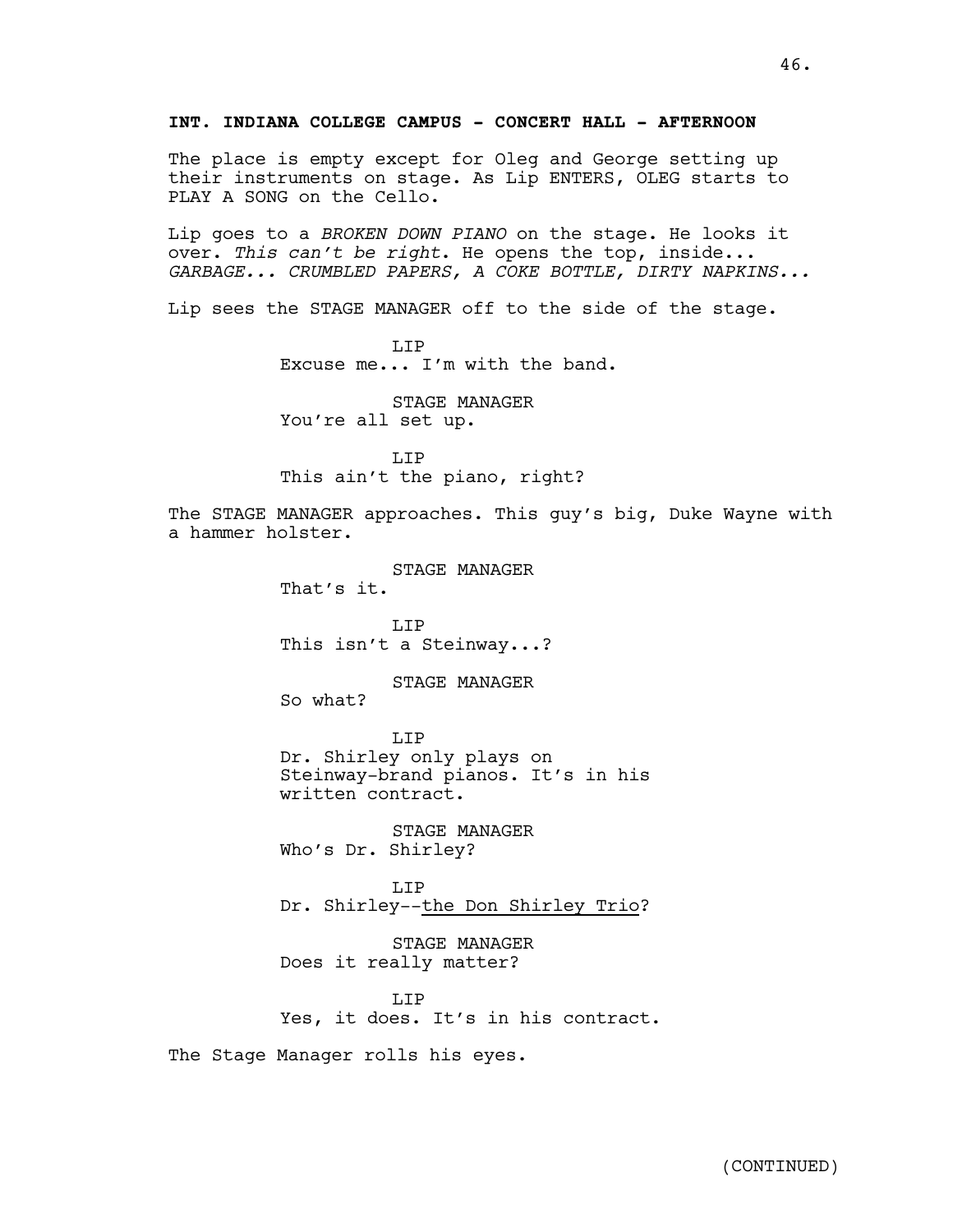STAGE MANAGER Come on, what's the difference - these coons can play on anything.

CLOSE ON OLEG AND GEORGE as they stop what they're doing and take notice.

BACK ON Lip as he looks closely at the filthy piano.

LIP But there's garbage in this thing.

STAGE MANAGER So, take it out.

Lip stiffens.

LIP What'd you say?

STAGE MANAGER You heard me.

T.TP Get a clean Steinway in here.

STAGE MANAGER There's no Steinway on campus.

T.TP Not my problem.

STAGE MANAGER I bet there ain't two Steinways in the whole state of Indiana.

LIP Then you better move your ass and start lookin'.

Oleg and George exchange a glance. The Stage Manager puffs up.

STAGE MANAGER Who you think you're talking to, greaseball?

Without warning, Lip LASHES OUT with a BRUTAL OPEN-HAND SLAP to the Stage Manager's ear. The Stage Manager STAGGERS BACK AND SIDEWAYS. He stares at Lip, dazed.

SMASH CUT TO:

*THE STEINWAY EMBLEM...*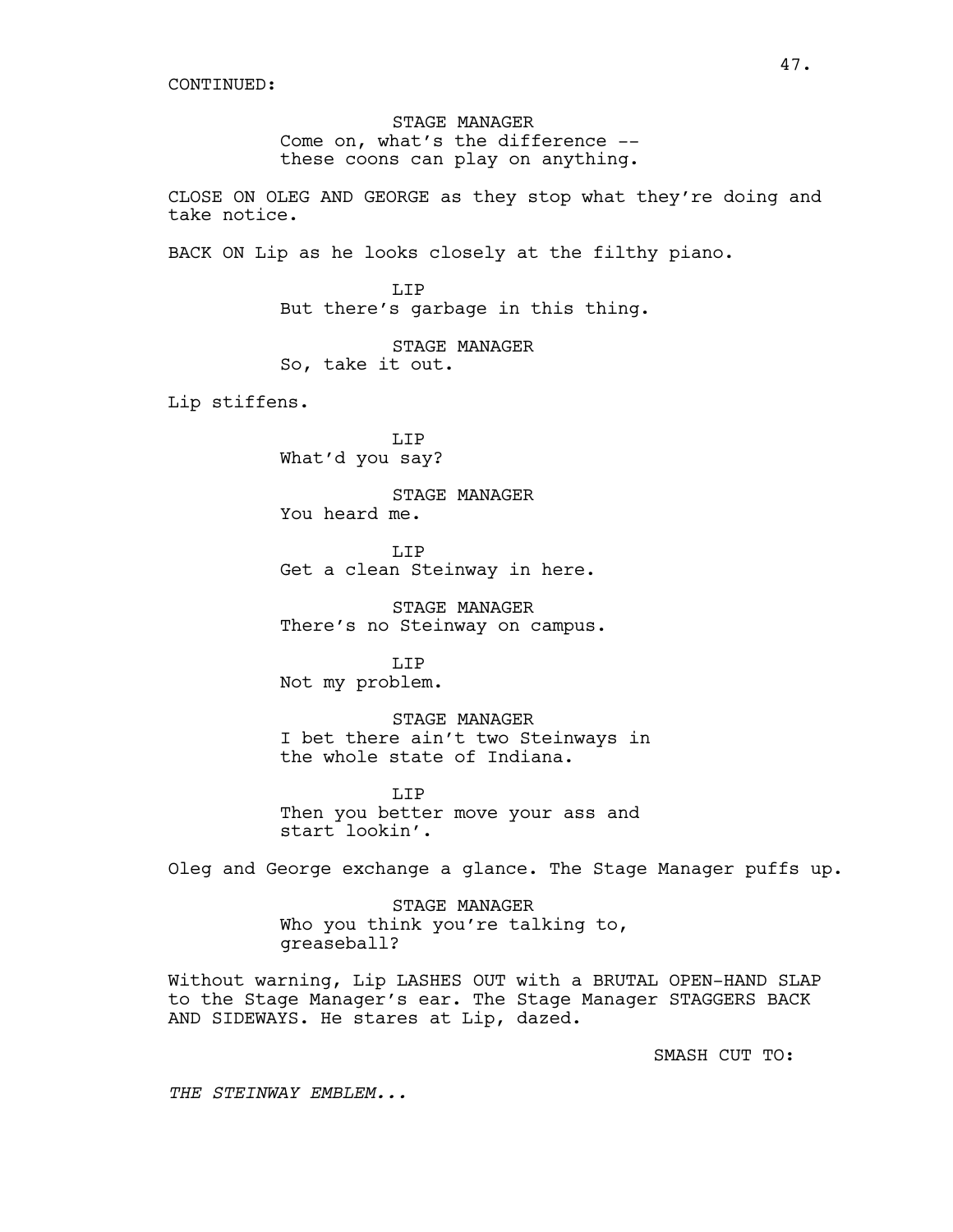Dr. Shirley's fingers tinkle the ivories on a Steinway, performing "HAPPY TALK" to a sold-out house.

CLOSE ON THE WING OF THE STAGE where Lip is listening to the music, satisfied. The Stage Manager stands a few feet back from him, looking sheepish and a little scared.

DISSOLVE TO:

# **QUICK MONTAGE AS "HAPPY TALK" CONTINUES.***..*

-- LIP SITS IN A DINER WRITING A LETTER. SHIRLEY IS ACROSS FROM HIM, READING A NEWSPAPER.

> LIP (V.O.) *"Dear Dolores... This morning I had steak and eggs. For breakfast."*

### *--* **DOLORES READING THE LETTER AND SMILING***.*

LIP (V.O.) *"The band has been playing at very ritzy joints*. *Dr. Shirley and I are getting along pretty good, but sometimes I think he gets depressed and drinks too much.*"

*--* **CLOSE ON DR. SHIRLEY PLAYING AT A HIGH-SOCIETY PARTY***...*

LIP (V.O.) *"I never knew how very beautiful this country was. Now that I'm seeing it I know. You wouldn't believe how beautiful nature is--it is as beautiful as they say. I wish I had a camera and took some pictures, they would be collector's items, I wish I knew how to describe it to you."*

*--* **DR. SHIRLEY'S CAR DRIVING ON VARIOUS HIGHWAYS, WITH AMAZING VIEWS OF THE COUNTRYSIDE***...* SIGNS FOR NEENAH, WISCONSIN... MUSCATINE, IOWA... INDIANAPOLIS*...* ST. LOUIS...

> LIP  $(V.0.)$ "*And the traffic out here in the country is nothing, which is fine by me*."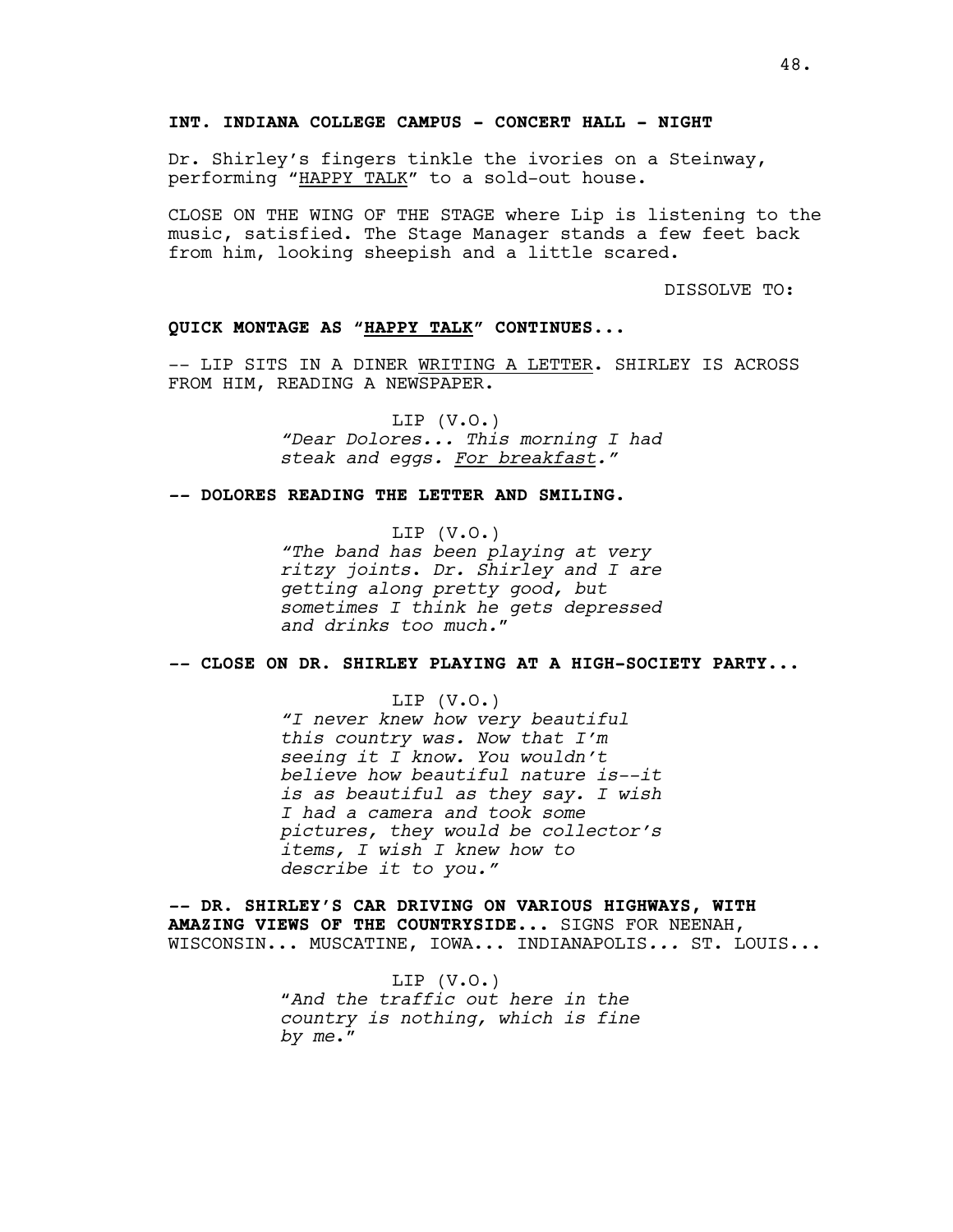# **-- BACK IN THE DINER WHERE LIP IS WRITING THE LETTER.**

LIP (V.O.) "Right now I'm eating spaghetti and meatballs in a diner that tastes like ketchup on Chinese noodles. I miss your cooking..."

-- SHIRLEY LOWERS HIS NEWSPAPER, GLANCES AT LIP'S CHICKEN-SCRATCH PENMANSHIP, SHAKES HIS HEAD.

*--* **SHIRLEY TRIO PERFORMING FOR SEVERAL HUNDRED PEOPLE***...*

LIP *"We are heading down south now... I will write you another letter when we get down south. I love you... Your husband Tony... P.S.--Kiss the kids for me..."*

*--* **DOLORES SITS ALONE IN BED, FINISHES READING THE LETTER***.*

*"HAPPY TALK" ends.*

# **EXT. KENTUCKY HIGHWAY - DAY**

Shirley's car motors past a "*WELCOME TO KENTUCKY" sign.*

#### **INT. CADILLAC - DAY**

On the radio, *"*WHOLE LOTTA SHAKIN' GOING ON,*"* Jerry Lee Lewis *attacking* the piano.

> LIP Got any family, Doc?

> > DR. SHIRLEY

Not really.

LIP Not really? Either you do or you don't.

DR. SHIRLEY It's a long story, Tony.

LIP What, we're in a rush now?

Shirley takes a BEAT, reluctantly opens up.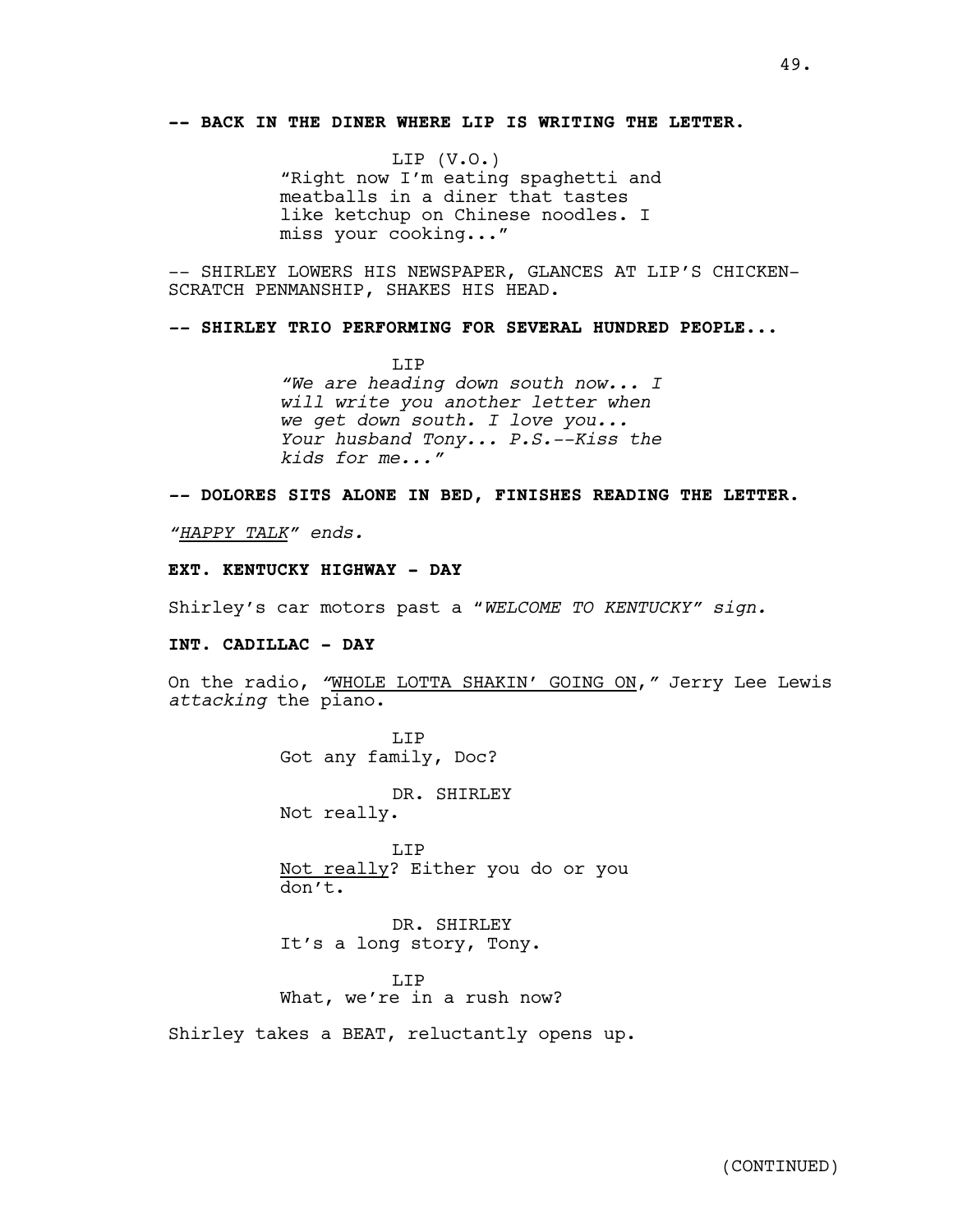DR. SHIRLEY I have a brother somewhere. We used to get together once in a while...but it got more and more difficult to keep in touch. That's the curse of being a musician- you're always on the road, like a carnival worker, or a criminal. (beat) It took a toll on my marriage as well.

Lip glances in the rear-view mirror.

LIP You're married?

DR. SHIRLEY

Was.

They drive for a moment.

DR. SHIRLEY (CONT'D) June was a good person--terrible grammar, but a kind soul. Unfortunately, I didn't have the constitution to do a husband act as well as a concert pianist act. I couldn't balance both worlds.

# **EXT. ROAD - KENTUCKY FRIED CHICKEN - DAY - LATER**

ANGLE ON Kentucky Fried Chicken sign, then we...PAN to the Caddy approaching.

# **INT. CADDY - CONTINUOUS**

Lip sits up, excited.

LIP Kentucky Fried Chicken... in Kentucky! When's that ever gonna happen?!

## **EXT. KENTUCKY FRIED CHICKEN - DAY - CONTINUOUS**

The Cadillac pulls into the parking lot.

# **INT. CADILLAC - DAY - CONTINUOUS**

Lip looks over the seat-back.

LIP What do you want?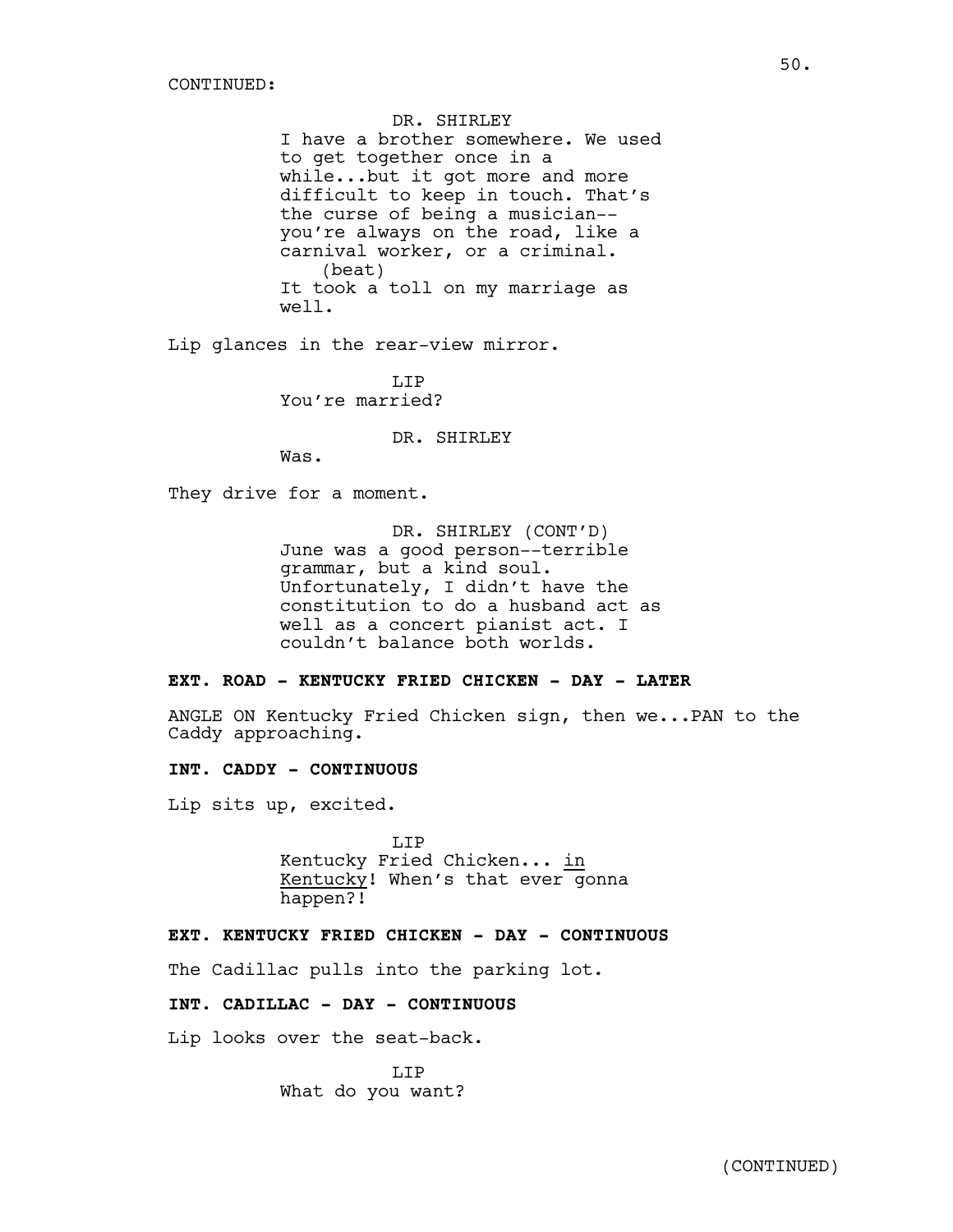DR. SHIRLEY I'm fine. Thank you.

SMASH CUT TO:

# **INT. CADILLAC - DAY**

They're back on the road, a bucket of Kentucky Fried Chicken in the front seat next to Lip. He wolfs down a chicken leg as he drives.

> T.TP This might be the best Kentucky Fried Chicken I ever had. But I guess it's fresher down here, right?

Dr. Shirley shrugs.

DR. SHIRLEY I don't think I've ever met anyone with your appetite.

LIP

No, I bought the bucket so you could have some.

DR. SHIRLEY I've never had fried chicken in my life.

LIP

Who you bullshittin'? You people love the fried chicken, the grits, the colored greens...I love it, too. The negro cooks used to make it when I was in the army.

DR. SHIRLEY You have a very narrow assessment of me, Tony.

LIP (pleased) Yeah, I'm good, right?

DR. SHIRLEY What? No. No, you're not good, you're bad. I'm saying, just because other negro people listen to a certain kind of music doesn't mean I have to. Nor do we all have to eat the same food.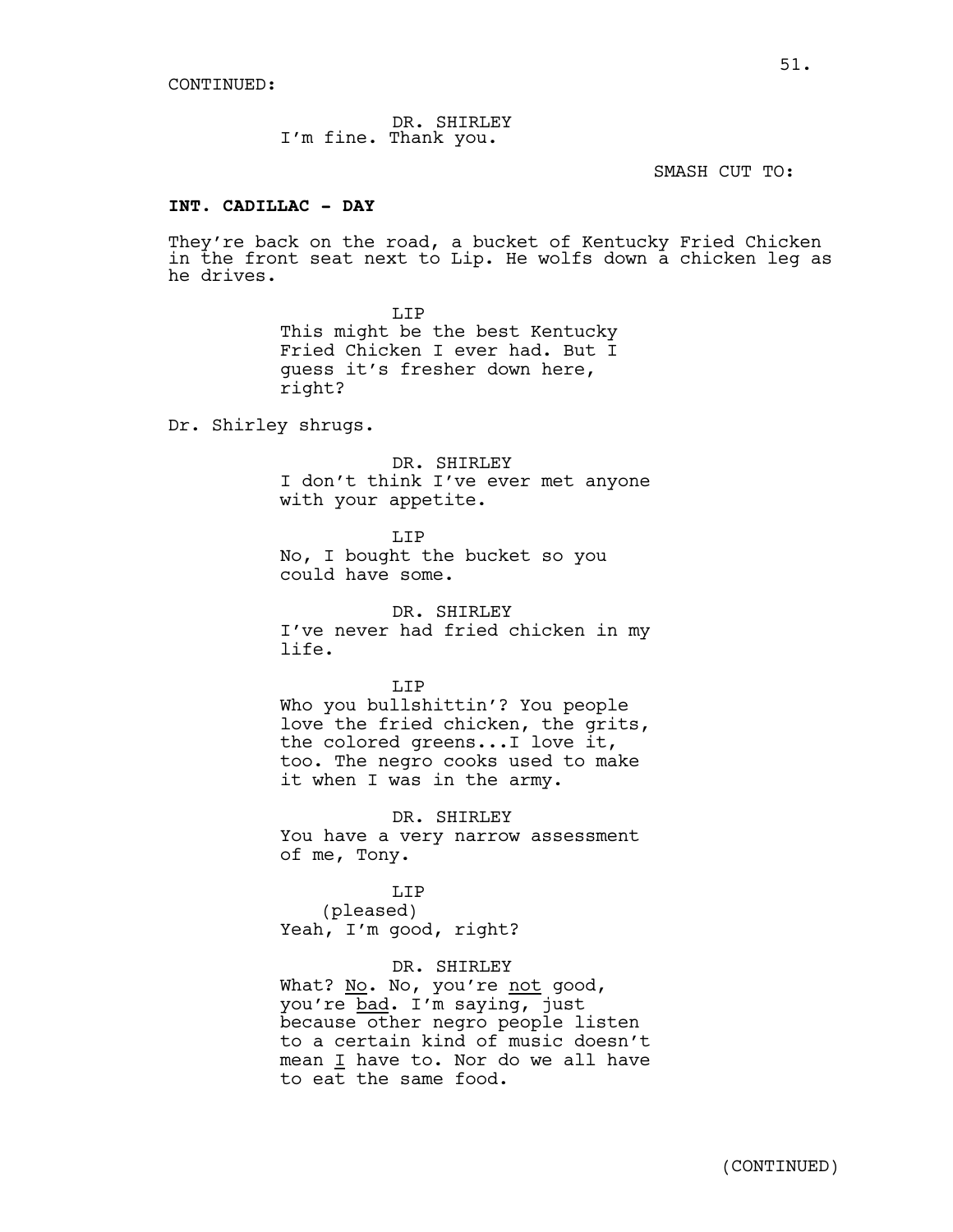Lip looks at Shirley in the mirror.

LIP (CONT'D Whoa, wait a minute. If you said all guineas like pizza and spaghetti and meatballs, I'm not gonna get insulted.

DR. SHIRLEY You're missing the point. For you to make the assumption that--

LIP Doc, you want some or not?

Lip holds up the bucket.

DR. SHIRLEY

No.

Lip takes another big, juicy bite.

LIP Tell me that don't smell good?

DR. SHIRLEY It smells okay, but I don't want to get grease on my blanket.

LIP *Oooh, I'm gonna get grease on my blankie*--have a piece. It ain't gonna kill ya.

Lip takes a piece of chicken, holds it out to Shirley.

LIP (CONT'D) Just grab it and eat it!

DR. SHIRLEY

No.

LIP I'm gonna throw it in the back seat.

DR. SHIRLEY Don't you dare!

LIP Then you better take it.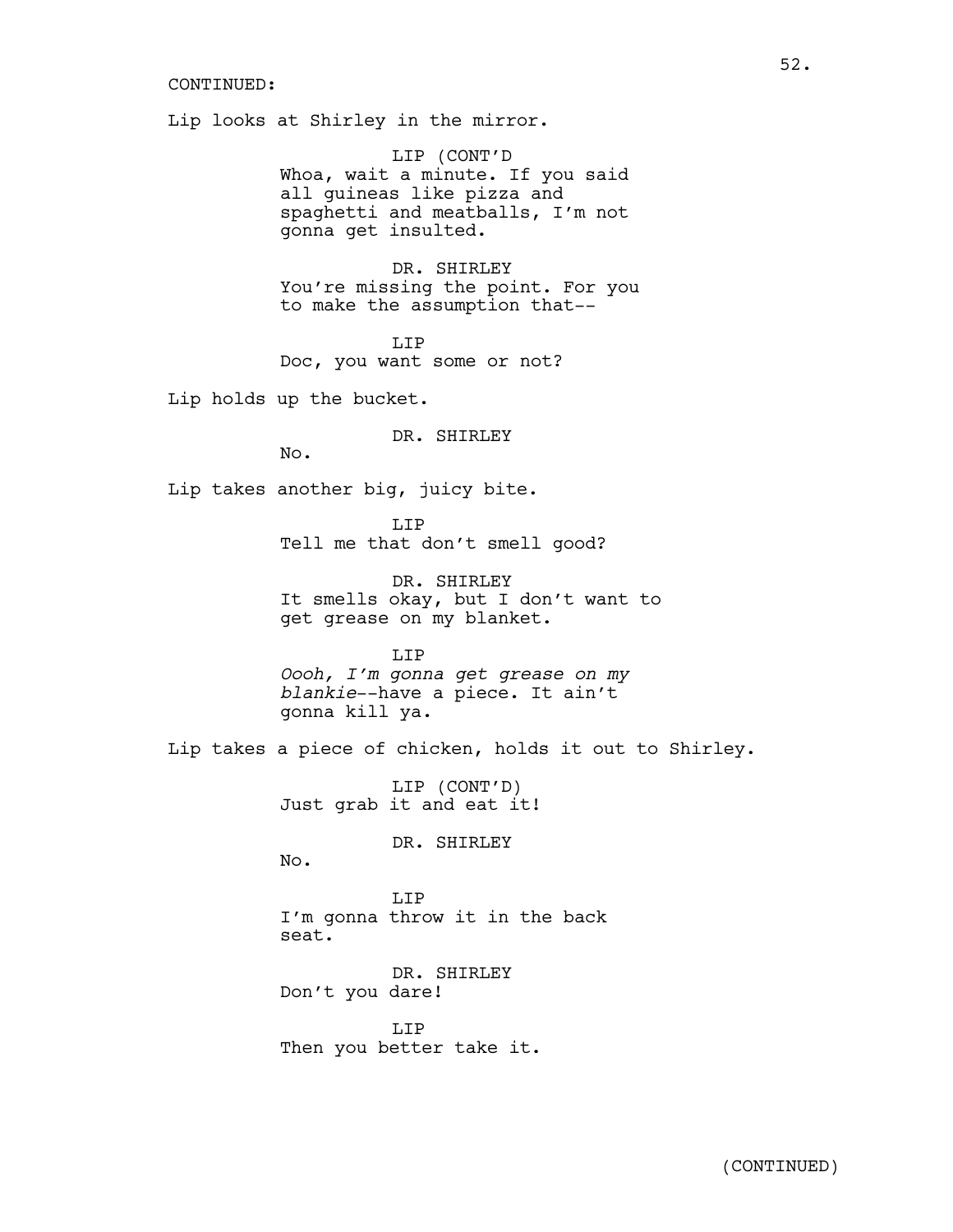DR. SHIRLEY How? Do you even have utensils? Plates?

LIP Bah fongool! Eat it with your hands, that's how you're supposed to.

DR. SHIRLEY I can't do that.

LIP I swear I'm gonna throw it!

Shirley reluctantly takes the chicken.

DR. SHIRLEY I... I really can't do this.

LIP Eat the goddamn thing.

Shirley takes a bite. Lip can see he's enjoying it.

LIP (CONT'D) What, no good?

Very good.

DR. SHIRLEY I just... this seems so... so unsanitary.

LIP

'Gives a shit?! Relax and enjoy it. My father always says, whatever you do, do it hundred percent. When you work, work, when you laugh, laugh, when you eat, eat like it's your last meal.

Shirley is clearly enjoying the chicken.

LIP (CONT'D) Want another piece? Have a leg!

Lip hands Shirley a leg.

DR. SHIRLEY What do we do about the bones?

T.TP We do this.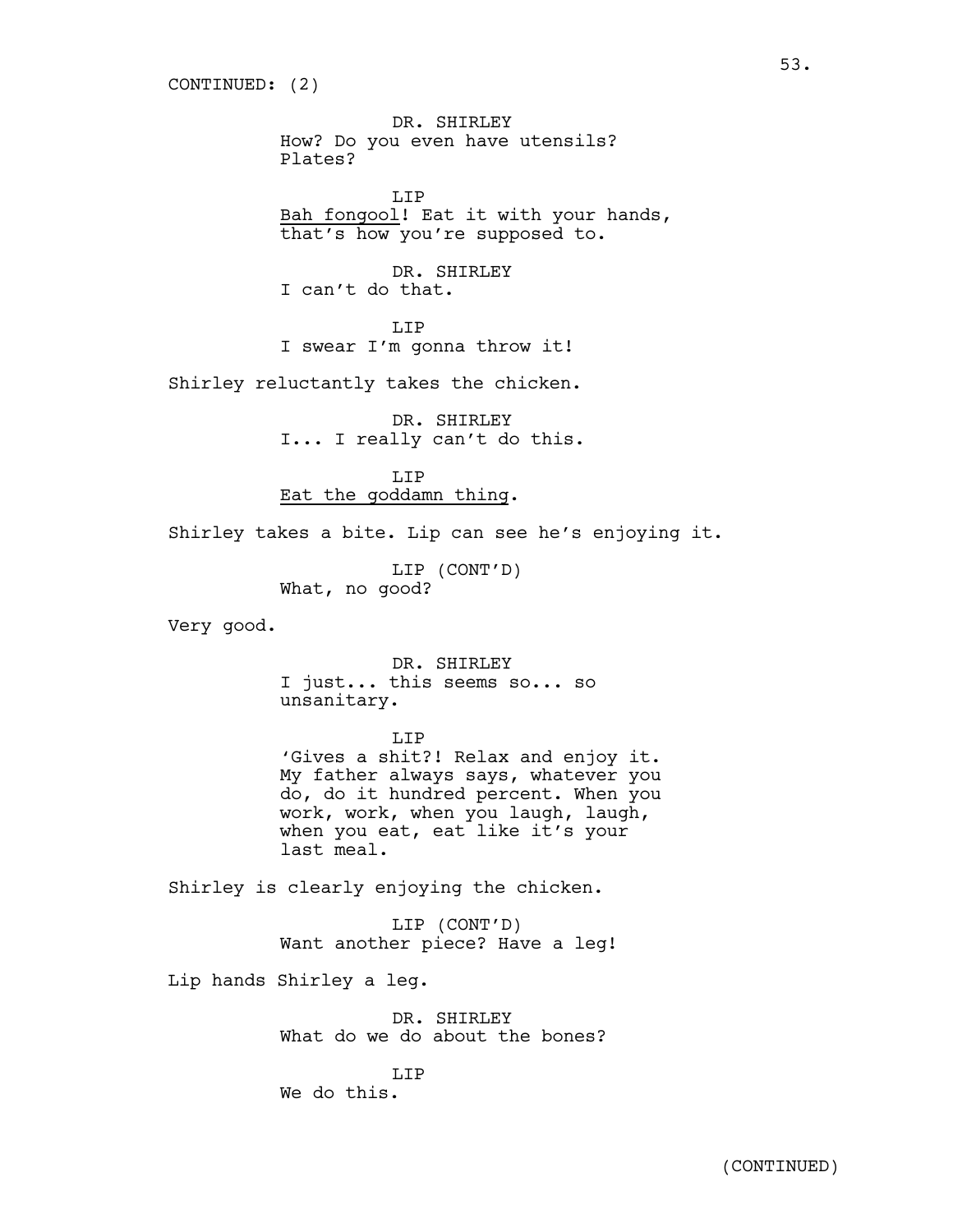CONTINUED: (3)

Lip throws his bones out the window*.* After a BEAT, Shirley rolls down his window and does the same*.* They smile at one another for the first time. Then Lip finishes his Coke and TOSSES THE CUP OUT THE WINDOW. As Shirley loses his smile, we:

CUT TO:

#### **SAME SCENE - MOMENTS LATER**

The Caddy is backing up in the breakdown lane. It stops next to the DISCARDED CUP, Lip's door opens, he picks it up, and they drive on.

CUT TO:

# **EXT. DOWNTOWN LOUISVILLE MOTEL - EARLY EVENING**

The Caddy pulls up in front of a RUN-DOWN MOTEL with a "FOR COLORED ONLY" sign. Low-end, one-level on the edge of downtown. Nothing like the upscale hotels they've been staying in.

Lip behind the wheel, READING THE GREEN BOOK; Shirley in the backseat.

> T.T<sub>P</sub> This can't be it. Says right here... (points to Green Book) ...*cozy as your own home..*. This place looks like my ass.

DR. SHIRLEY This is the place.

The guys get out of the car. Lip takes Shirley's bag out of the trunk.

> LIP If you need anything, I'll be up the street at the Easton Inn. So...see you tomorrow.

Dr. Shirley takes his bag, walks up the rickety front steps.

DISSOLVE TO:

### **EXT. DOWNTOWN LOUISVILLE MOTEL - EVENING - LATER**

MUSIC from a transistor radio. BLACK FAMILIES sit at tables outside the motel.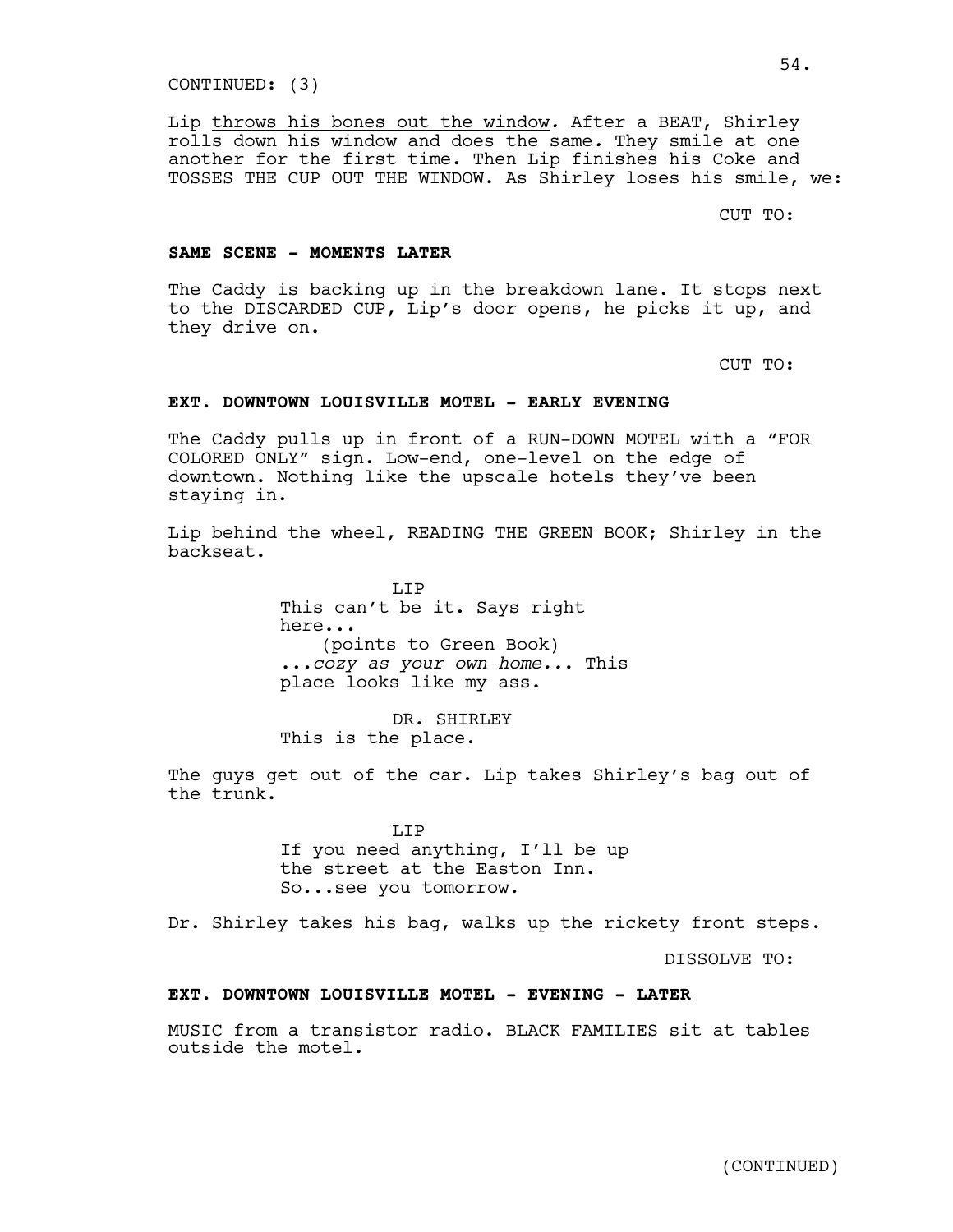Shirley, smartly dressed in a DINNER JACKET, sits away from everyone on the ramshackle porch nursing a glass of CUTTY SARK.

SHIRLEY'S POV - The families are eating, drinking, enjoying the night. CHILDREN run around, playing games, having fun.

THREE MEN are setting up a game of HORSESHOES in the yard. One of the MEN calls to Shirley.

> $MAN$  #1 Hey, fancy-pants, you wanna play?

DR. SHIRLEY Um... no, thank you.

MAN  $#2$ Come on, we short a man!

Shirley shifts in his chair, uncomfortable.

DR. SHIRLEY I... I'd rather not.

 $MAN$  #1 What, you too high and mighty?

MAN  $#3$ He's just afraid of getting that butler uniform all dusty!

The men LAUGH.

DR. SHIRLEY I'm just... I'm on my way out to meet a friend.

Shirley drains his scotch, stands, and WALKS INTO THE NIGHT.

### **INT. LIP'S HOTEL ROOM - NIGHT**

CLOSE ON BEDSIDE TABLE where we see a wallet, a pack of smokes, and, surprisingly, the JADE ROCK that we thought Lip had returned.

PULL BACK to reveal Lip, in boxers, sitting up in bed, flipping through the GREEN BOOK.

He puts the book aside a moment, opens a pizza box on the bed beside him. He takes out the ENTIRE UNCUT PIZZA, FOLDS IT IN HALF AND TAKES A BITE.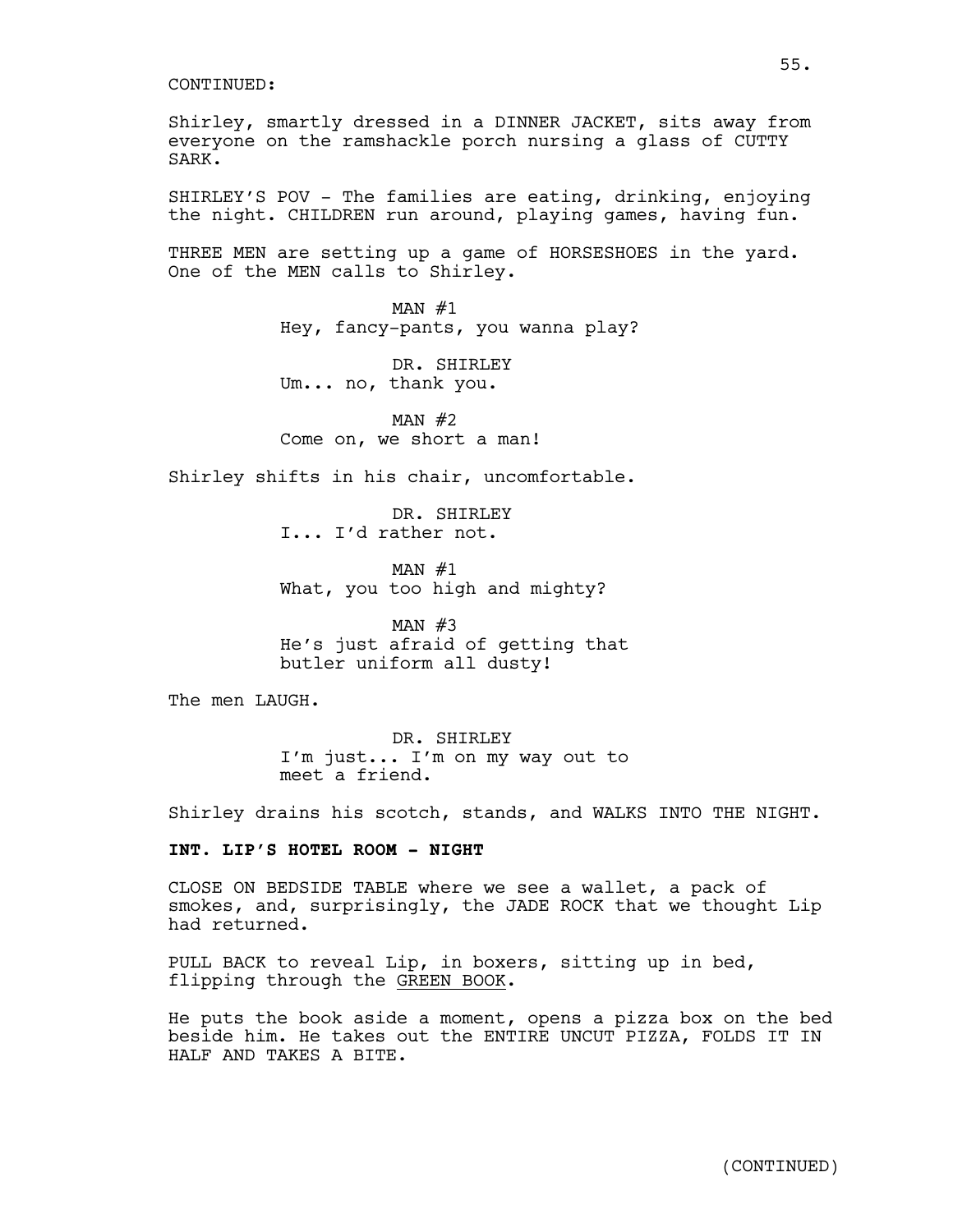He goes back to the book. CLOSE ON the cover - Up top it says Negro Motorist Green Book*.* Down below reads*:* "*For vacation without aggravation.*"

> LIP (reading to himself) Vacation without aggravation... *vaffangool*.

He flips through the book. CLOSE ON A PAGE - It reads: "*Assured Protection for the Negro Traveler*." Below it there's an ad for "Gerald's Restaurant in Buffalo, New York - *Delightful Dinners for Particular People* -- open 24 hours."

Lip turns to another page. CLOSE ON PAGE - A photo of Mrs. Ressie Harris, the owner of Quinn's Hotel - "*The most fabulous hotel for colored*."

There's an *URGENT KNOCK ON THE DOOR.* 

GEORGE (O.S.) Tony, it's George! Wake up! Hurry up!

Lip gets up, opens the door. It's George, sweating and out of breath.

> GEORGE (CONT'D) Dr. Shirley's in trouble.

#### **EXT. STREET - NIGHT**

George and Lip hustle down the street.

GEORGE (panicked) I went out for a drink, I walk into this bar, and there's Shirley getting bounced around! I didn't want to leave him, but I didn't know what to do!

### **INT. DIVE BAR - NIGHT**

A shit-hole. Drunken REDNECKS surround an EVEN DRUNKER Shirley. LAUGHING as they shove him, smack him around.

> LIP (O.S.) Get your hands off him!

The Rednecks stop their fun. Bar goes quiet. They turn toward Lip and George.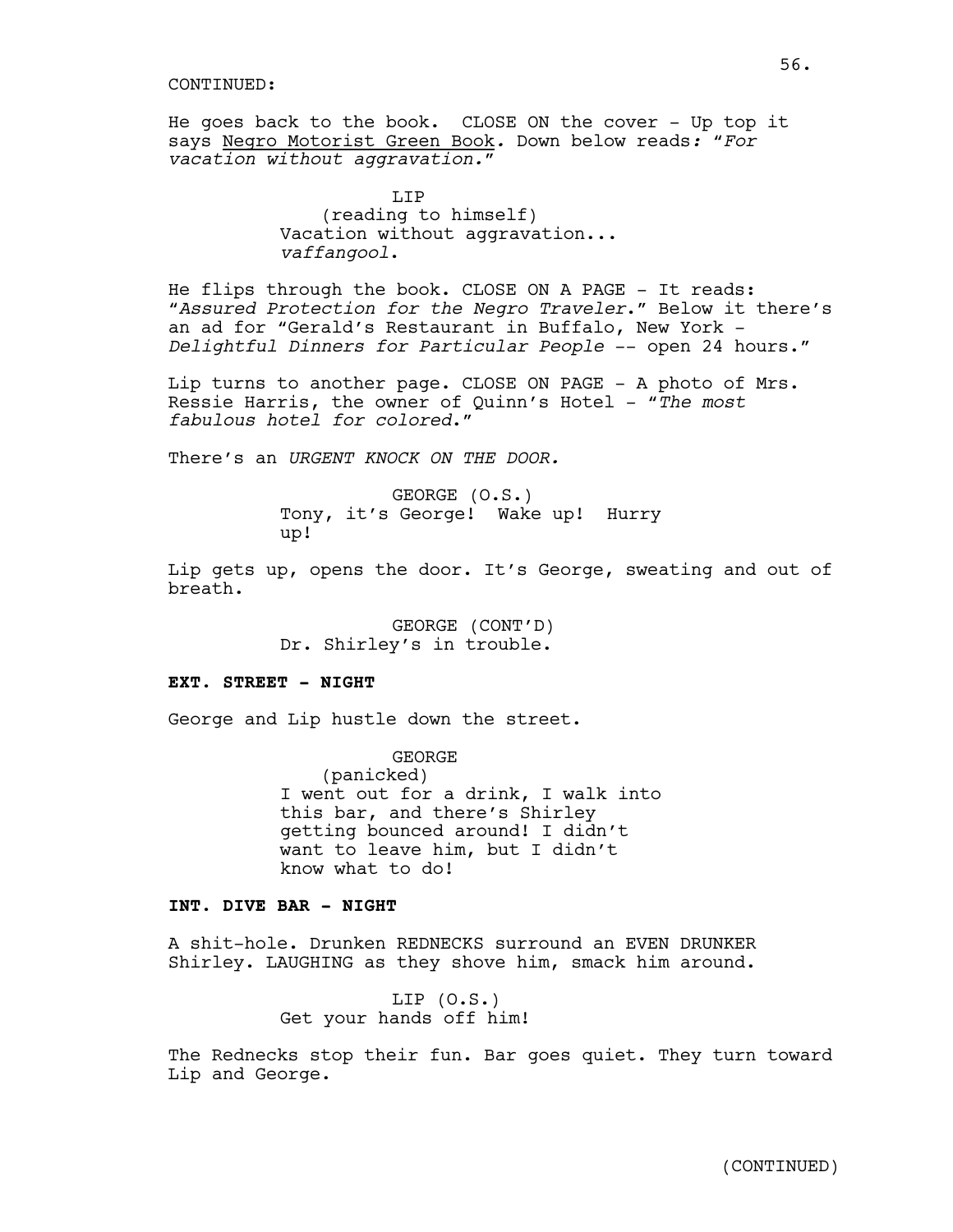REDNECK #1 What the good goddamn we got here, fellas?

LIP Hand him over, we walk out, won't be a problem.

REDNECK #1 Already is a problem, Mister.

DR. SHIRLEY (slurring) I just came in for a drink.

REDNECK #1 You come in here for a drink? Then you must be tired of livin', boy.

LIP I told you, hand him over, we'll leave.

Redneck #2 roughly rubs Dr. Shirly's head.

REDNECK #2 He ain't going nowhere, we need this brillo pad to wash them dishes with...

LIP Hey, do yourself a favor and let him go. Now.

TENSE BEAT*.*

REDNECK #1 Say it nice.

LIP I just said it nice.

The Bumpkins spread out, advance a step. REDNECK #1 pulls out a BUCK KNIFE.

> REDNECK #1 This boy's gonna get what's coming to him, and you ain't got no say!

Lip calmly reaches behind his back, under his suit jacket.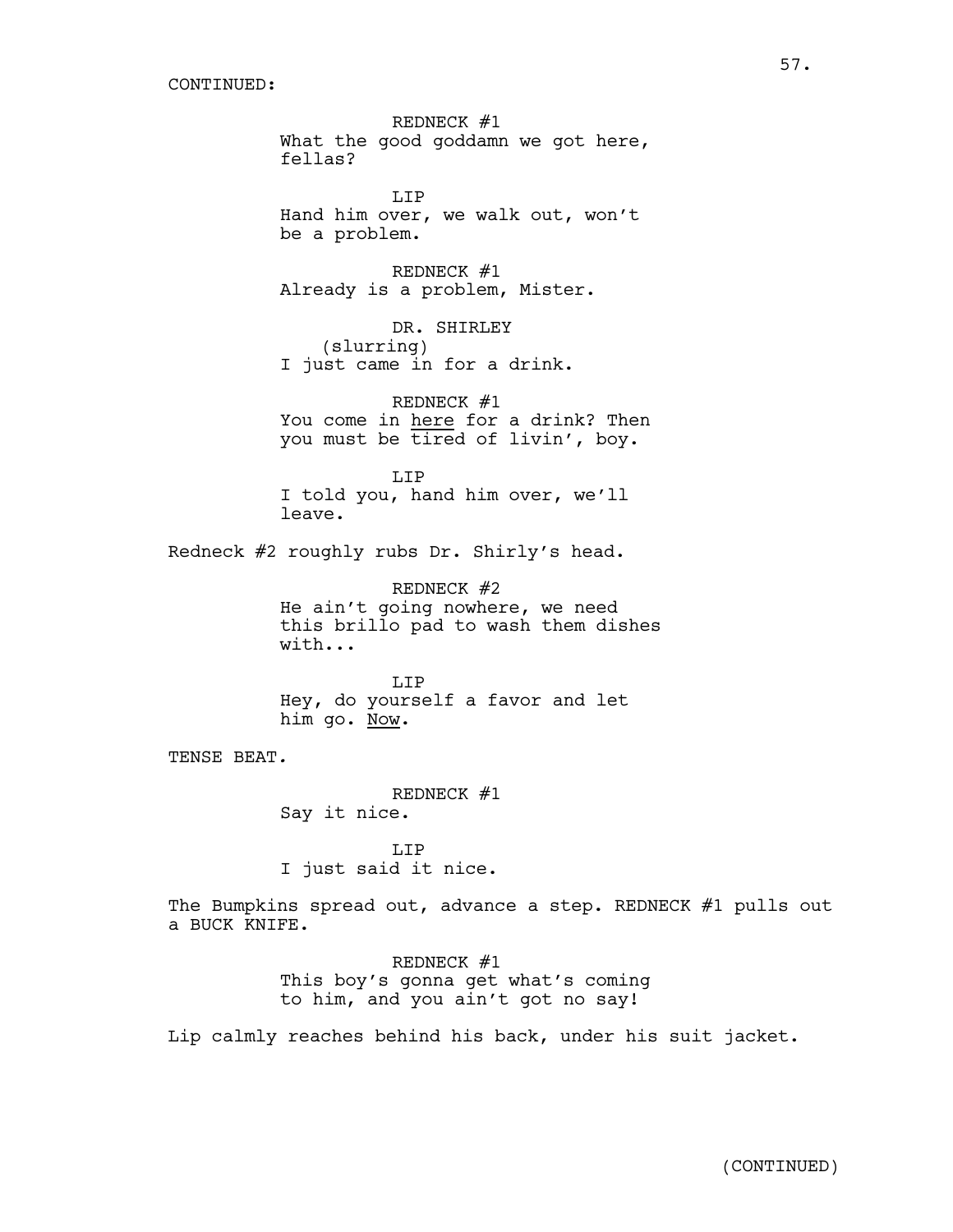LIP

Maybe. But, whatever happens, I'm gonna put a bullet right in the middle of that thick skull of yours.

BEAT.

REDNECK #2 He ain't got no gun, Ray. Let's get him. He's fulla shit.

REDNECK #3 What if he ain't?

Redneck #1 tries to read Lip's face... impossible. Lip can stare down an army.

> MAN'S VOICE (O.S.) Well, I sure ain't.

ANGLE ON - THE BARKEEP, 60s, holding a shotgun, pointing it directly at Lip and George.

> BARKEEP And I won't be having none of this come to pass in my place. Let the spook go. I want these Yanks off my property.

After a BEAT, the Rednecks reluctantly open a path for Shirley. Shirley staggers toward Lip and collapses against him. Lip motions for George to exit, then Lip throws Shirley over his shoulder and backs out the door, his eyes peeled for trouble.

### **EXT. DOWNTOWN LOUISVILLE MOTEL - NIGHT - LATER**

An irate Lip walks an inebriated Shirley throught the parking lot of the motel.

> LIP What the hell's wrong with you?! You go in there alone?

An unsteady Shirley leans against a car.

DR. SHIRLEY (still slurry) I apologize for putting you in that position, Tony.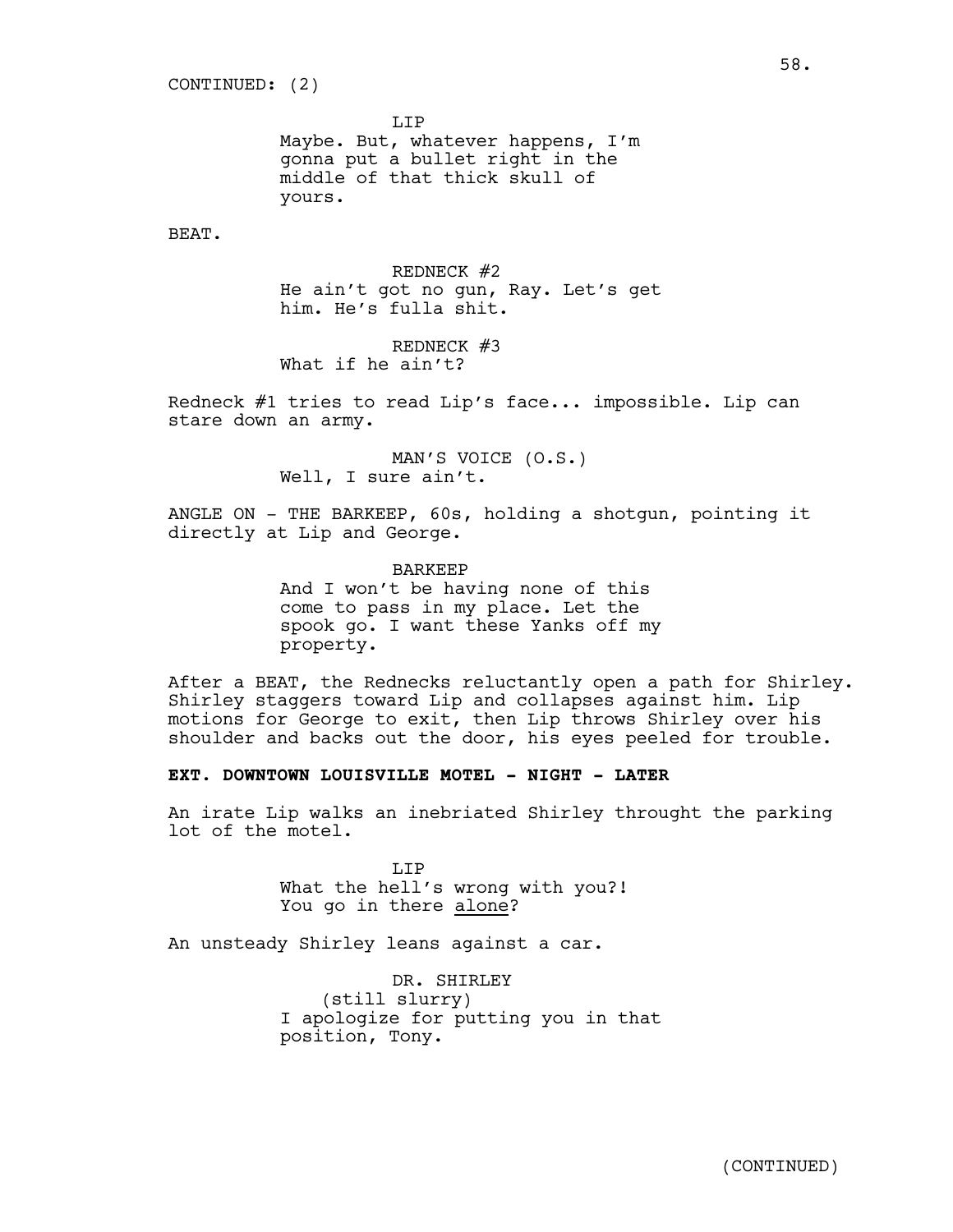LIP I don't understand you, Doc, honest to God. Why couldn't you just drink here--you got a whole bottle?

DR. SHIRLEY I needed some air.

LIP Air?! Don't you know where you are?

Shirley looks at him oddly.

DR. SHIRLEY Does the geography really matter?

LIP

What?

DR. SHIRLEY If I walked into a bar in your neighborhood, would this conversation be any different?

Lip dodges the question.

LIP From now on you don't go nowhere without me. Nowhere!

DR. SHIRLEY Tony...Do you really have a gun?

LIP 'Course not. Now get some rest. You got a big show tomorrow night. Now where's your room doc?

Shirley points, Lip helps Doc to his room.

CUT TO:

### **INT. LOUISVILLE CONCERT HALL - NIGHT**

Lip stands off to the side as an ALL-WHITE AUDIENCE watches the Don Shirley Trio give a magnificent performance of their hit, "LULLABY OF BIRDLAND." When they finish, the crowd ERUPTS in a STANDING OVATION.

> DR. SHIRLEY Thank you, Louisville, for your warm hospitality!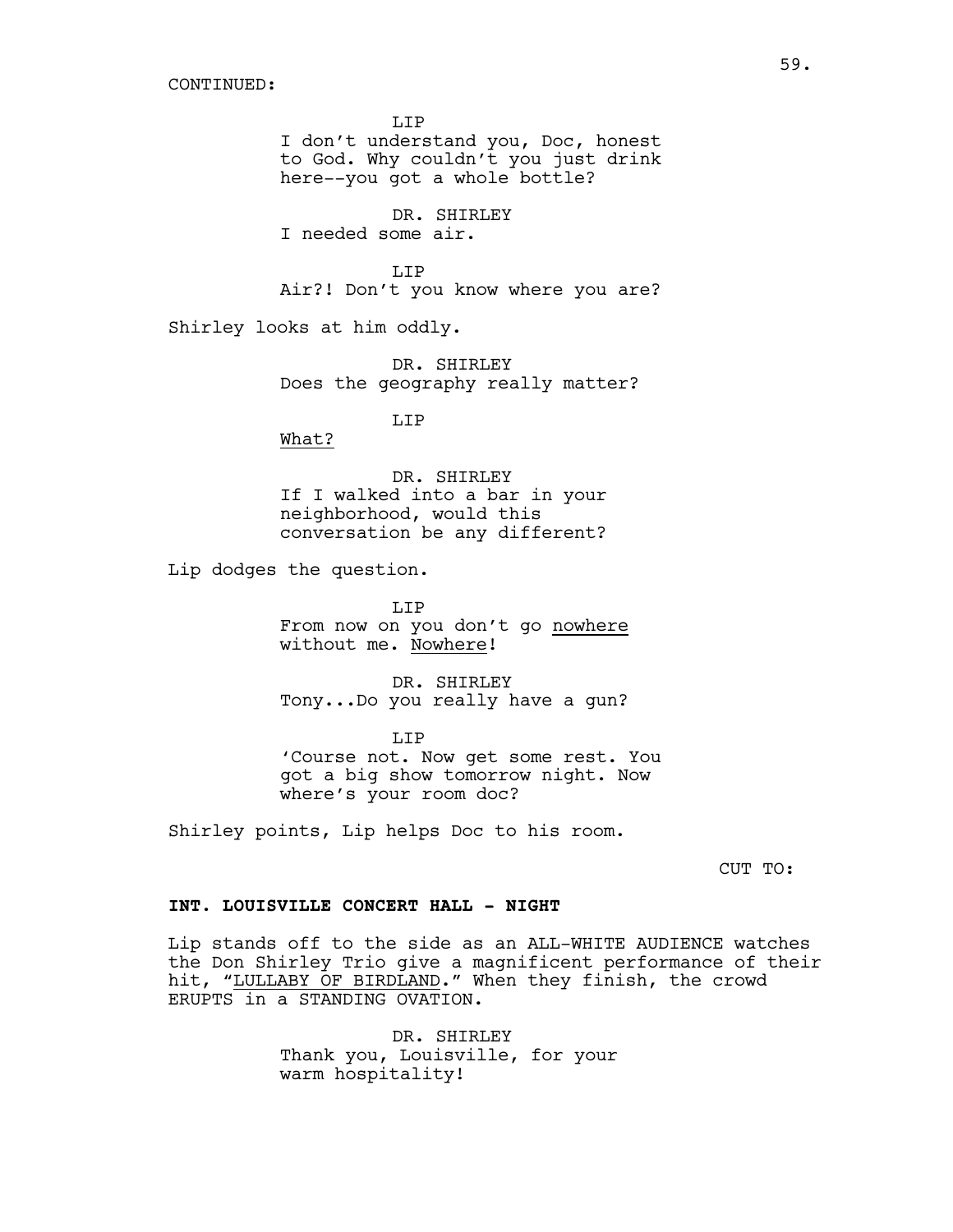# **EXT. COUNTRY ROAD - NORTH CAROLINA - DAY**

Shirley's Cadillac passes a BILLBOARD that reads: "*WELCOME TO RALEIGH - HOME OF THE N.C. STATE UNIVERSITY WOLFPACK".*

# **INT. CADILLAC - NORTH CAROLINA - DAY**

Lip and Shirley drive along looking through bug-smeared windows. *Miles and miles of SWEET POTATO fields*.

> T.TP (struggling; slow) *"Betty bought... a bit of buttah... but she found the buttah bittah..."*

DR. SHIRLEY Not buttah... butter. Say the "er."

T.TP

Er.

DR. SHIRLEY *"So Betty bought a bit of better butter to make the bitter butter better..."*

LIP *"So Betty bit a buttah..."*

DR. SHIRLEY Don't be lazy--enunciate. *"So Betty bought a bit of better butter..."*

LIP *"So, Betty bit a better buttah--"*  this is bullshit.

DR. SHIRLEY No, you need to start somewhere. Athletes stretch to warm up before an event. A singer does vocal exercises. These drills will strengthen your speech muscles.

*WE HEAR A NASTY "PING" FROM THE ENGINE O.S.* STEAM rises from under the hood, splashes against the windshield.

## **EXT. COUNTRY ROAD - NORTH CAROLINA - DAY**

The Caddy pulls over and Lip steps out into the blazing sun. *Heat waves ripple off the scalding asphalt.* Lip removes his jacket, tosses it onto the front seat. He rolls up his sleeves, lifts the heavy Cadillac hood.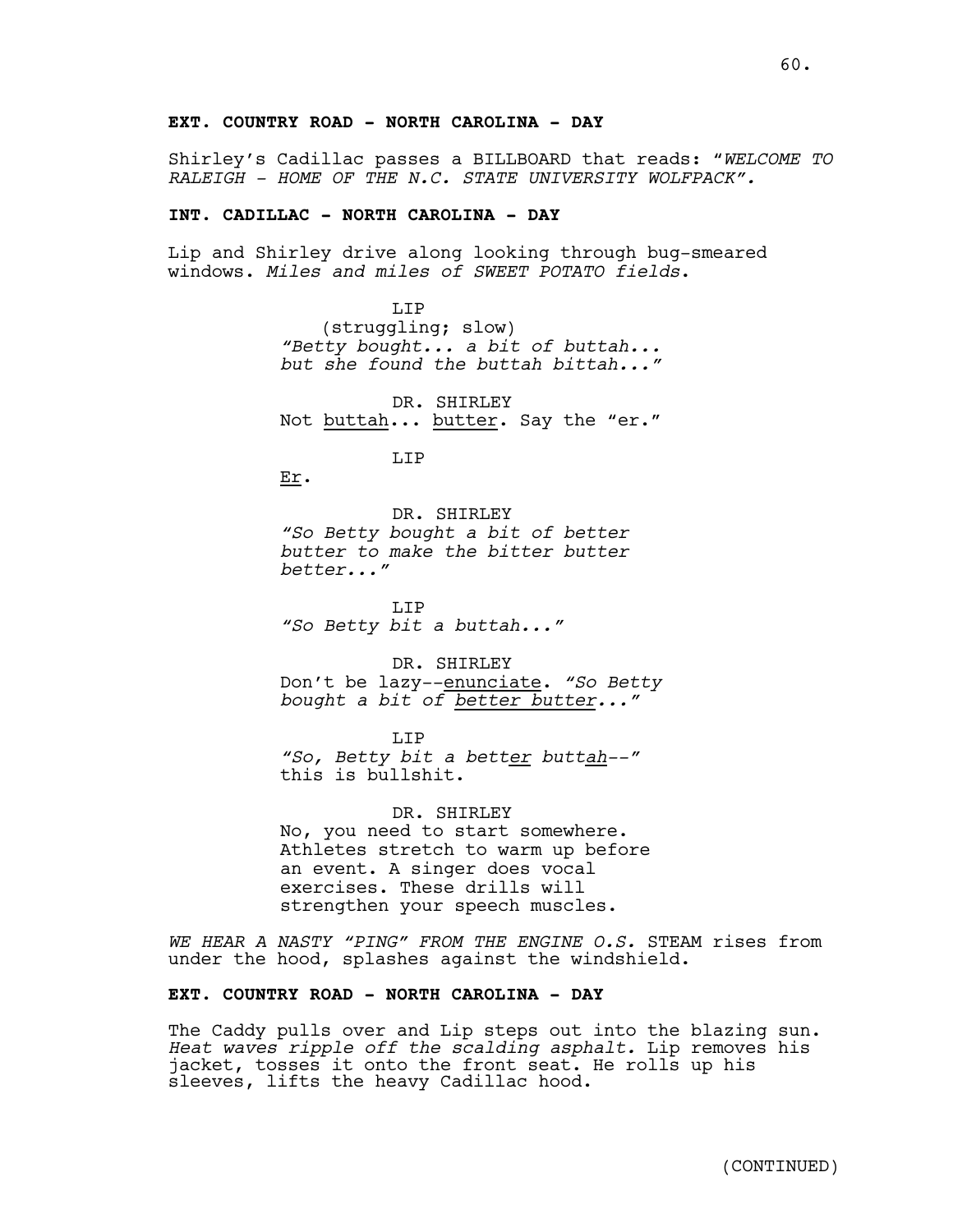Shirley rolls down the back window, observes dozens of BLACK WORKERS laboring in the sun.

*Men, women, children, bent to the waist, filling woven baskets with sweet potatoes.*

Shirley steps out of the Cadillac, walks to the front of the car where Lip is thigh-deep under the hood.

While Shirley leans on the fender, Lip walks to the trunk, pulls out a jug of water and a rag. He goes back to the engine, opens the hot radiator cap, pours the water in.

Dr. Shirley wipes the sweat beads off his forehead with his suit-pocket handkerchief, looks out onto the fields.

One by one the Pickers STAND UP and STARE BACK AT HIM *from BOTH sides of the road. They've never seen a black man like him before.*

Lip crawls out from under the hood, wipes his hands with a cloth. He notices the Pickers staring at Shirley.

Lip SLAMS the hood, gets in the car. Shirley takes a reflective BEAT... follows.

CUT TO:

#### **ESTABLISHING SHOT - NORTH CAROLINA PLANTATION - LATE DAY**

CLOSE ON a stuffed-shirt, MORGAN ANDERSON, 50s, standing on the veranda.

MORGAN ANDERSON

Ladies and gentlemen, our very special guest from the far north... Don Shirley!

APPLAUSE. PULL BACK TO REVEAL an elite Southern crowd surrounding him. CLASSICAL MUSIC drifts from the stereo inside. BLACK WAITERS carry trays filled with champagne and hors d'oeuvres.

ANGLE ON a wide-eyed Lip standing with Shirley, Oleg, and George.

> MORGAN ANDERSON (CONT'D) Accompanying Mr. Shirley, the members of his trio... (reading a small program) Oleg Malakhov, George Dyer, and his associate, Tony Vallla... Valleg...Valle...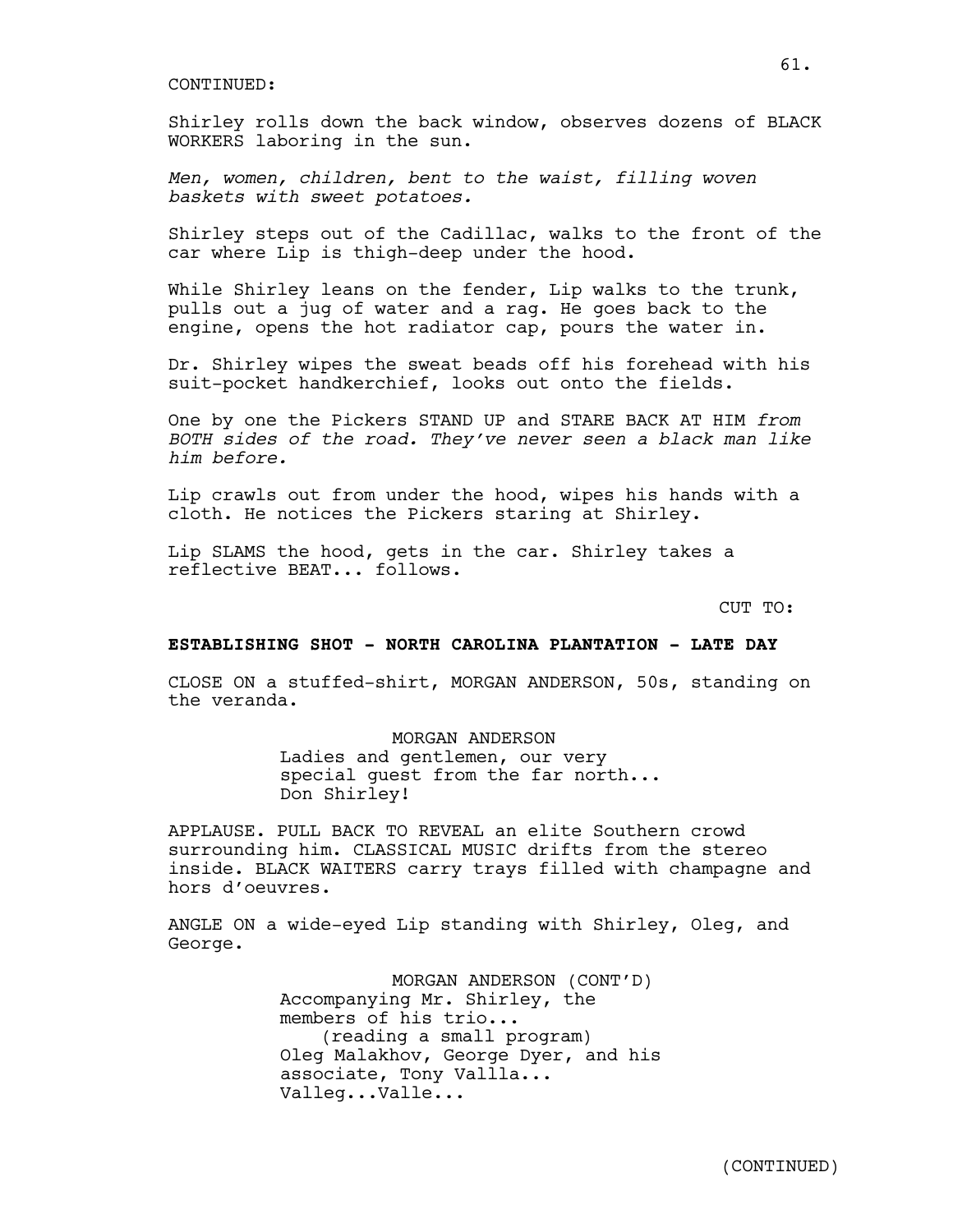Shirley, embarrassed, shoots Lip a vague *I-told-you-so* look. Lip shrugs, he's not helping.

> MORGAN ANDERSON (CONT'D) Valley...lohnja.

Lip smirks as the PARTYGOERS CLAP. Afterwards, Anderson turns back to Oleg and George.

> MORGAN ANDERSON (CONT'D) Gentlemen, if you don't mind, I'm going to steal Donnie away for some introductions.

As Anderson walks Shirley into the house, Oleg and George grab glasses of sugared bourbon and mingle. Lip looks around, takes it all in. A WAITER approaches with a tray.

> T.TP What's this?

WAITER Pimiento-cheese sandwich, sir.

Lip takes one off the tray, tries it.

LIP

Oof.

Lip SPITS INTO A NAPKIN, plops the BALLED-UP NAPKIN ON THE TRAY.

SMASH CUT:

### **INT. PLANTATION - DINING ROOM - NIGHT - LATER**

Guests sit around an immense dining table. Lip sits between the Well-Coiffed Woman and an Elderly Woman. Dr. Shirley sits in the seat of honor to the right of Mr. Anderson, at the head of the table.

White-gloved BLACK WAITERS place sterling-silver-covered platters down the length of the table.

> MORGAN ANDERSON Earlier this week, we asked our help what Mr. Shirley might like for supper. So the boys in the kitchen whipped up a special menu in honor of our guest.

They lift the platter covers, revealing: *Corn on the cob, baked beans, collard greens, grits, and the main course...*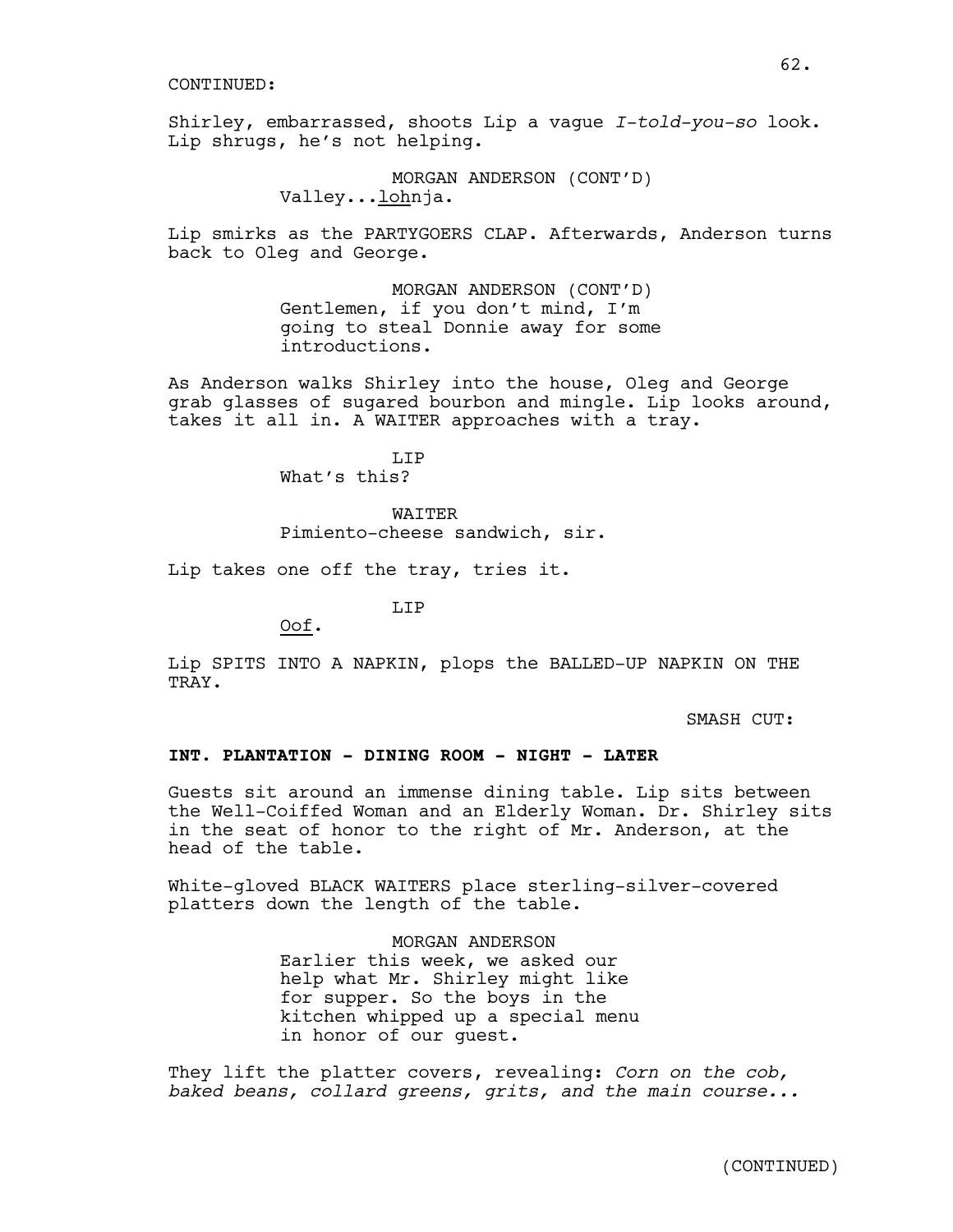*FRIED CHICKEN...*

Lip shoots Dr. Shirley a look... See?

MORGAN ANDERSON (CONT'D) Don, I do hope you enjoy it! Dig in, everyone!

Shirley nods and bites his tongue as a Waiter piles fried chicken onto his plate.

*WE HEAR THE BEAUTIFUL CHORDS OF "WATER BOY" as...*

# **INT. NORTH CAROLINA PLANTATION - BALLROOM - LATER THAT NIGHT**

The Don Shirley Trio gives a magnificent performance of their biggest hit. As Shirley finishes the song, the room ERUPTS in APPLAUSE. Dr. Shirley bows.

> DR. SHIRLEY Thank you...thank you. We will return after a brief intermission.

#### **INT. NORTH CAROLINA PLANTATION - HALLWAY - MOMENTS LATER**

Shirley walks down the hall. He sees a bathroom and starts to ENTER.

> MORGAN ANDERSON (O.S.) Excuse me, Don!

Shirley turns to see Anderson coming down the hall.

MORGAN ANDERSON (CONT'D) Lovely work in there!

DR. SHIRLEY

Thank you.

MORGAN ANDERSON Are you looking for the commode? Here, let me help you.

He leads Shirley to a back door, opens it.

MORGAN ANDERSON (CONT'D) It's right out there 'fore the pines.

Shirley looks out, sees an old OUTHOUSE at the edge of the woods.

> DR. SHIRLEY I'd rather not use that.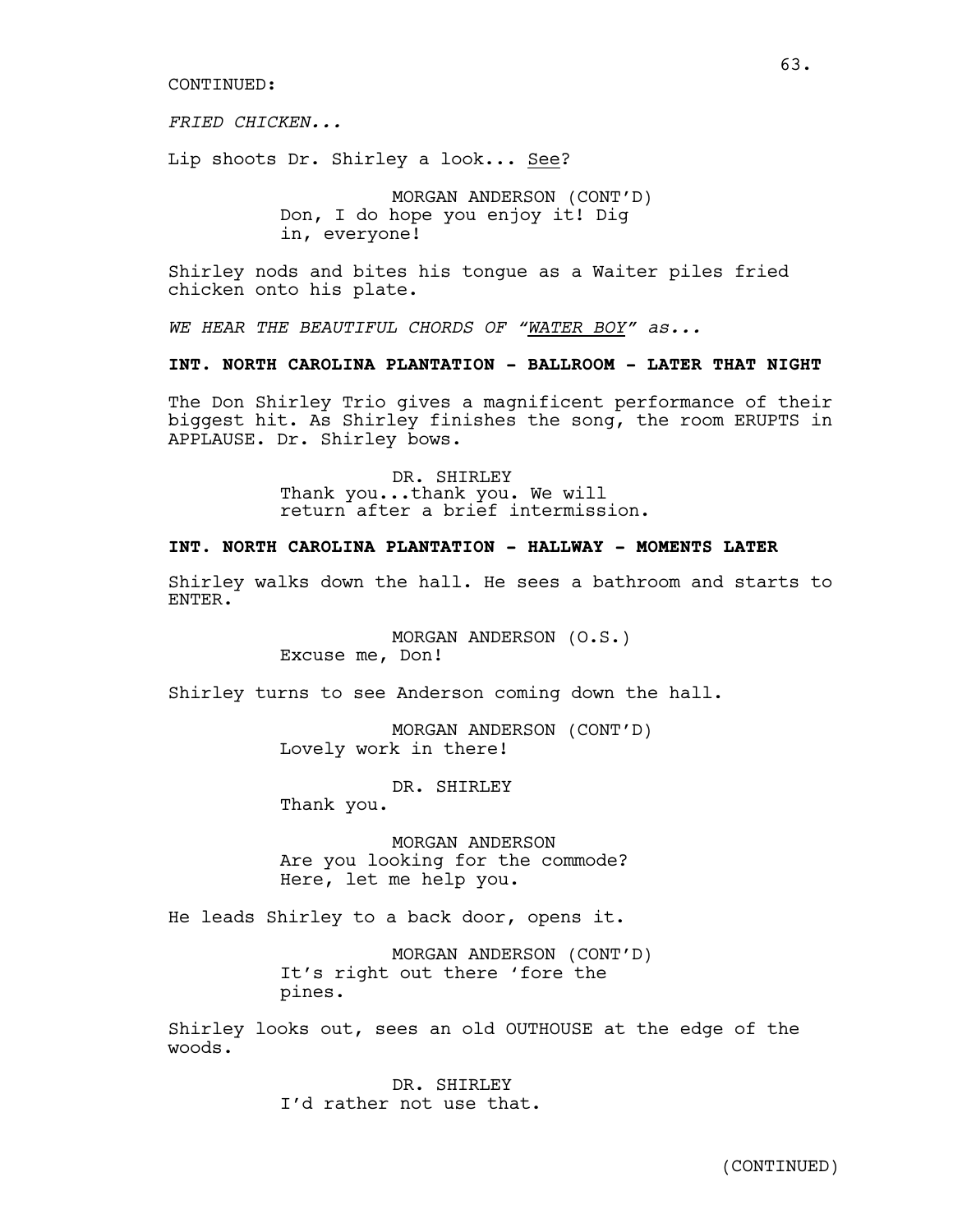MORGAN ANDERSON Don't be silly, Don. It looks a lot worse from the outside.

DR. SHIRLEY I understand. But I'm not going in there.

There's an awkward standoff.

DR. SHIRLEY (CONT'D) I could go back and use the facilities at my motel, but... that's going to take at least a half an hour.

Anderson considers this for a BEAT, then gives a friendly smile.

> MORGAN ANDERSON We don't mind waitin'.

> > SMASH CUT TO:

### **QUICK SHOT OF THE CADDY WHIPPING DOWN A COUNTRY ROAD.**

# **INT. CADILLAC - NIGHT - SAME**

Shirley stews in the back seat.

LIP Why don't I just pull over--you can piss in the woods?

DR. SHIRLEY Animals go in the woods.

LIP But it's twenty minutes if we go back to your motel.

DR. SHIRLEY So let's just get there so I can go back and finish the show.

T.TP Ayyyy. See, that's the difference between you and me. I'd have zero problem goin' in the woods.

DR. SHIRLEY

I'm aware.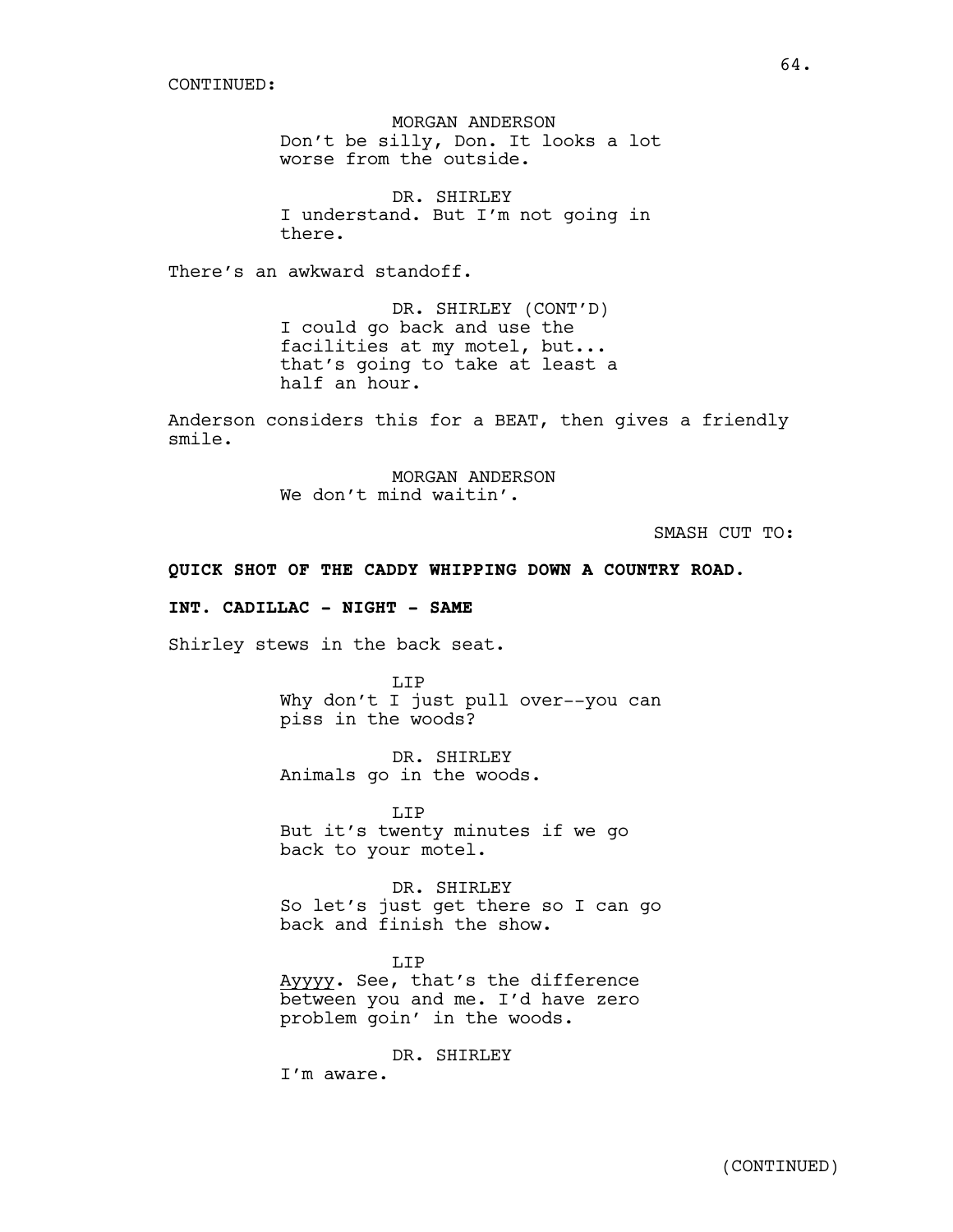Lip glances in the mirror.

LIP Why you sore at me? I don't make the rules down here.

DR. SHIRLEY No? Who does?

Lip gets the subtext.

LIP

Ay are you sayin' that just 'cause I'm white and they're white? That's a very prejudice thing you just said there, a very prejudice thing. I got more in common with the hymies at Second Avenue Deli than I got with these hillbilly pricks down here.

DR. SHIRLEY Eyes on the road.

LIP You know, you always say that when you don't like what I'm saying.

DR. SHIRLEY Eyes on the road.

CUT TO:

# **EXT. NORTH CAROLINA PLANTATION - NIGHT - LATER**

Show's over, GUESTS are departing. As Dr. Shirley accepts congratulations out on the steps, Lip stands by the Cadillac, smoking with George.

> LIP How does he smile and shake their hands like that? If they tried to pull that outhouse shit with me, I'd piss right on their dining room floor.

GEORGE Don't do that...

Oleg hears this, approaches.

OLEG We have many concert dates left.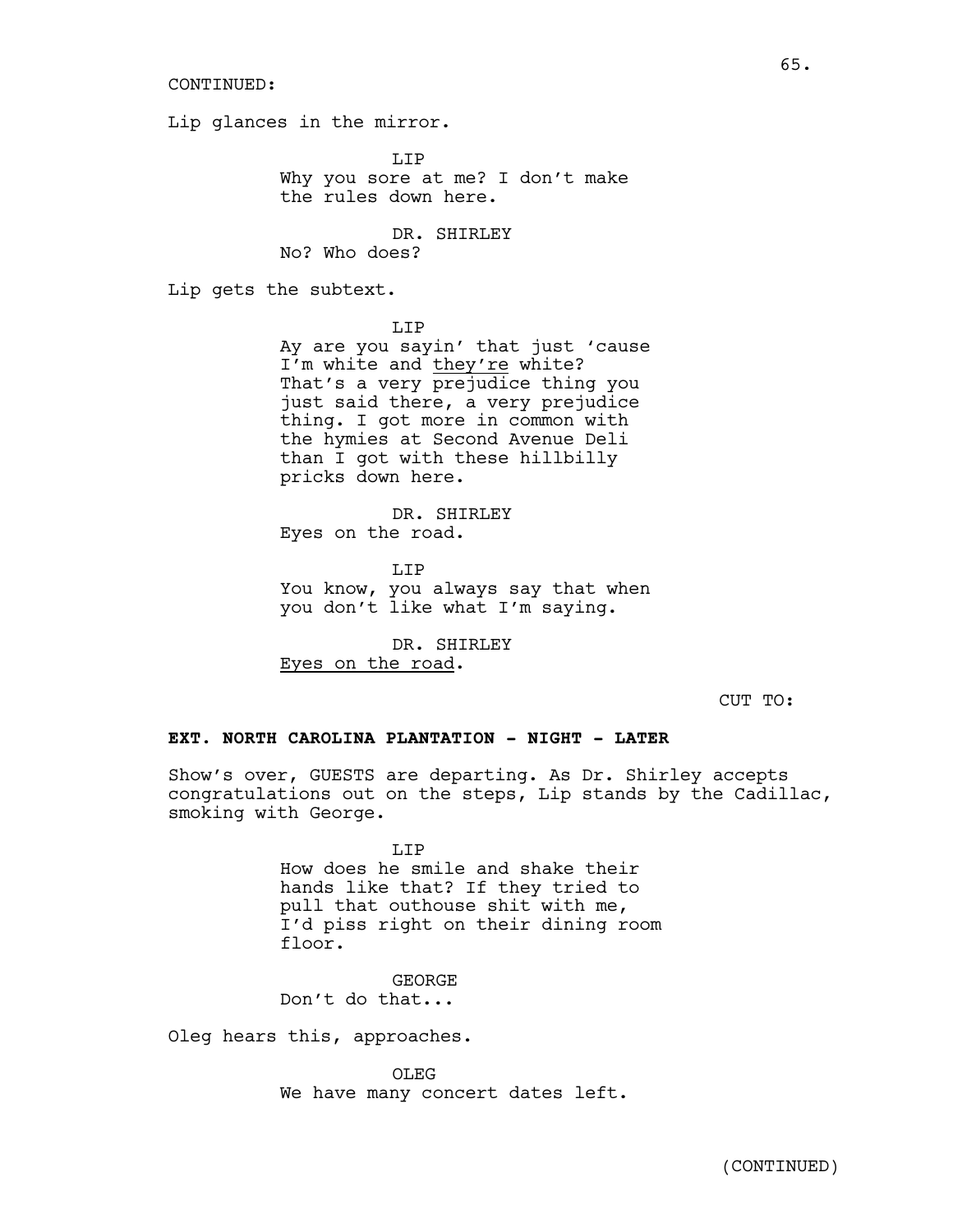LIP

Yeah...?

OLEG You realize we are contractually obliged to play them?

T.TP Of course I do. If he don't play 'em, I don't get paid. What's your point?

Oleg lights a butt.

OLEG<sub>s</sub>

Ugly circumstances are going to happen again... so control yourself.

Lip kicks his cigarette out in the dirt.

LIP

Don't lecture me, you rat.

OLEG

Dr. Shirley could've stayed up north getting rear-end kissed at Park Avenue parties for three times money, but he asked for this.

T.TP

Why?

Oleg takes a pull off his cigarette, walks away.

CUT TO:

#### **EXT. STUCKEY'S RESTAURANT - SOUTH CAROLINA - DAY**

Lip and Dr. Shirley sit at a table outside. Lip eats potato chips as he WORKS ON A LETTER. Shirley can see that he's struggling.

> DR. SHIRLEY What on God's green earth are you doing?

# LIP

A letter.

DR. SHIRLEY Looks more like a piecemeal ransom note.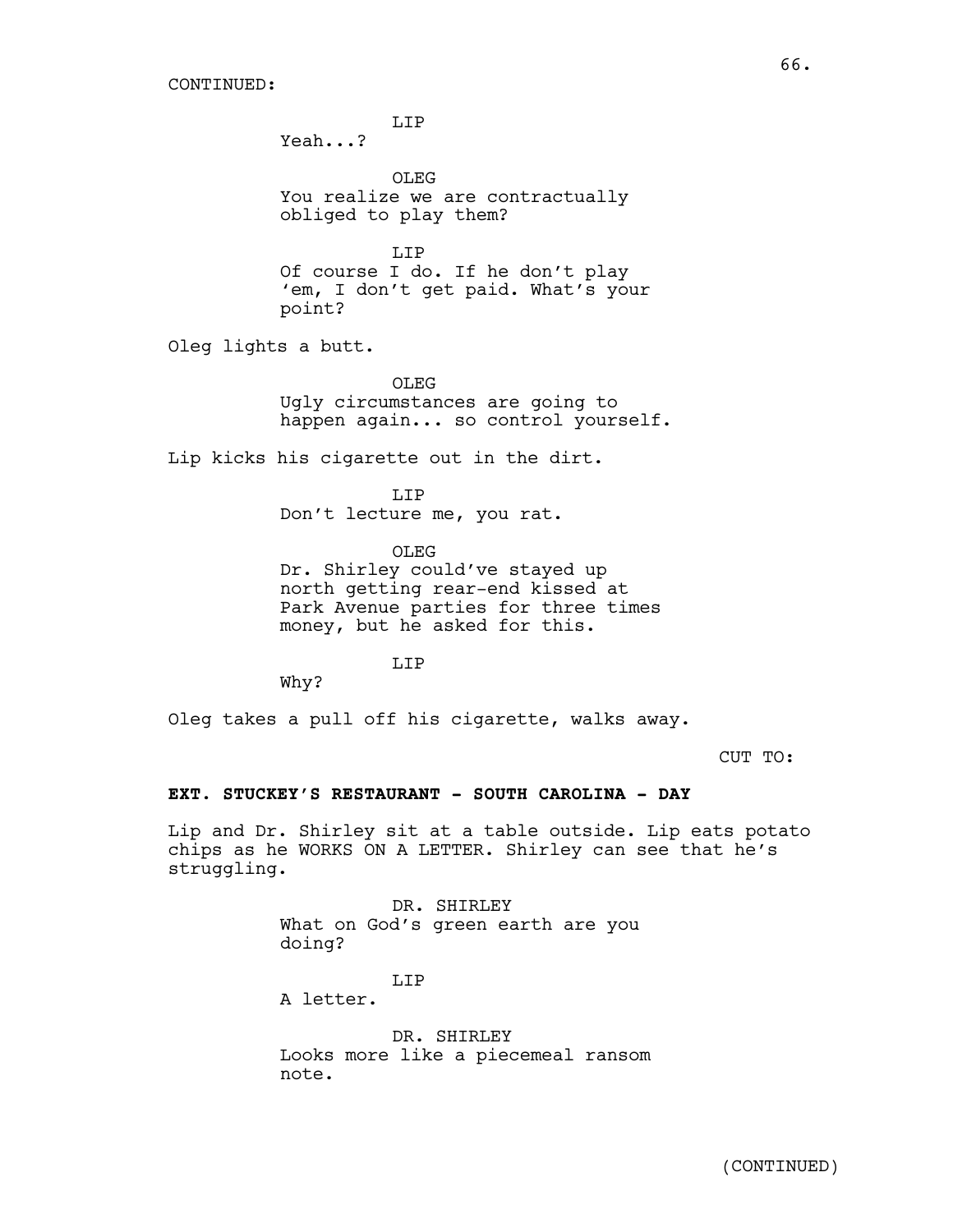Shirley holds his hand out.

DR. SHIRLEY (CONT'D)

May I?

Lip reluctantly hands him the letter.

DR. SHIRLEY (CONT'D) (reading aloud) *"Dear, Dolores--I'm meeting all the highly leading citizens of the town, people who use big words, all of them, but you know me, I get by, I'm a good bullshitter."*  (to Lip) Two "t"s in "bullshitter." (continues reading) "*As I'm writing this letter, I'm eating potato chips and I'm starting to get thirsty. I washed my socks last night and dried them on the TV. I should have brung the iron.*" (to Lip) You know this is pathetic, right?

Lip shrugs, embarrassed.

DR. SHIRLEY (CONT'D) Tell me what you're trying to say.

Lip looks up.

LIP (embarrassed) I don't know. Just... you know, how I miss her and shit.

DR. SHIRLEY Then tell her that. But try to say it in a manner that no one has ever said it.

LIP

Shit...

DR. SHIRLEY And without profanity.

Shirley gives the letter back to Lip, then starts to pace.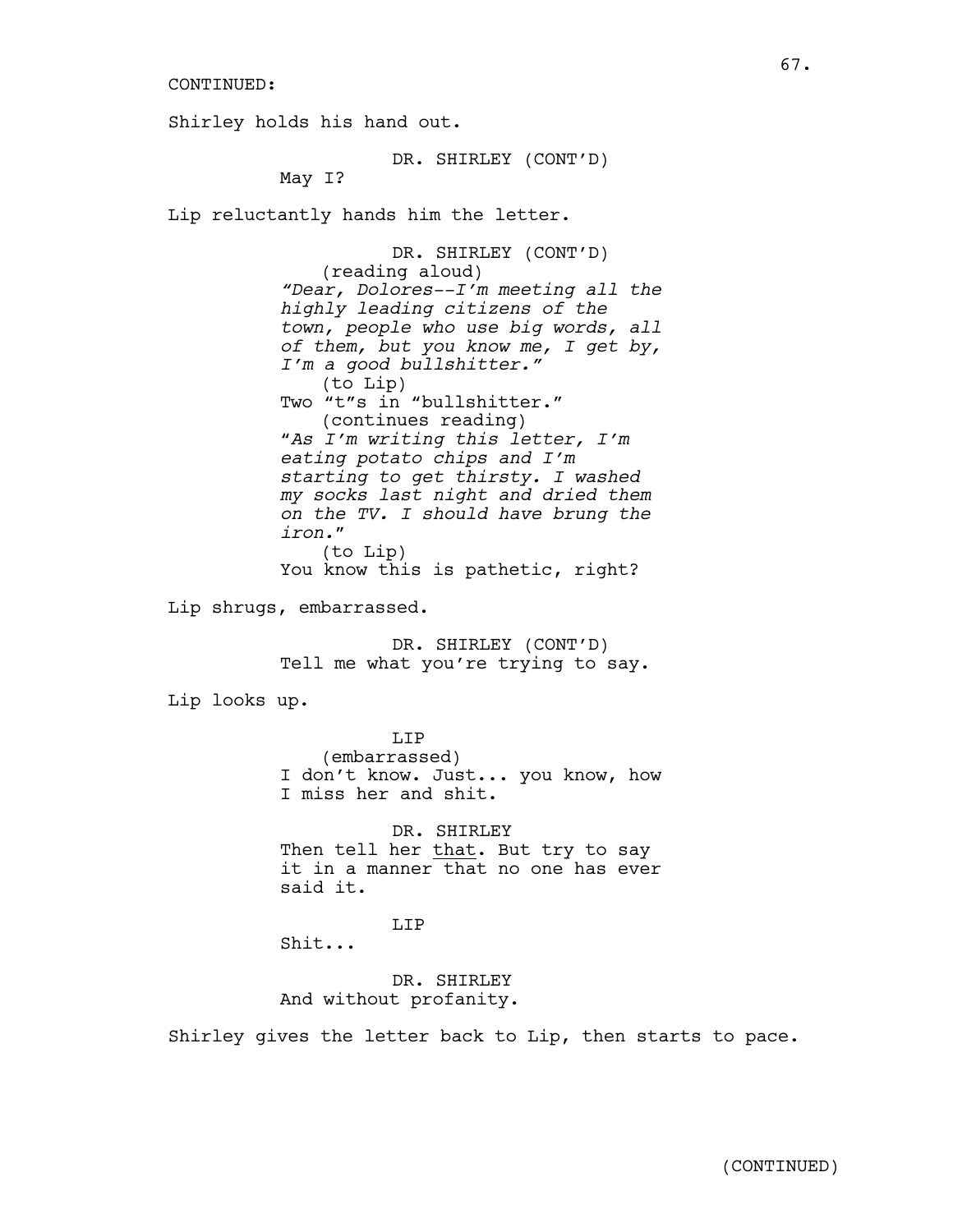DR. SHIRLEY (CONT'D) Put this down. "Dolores, when I think of you, I'm reminded of the beautiful plains of Iowa."

Lip stares at him.

DR. SHIRLEY (CONT'D) Put it down.

Lip starts to write.

LIP (repeating) "*When-I-think-of-you-I'm-remindedof-the-beautiful*..."

Lip looks up.

DR. SHIRLEY Plains of Iowa.

LIP What planes?

DR. SHIRLEY The plains. P-L-A-I-N-S. Those big fields we saw.

LIP Oh, those were nice. (writing) "...*plains of Iowa*--w*hich is what they call big fields around here."*

DR. SHIRLEY (annoyed) Tony, no expounding.

Lip looks up, confused.

LIP

No what?

DR. SHIRLEY Just write what I say.

Shirley keeps pacing as he thinks.

DR. SHIRLEY (CONT'D) *"*The distance between us is breaking my spirit... My time and experiences without you are meaningless to me."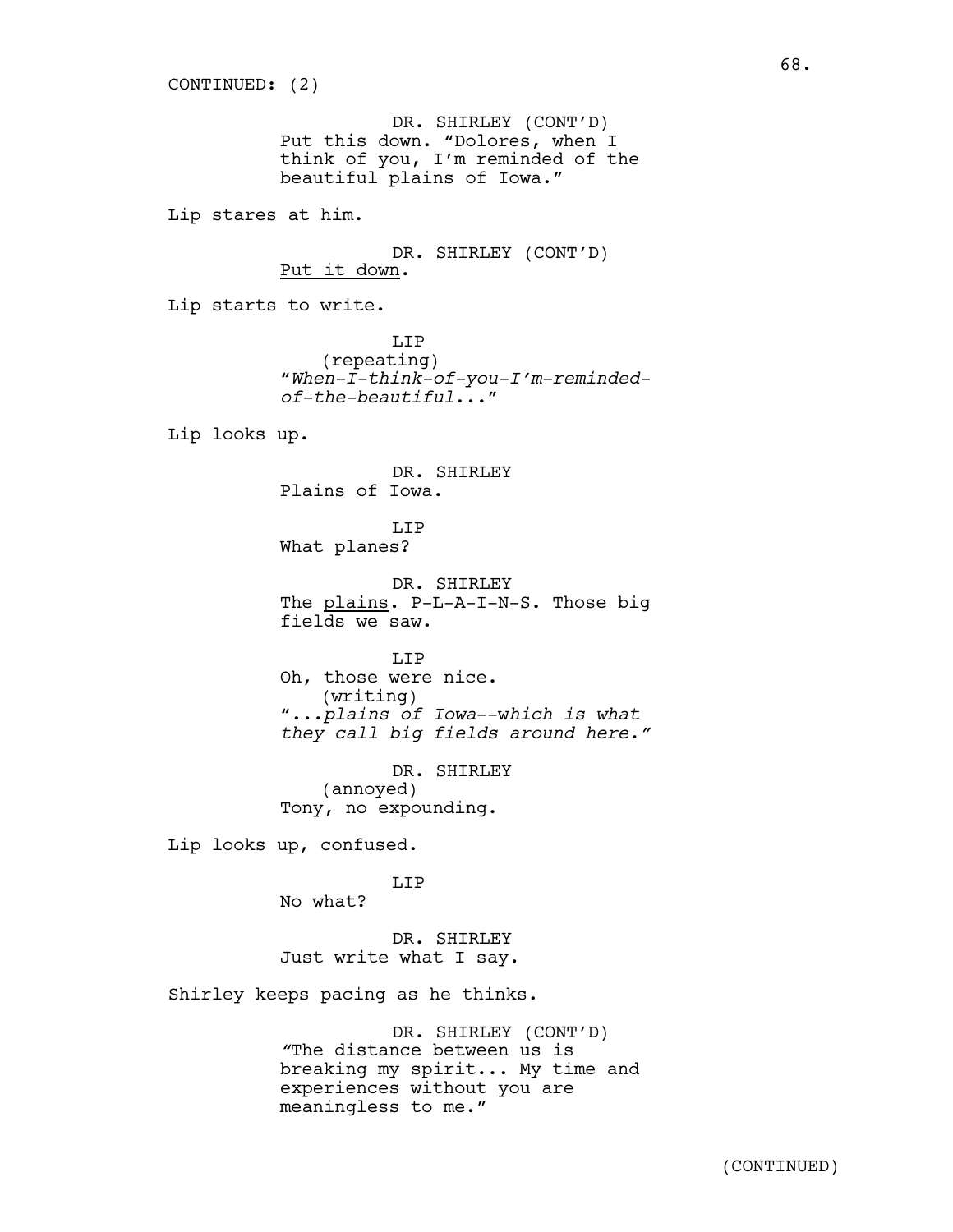CONTINUED: (3)

Lip writes feverishly to keep up.

LIP (repeating) "...*Are meaningless to me."*

Lip starts to write again.

DR. SHIRLEY Now this*... "*Falling in love with you was the easiest thing I have ever done*."*

69.

Eyes glued to the page, Lip SCRIBBLES AWAY FURIOUSLY*.*

LIP "*Falling in love with you was the easiest thing*..." (looks up, smiling) This is very fucking romantic.

As Lip continues writing, we go...

### **INT. LIP'S APARTMENT - LIVING ROOM - NIGHT**

Dolores sits on the couch reading the letter, the kids asleep next to her... In her head, she HEARS LIP'S VOICE.

> LIP (V.O.) *Nothing matters but you. I am the luckiest man alive, and every moment I am without you, I realize this.*

*Dolores can barely believe the poetry pouring out of her husband.* 

> LIP (V.O.) *I loved you the day I met you, I love you today...*

*Dolores is PRACTICALLY IN TEARS and* we go...

**BACK ON SHIRLEY AS HE FINISHES DICTATING THE WORDS.**

DR. SHIRLEY Is it okay if I say, "P.S., kiss the kids"?

Shirley breaks from his trance.

DR. SHIRLEY (CONT'D)

A P.S.?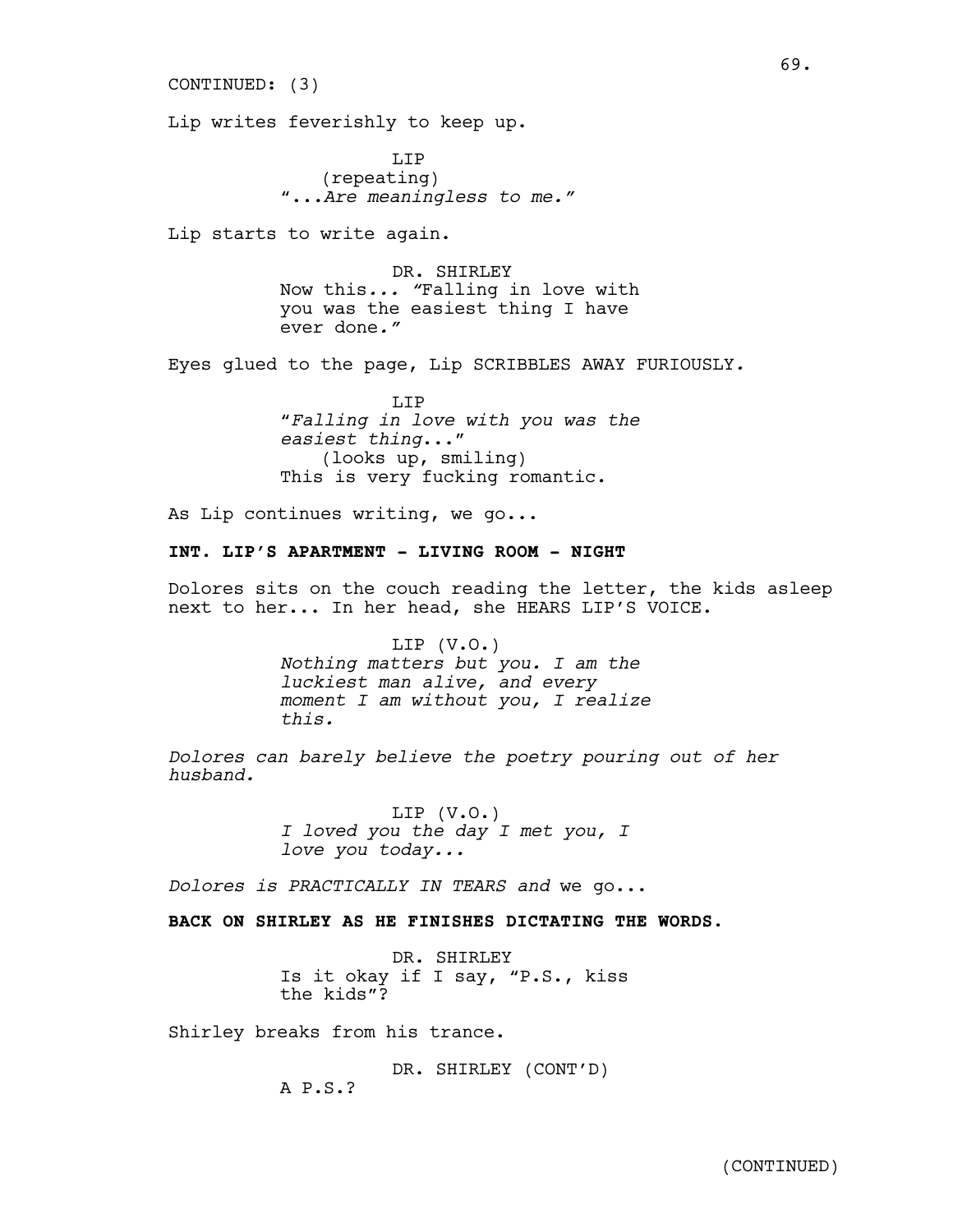LIP Yeah, at the end.

DR. SHIRLEY That's like clanging a cowbell at the end of Shostakovich's 7th.

Lip nods as if he knows what Shirley's talking about.

LIP (hopeful) So it's okay?

Dr. Shirley can't say no to the child in front of him.

DR. SHIRLEY It's perfect, Tony.

Lip smiles and writes...

CUT TO:

# **EXT. MACON, GEORGIA - DAY**

Lip and Shirley walk down the street. They pass by a MEN'S CLOTHING STORE and Shirley stops to look in the window.

ANGLE ON STORE WINDOW -- a WHITE MANNEQUIN dons a high-end British-style suit and vest.

> LIP That guy looks just like you, Doc.

> > DR. SHIRLEY

He does?

LIP (realizing) Size-wise.

Shirley studies the suit, considering it.

LIP (CONT'D) Go in and try it on. What, you always gotta wear a tux on stage? Mix it up a little.

# **INT. MEN'S CLOTHING STORE - DAY - MOMENTS LATER**

As Lip and Shirley ENTER, a couple BUSINESSMEN are trying on suits. A TAILOR approaches Lip.

> TAILOR May I help you, sir?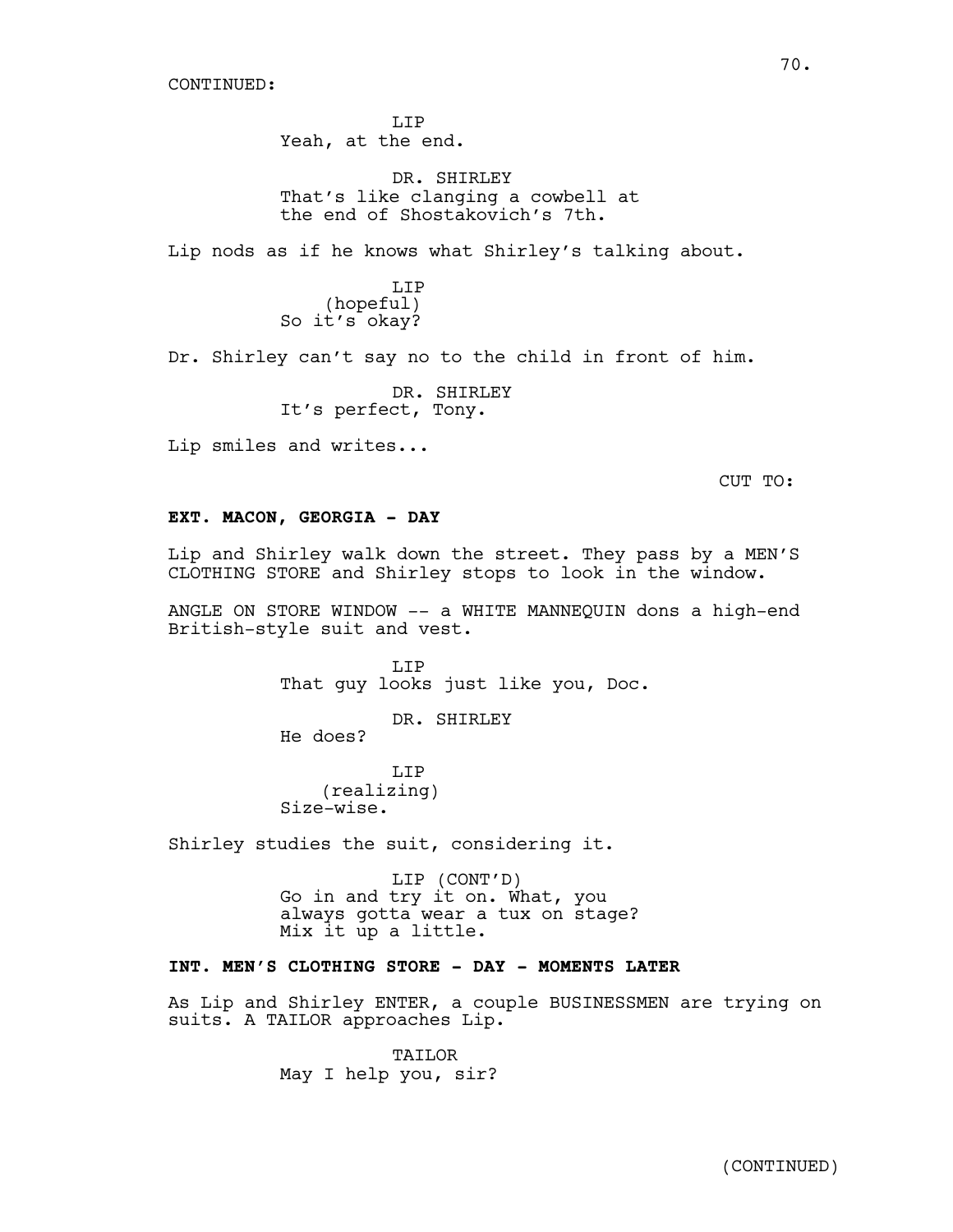LIP We want to try on that suit in the window.

TAILOR

Of course.

The Tailor pulls a suit off the rack, hands it to Lip.

TAILOR (CONT'D) Dressing room's in the back, sir.

Lip hands Shirley the suit.

DR. SHIRLEY Thanks. I'll just be a moment.

LIP Take your time. I'll check out some ties for ya.

The Tailor REACTS, follows Shirley toward the dressing room.

TAILOR Uh, excuse me, you're not allowed to try that on.

DR. SHIRLEY I beg your pardon?

The Tailor takes the suit from him.

TAILOR If you would like to purchase it first, we'll be happy to tailor it to your needs.

Shirley stares at him a moment, gets it, and heads for the door.

ANGLE ON Lip at the tie rack, watching all this. Frustrated, he glares at the Tailor and follows Shirley out.

CUT TO:

# **INT. CAPITOL THEATRE - NIGHT - SAME**

The Don Shirley Trio is in top form as they finish playing a spirited rendition of BLUE SKIES. The song reaches a crescendo, the crowd BURST INTO APPLAUSE, and we

CUT TO: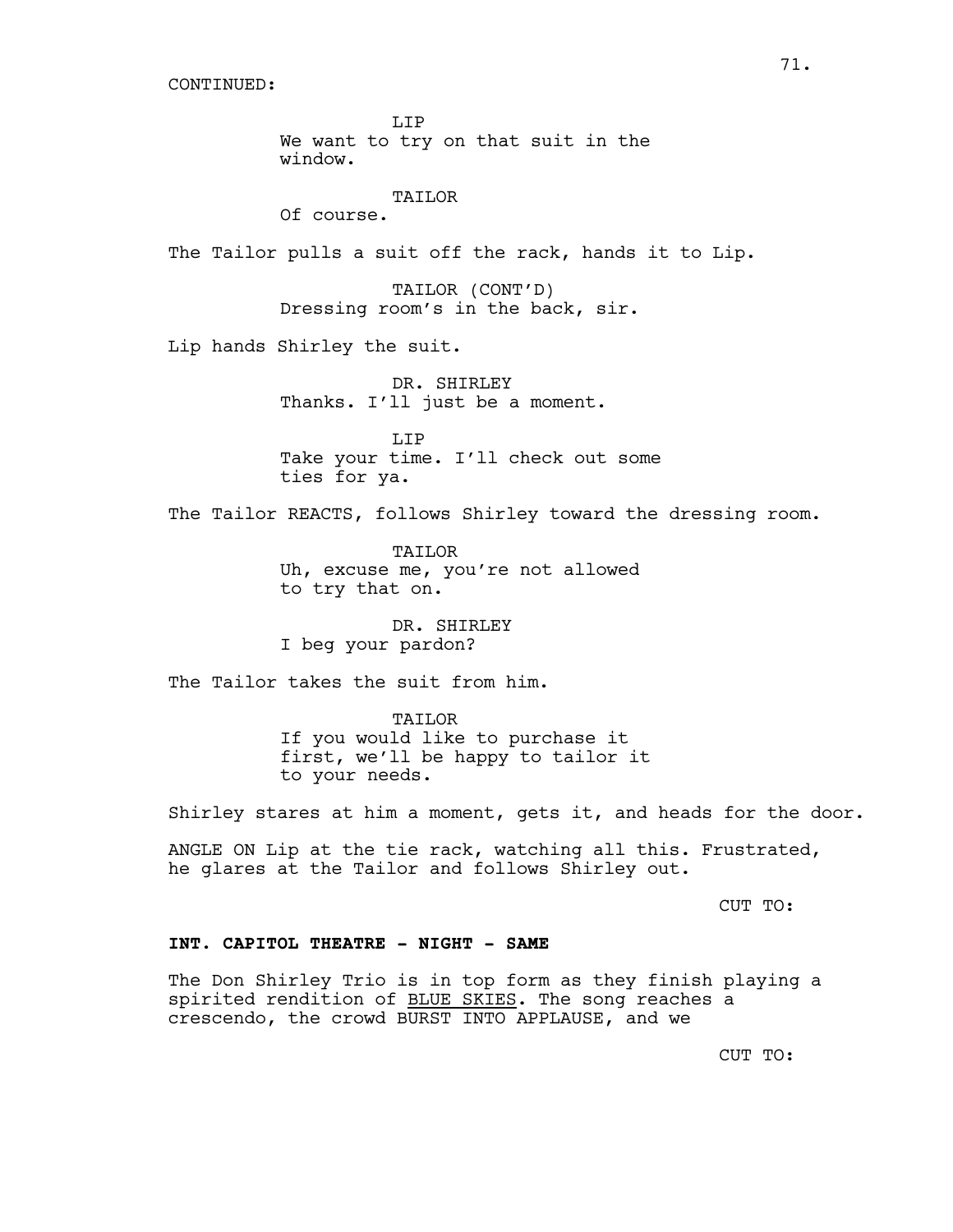Lip's in the BATHROOM washing his socks in the sink. WE HEAR ALFRED HITCHCOCK PRESENTS coming from the O.S. TELEVISION. THE PHONE RINGS O.S.

Lip goes to the bed, passing the television. WE SEE black socks hanging on the rabbit ears antenna and some underwear drying on the vents of the TV. Lip answers the phone.

LIP

Yeah...

### **EXT. MACON YMCA - NIGHT**

Lip enters the YMCA.

### **INT. MACON YMCA - POOL AREA - MOMENTS LATER**

Lip approaches POLICEMAN #1 standing beside a swimming pool.

LIP I got a call about Dr. Shirley.

POLICEMAN #1

Come on...

Lip follows the Policeman.

### **INT. MACON YMCA - LOCKER ROOM/STEAM ROOM - NIGHT**

Policeman #1 enters the locker room followed by Lip.

Dr. Shirley, BRUISED, is handcuffed, sitting on the floor, naked (also seen from the side). His skin still wet from the steam room and sweat. Next to him also naked and cuffed to the radiator, is a WHITE MAN.

Policeman #1 walks Lip over to POLICEMAN #2, African American.

> POLICEMAN #1 This is him.

LIP Can you give the guy a towel, for Chrissakes?

No one moves. Lip grabs a towel off a rack and throws it to Shirley, who covers himself as best he can.

> POLICEMAN #2 You a lawyer?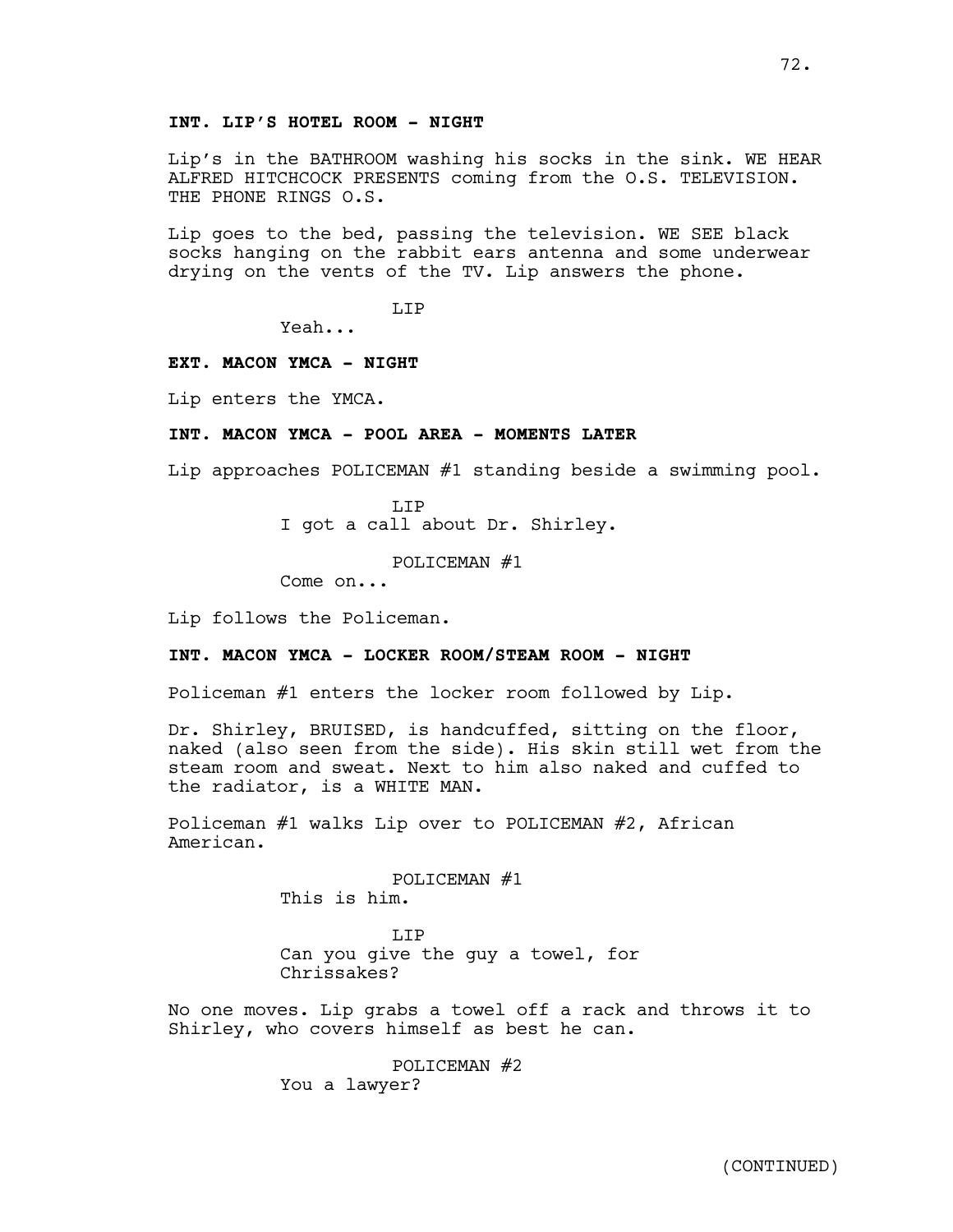LIP

No.

POLICEMAN #2 Well you should call one. We're taking your Auntie in.

LIP For what?

POLICEMAN #1 Manager caught him and the other guy...

The Cop motions to the Caucasian Man in cuffs.

Lip glances over at the dazed and humiliated Shirley.

LIP

Can't we get the cuffs off him, let him put his pants on?

POLICEMAN #1 Sure we can. But we ain't.

LIP Look, we're out of here in the morning, you'll never see us again. There's gotta be a way to work this out. (scrambling) What if, uh, you let him go, and I give you something to thank you?

BEAT.

POLICEMAN #1 You bribing us? LIP No, no... a thank you. POLICEMAN #1 What kind of thank you?

T.TP Like... a donation to the police force. To you guys. Whatever you want. (thinks) You like suits? (MORE)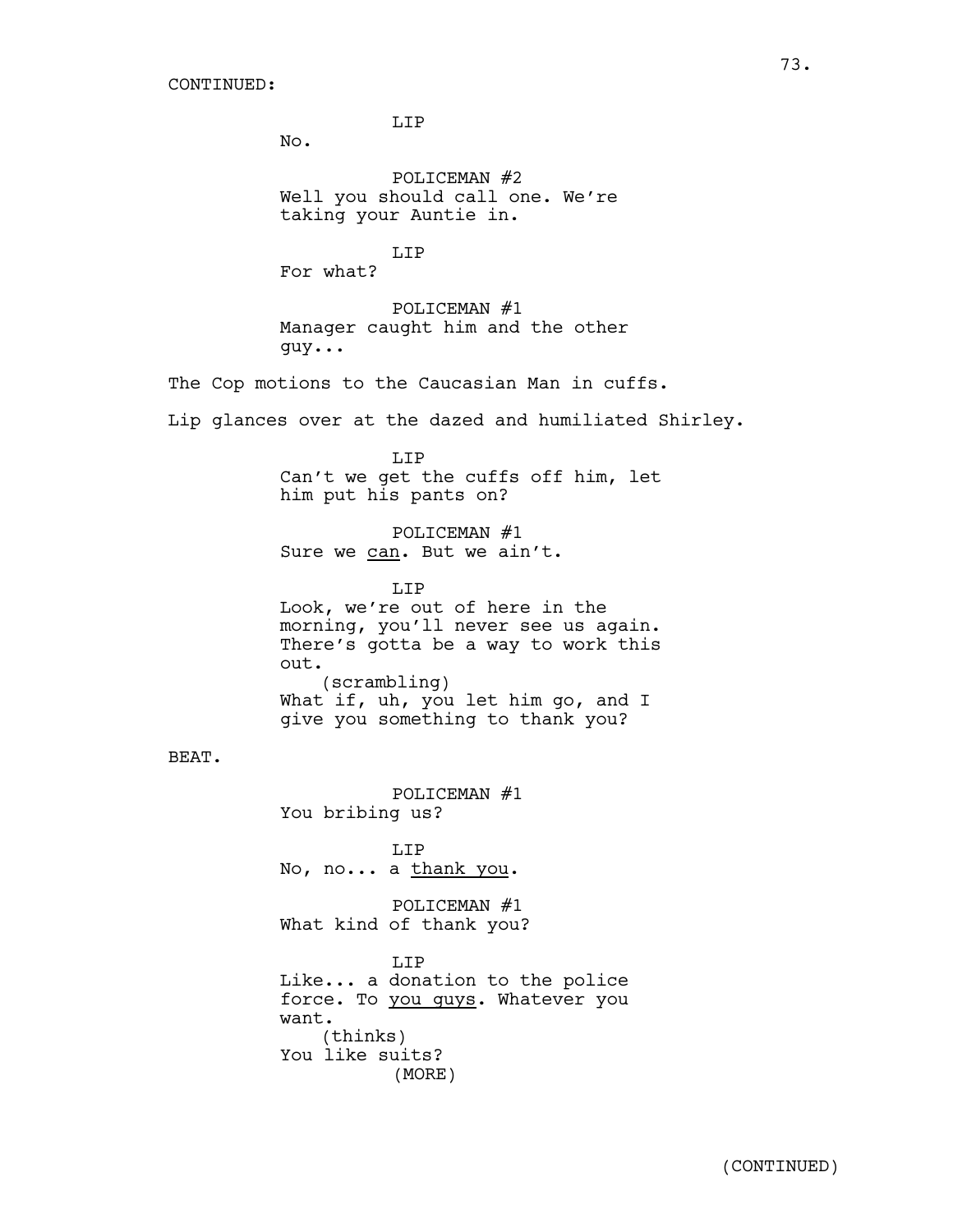CONTINUED: (2)

I was walking through your nice town today, I saw a store that was selling suits. Nice suits. LIP (CONT'D)

The cops glance at one another.

LIP (CONT'D) How about, as a thank you--a donation--I buy you guys each a suit? You get dressed up nice, take your wives out to dinner. Guys like you, you deserve it.

The two Policemen glance at each other.

SMASH CUT TO

### **EXT. MACON YMCA - NIGHT**

Shirley trails Lip as they EXIT the YMCA and walk toward the parking lot. No one speaks. Then...

> DR. SHIRLEY (subdued) They were wrong for the way they treated me, and you rewarded them.

We see that Shirley's eye is bruised, his lip slightly swollen*.* 

> LIP I was hired to make sure you get from one show to the next. How I do it shouldn't matter to you.

DR. SHIRLEY I just wish you hadn't paid them off.

LIP I did what I had to do. You know, if this got out it would kill your career.

DR. SHIRLEY Okay, Tony, quit your phony altruism and concern for my career.

T.TP What the hell does that mean?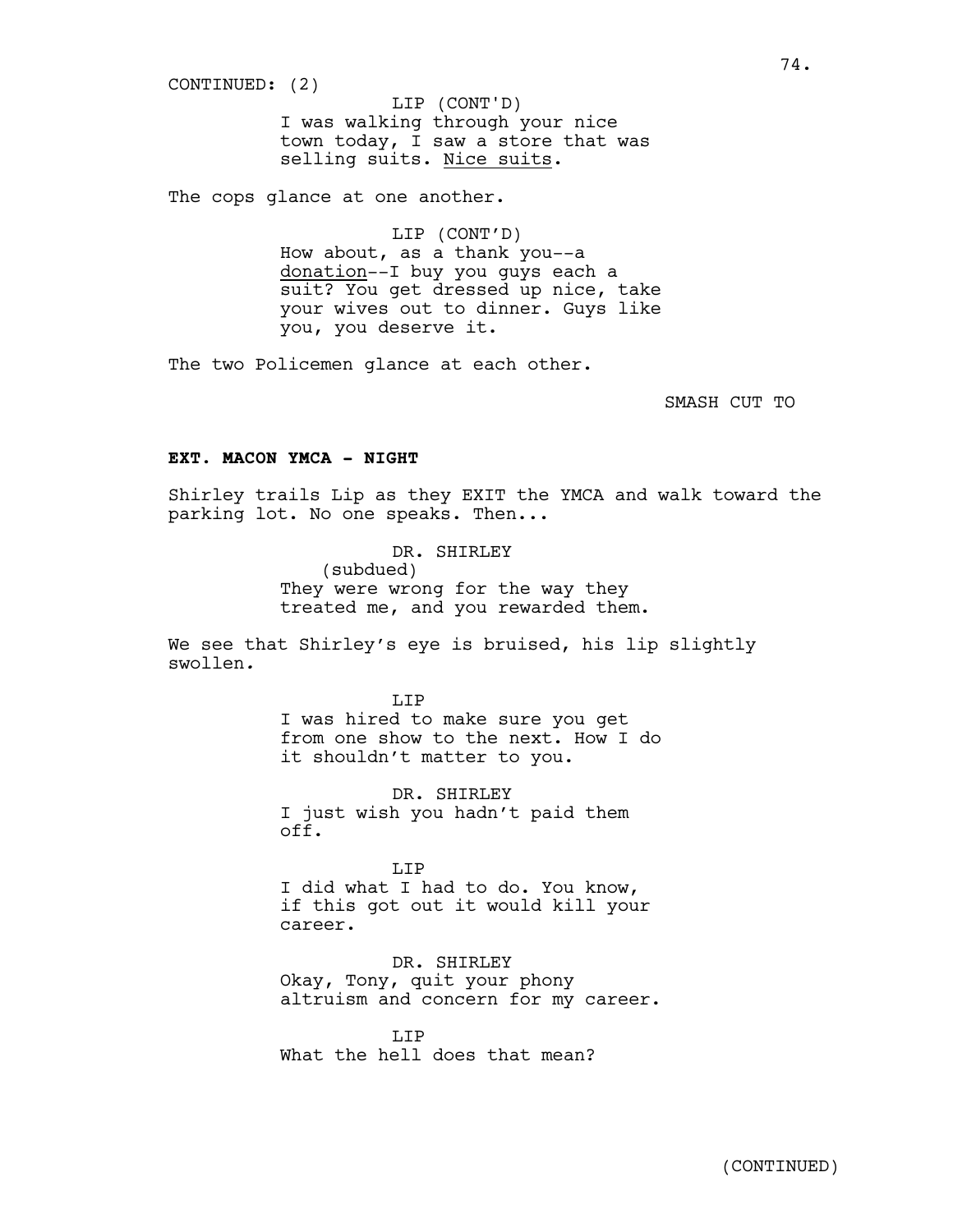DR. SHIRLEY You were only thinking about yourself back there, because you know if I miss a show, it comes out of your pocket.

LIP Of course I don't want you to miss a show, you ungrateful bastard! You think I'm doing this for my health?! Tonight I saved your ass, so show a little appreciation. Besides, I told you never to go nowhere without me!

DR. SHIRLEY (calmly) I assumed you would want this to be the exception.

Lip gets in the car without opening Shirley's door. Shirley stands alone a moment, then opens his own door.

CUT TO:

#### **EXT. HIGHWAY - NEXT DAY**

The Cadillac drives past a WELCOME TO TENNESSEE sign.

CUT TO:

#### **EXT. PEABODY HOTEL - MEMPHIS - FRONT ENTRANCE - DAY**

Shirley's Cadillac pulls up. The windows are closed.

# **INT. CADILLAC - DAY - CONTINUOUS**

Lip and Shirley sit for a moment. It's clear they haven't spoken for a while.

> T.TP (re: bruises) Should I try to find you some makeup or somethin' before the show?

DR. SHIRLEY I'm fine.

LIP You sure?

DR. SHIRLEY

I said I'm fine.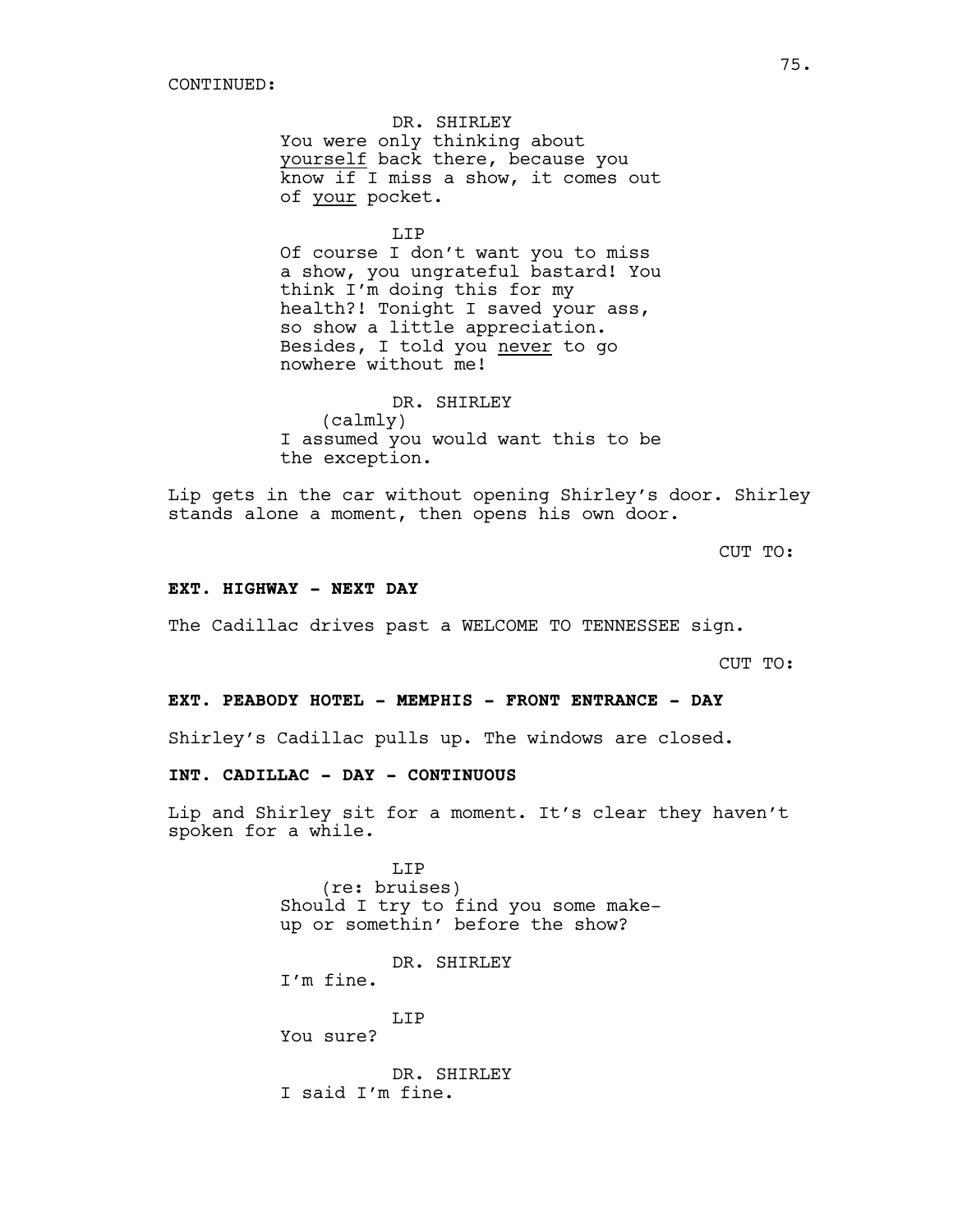# **EXT. PEABODY HOTEL - DAY - CONTINUOUS**

Lip gets out of the car, opens Shirley's door.

MAN'S VOICE (O.S.)

Tony Lip!

Lip turns to see TWO NEW YORK WISEGUYS standing out front waiting for their car. The mouth of the group is pug-nosed DOMINIC.

> LIP Dominic. The hell you doin' here?

WISEGUY #1 Brooklyn sent us down to take care of a few things.

He glances at Shirley, who's waiting by the hotel entrance.

DOMINIC (in Italian) *Who's the eggplant?*

CLOSE ON - Shirley, waiting for Lip by the hotel entrance.

LIP  $(0.S.)$ (in Italian) *I'm working for him*.

BACK TO LIP AND DOMINIC.

DOMINIC (in Italian) *What'd you lose a bet*?

One of the wiseguys LAUGHS.

DOMINIC (CONT'D) (in Italian) *What's wrong with you? You need work, you come to me! I'll always find work for you. Matter of fact, I can use you this week. Gotta hit a few joints, straighten some people out--you'll make some real money*.

LIP (in Italian) *I'm making money*.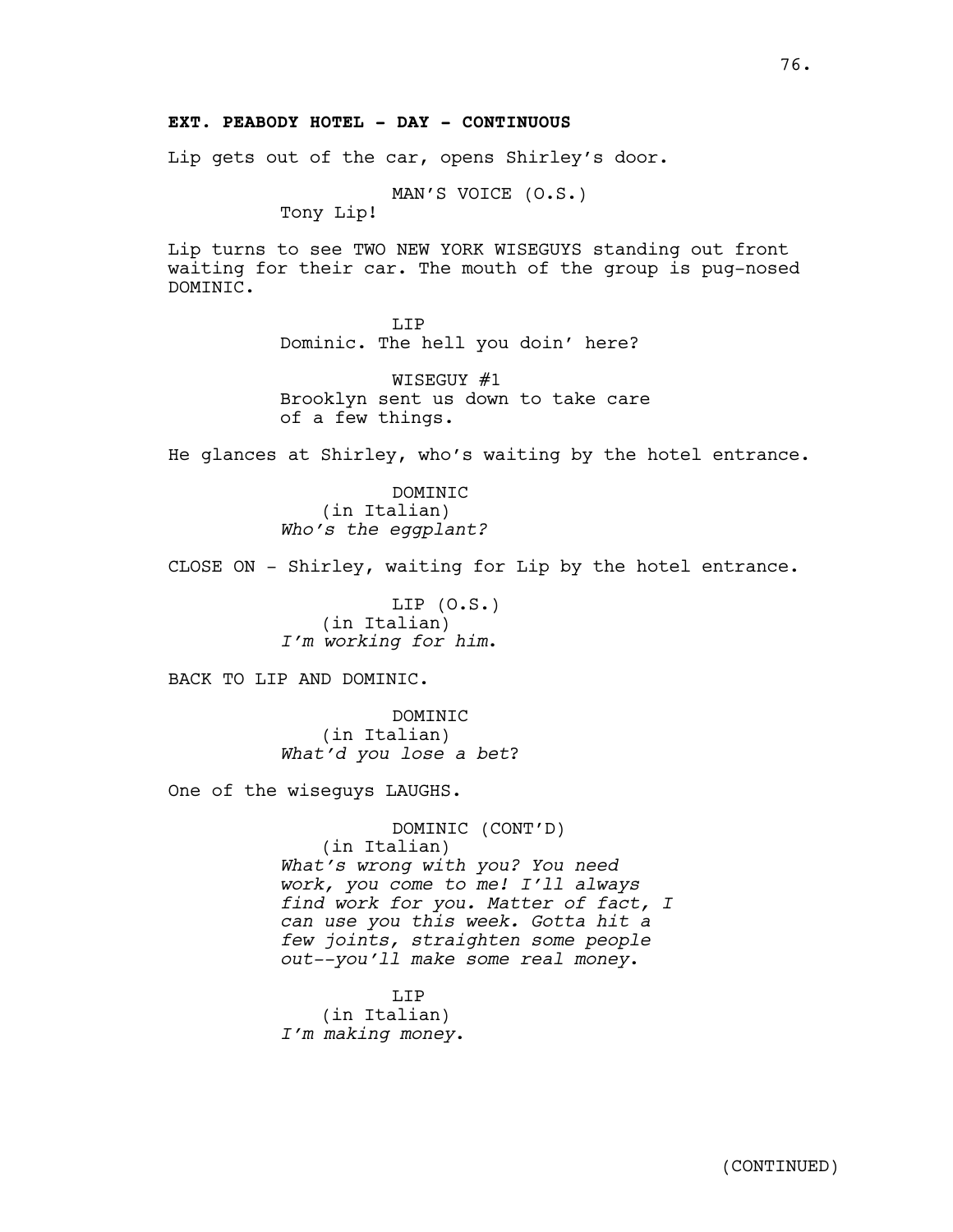DOMINIC (in Italian) *Whatever he's paying you, I'll double it*.

Lip glances at Shirley.

LIP (in Italian) *This isn't the place to talk about it*.

DOMINIC (in Italian) *Meet me in the bar at eight o'clock sharp. Forget this guy.* 

CUT TO:

#### **INT. PEABODY HOTEL - ROOM - NIGHT**

A concerned-looking Don Shirley sits in front of the mirror in his room. He takes make-up from a SMALL KIT and dabs at his lip and bruised cheek.

CUT TO:

### **INT. PEABODY HOTEL - BAR - NIGHT**

Dominic sits at the bar, having a drink. Wiseguy #1 enters, walks over to Dominic.

> WISEGUY #1 I just called his room. He'll be down in a minute.

### **INT. PEABODY HOTEL - HALLWAY - NIGHT**

Lip comes out of his room, locks his door.

DR. SHIRLEY (O.S.) Where are you going?

Lip turns to see Shirley behind him in the hallway.

T.TP Oh. Hey. Just... downstairs. For a drink.

DR. SHIRLEY (in Italian) *To meet your friend, Dominic*?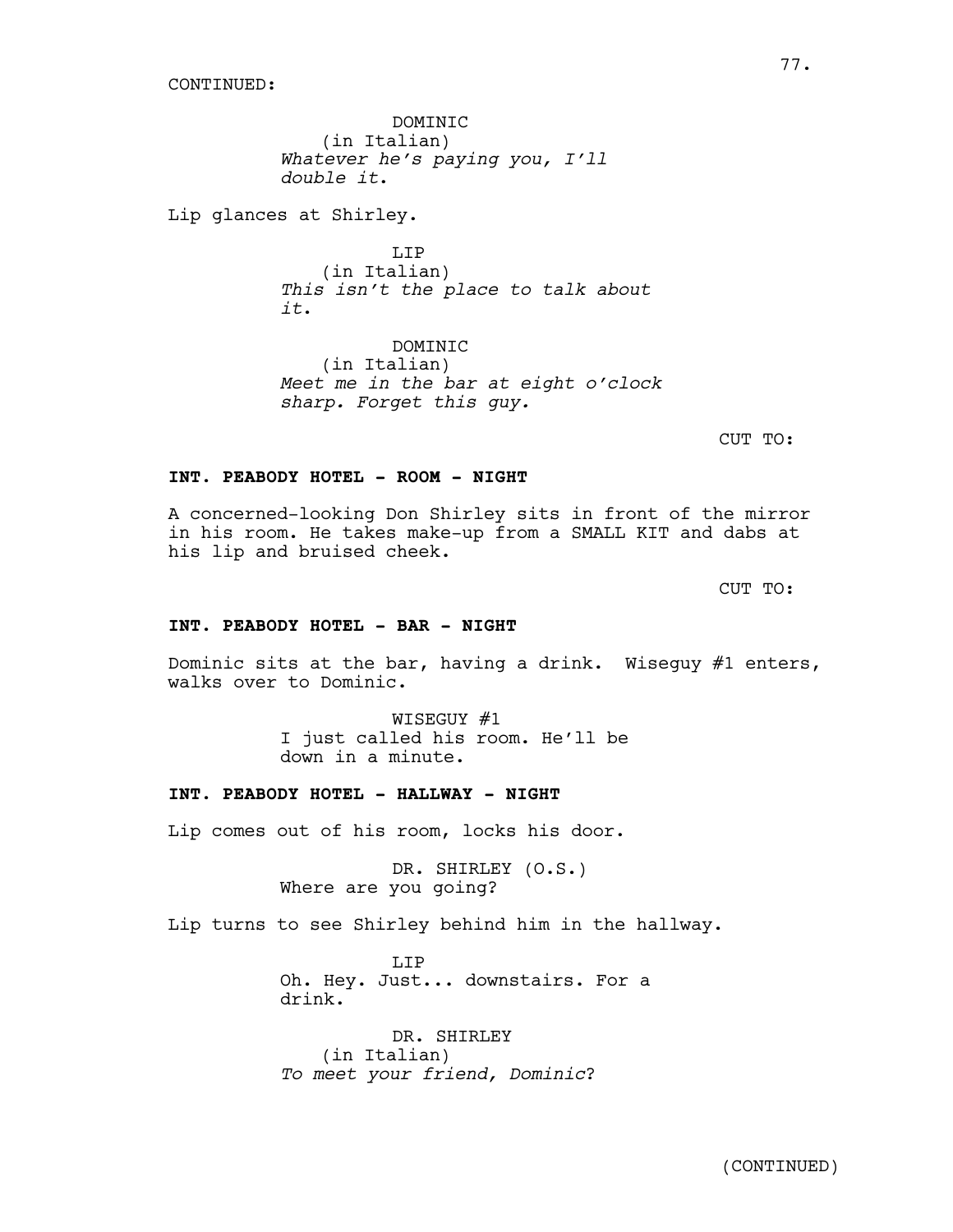Lip is taken aback. DR. SHIRLEY (CONT'D) (in Italian) *Before you decide whether or not to take him up on the job offer, I think we should have a word*.

Lip realizes that Shirley understood the earlier conversation.

DR. SHIRLEY (CONT'D) (in English) Tony, I think you're doing a wonderful job.

Lip shrugs, not used to Shirley being so solicitous.

DR. SHIRLEY (CONT'D) So I would like to formally offer you the position of my road manager. With the title comes more responsibility and, of course, there will be a raise in pay.

Lip thinks about it.

LIP No, thanks.

Shirley nods, disappointed.

LIP (CONT'D) You and me, we agreed on a hundred and twenty-five a week, plus expenses. That's our deal. I ain't goin' nowhere, Doc. I'm just goin' down to tell 'em.

A surprised Shirley watches Lip walk to the stairway.

DR. SHIRLEY

Tony...

Lip stops, looks to Shirley.

DR. SHIRLEY (CONT'D) Sorry about last night.

Lip nods.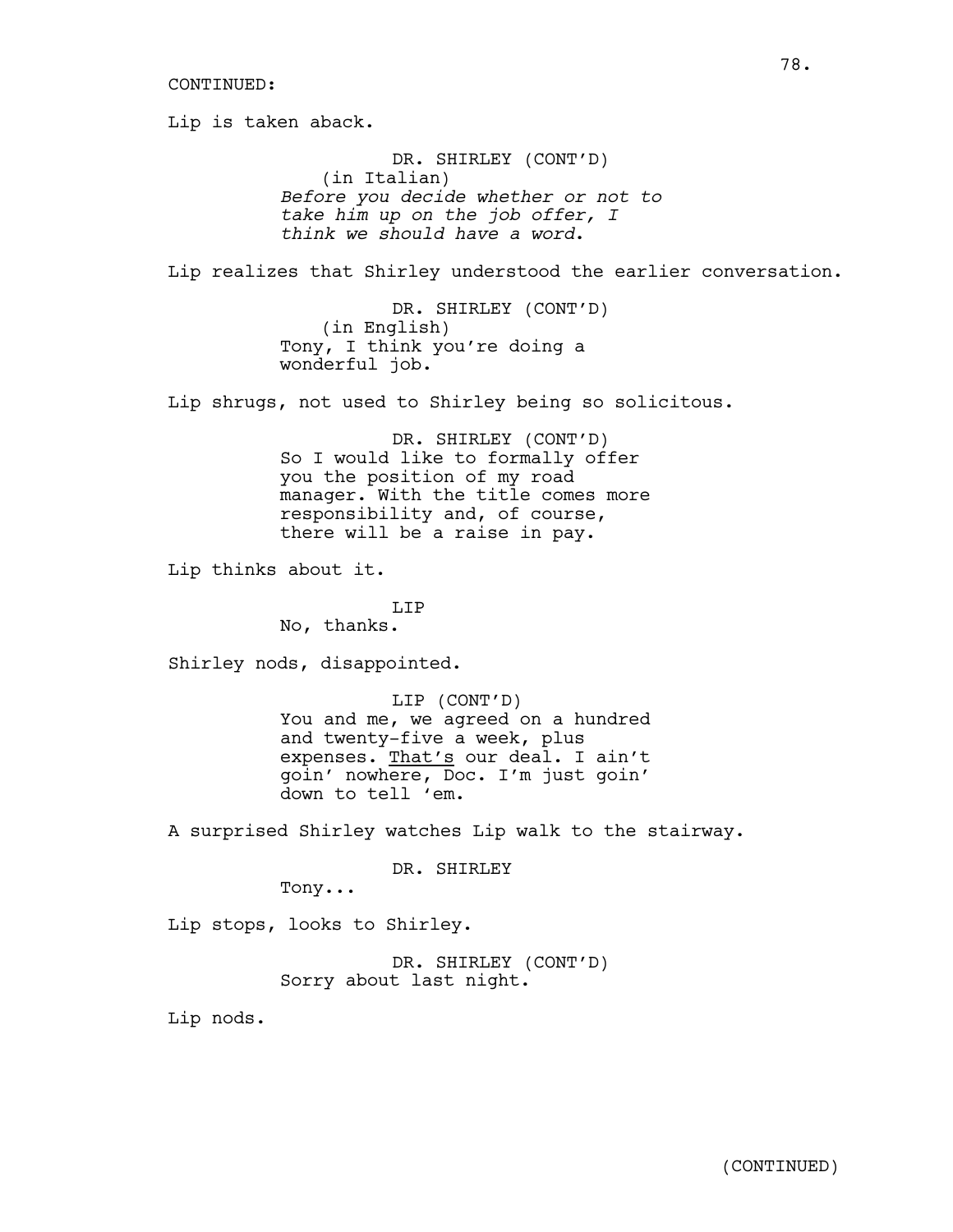LIP

Don't sweat it. I been workin' nightclubs in the city my whole life...I know it's a complicated world.

As Lip heads downstairs, WE PUSH IN on Shirley.

CUT TO:

### **INT. PEABODY HOTEL - LOBBY - LATER THAT NIGHT**

Dr. Shirley and Lip sit at a table in the lobby. Shirley pours them both a drink from a bottle of Cutty Sark.

> LIP So, how'd you learn how to play so good, Doc?

### DR. SHIRLEY

My mother. She taught me how to play on an old spinet. Soon as I could walk, we'd travel around the Florida panhandle and I'd put on little shows in parishes and halls. A man who had seen me play arranged for me to study at the Leningrad Conservatory of Music.

T.TP So that's where they taught you all them songs you play?

DR. SHIRLEY Actually, I was trained to play classical music. Brahms, Franz Liszt, Chopin--it's all I ever wanted to play. (smile fades) But I was persuaded by my record company to pursue a career in popular music instead. They told me audiences would never accept a black pianist on the classical stage. Wanted to turn me into just another "colored entertainer." You know, the guy who smokes while he's playing, who puts a glass of whisky on the piano and then gets mad when he's not respected like Arthur Rubinstein. Well, you don't see Arthur Rubenstein smoking and putting a drink on *his* piano.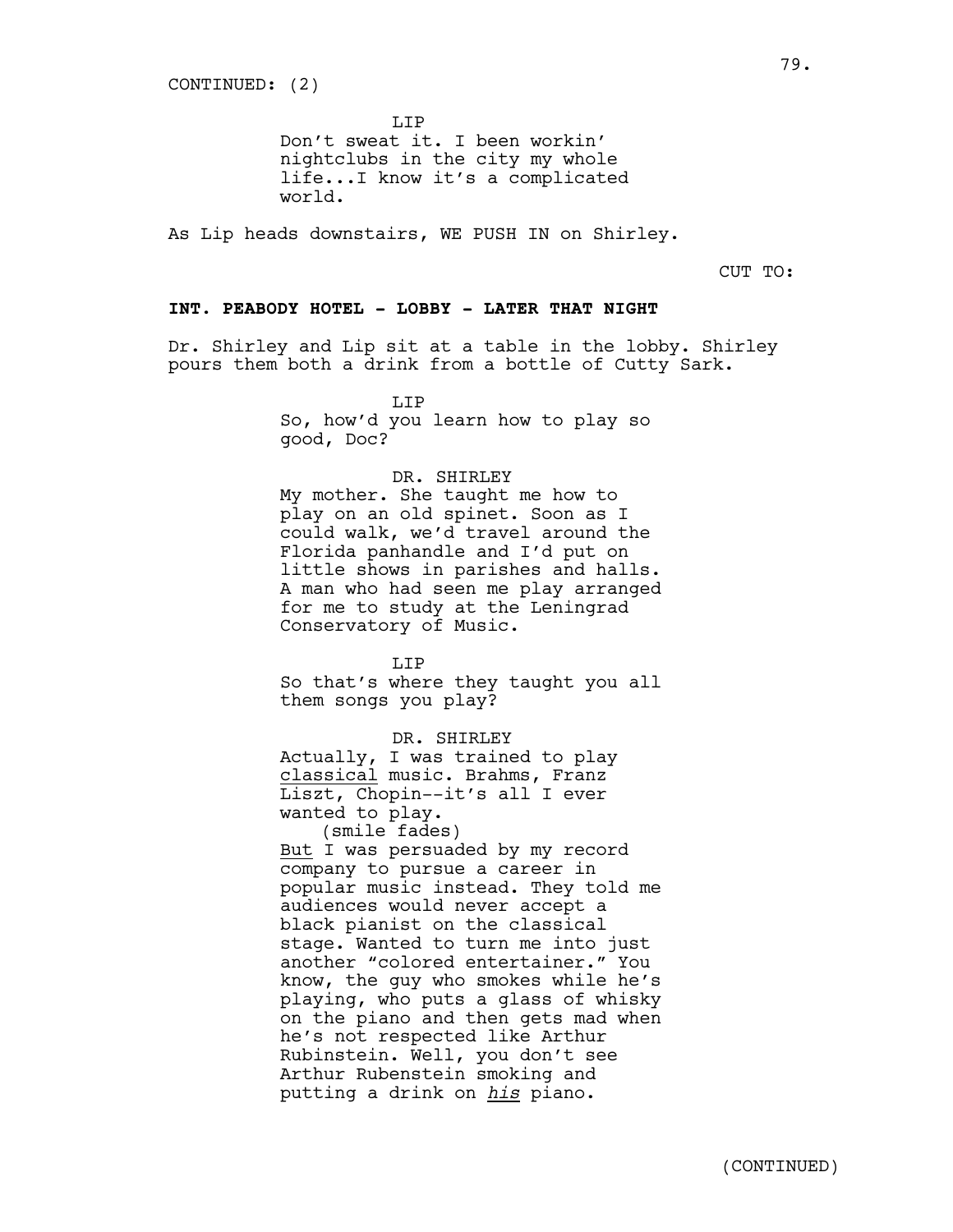LIP Personally, if you stuck to that classic stuff I think it would've been a big mistake.

DR. SHIRLEY A mistake? Performing the music I trained my entire life to play?

LIP Trained? What are you, a seal? Anyone can sound like Beethoven or Joe Pan or them other guys you said. But your music, what you do, only you can do, and nobody can train for that.

Shirley thinks about this.

DR. SHIRLEY Thank you, Tony. (beat) But...not everyone can play Chopin...not the way I can.

CUT TO:

# **EXT. COUNTRY STORE - DAY**

The weather has cooled. Lip sits on a bench SCRIBBLING while a bundled-up Shirley paces and WAXES POETIC.

> DR. SHIRLEY (dictating) "...The trees have shed their leafy clothing and the colors have faded to grays and browns, but my heart bursts with reds and blues and greens from the love I hold inside for you..."

### **INT. LIP'S APARTMENT - NIGHT**

Dolores reads the letter ALOUD to Louie's wife, Lynn, and Johnny's wife, Fran. In the b.g., we see the guys--Grandpas Nicola and Anthony, Louie, Rudy, Johnny--at the kitchen table PLAYING CARDS.

> DOLORES (reading aloud) *"*It's getting colder as we travel, but the country is still beautiful. (MORE)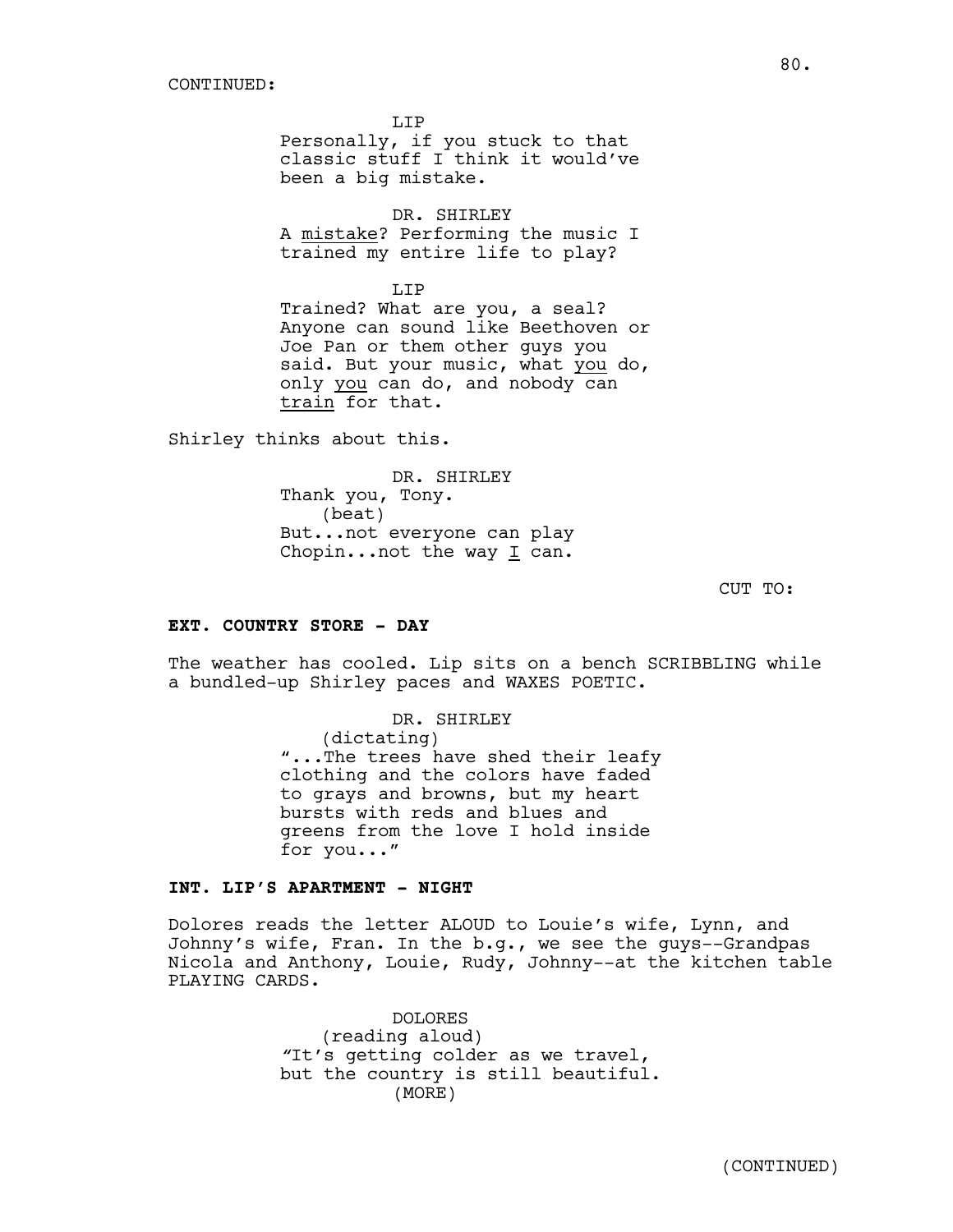I saw millions of trees, all dusted with snow, just like out of a fairytale...*"* DOLORES (CONT'D)

Lynn and Fran are enthralled.

LYNN He's so expressive.

Dolores smiles proudly.

### DOLORES

*"*We've only a few more shows before our Christmas concert in Birmingham, Alabama on the 23rd. I will count the hours, minutes, and seconds until you are in my arms. I love and miss you more than I can explain. Tony. P.S.--Kiss the kids*."*

CLOSE ON THE GUYS playing cards in the kitchen. They couldn't help overhearing Dolores.

> LOUIE Gotta admit, Lip's letters--they're not bad.

RUDY Well, it's in the family. They say we had a great, great, great grandfather helped Da Vinci with the Sixteen Chapel.

JOHNNY You mean Michelangelo.

RUDY Right. And that's a true story, right, Pop?

JOHNNY What the hell's that got to do with writin' letters?

**RUDY** I'm just sayin', we're an arty family.

Frances yells to John.

FRANCES John, I want a letter.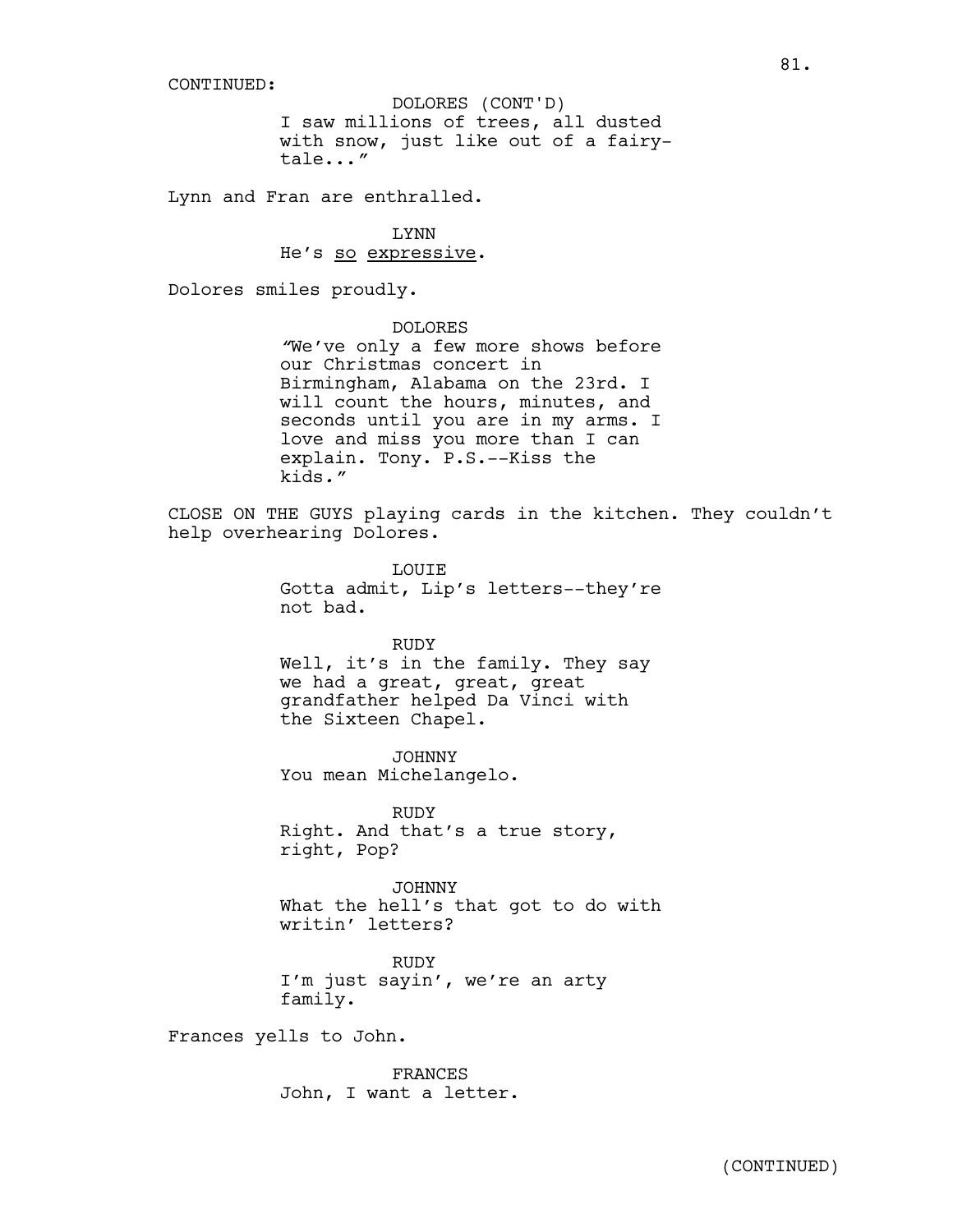JOHNNY Yeah, soon as you make a meal...

As the guys CHUCKLE, Shirley's song "THE LONESOME ROAD" begins PLAYING, and we go to...

#### **A MONTAGE OF THE NEXT COUPLE WEEKS...**

--Shirley's Cadillac barrels down a southern highway. The bare trees along the road show SIGNS OF THE COMING WINTER*.*

**--THE DON SHIRLEY TRIO PERFORMING AT A MEDIUM-SIZE CONCERT HALL.**

# **--LIP AND SHIRLEY'S CAR STOPPED AT A LIGHT.**

A car pulls up next to them. The COUPLE inside, 30s, start to stir, as they notice that Lip, a white man, is chauffeuring a black man. The couple gawks rudely at them. Lip looks over, smiles, and FLIPS THEM THE BIRD.

> DR. SHIRLEY (admonishing) Tony...

As they drive off, we ANGLE ON Shirley, who cracks a tiny smile.

**--SHIRLEY'S CADILLAC DRIVES THROUGH A RURAL LANDSCAPE DUSTED WITH SNOW.**

**--DOLORES AND THE KIDS DECORATE A CHRISTMAS TREE. SHE PLUGS IT IN, THE TREE LIGHTS UP.**

**--A MAN IN A WHITE TUXEDO INTRODUCES DON SHIRLEY TO A SMALL GATHERING.**

> TUXEDO MAN Let's give a fine Louisiana welcome to Don Shirley and the Don Shirley Trio!

The GROUP gives him rousing APPLAUSE.

CUT TO:

#### **EXT. MISSISSIPPI ROAD - NIGHT**

Rain pounds the pavement, THUNDER. The Cadillac's HEADLIGHTS fight to cut through the darkness.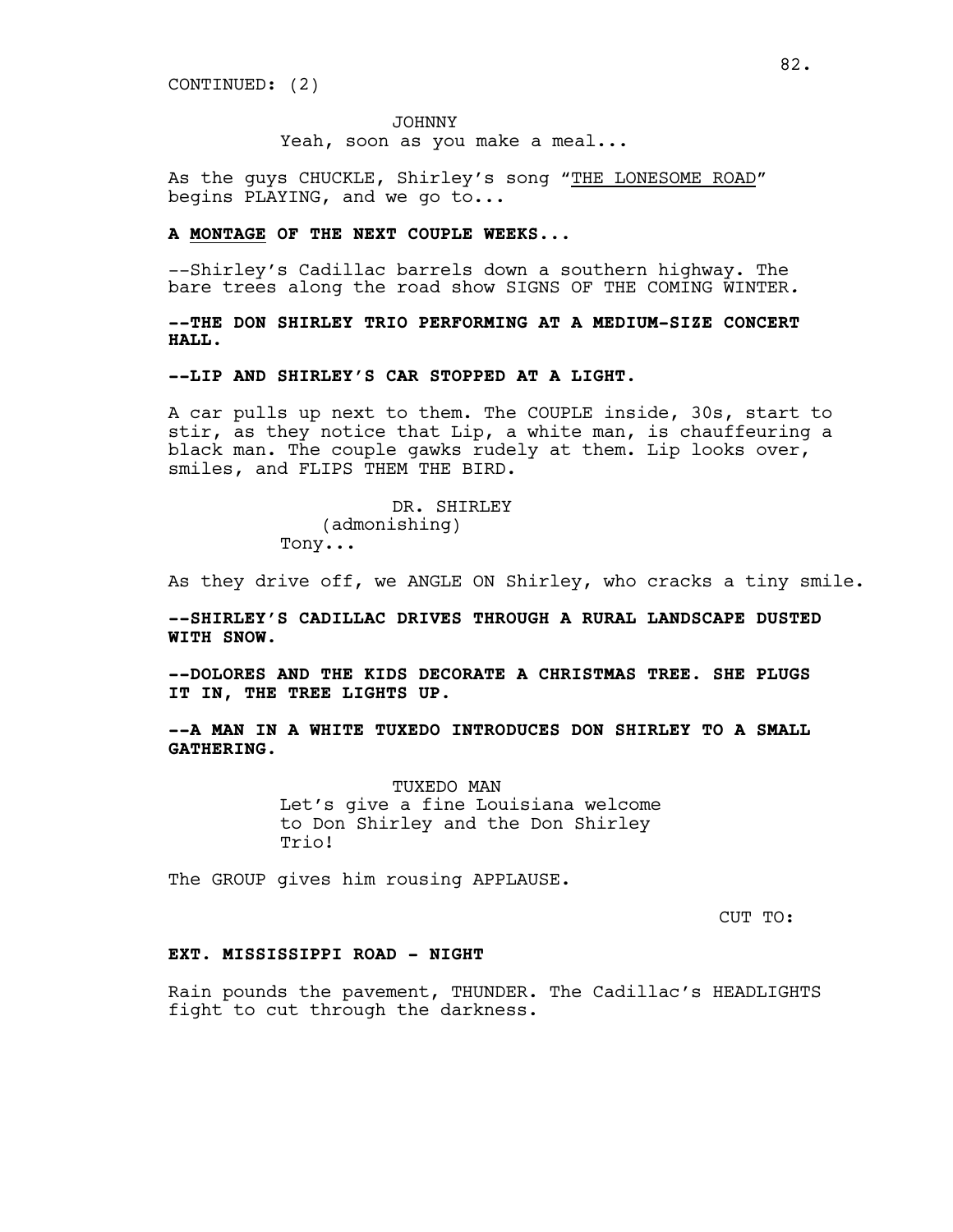# **INT. CADILLAC - NIGHT**

*THE TORRENTIAL RAIN HAMMERS THE ROOF OF THE CAR.* Visibility is zero, the wipers aren't helping*.* Frustrated, Lip wipes the windshield with his hand.

> LIP Your mother's ass...

Through the rear window, *A PAIR OF HEADLIGHTS.* Shirley looks back. *THE CAR FOLLOWS THEM.*

LIP STEPS ON IT. THE LIGHTS FROM THE TAILING VEHICLE GET CLOSER AND BRIGHTER, ILLUMINATING THE BACKSEAT.

LIP FLIPS UP THE REAR-VIEW TO CUT THE GLARE*.*

LIP (CONT'D) 'Hell's this guy doin'?

*SUDDENLY RED LIGHTS FLASH.*

# **EXT. MISSISSIPPI ROAD - CONTINUOUS - NIGHT**

*STEADY RAIN...* Shirley's Cadillac pulls over, stops. The Highway Patrol Car tucks in close behind them.

TWO HIGHWAY PATROLMEN *IN RAIN GEAR* exit their cruiser, approach Shirley's Cadillac, shine FLASHLIGHTS into it.

#### **INT. CADILLAC - CONTINUOUS - NIGHT**

PATROLMAN #1's flashlight beams through the driver's window, almost blinding Lip*.* A tap on the window. Lip opens it.

> PATROLMAN #1 License and papers?

T.TP Glad to see you guys. I'm a little lost.

Lip hands Patrolman #1 his papers.

ANGLE ON Shirley sitting quietly in the back as PATROLMAN  $#2$ , 20s, fresh-faced, shines his flashlight through the window.

> PATROLMAN #1 (to Lip) Step out of the car.

T.T<sub>P</sub> In the rain? What I do?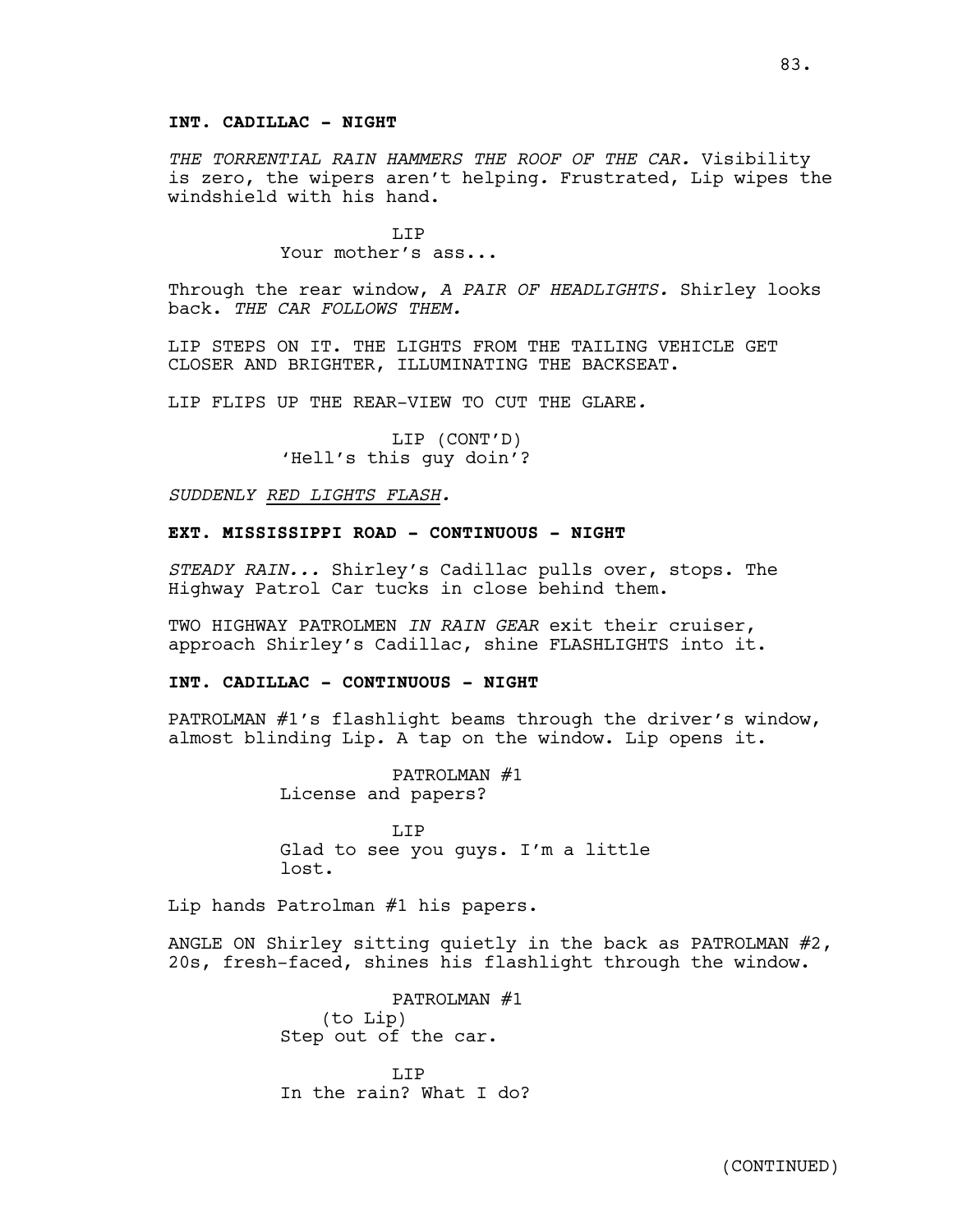PATROLMAN #1 Out of the car.

Patrolman #1 opens the door, Lip gets out.

Lip stands in the dark, muddy road, the red police lights flickering off his drenched face.

> PATROLMAN #1 (CONT'D) Why you on this road?

> > LIP

I told you, I had to detour and I'm lost. We're not from around here.

PATROLMAN #1 No, you ain't. So I'm gonna ask you again... what the hell you doin' out here? (glances at Shirley) And why you driving him?

Patrolman #2 keeps the light shined on Dr. Shirley.

LIP He's my boss.

The Patrolmen look at one another.

PATROLMAN #1 He can't be out here at night. This is a sundown town.

LIP What's that mean?

PATROLMAN #1 (to Patrolman #2) Get him out of the car. Check his I.D.

T.TP Come on, it's pouring.

The young Patrolman looks to his senior partner.

PATROLMAN #2 I can just get it through the window.

PATROLMAN #1 Get him out the goddamn car!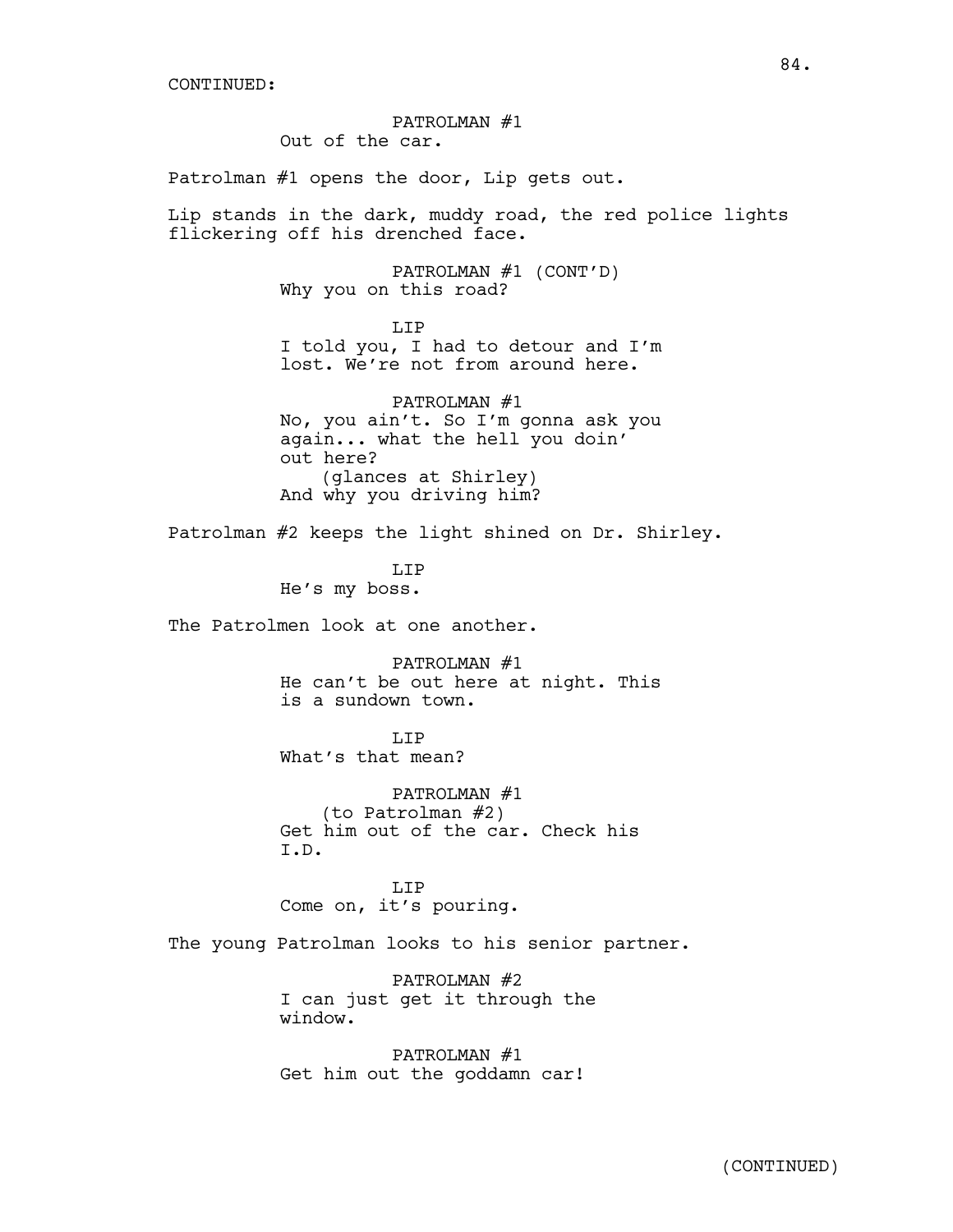#### CONTINUED: (2)

Patrolman #2 opens Shirley's door.

### PATROLMAN #2

Out.

Shirley gets out in the rain. Patrolman #1 studies Lip's license.

PATROLMAN #1

What's this last name say?

LIP Vallelonga.

PATROLMAN #1 'Hell kind of name is that?

LIP

Italian.

PATROLMAN #1 Oh, now I get it. That's why you driving this boy around... you half a nigger yourself.

LIP SLAMS PATROLMAN #1 WITH AN UPPERCUT, DROPPING HIM LIKE A STONE.

PATROLMAN #2 PULLS HIS REVOLVER ON LIP*.*

POLICEMAN #2 (shaking) Hands in the air, now!

CUT TO:

# **INT. MAYERSVILLE, MISSISSIPPI POLICE STATION - NIGHT**

Lip sits on a concrete slab in a small cell. Shirley peers through the bars out at Patrolmen #1, #2, and the grizzled POLICE CHIEF, 50s.

> DR. SHIRLEY Excuse me! (no response) Excuse me, sirs. I quite understand why my associate is being held, but what exactly am  $I$  being charged with?

Not a glance in his direction.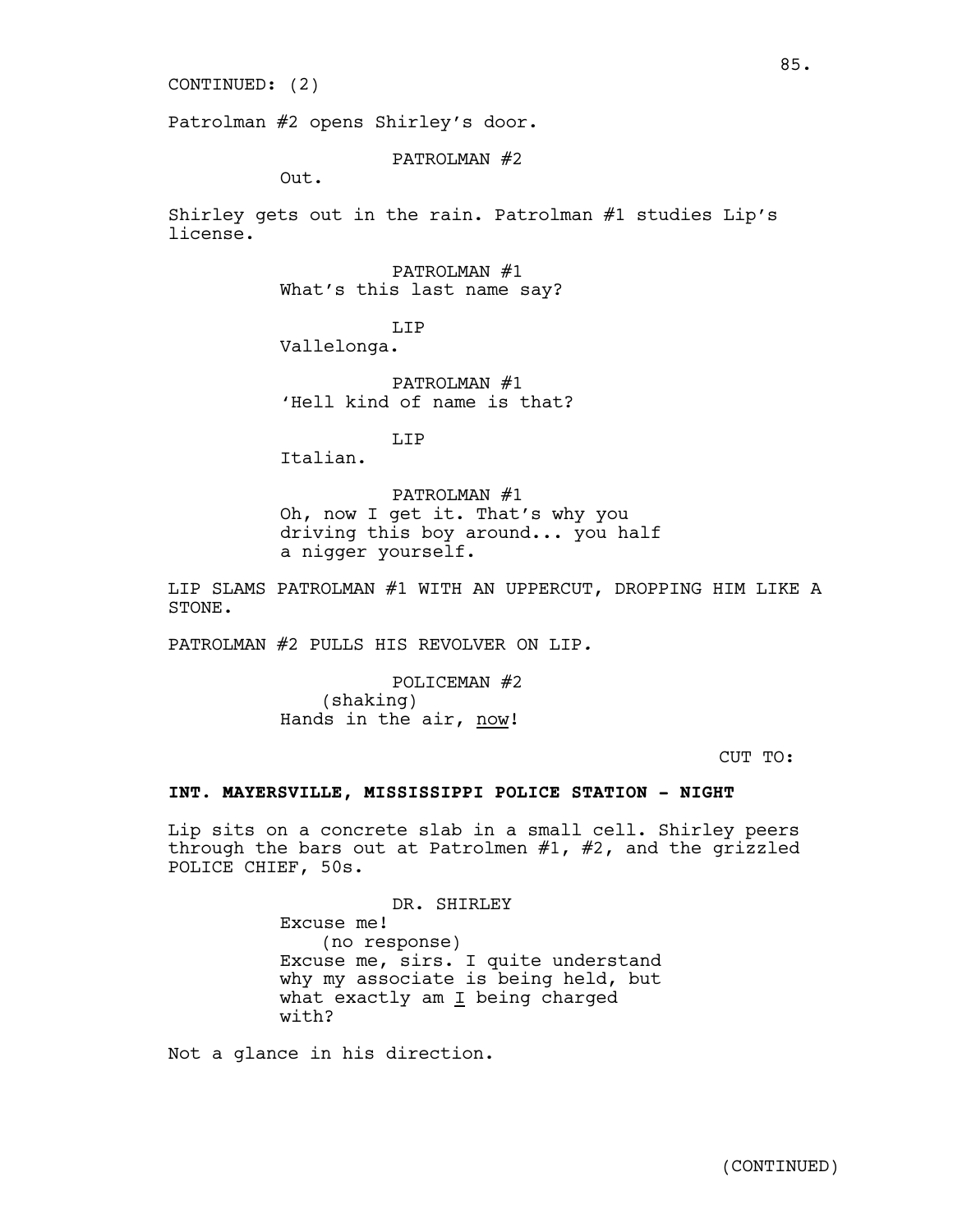DR. SHIRLEY (CONT'D) You seem like reasonable men--can you let me out so we might discuss the situation please?

PATROLMAN #1 Put the apple butter away, boy--you ain't goin' nowhere no time soon.

Dr. Shirley's demeanor hardens.

DR. SHIRLEY You cannot hold me without cause!

PATROLMAN #1 I got cause. '*Cause* you let the sun set on your black ass!

The Chief LAUGHS.

DR. SHIRLEY I want to speak to a lawyer, I want my phone call! This is a flagrant violation of my rights! I demand my phone call immediately!

The younger officer looks to the Chief, uncomfortable.

PATROLMAN #2 He does have...rights.

The Chief glares at him. Finally, the Chief looks at Patrolman #1.

> POLICE CHIEF Give the negra his goddamn call.

Reluctantly, Patrolman #1 goes to the cell, unlocks it, walks Shirley to a side office.

The cop picks up the phone, holds it out to Shirley.

PATROLMAN #1 You know a lawyer? Call him.

As the cop steps away, Shirley pulls a SMALL BLACK BOOK out of his jacket pocket, flips to a page, DIALS...

SMASH CUT TO: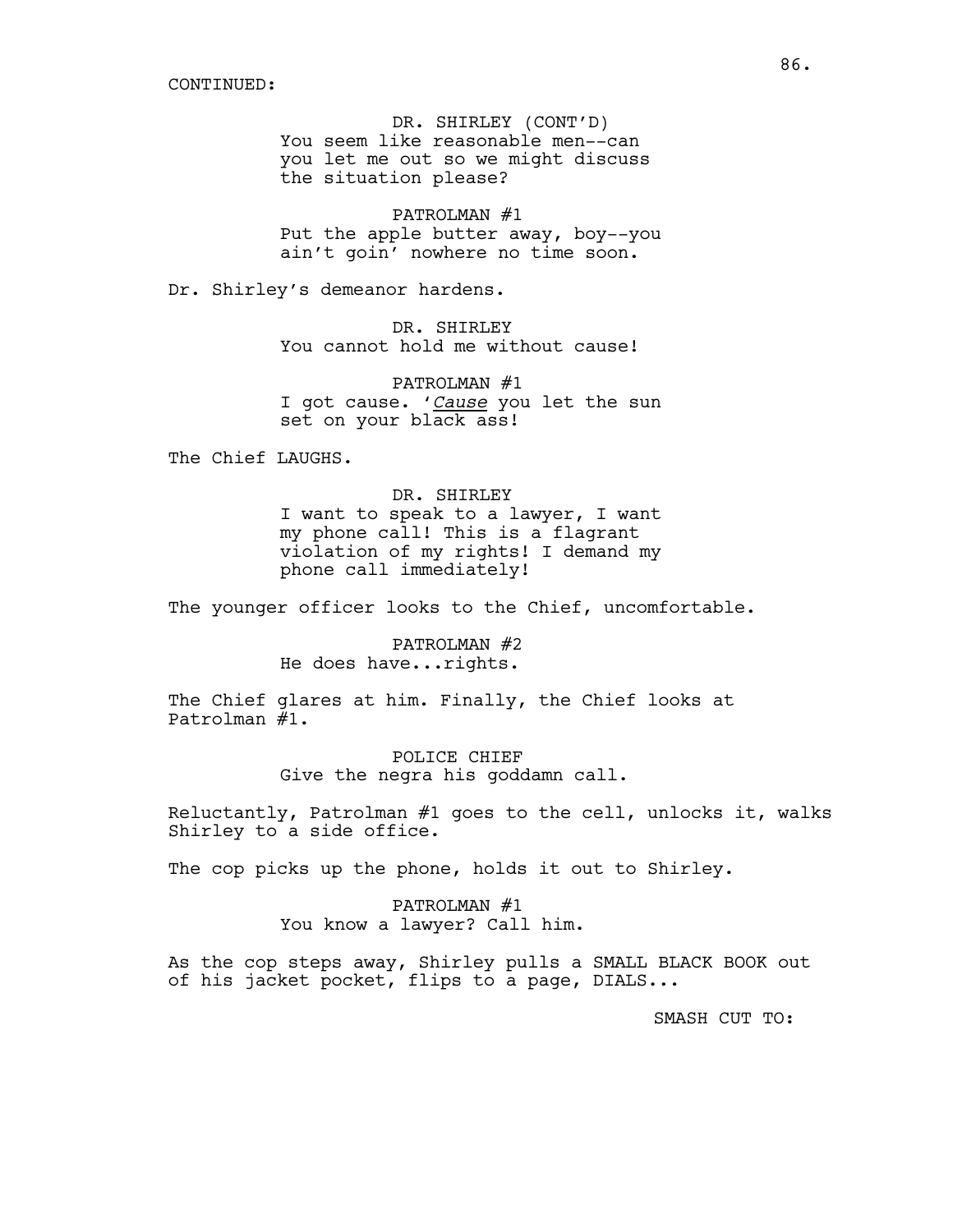# **INT. JAIL CELL - NIGHT - LATER**

Lip sits on the floor, stone-faced. Shirley paces the room, increasingly annoyed.

> DR. SHIRLEY As my mother always said, "What kind of brand new fool are you?!"

Lip doesn't respond.

DR. SHIRLEY (CONT'D) Look out there, Tony. Take a good look at the officer you hit.

Lip doesn't move.

DR. SHIRLEY (CONT'D) Look at him.

Lip raises his eyes.

HIS POV - Patrolman #1 is sitting in the bullpen, drinking coffee, horsing around with the other cops.

> DR. SHIRLEY (CONT'D) He's having a grand old time, chatting up his pals, having a nice cup of coffee. And where are you? In here. With me. Who did nothing. Yet I'm the one who's paying the price. I'm the one who's going to miss the Birmingham show.

T.TP Hey, I'm losin' a lot of money, too, if you don't play Birmingham.

Shirley steps in front of Lip.

DR. SHIRLEY So your little temper tantrum...was it worth it? (beat) You don't win with violence, Tony, you win when you maintain your dignity. Dignity always prevails. And tonight, because of you, we did not.

The station PHONE RINGS and Patrolman #2 answers.

PATROLMAN #2 Mayersville Po-lice.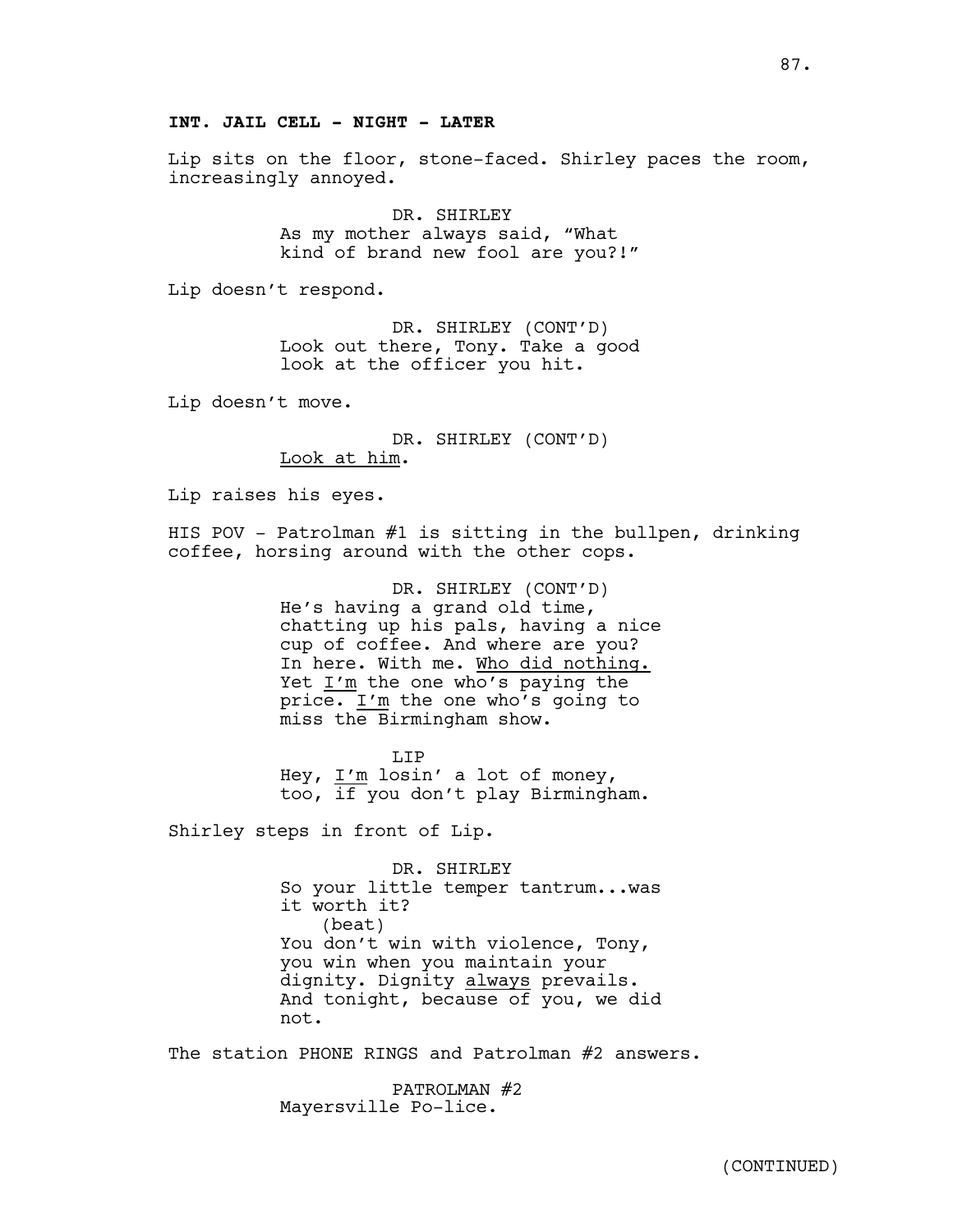#### CONTINUED:

The young cop STRAIGHTENS UP, color draining from his face.

PATROLMAN #2 (CONT'D) (into phone) No, sir. Not me, sir. Yes, sir, he's right here, sir.

He holds the phone out to the Chief.

POLICE CHIEF

What?

The rookie is too stunned to speak. Finally, the Chief grabs the phone.

> POLICE CHIEF (CONT'D) Chief Pratt--who's this? (beat) Bull-oney.

Patrolman #2 waves frantically and the Chief starts to sweat. He stands, starts to pace.

> POLICE CHIEF (CONT'D) Okay, yes, now I hear it, Governor. I'm sorry. Yes, of course I recognize your voice. (shrinking) I-I'm sorry, you sayin' the boy we got locked up called who, sir? (beat) And he called you?

The rattled Chief glances at Shirley and Lip--who the hell are these guys? We HEAR the O.S. Governor SCREAMING AT HIM over the phone.

> POLICE CHIEF (CONT'D) But an officer was assaulted in the line of... (backing down) No, no, I don't want no National Guard down here, neither, sir. (wilting) Yes, Governor, immediately. And good night to you and the missus.

The Chief hangs up, turns to Patrolman #1.

POLICE CHIEF (CONT'D)

Let 'em go.

PATROLMAN #1

What?!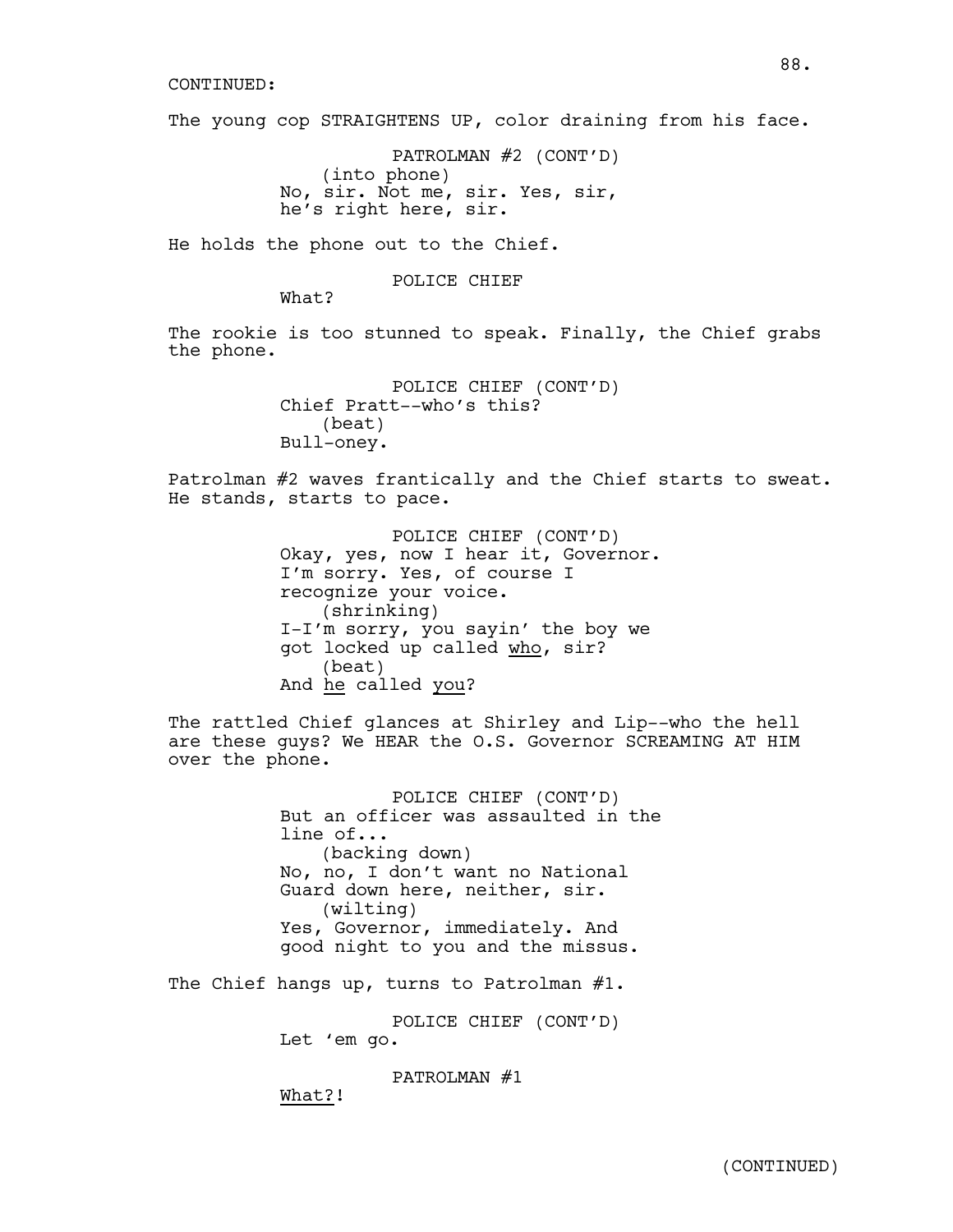# POLICE CHIEF Cut 'em loose, goddamnit!

ANGLE ON SHIRLEY and a STUNNED LIP watching all this.

PATROLMAN #1 (O.S.) But that dago-wop hit me!

POLICE CHIEF (O.S.)

Now!

BACK ON COPS - Defeated, Patrolman #1 hurries over to the cell, opens it up. Lip turns to Shirley, amazed.

> T.TP Who the hell'd you call?

> > SMASH CUT TO:

#### **EXT. HIGHWAY - RAINY NIGHT**

The Cadillac FLIES PAST a sign reading: "WHITES ONLY WITHIN CITY LIMITS AFTER DARK."

# **INT. CADILLAC - NIGHT - SAME**

Lip wears a mad, shit-eating grin as he drives through the SLASHING RAIN on the way out of town.

> T.TP Bobby Kennedy just saved our asses! *Maddon...*How great is that?!

DR. SHIRLEY It's not great--it's not great at all--it's humiliating.

Lip glances in the rear-view.

LIP 'The hell you talking about? We were screwed and now we ain't.

### DR. SHIRLEY

And I just put the Attorney General of the United States in an incredibly awkward position.

LIP So what? That's what the guy gets paid for. What else he got to do?

Shirley glares at Lip.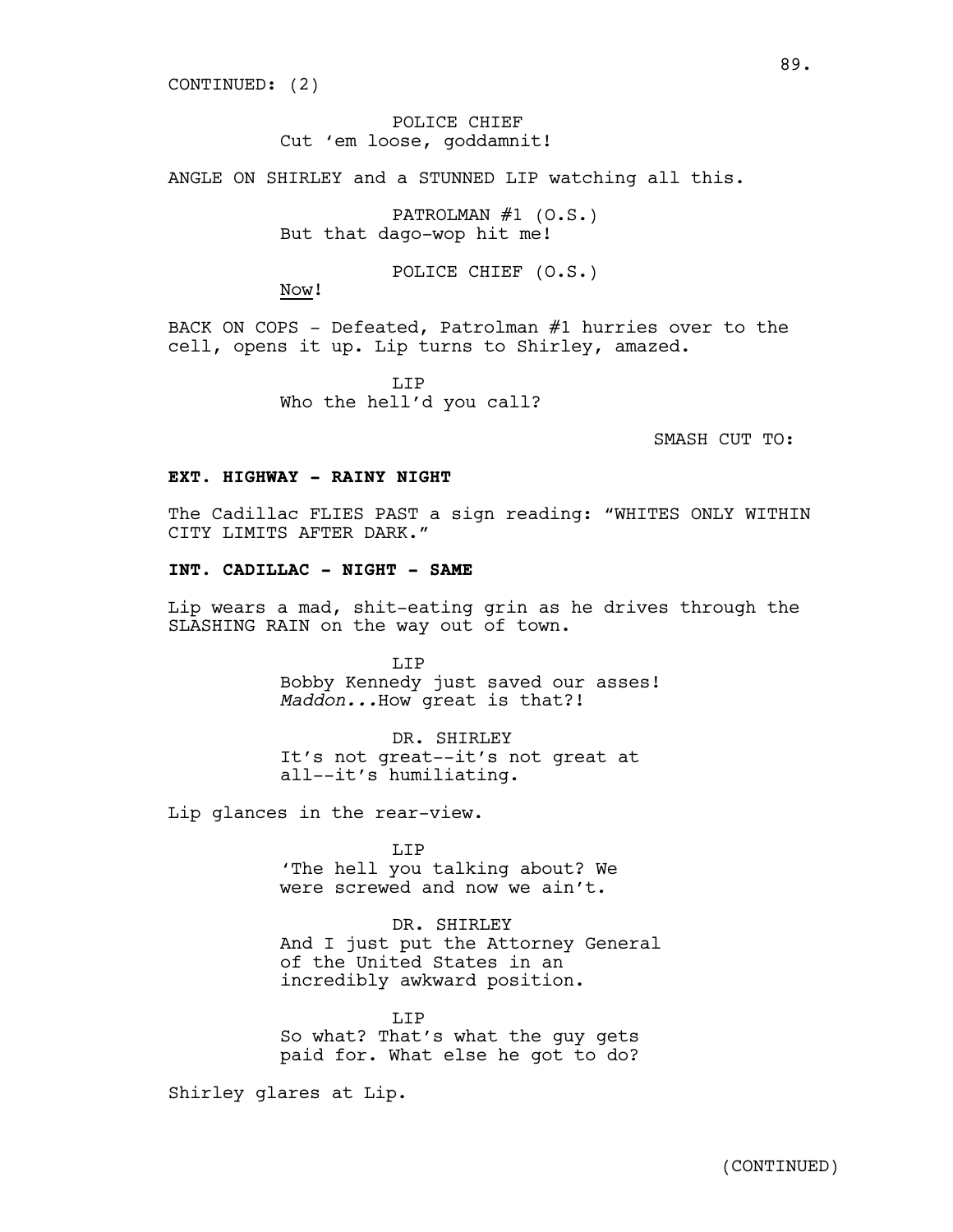DR. SHIRLEY

That man and his brother are trying to change this country--that's what else he's got to do! Now he thinks I'm garbage. Calling from some backwoods swamp jail, asking if he can help attenuate assault charges... who does that? Garbage, that's who.

This stings Lip.

DR. SHIRLEY (CONT'D) You shouldn't have hit him!

T.TP

I didn't like the way he was treating you, making you stand out in the rain.

### DR. SHIRLEY

Please. You hit him because of what he called you. I've had to listen to that kind of talk my entire life, you should be able to take it for one night.

LIP

What, I can't get mad when he says that stuff 'cause I'm not black? Christ, I'm blacker than you.

Shirley REACTS to this.

DR. SHIRLEY You're blacker than me?

LIP

You don't know shit about your own people! What they eat, how they talk, how they live--you don't even know who Lil' Richard is!

DR. SHIRLEY So knowing who Little Richard is makes you blacker than me? I wish you could hear yourself sometimes, Tony--you wouldn't talk as much.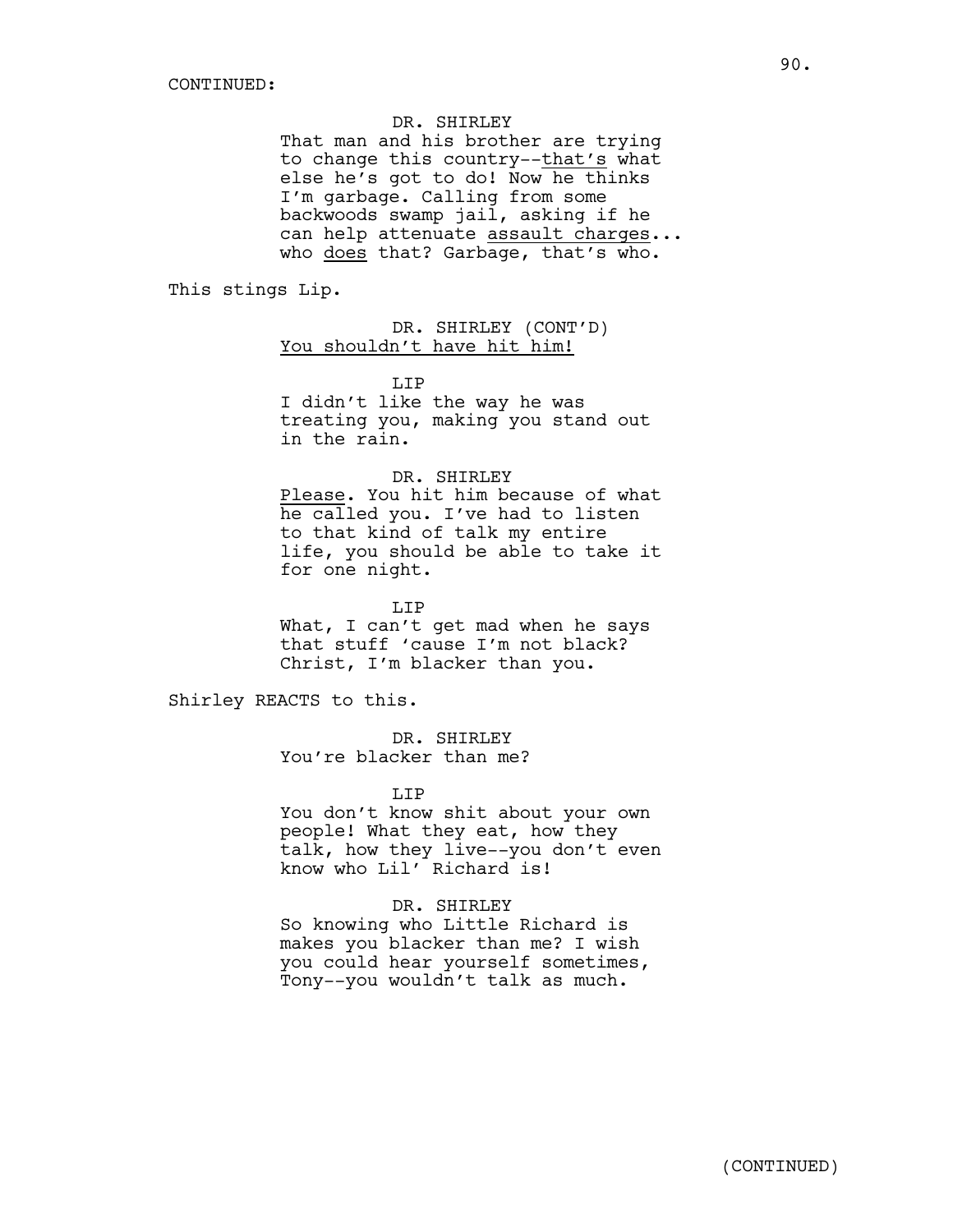LIP

Bullshit! I know exactly who I am. I'm the guy who's lived on the same block in the same Bronx my entire life, with my mother and father and my brother, and now my wife and kids. That's it--that's who I am. I'm the asshole who's gotta hustle every goddamn day to put food on my table. You? Mr. Big Shot? You travel around the world and live on top of a castle and do concerts for rich people! I live on the streets, you sit on a throne--so yeah, my world is way more blacker than yours!

### DR. SHIRLEY

Pull over.

### LIP

What?

DR. SHIRLEY Pull! Over!

LIP I ain't pullin' over!

DR. SHIRLEY STOP THE CAR!

### **EXT. COUNTRY ROAD - NIGHT - CONTINUOUS**

Lip steers the car to the side of the road. Shirley opens the door, gets out in the rain.

Lip looks out the window as Dr. Shirley walks down the drenched, muddy road.

> T.TP What are you doin'?!

When Shirley doesn't stop, Lip gets out, hustles after him.

LIP (CONT'D) Get back in the car!

Shirley keeps walking. Lip catches up, grabs his arm. Shirley turns, his face drenched...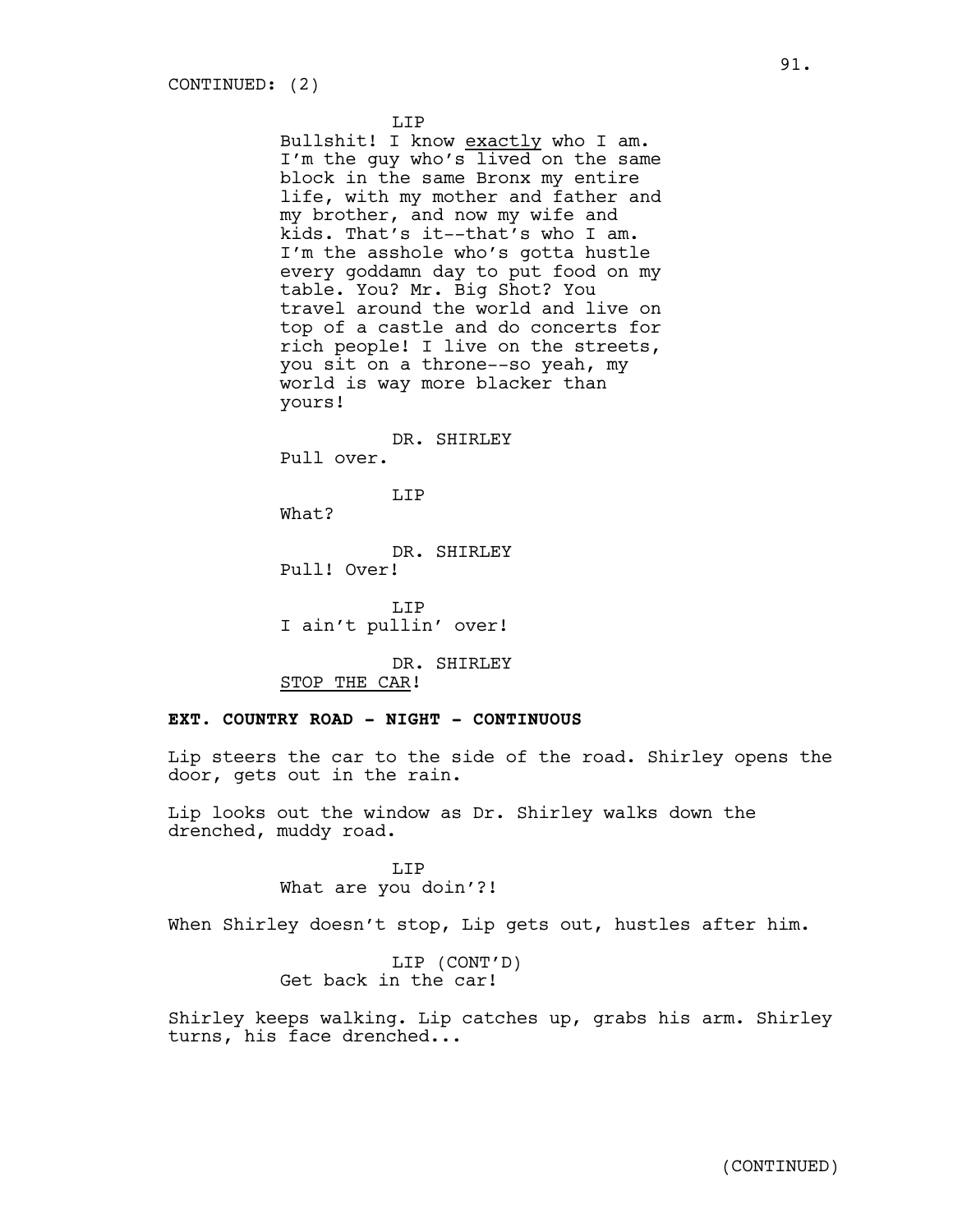DR. SHIRLEY

Yes, I live in a castle! Alone. And rich white folks let me play piano for them, because it makes them feel cultured. But when I walk off that stage I go right back to being another nigger to them--because that is their true culture. And I suffer that slight alone, because I'm not accepted by my own people, because I'm not like them either! So if I'm not black enough, and I'm not white enough, and I'm not man enough, what am I?!

Tony doesn't know what to say. They stand in the rain while Shirley tries to compose himself. Lip awkwardly touches Shirley's shoulder. Shirley turns and walks back to the car, leaving Tony standing alone in the downpour.

### **INT. CADILLAC - NIGHT - LATER**

Back on the road, both of them disheveled and wiped out from the evening. Nobody speaks for a while.

DR. SHIRLEY

I need sleep.

LIP Okay, I'll pull over at the next place we see and I'll sneak you into my room.

DR. SHIRLEY No. No. I refuse to stay at an establishment that doesn't want me.

LIP

Okay.

Lip picks up the Negro Moterist Green book from the seat next to him.

CUT TO:

# **EXT. ALABAMA - GREEN BOOK MOTEL - NIGHT**

CLOSE ON A COLOREDS ONLY sign out front of a ramshackle brick building.

PAN TO the Caddy pulling into the DIRT PARKING LOT full of puddles and BEAT-UP CARS.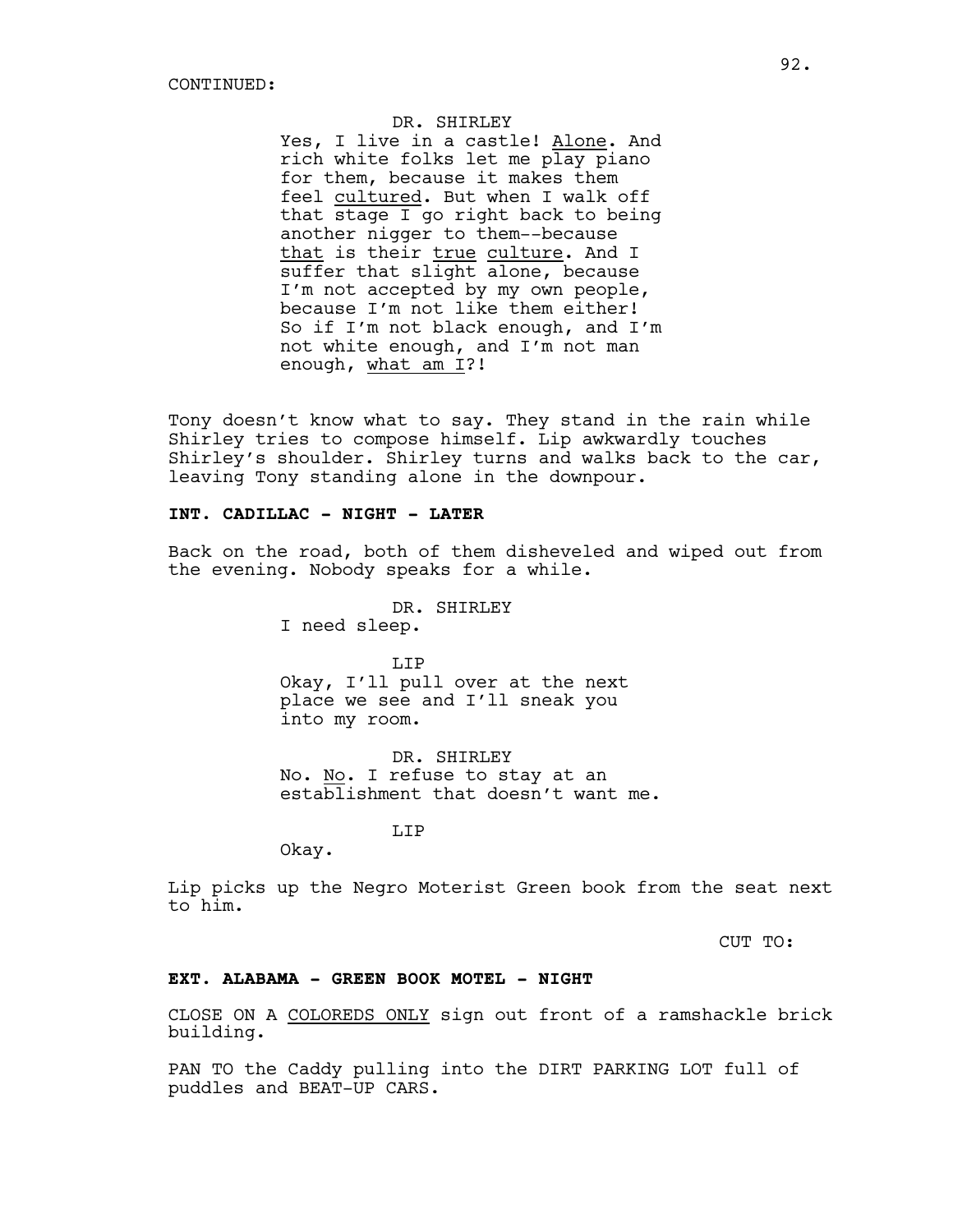# **INT. MOTEL ROOM - NIGHT - LATER**

Lip lays in a sunken twin bed in his t-shirt and underwear WRITING A LETTER. Shirley, in silk pajamas, folds his clothes and places them into his suitcase.

> DR. SHIRLEY You realize you're going to be home before that letter gets there?

LIP Yeah, I was gonna just bring it with me. Save on stamps.

Shirley rolls his eyes.

DR. SHIRLEY Give it here, I'll fix it.

Shirley reaches for the letter, but Lip pulls it away.

LIP No offense, Doc, but I think I got the hang of it.

For a moment, Shirley's offended. Then he SNATCHES THE LETTER out of Lip's hand.

> DR. SHIRLEY (reading) "Dear Dolores, sometimes you remind me of a house."

Shirley glances at Lip... what the hell?

DR. SHIRLEY (CONT'D) (reading) "A house with beautiful lights on it where everyone inside is happy."

Shirley hands the letter back to Lip.

DR. SHIRLEY (CONT'D) Yeah, you got it.

Shirley gets in bed, tries to sleep. We hear O.S. cars; occasionally a dog barks in the distance.

LIP

Doc...

DR. SHIRLEY

Yes?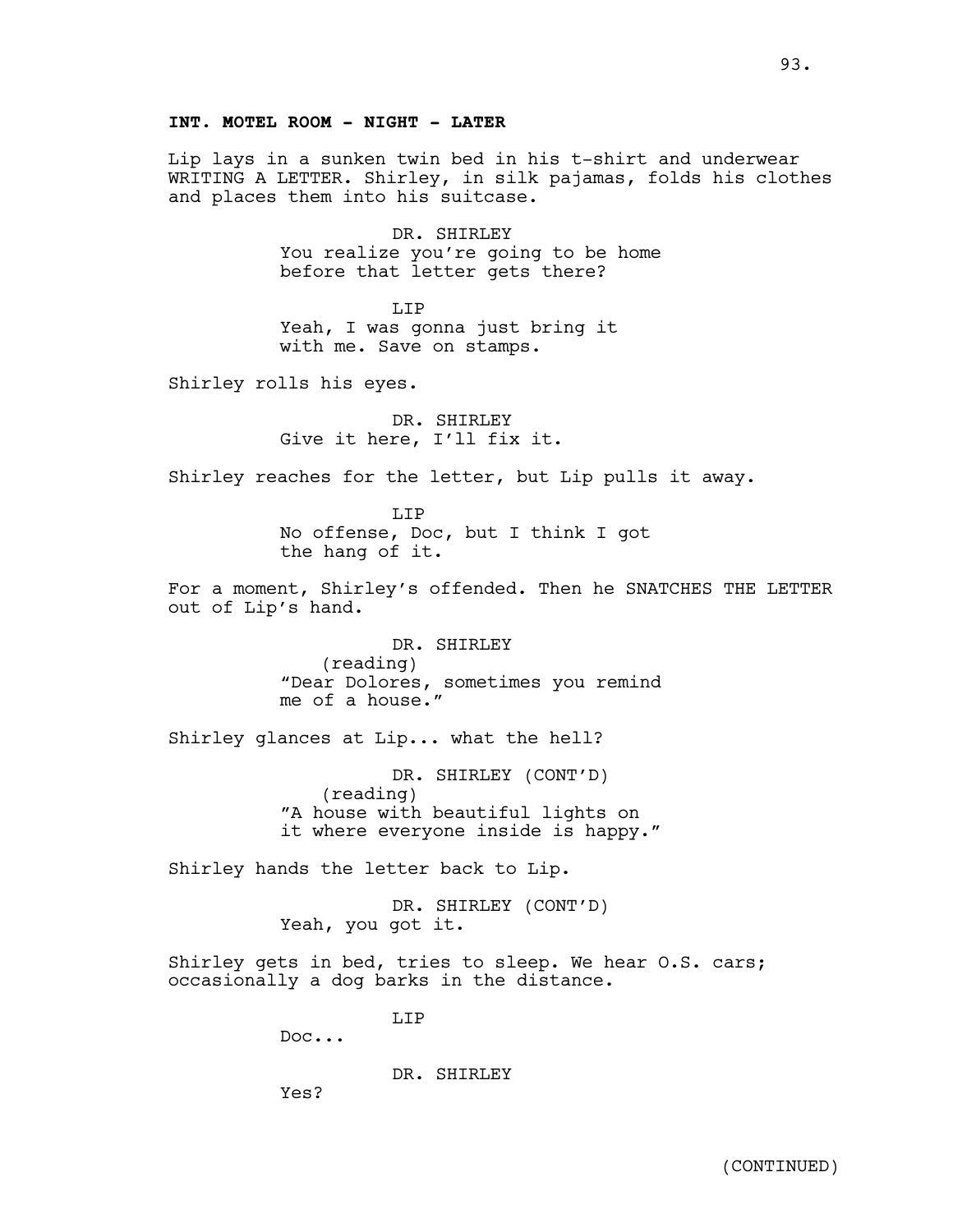LIP Thanks for helping me with the letters--you're really good at writin' 'em. (beat) Maybe when you get home you should write one to your brother? DR. SHIRLEY He knows where I am if he wants to reconnect. Lip nods. He puts his letter down, turns out the light. LIP Don't wait for him, Doc. This I know...the world's full of lonely people afraid to make the first move. Shirley thinks about this, then rolls over. LIP (CONT'D) You know, something's been eating at me the whole trip. DR. SHIRLEY Hmmm? T.TP That Tittsburgh was a real disappointment. I didn't notice any difference at all. DR. SHIRLEY Good night, Tony. CUT TO: **EXT. HIGHWAY - DAY** The Caddy motors by on its way to Birmingham. DISSOLVE TO: **EXT. BIRMINGHAM, ALABAMA - CITY STREETS - EVENING**

Shirley's Cadillac drives through the city.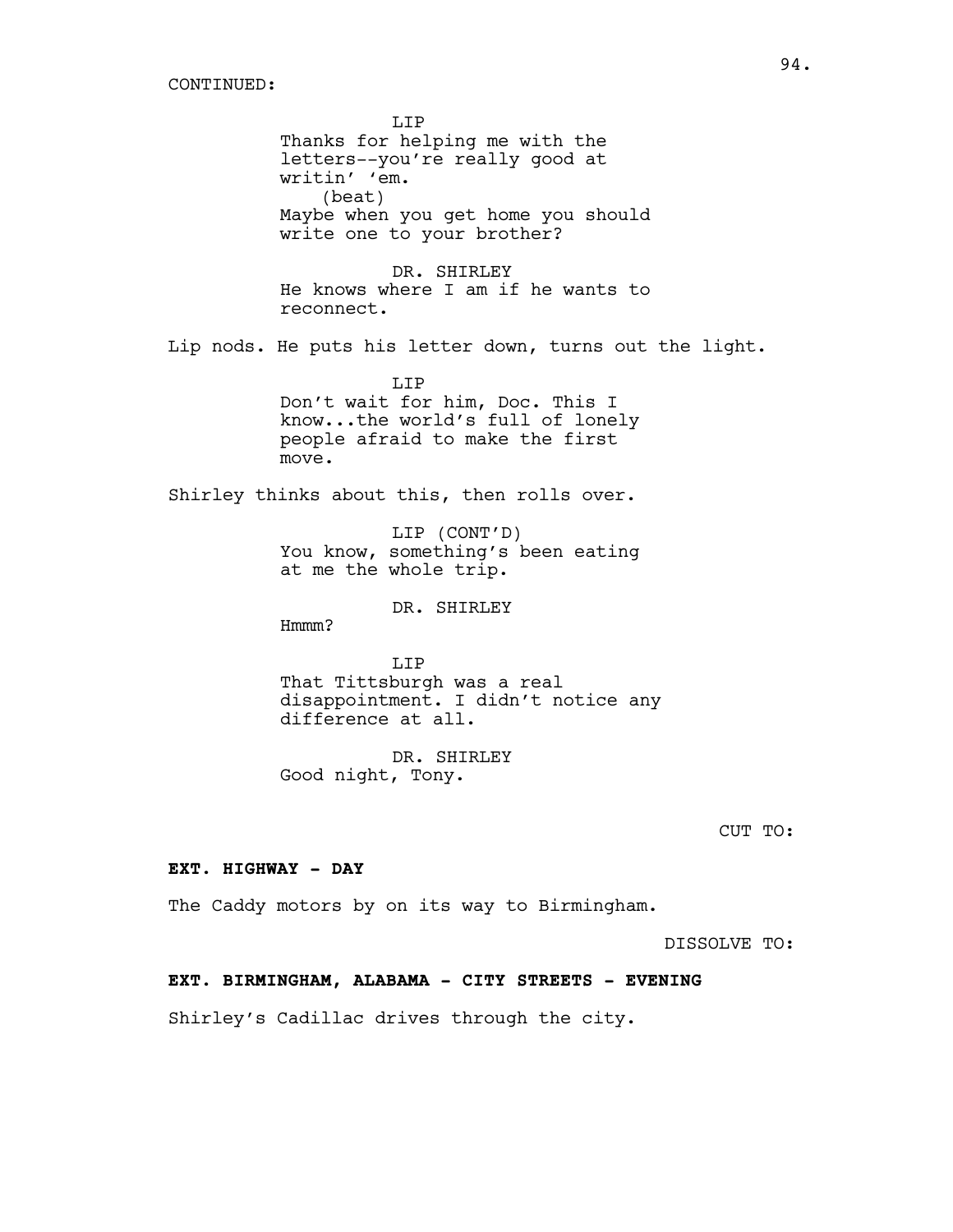A BANNER across this large wooden hotel reads: "CHRISTMAS CONCERT TONIGHT -- DON SHIRLEY TRIO".

# **THE CADDY PULLS UP FRONT AND PARKS.**

Lip and Shirley get out. Waiting for them is GRAHAM KINDELL, 40s, blue blazer, pressed slacks, friendly as hell.

> GRAHAM KINDELL (deep southern accent) Welcome, Mr. Shirley! Graham Kindell, I'm the general manager. So nice to meet y'all!

DR. SHIRLEY Thank you, Mr. Kindell. This is Tony Vallelonga.

GRAHAM KINDELL Pleasure, Tony. Right this way.

# **INT. BIRMINGHAM HOTEL - KITCHEN/DRESSING ROOM - EVENING**

Lip and Shirley (carrying his tux) follow the affable Kindell through the large working kitchen. COOKS, BUSBOYS, DISHWASHERS, *ALL BLACK.* They continue down several busy hallways to a backstage dressing room.

> GRAHAM KINDELL If you need anything--anything t'all--you let me know.

> > DR. SHIRLEY

Thank you.

### **INT. BIRMINGHAM HOTEL - DRESSING ROOM - CONTINUOUS**

Kindell leads Shirley and Lip into the modest room. A small table, one chair, a mirror.

> GRAHAM KINDELL Here you are. We have about an hour before show time. Any questions?

LIP Where's the restaurant?

GRAHAM KINDELL Continue down the hall, Tony, to the right, across the lobby.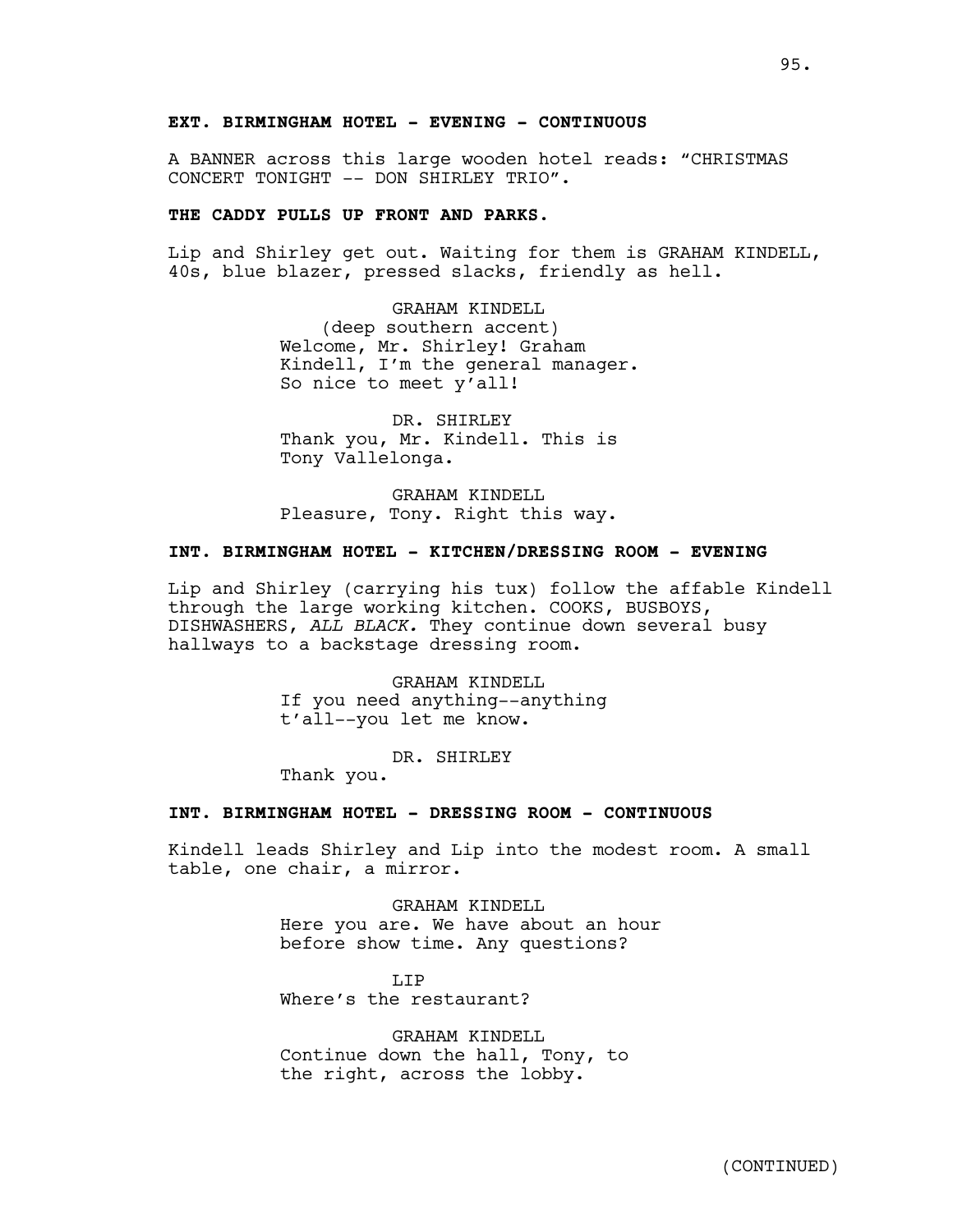Kindell EXITS.

LIP We've got an hour. I'm starving.

DR. SHIRLEY Go ahead. I'll meet you there.

# **INT. BIRMINGHAM HOTEL - DINING ROOM / CONCERT HALL - NIGHT**

A cavernous DINING ROOM/HALL. Ornately decorated in red and green ribbons and wreaths. A twenty-foot Christmas Tree towers behind the Trio's instruments onstage. Filling in fast with well-dressed WHITE CUSTOMERS*.*

Lip ENTERS, sits at a table.

HIS POV - Across the room, Oleg and George eat dinner, drink wine. George CALLS OUT:

GEORGE

Tony!

George waves him over. Lip joins them.

LIP Shirley'll be here in a minute.

A WAITER approaches.

BIRMINGHAM WAITER Cocktails, gentlemen?

OLEG<sub>s</sub> Three shots vodka.

Tony looks at Oleg.

OLEG (CONT'D) Last show. Cold war over. Time for truce.

Lip nods, smiles. The Waiter leaves to get the drinks.

GEORGE Is Shirley in his dressing room?

LIP More like a broom closet. I don't understand why he puts up with this shit.

Oleg takes a sip of wine, glances at George.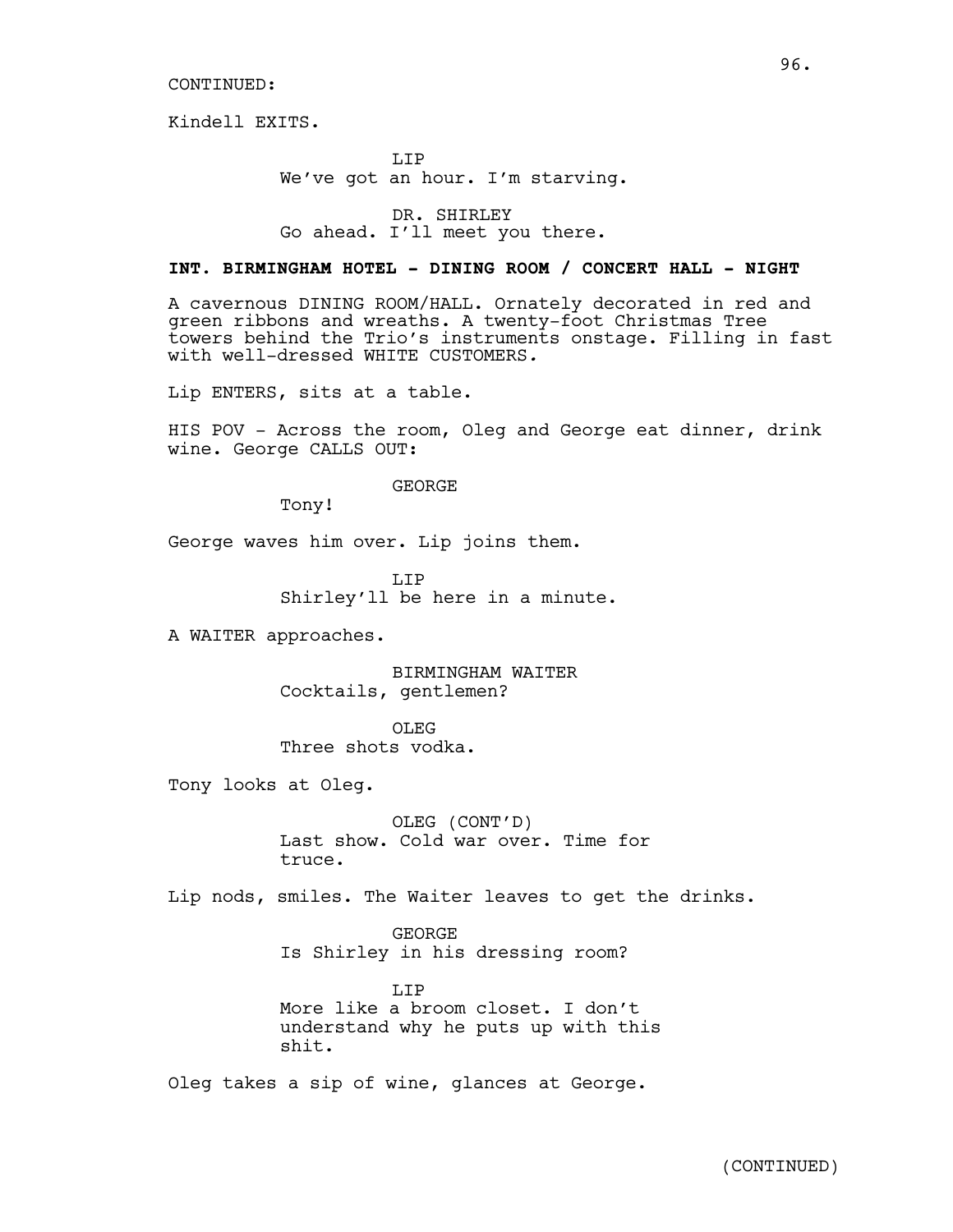OLEG

Six years ago, 1956, Nat King Cole was invited to perform at Municipal Auditorium right here in Birmingham. Mr. Cole was very first negro asked to play at a white establishment in this city.

Lip butters a roll, takes a bite.

OLEG (CONT'D) Soon as Mr. Cole started playing, a group of men attacked him for playing white people's music. Pulled him off stage and beat him badly.

Lip stops chewing.

OLEG (CONT'D) You asked once why Dr. Shirley does this? I tell you. Because there is no genius without courage.

The Waiter returns with the drinks. They CLINK glasses, down the shots.

Lip NOTICES Shirley (now in his tux) and the MAITRE D' having a conversation at the entrance. Lip walks over.

> LIP What's the problem?

DR. SHIRLEY This gentleman's saying I can't dine here.

LIP (to Maitre D') No, you don't understand, this guy's playing here tonight--he's the main event.

MAITRE D' I'm sorry. It's the policy of the restaurant.

Graham Kindell, the congenial GM, joins them.

GRAHAM KINDELL Everything all right?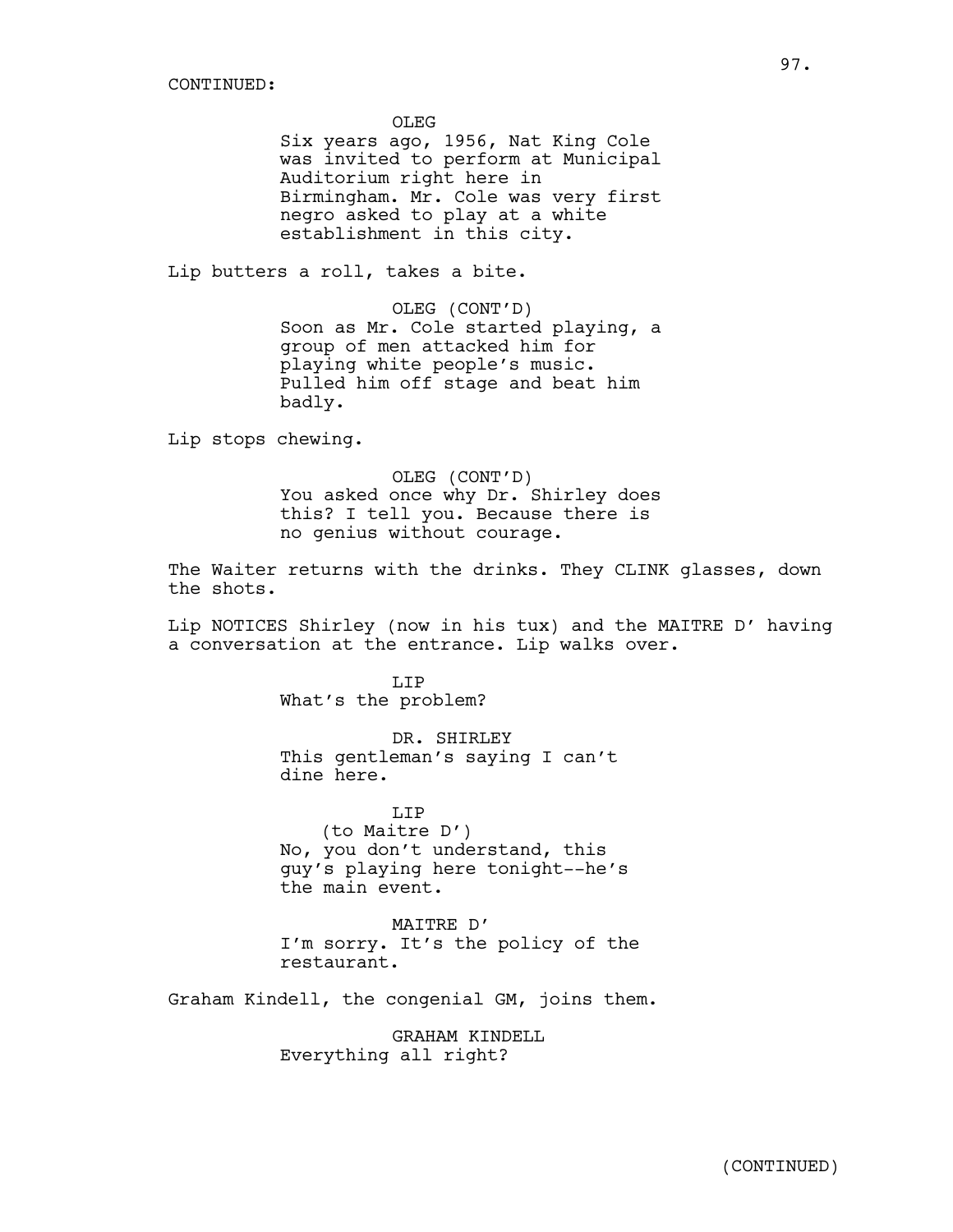LIP

No, it's not all right. Dr. Shirley's being told he can't eat here.

GRAHAM KINDELL (to Shirley) I apologize, but these are... longstanding traditions. I'm sure you understand.

DR. SHIRLEY No. I don't. In 45 minutes I'll be entertaining your guests up on that stage, but I can't eat here?

Graham Kindell shifts uncomfortably.

T.TP

Wait a minute. You're tellin' me the bozos in his band, and the shlubs that came to see him play can eat here, but the star can't?

Customers take notice. *It's getting embarrassing.*

GRAHAM KINDELL

I'm afraid not.

Lip looks to the stoic Shirley, then back to Kindell, searching for a compromise.

#### LIP

Well he's gotta eat. Can you at least bring him food from the restaurant to his dressing room?

GRAHAM KINDELL Of course. We'll be happy to send him anything he would like. (to Maitre D') John, show him a menu.

DR. SHIRLEY No. I'm not eating in a dressing room.

There's a brief standoff.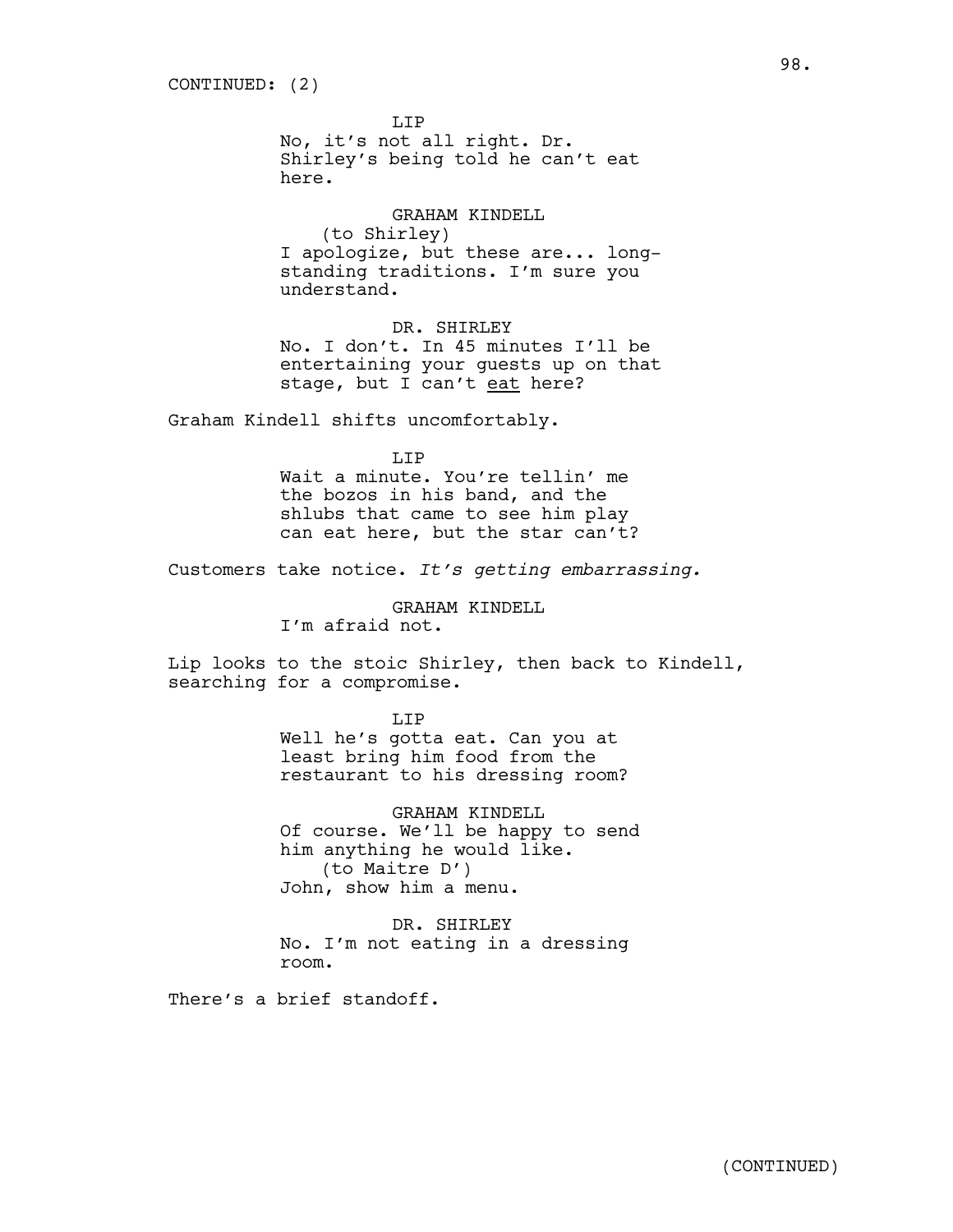GRAHAM KINDELL Okay... if you'd prefer, there's a very popular establishment right down the road--the Orange Bird- they'll be happy to feed you.

Lip turns to Shirley.

LIP Food's probably better there anyway --the dinner rolls here are like rocks. Come on, we can be back in 45 minutes.

When Shirley doesn't respond, Lip pulls him aside.

LIP (CONT'D) Doc, it's the last show. Let's just get through this and we can go home and get away from all these assholes.

Dr. Shirley thinks about it.

DR. SHIRLEY No. Not this time. I'm eating in this room or I'm not playing.

Kindell's frustration grows.

GRAHAM KINDELL (to Lip) May I have a word with you?

Lip follows Kindell through a door, into a side parlor.

**INT. BIRMINGHAM HOTEL - RESTAURANT - PARLOR - CONTINUOUS**

Kindell tries to pour on the Southern charm.

GRAHAM KINDELL Mr. Villanueva, you have to talk sense to Mr. Shirley. Please explain that we're not insulting him personally, this is just the way things are done down here.

T.T<sub>P</sub> Yeah, well he ain't from down here.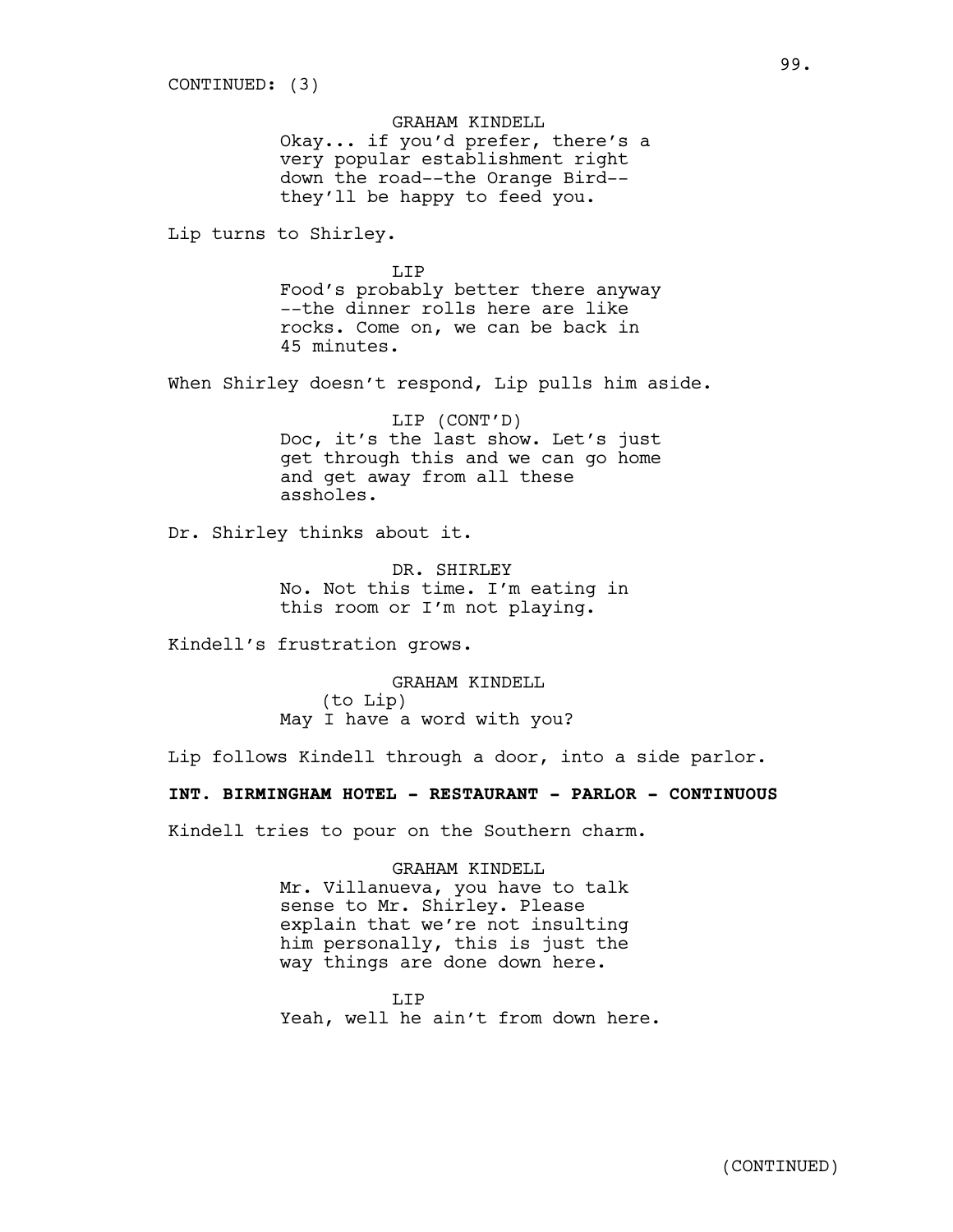GRAHAM KINDELL Just ask him to be reasonable. I have 400 guests out there who expect to be entertained tonight.

LIP

And Dr. Shirley expects to eat tonight. Why can't you just make an exception this one time?

Kindell SIGHS.

GRAHAM KINDELL

Lemme tell you a story. You ever hear of the Boston Celtics basketball club? Those boys came through here a couple years ago on a barnstorming tour. Now, seeing as they were World Champions of the league and all, we was tickled to have 'em eat here and we rolled out the welcome wagon. So you know what table their big coon ate at that night?

LIP

No.

GRAHAM KINDELL I don't either. But it wasn't one of ours.

Kindell drops the genteel demeanor.

GRAHAM KINDELL (CONT'D) Now let's cut the bullshit. Tell me what it's gonn' take.

Kindell takes out his wallet.

GRAHAM KINDELL (CONT'D) Say one hundred dollars and you get your boy to play?

The veins on Lip's neck rise.

LIP You think you can buy me?

GRAHAM KINDELL All do respect, sir, but you wouldn't be doing a job like this if you couldn't be bought.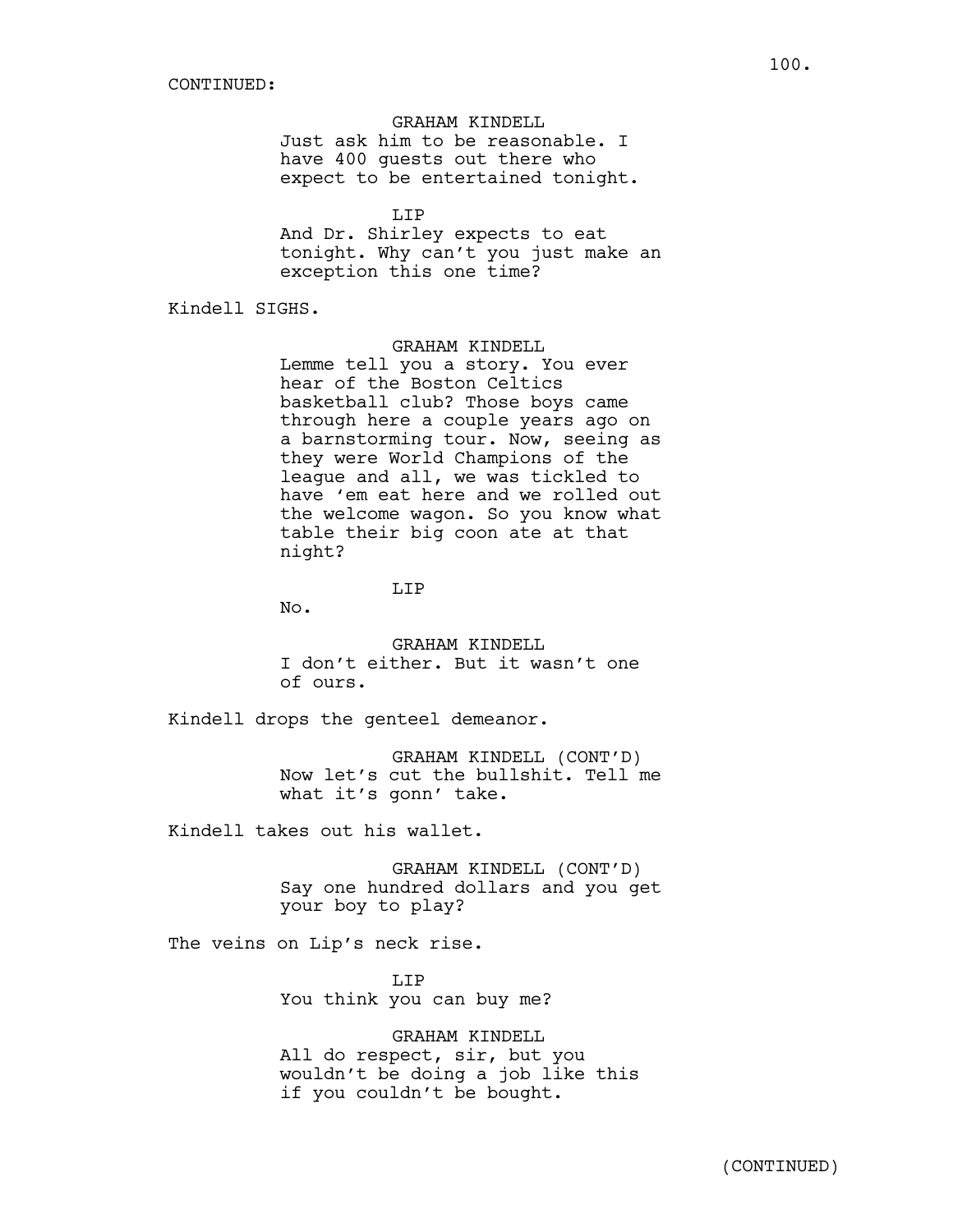CONTINUED: (2)

Lip GRABS Kindell by the collar, raises a fist.

DR. SHIRLEY (O.S.)

Stop!

They turn to see Shirley in the doorway. Graham Kindell pulls away from Lip, fixes his collar.

> DR. SHIRLEY (CONT'D) It's all right, Tony. I'll play... if you want me to.

Graham Kindell SIGHS, clearly relieved. Lip is relieved, too. But only for a moment. Something comes over him. He glances at Kindell, then back at Shirley. Lip finally sees the big picture, and realizes that, for him and Shirley, this is the moment of truth. Then...

> T.T<sub>P</sub> Nah, let's get the fuck outta here.

> > CUT TO:

### **INT. BIRMINGHAM HOTEL - DINING ROOM - MOMENTS LATER**

Lip escorts Shirley through the crowded ballroom toward the exit with Graham Kindell on their heels in a panic.

> GRAHAM KINDELL Don, don't do this!

Shirley and Lip keep moving at a brisk pace through the surprised and bewildered crowd.

> GRAHAM KINDELL (CONT'D) We have a contract, and I know you're the kind of man that honors a contract!

ANGLE ON the BLACK SERVERS watching their boss grovel. They maintain deadpan expressions, but we can see the APPROVAL IN THEIR EYES.

> GRAHAM KINDELL (CONT'D) You got a show to do, mister!

Scattered BOOS and CATCALLS from the diners as the FURIOUS Graham Kindell follows them out the front door...

CUT TO: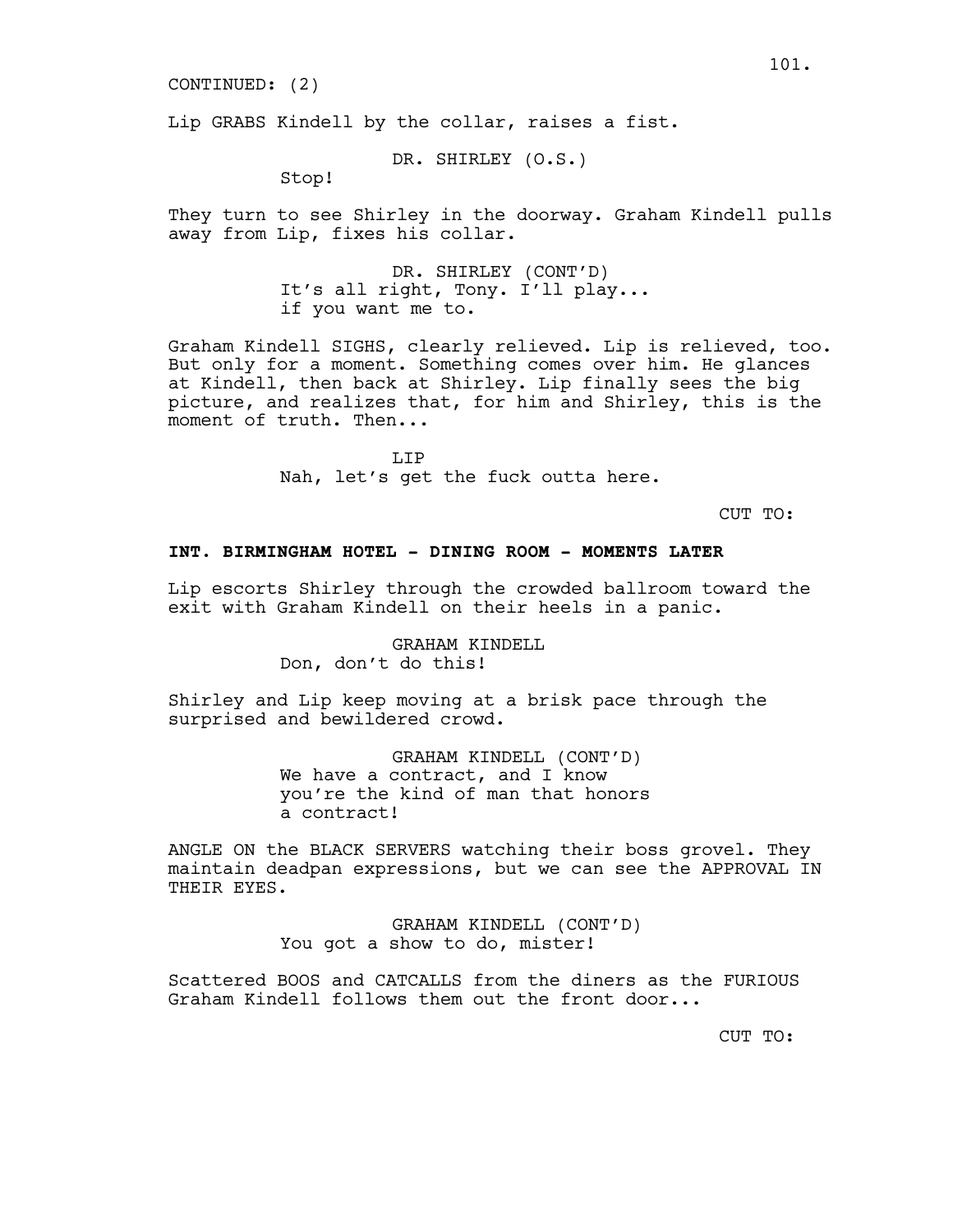# **INT. CADILLAC - NIGHT - CONTINUOUS**

They pull onto the street and drive in silence, both in shock about what just happened. Shirley looks at Lip in the rear-view.

> DR. SHIRLEY You hungry?

CUT TO:

#### **EXT. THE ORANGE BIRD - NIGHT - ESTABLISHING SHOT**

### **INT. THE ORANGE BIRD - NIGHT**

This is a Blues Bar/Restaurant. Lip and Shirley ENTER. A small BAND in the corner--piano, drums and guitar--plays the BLUES. Lip's the only white guy in here and he doesn't go unnoticed, especially standing next to Shirley in a tuxedo.

They make their way to the bar, sit. A female BARTENDER gives Lip the once-over.

```
ORANGE BIRD BARTENDER
You a cop?
```
T.TP I look Irish?

She smirks.

ORANGE BIRD BARTENDER What you want, baby?

DR. SHIRLEY Two Cutty's, neat.

Shirley takes out a *BIG WAD OF CASH*. A couple DRUNKS at the bar take notice.

> ORANGE BIRD BARTENDER Comin' up.

She grabs a bottle of Cutty, pours the drinks.

DR. SHIRLEY Whatever your specialty is, we'll take it.

She CALLS back toward the kitchen:

ORANGE BIRD BARTENDER Two orange birds!

SMASH CUT: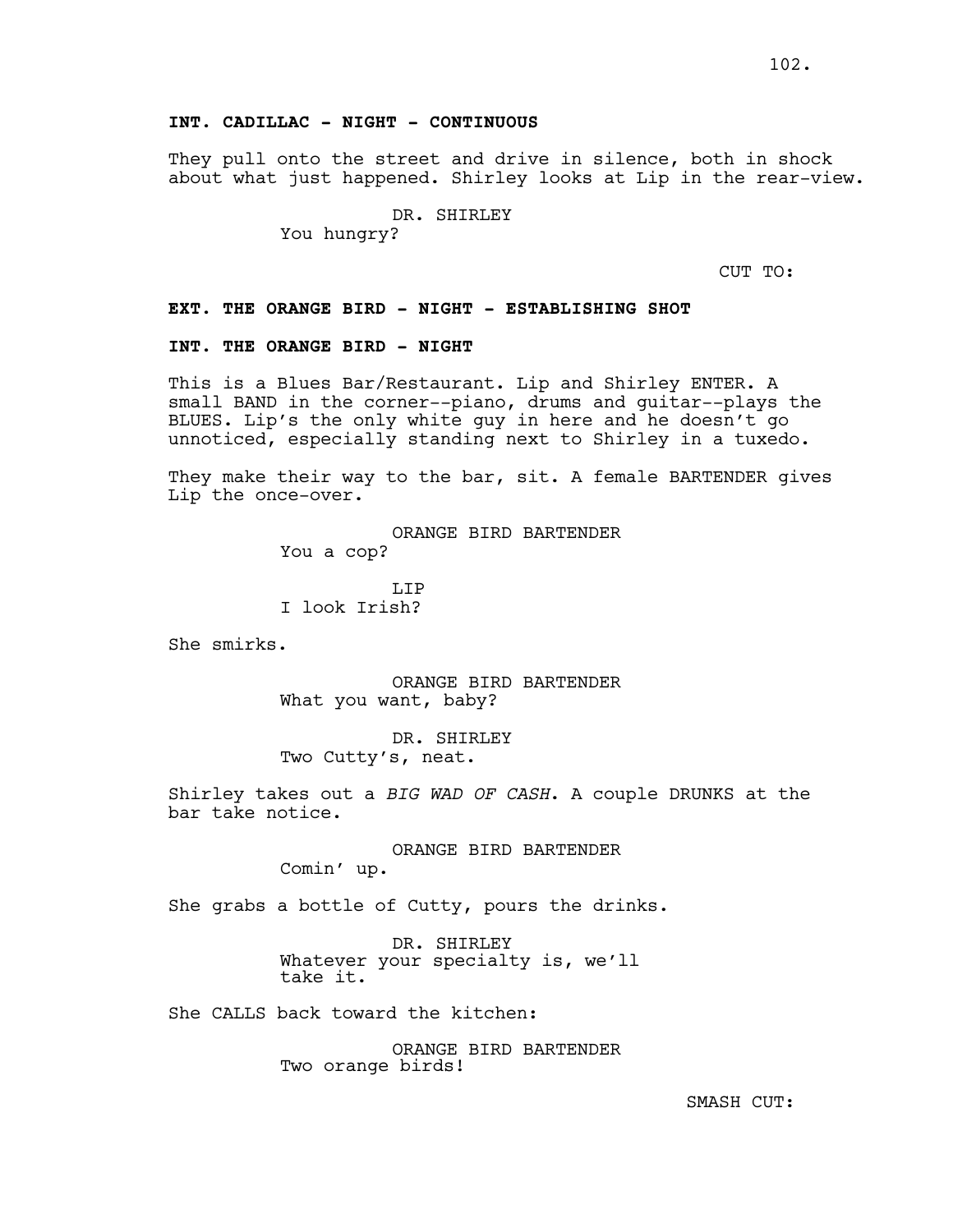Lip and Shirley are devouring two barbecue chickens, their hands and faces covered in orange sauce.

T.TP

I like what you did back there, Doc. You stood up for yourself. It's like your friend the President says -- "Don't ask what your country can do for you, ask what you can do for yourself."

Shirley smiles. The Bartender approaches.

ORANGE BIRD BARTENDER (to Shirley) So, darlin', what you do, all dressed up like that?

He shrugs.

DR. SHIRLEY Nothing important.

LIP He's only the greatest piano player in the world.

She smiles.

ORANGE BIRD BARTENDER That right? You good?

T.TP Don't be shy, Doc. Tell her who you are.

ORANGE BIRD BARTENDER Don't tell me nothin'--show me.

Shirley thinks a moment, glances at the BEAT-UP PIANO. He gets up, walks to the stage, sits at the piano. He notices a drink on the top of the piano. Shirley takes the drink, puts it on the floor.

*SHIRLEY PLACES HIS HANDS ON THE KEYS, TAKES A MOMENT...*

*And then... Shirley starts to play. This isn't a catchy jazz solo or a Christmas ditty. It is, instead, an explosion of sound, the eye-popping machinations of Chopin's Etude Op. 25 No. 11, one of the most difficult piano solos ever written.*

The crowd lower their forks and gaze up in disbelief.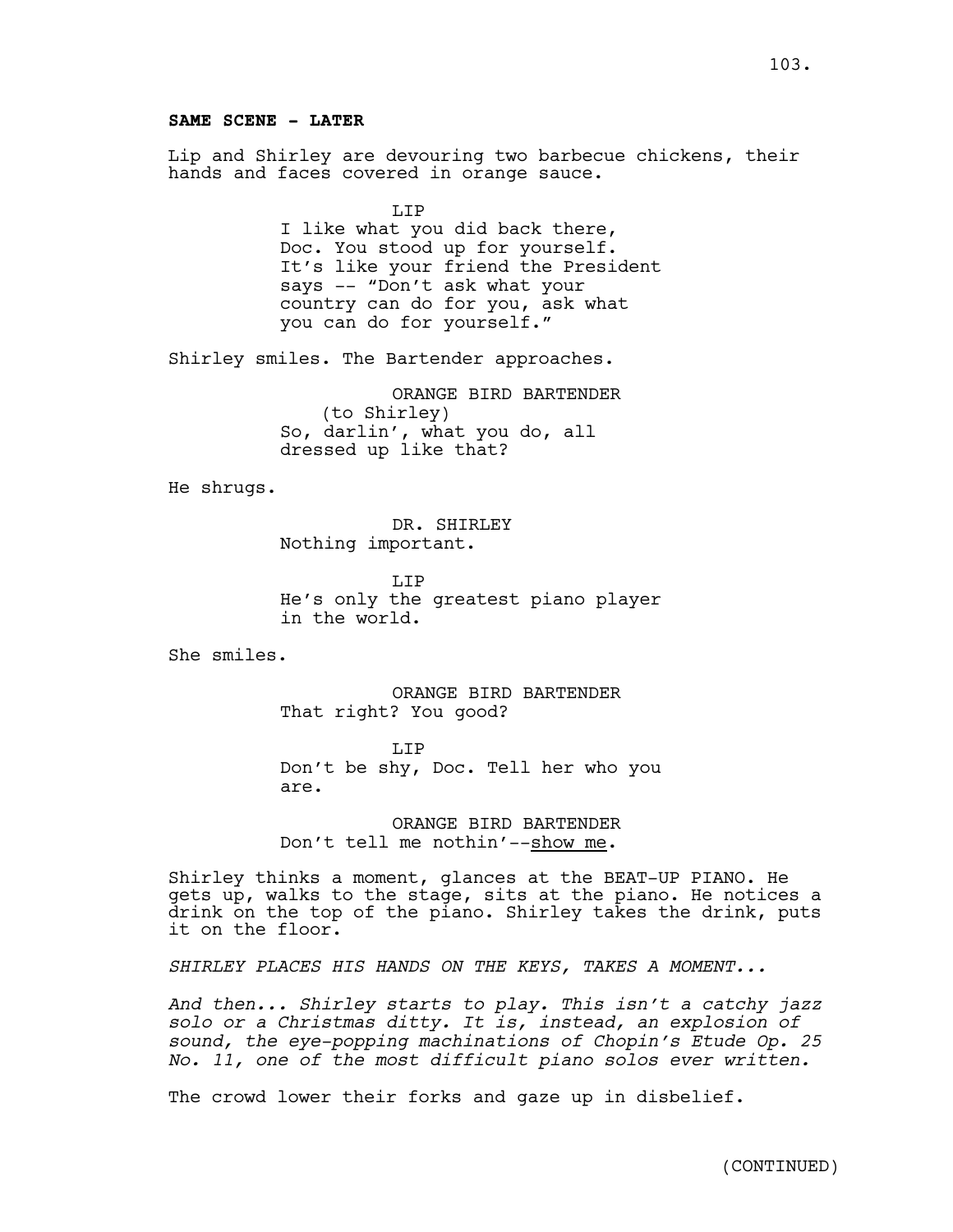#### CONTINUED:

ANGLE ON Lip watching this in awe.

Black kitchen workers stop what they're doing to watch. A COOK steps out of the kitchen, wiping his hands on his apron.

BACK ON SHIRLEY as he negotiates the eight-finger chord combinations with the mastery of the maestro that he is.

*He builds and builds and builds until his fingers become JUST A BLUR ON THE KEYS.*

Shirley FINISHES, the room is quiet.

Then the place *ERUPTS IN APPLAUSE!*

CLOSE ON Lip. He's as blown away as the audience.

Shirley looks toward a stunned Lip and winks.

The GUITAR PLAYER, DRUMMER, and SAX join Shirley on the stage. They start a cool up tempo rockin' blues number. Shirley effortlessly joins in, taking the music to another level. The entire room begins to PULSATE. The crowd eats it up.

Shirley plays as if Little Richard had taken over his body. Obviously this man can play anything. A true musical genius.

ANGLE ON Lip as he looks on, really getting into it.

BACK ON SHIRLEY, the happiest we've seen him.

DISSOLVE TO:

### **EXT. THE ORANGE BIRD - PARKING LOT - NIGHT**

An exhausted Shirley and Lip are dragging themselves across the parking lot toward the Cadillac.

> DR. SHIRLEY If we leave right now, I think you can make it.

LIP Make what?

DR. SHIRLEY Christmas Eve.

Lip stops walking, holds his hand in front of Shirley. Lip reaches behind his back, PULLS OUT A GUN, SHOOTS INTO THE AIR.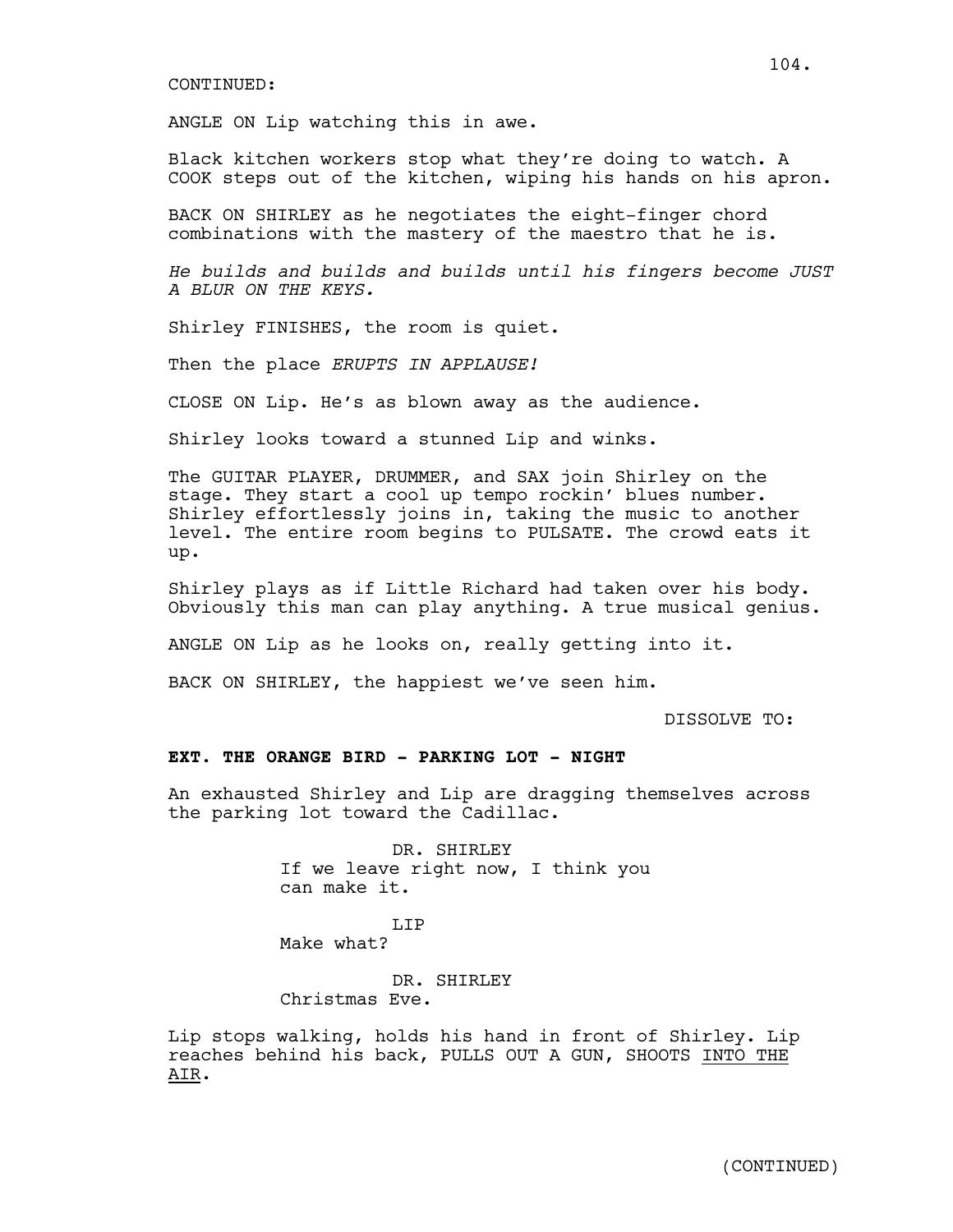#### CONTINUED:

ON CUE, one of the runks from the bar, knife in hand, jumps out from BEHIND THE CADDY and SPRINTS OFF, followed by the other drunk. THEY HIGH-TAIL IT OUT OF THERE. Shirley looks to Lip, shocked.

> LIP Don't ever flash a wad of cash in a bar.

As Lip walks to the car...

DR. SHIRLEY I knew you had a gun!

CUT TO:

# EXT. HIGHWAY - MORNING

The Cadillac breezes down the highway in a light rain.

DISSOLVE TO:

# **INT. CADILLAC - DAY - LATER**

A LIGHT SNOW flicks against the windshield. Lip checks out the ominous sky.

> LIP This could get bad.

DR. SHIRLEY Yes, it's a shame we don't have something to protect us on our journey.

Dr. Shirley thinks, then SNAPS his fingers.

DR. SHIRLEY (CONT'D) Why don't you put your lucky rock up on the dash, Tony?

Lip stares at him in the mirror for a LONG BEAT. Finally, he reaches in his pocket, pulls out the JADE STONE THAT WE THOUGHT HE HAD RETURNED, places it on the dash.

> DR. SHIRLEY (CONT'D) Thank you. I feel safer already.

Lip wears a tiny smile.

LIP You're a real prick, you know that?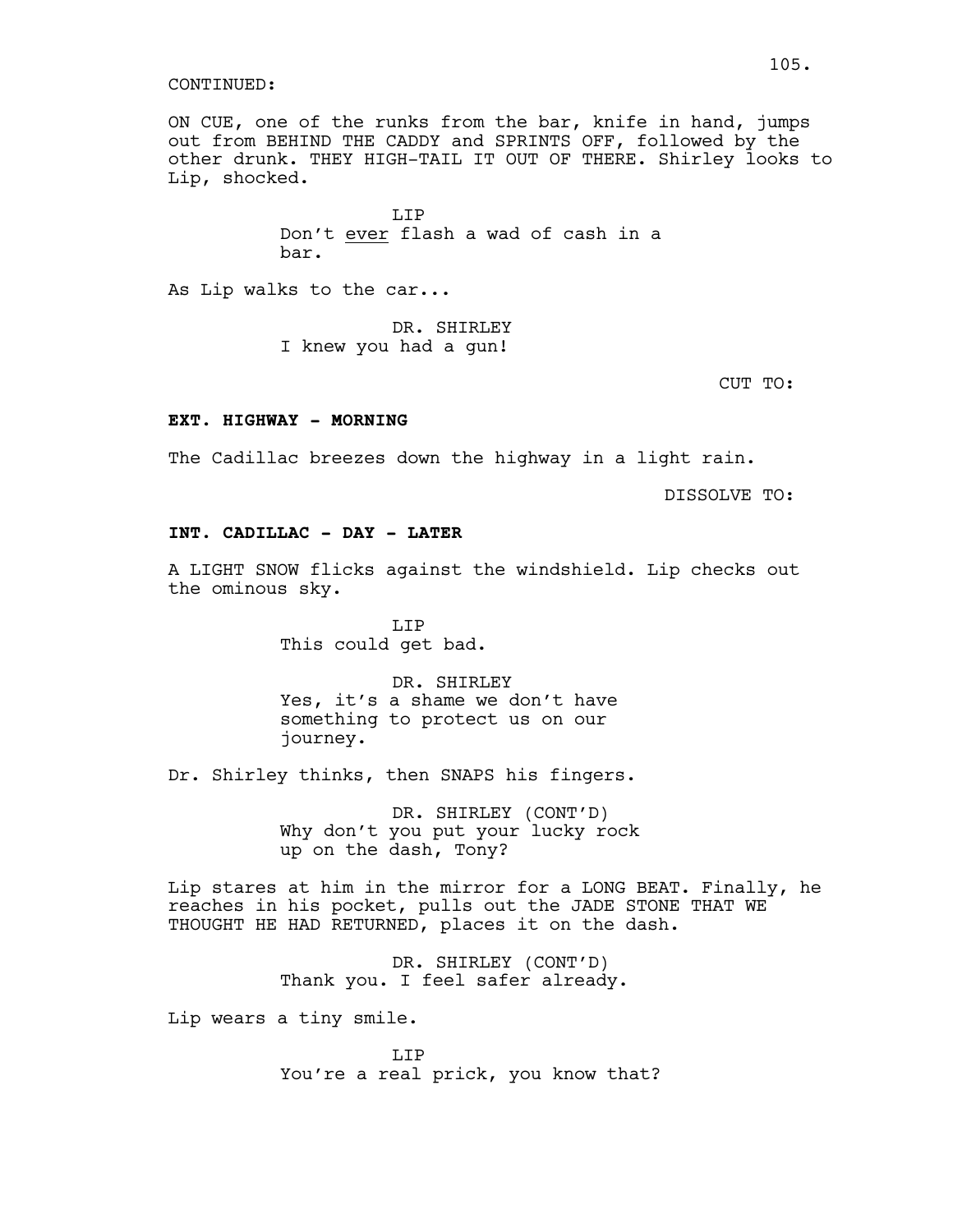# **EXT. HIGHWAY - DAY**

It's SNOWING HEAVILY now and conditions have worsened. The Caddy is one of the only cars on the road.

DISSOLVE TO:

#### **EXT. HIGHWAY - NIGHT**

The Caddy passes by, BLOWING UP A SHEET OF SNOW.

### **INT. CADILLAC - NIGHT - SAME**

Lip squints, trying to focus, WIPERS FLAPPING VIOLENTLY, visibility awful*.*

> LIP Doc, my eyes are stingin', I might need to pull over.

DR. SHIRLEY Keep going as long as you can, Tony.

# DISSOLVE TO:

#### **EXT. HIGHWAY - NIGHT**

The lonely Cadillac fights through the *NORTHEASTER* as conditions get more and more treacherous.

### **INT. CADILLAC - NIGHT - CONTINUOUS**

A tense-looking Lip struggles to keep the car on the road. SUDDENLY A BLUR OF RED LIGHTS FILLS THE CAR FROM BEHIND. Lip glances in the mirror.

LIP

Shit...

# **EXT. HIGHWAY - NIGHT - CONTINUOUS**

The Cadillac pulls over in the slush, a MARYLAND STATE POLICE CAR right behind it.

#### **INT. CADILLAC - NIGHT - CONTINUOUS**

An annoyed Lip sits waiting for the Cop.

A LIGHT beams through the window. Lip rolls it down, revealing a MARYLAND STATE TROOPER.

> STATE TROOPER What are you doing out here?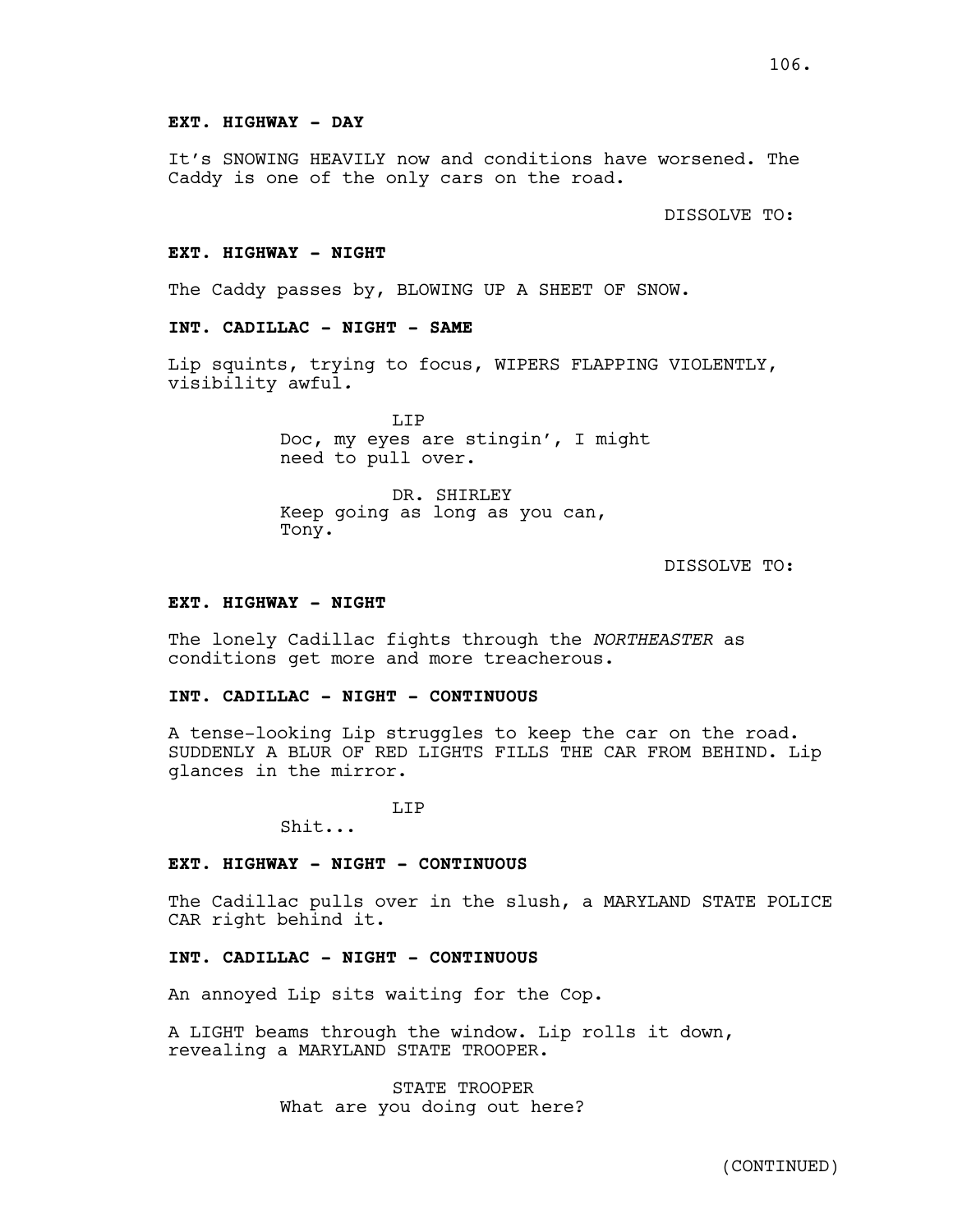CONTINUED:

LIP

We're trying to get to New York.

The Trooper flashes his light on Shirley in the backseat.

DR. SHIRLEY Is there a problem, Officer?

TENSE BEAT, THEN...

STATE TROOPER Yeah. I noticed your car was tilting to the left. Looks like your back tire's flat.

Lip opens the door, glances back at the snowy flat tire.

CUT TO:

#### **EXT. HIGHWAY - NIGHT - MINUTES LATER**

The State Trooper DIRECTS TRAFFIC SAFELY AROUND THEM as Lip jacks up the car in the storm.

CUT TO:

### **SAME SCENE - LATER**

Lip SHUTS THE TRUNK and gets back in the car. The Trooper approaches his window.

> STATE TROOPER Okay... be careful, gentlemen. Merry Christmas.

This is the first flicker of humanity they've experienced in a while. As the Trooper walks away, Lip and Shirley glance at each other, smile.

DISSOLVE TO:

### **EXT. CADILLAC - NIGHT**

The Caddy drives through a blizzard.

# **INT. CADILLAC - NIGHT - CONTINUOUS**

Lip blinks repeatedly as he tries to concentrate on the road. From the O.S. RADIO, we HEAR:

107.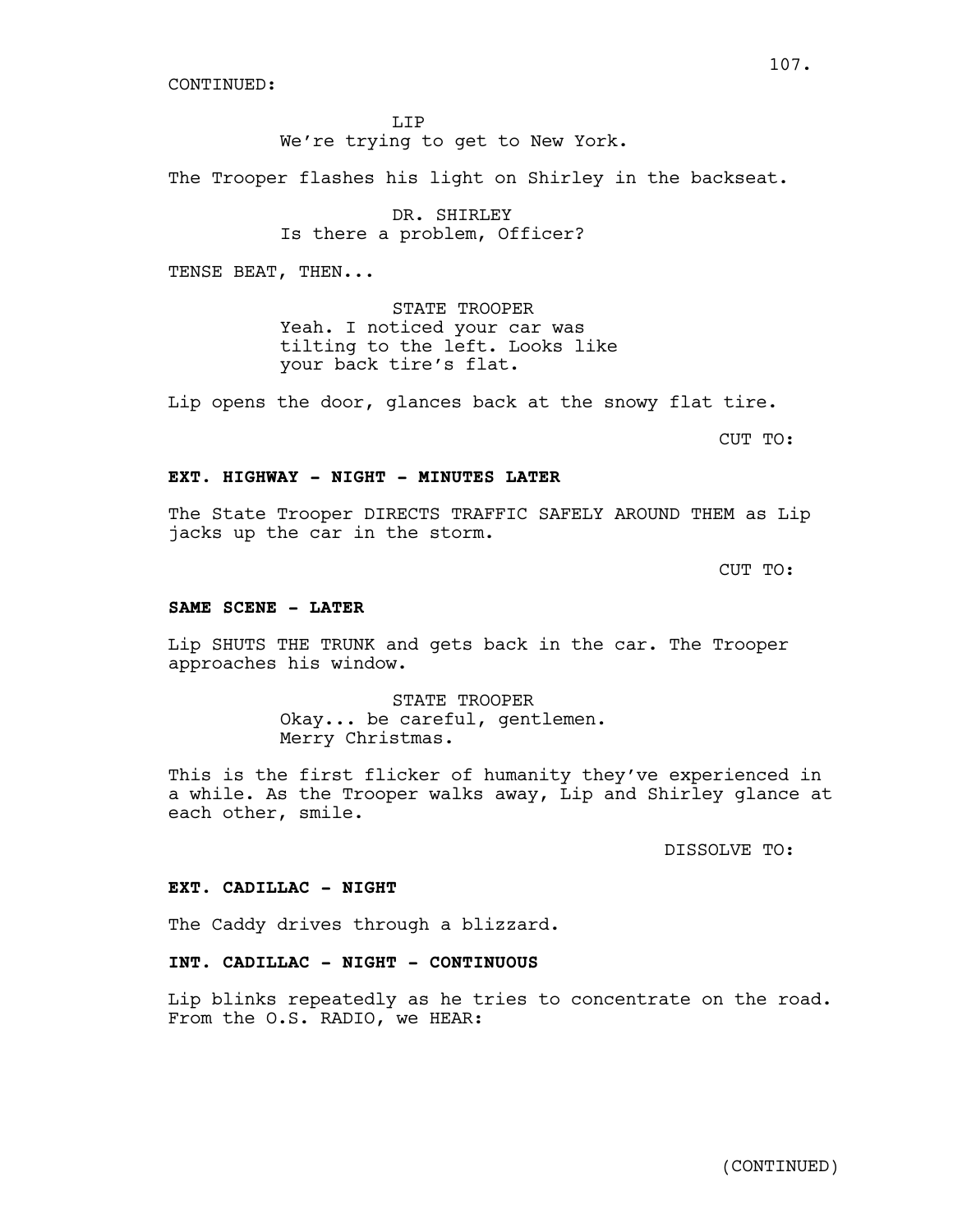NEWSCASTER (V.O.) "*Weather advisory warning this Christmas Eve, as a major snowstorm is hitting the eastern seaboard with the severest weather in eastern Pennsylvania, northern New Jersey and the five boroughs. Travelers are advised to stay off the Jersey Turnpike, as well as the bridges and tunnels leading into New York City, due to possible road closures..."*

LIP That's it. I'm pulling us into the next motel.

DR. SHIRLEY Keep going, Tony, you can make it.

LIP I can't keep my eyes open, Doc--I'm gettin' hytnotized by the snow. I think my brain's gonna explode.

As we PUSH IN on a disappointed Shirley, we...

CUT TO:

#### **INT. LIP'S APARTMENT - NIGHT**

CLOSE ON *-* A NEEDLE AS IT DROPS ONTO THE GROOVES OF A SPINNING ALBUM*...*

*"HAVE YOURSELF A MERRY LITTLE CHRISTMAS"* FROM THE FRANK SINATRA CHRISTMAS ALBUM plays on a record player.

> SINATRA (V.O.) *"Have yourself a merry little Christmas..."*

The tiny apartment is filled with CHRISTMAS DECORATIONS, CHRISTMAS LIGHTS AROUND THE WINDOWS, A SMALL CHRISTMAS TREE WITH TWINKLING LIGHTS IN THE CORNER.

The dining room table has been moved into the living room to accommodate all the guests.

Grandpa Anthony, Grandpa Nicola, Rudy, Louie with his wife Lynn and their baby, Johnny with his wife Fran, their two little DAUGHTERS, and Nick and Frankie.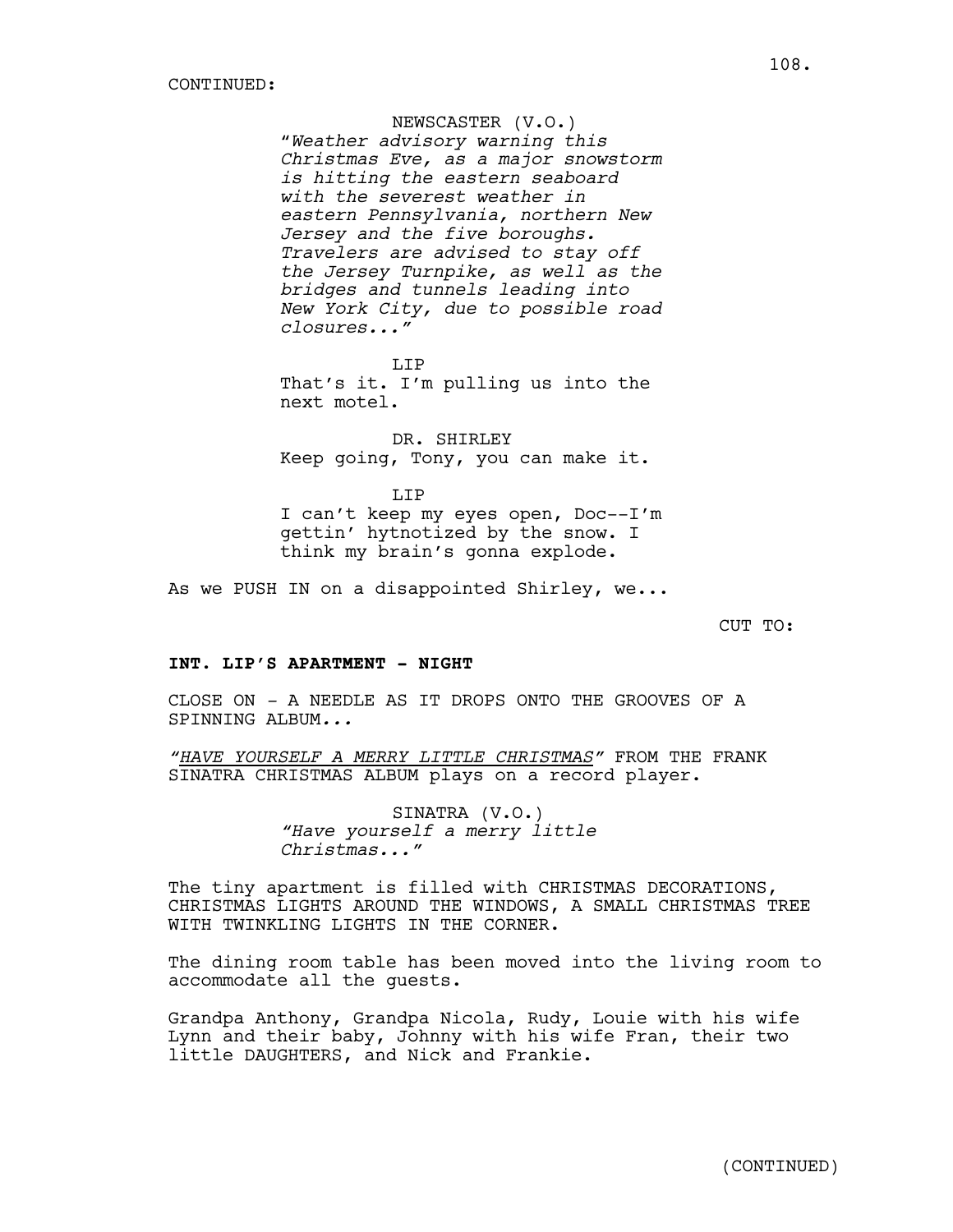#### CONTINUED:

Everyone's in good cheer, talking, drinking wine, eating appetizers. Dolores is busy putting platters of *THE FEAST OF THE SEVEN FISHES, all fish dishes cooked Italian style,* on the table. *Stuffed Calamari, Baked Clams Oreganata, Fried Filet of Sole, Fried Calamari & Shrimp, Linguini with Clams, etc.*

KITCHEN - Dolores moves into the kitchen, now alone. She *braces herself on the counter, tries not to cry...*

# **EXT. BRONX, NEW YORK STREETS - NIGHT**

*SNOW AND SLEET POUND THE EMPTY STREETS.* The snowflakes reflect red, white, and green from the lights that adorn the buildings. There's not a moving vehicle in sight. Then...

IN THE DISTANCE, one lonely set of CAR LIGHTS appears. PUSH IN SLOWLY, SLOWLY until the lights get closer and we can MAKE OUT that it's THE CADDY.

#### **INT. CADILLAC - NIGHT - CONTINUOUS**

Lip's STRETCHED OUT in the back seat, SLEEPING. PULL BACK to reveal DR. SHIRLEY AT THE WHEEL, FOCUSING INTENTLY.

We can HEAR the O.S. SOUND of the CADILLAC'S WHEELS SPINNING as Shirley negotiates the slippery streets.

## **INT. CADILLAC - NIGHT - MOMENTS LATER**

Lip still sleeping in the back seat. He's jolted awake by someone BANGING on the window.

> DR. SHIRLEY (O.S.) Tony, wake up!

*THE SNOW CONTINUES TO FALL..*. The Caddy is parked in front of Lip's apartment building. Shirley stands on the sidewalk, Lip's bag on the ground beside him. Shirley opens the back door. Lip looks up, groggy. He realizes he's home.

> T.TP What... Doc, whadja' do?

Shirley helps Lip climb out of the car. He hands Tony his suitcase.

> DR. SHIRLEY You're home. Go inside.

LIP Doc, why don't you come up, meet my family...?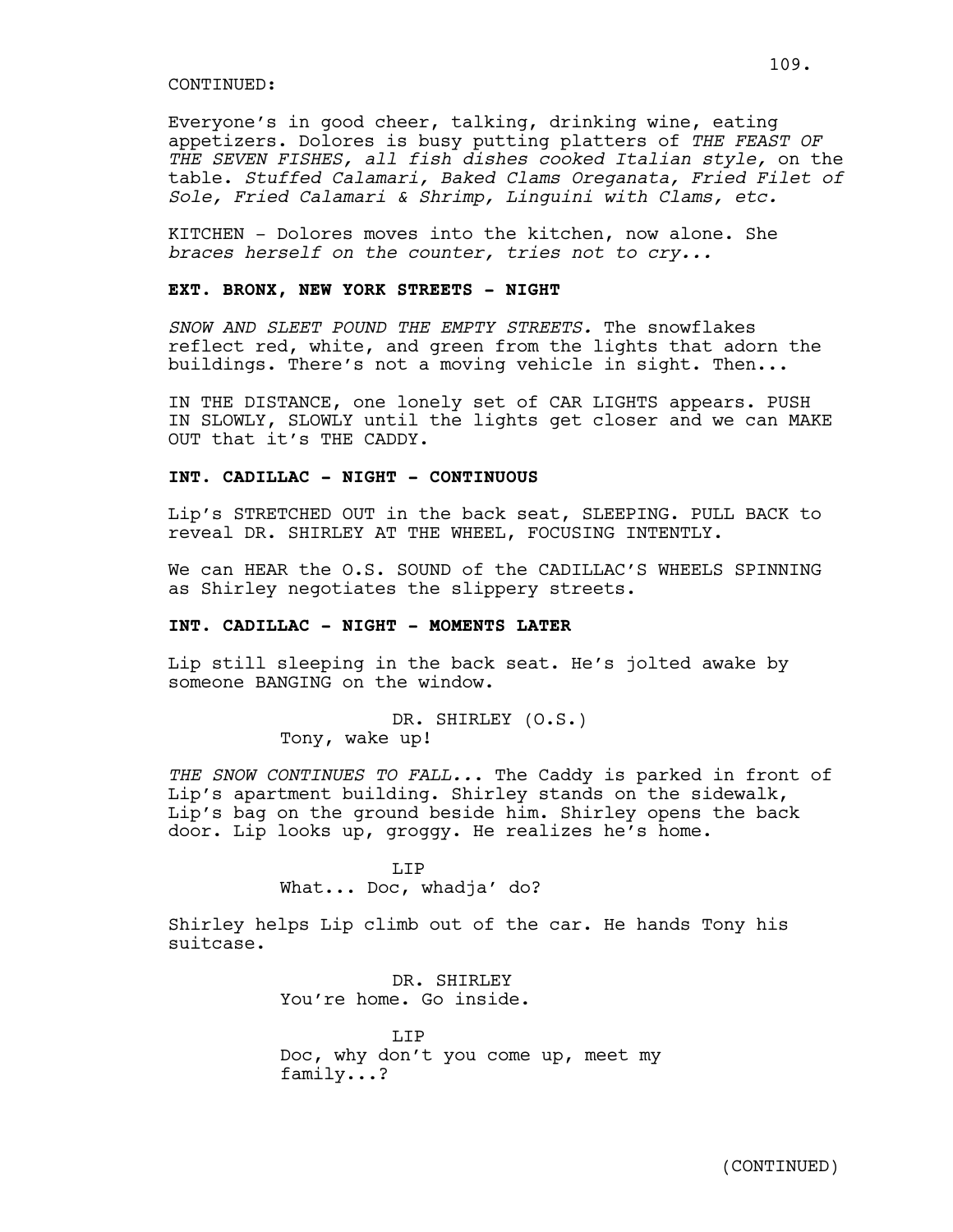## DR. SHIRLEY Merry Christmas, Tony.

Shirley gets in the car. Lip's stunned, this can't be how it ends.

> LIP Doc, wait up! Hey...

Lip watches as the car drives off, the tail-lights of the Caddy disappearing into the snowy night.

### **INT. LIP'S APARTMENT - LIVING ROOM - NIGHT**

Jimmy Roselli's "BUON NATALE (MEANS MERRY CHRISTMAS TO YOU)" PLAYS on the stereo*.* Dinner is winding down. Everyone at the table is stuffed and having a festive time, except...

Dolores, who fights the good fight for her guests.

THE KITCHEN - Dolores comes in, starts putting dirty plates in the sink... *She HEARS A COMMOTION coming from the living room...*

THE LIVING ROOM - Everyone jumps up from their seats as LIP ENTERS, brushing snow off his coat, singing an Italian song.

> JOHNNY Hey, look who it is--Shakespeare's home!

The kids run into their father's arms. Everyone crowds around Lip, hugging, kissing...

Dolores enters from the kitchen, stands watching...

Dolores and Lip gaze at each other... She moves to him, wraps her arms around his neck, they kiss. The family breaks into applause.

> DOLORES You hungry?

LIP You kiddin'? I'm starving.

They all laugh, sit at the table.

CUT TO:

### **ESTABLISHING SHOT - CARNEGIE HALL - NIGHT**

We can barely see the building through the snowfall.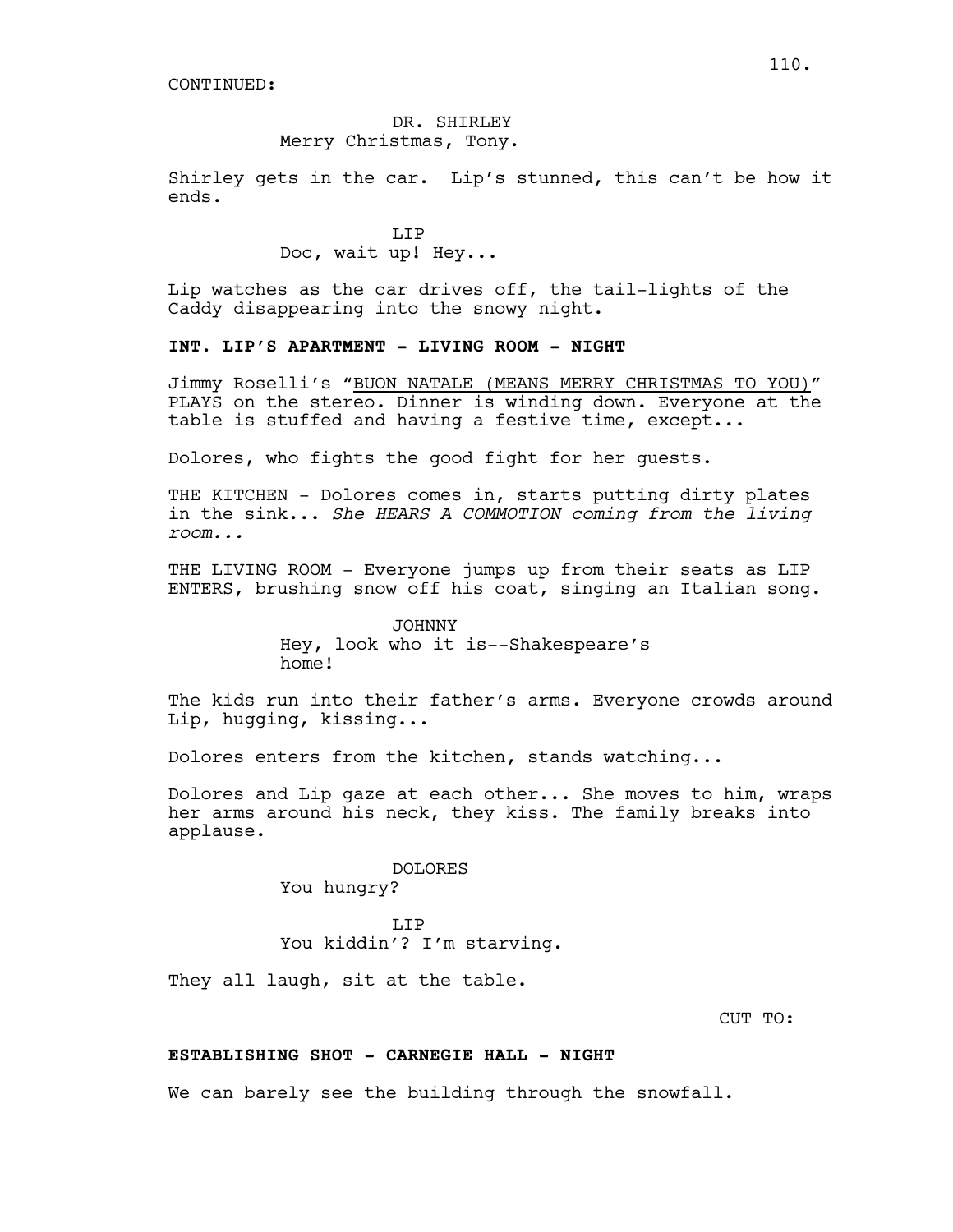## **INT. SHIRLEY'S APARTMENT - NIGHT - MOMENTS LATER**

Shirley ENTERS his apartment, followed by his valet, Amit, who carries Shirley's luggage.

> AMIT Welcome home, Dr. Shirley.

DR. SHIRLEY Thank you, Amit.

AMIT I turned down your bed, sir. Will you be needing anything else?

DR. SHIRLEY No, thank you. Go home to your family.

AMIT Thank you, Doctor. Merry Christmas.

Amit EXITS. Suddenly SHIRLEY IS ALL ALONE. He glances around his apartment at the throne, the elephant tusks, all his possessions. The room is quiet.

Dr. Shirley reaches in his pocket, takes out the JADE STONE. He PLACES IT ON HIS MANTEL, next to some other artifacts.

CUT TO:

#### **INT. LIP'S APARTMENT - LIVING ROOM - NIGHT**

Lip and the entire family are at the table. Lip has an overstuffed cannoli in front of him while everyone else is picking away at a large assortment of desserts. Everyone's talking except for Lip, who seems happy but distant.

> JOHNNY Tony, s'matter with you? You haven't said a word.

T.TP Yeah, sorry, just tired. Long trip. (under breath, to Johnny) You take care of that thing?

JOHNNY

Yeah, yeah.

He pulls something out of his pocket and hands it to Lip UNDER THE TABLE.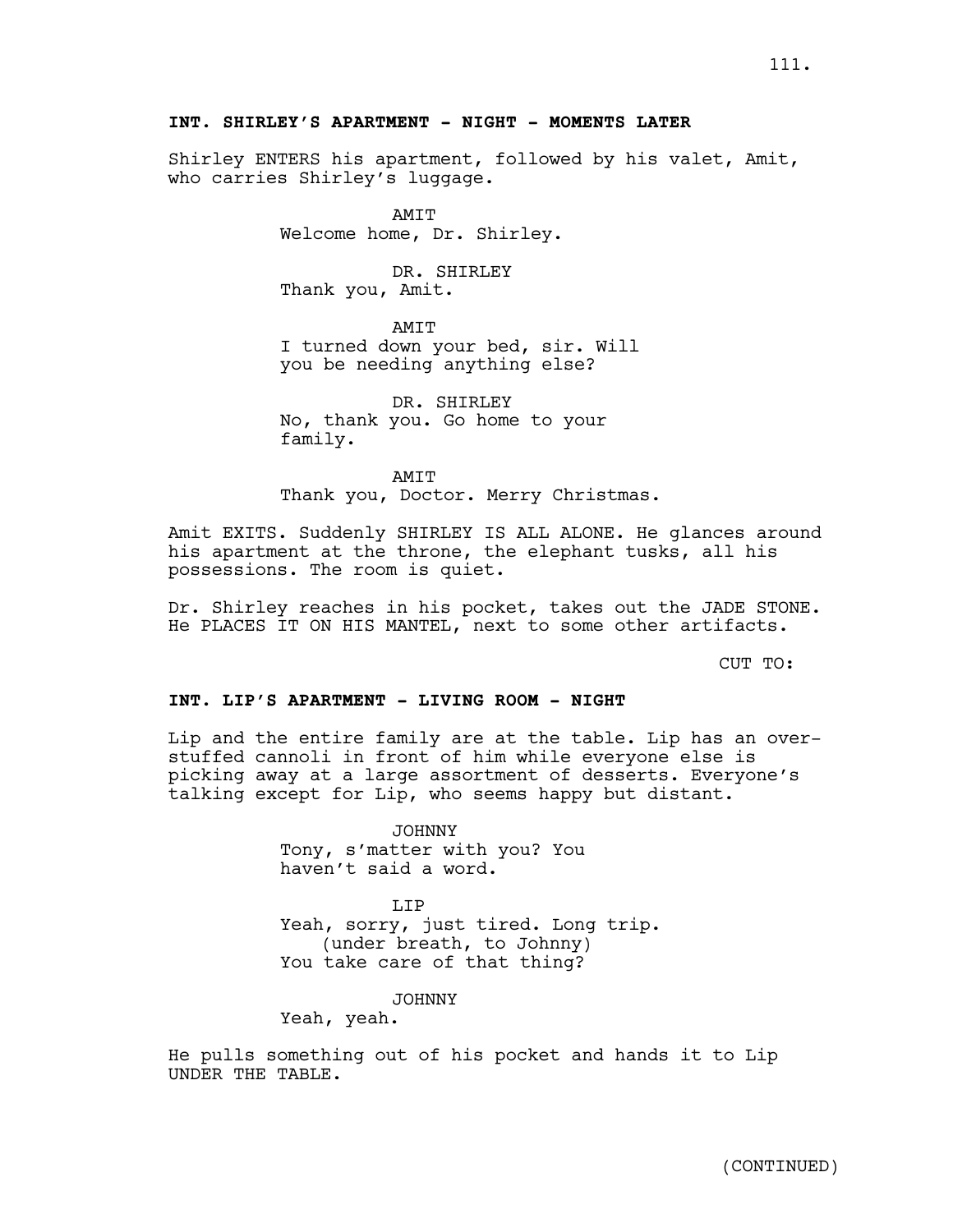### CONTINUED:

ANGLE UNDER THE TABLE - we see that it's Tony's WRISTWATCH. Lip puts the watch on.

LIP

Thanks.

JOHNNY You owe me seventy-five bucks.

Lip REACTS.

T.TP Charlie said sixty.

JOHNNY What, I'm doing this for nothin'?

Lip shoots Johnny a look.

LOUIE Hey, Lip, tell us about the trip.

**RUDY** Yeah. So how was he, the *tootsune*? He get on your nerves?

Lip shoots him a look.

LIP Don't call him that.

Rudy's taken aback. Embarassed.

RUDY

Okay...

ANGLE ON DOLORES watching this. She looks surprised by Lip's reaction to the slur. A pleasant surprise. The family's surprised too. Everyone's quiet. Dolores changes the subject.

### DOLORES

Tony, you should've seen the day last week when Frankie grabbed onto the TV and climbed up on it! I took a picture...

FRAN

Are you nuts, Dee? With all those tubes back there, and the cord--he could've got electrocuted!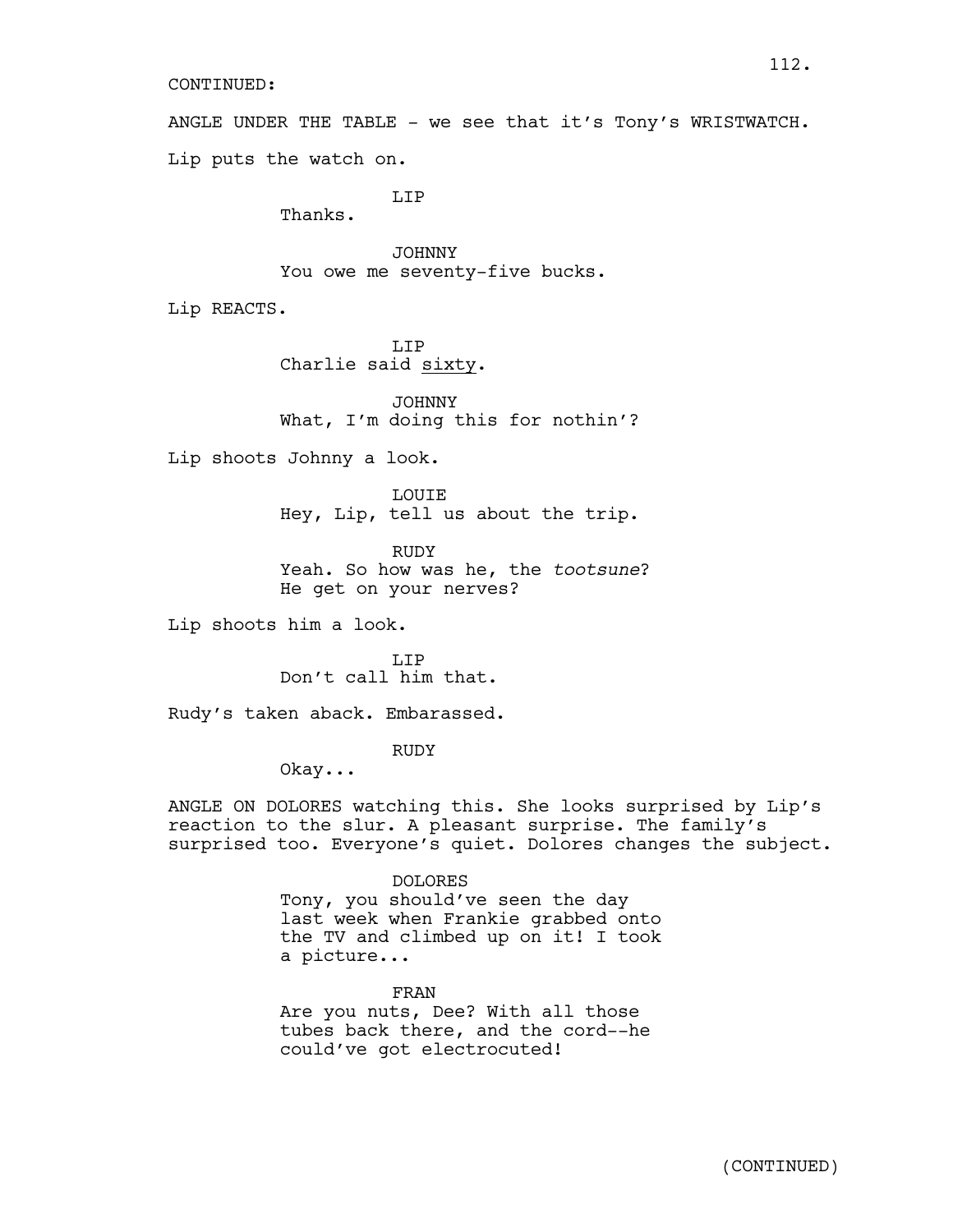JOHNNY You're thinkin' of toasters. No one's gettin' electrocuted from a TV.

As everyone starts to ARGUE about toasters and TVs, there's a KNOCK ON THE DOOR. Lip gets up, goes to the door. He opens it, REACTS.

Charlie from the pawn shop stands in the doorway with his wife, Marie.

LIP

Charlie!

PAWN GUY Hey, Lip. Johnny invited me.

T.TP Come on in.

PAWN GUY You remember Marie.

LIP Hi, Marie, Merry Christmas.

Johnny gets up from the table, greets Charlie and Marie.

JOHNNY Charlie, you came? I was kidding? And you brought the wife, too?

He takes them to the table.

JOHNNY (CONT'D) Hey, everybody, Charlie from the pawn shop. Can you believe it? Christmas, he didn't bring nothing! Charlie, I'm kidding, sit down...

Lip turns to shut the door and sees - Dr. Shirley, standing in the doorway, holding A BOTTLE OF CHAMPAGNE, looking unsure.

Tony Lip smiles and hugs him, walks him in. Lip turns to his family, excited.

> LIP Everyone, this is Dr. Donald Shirley!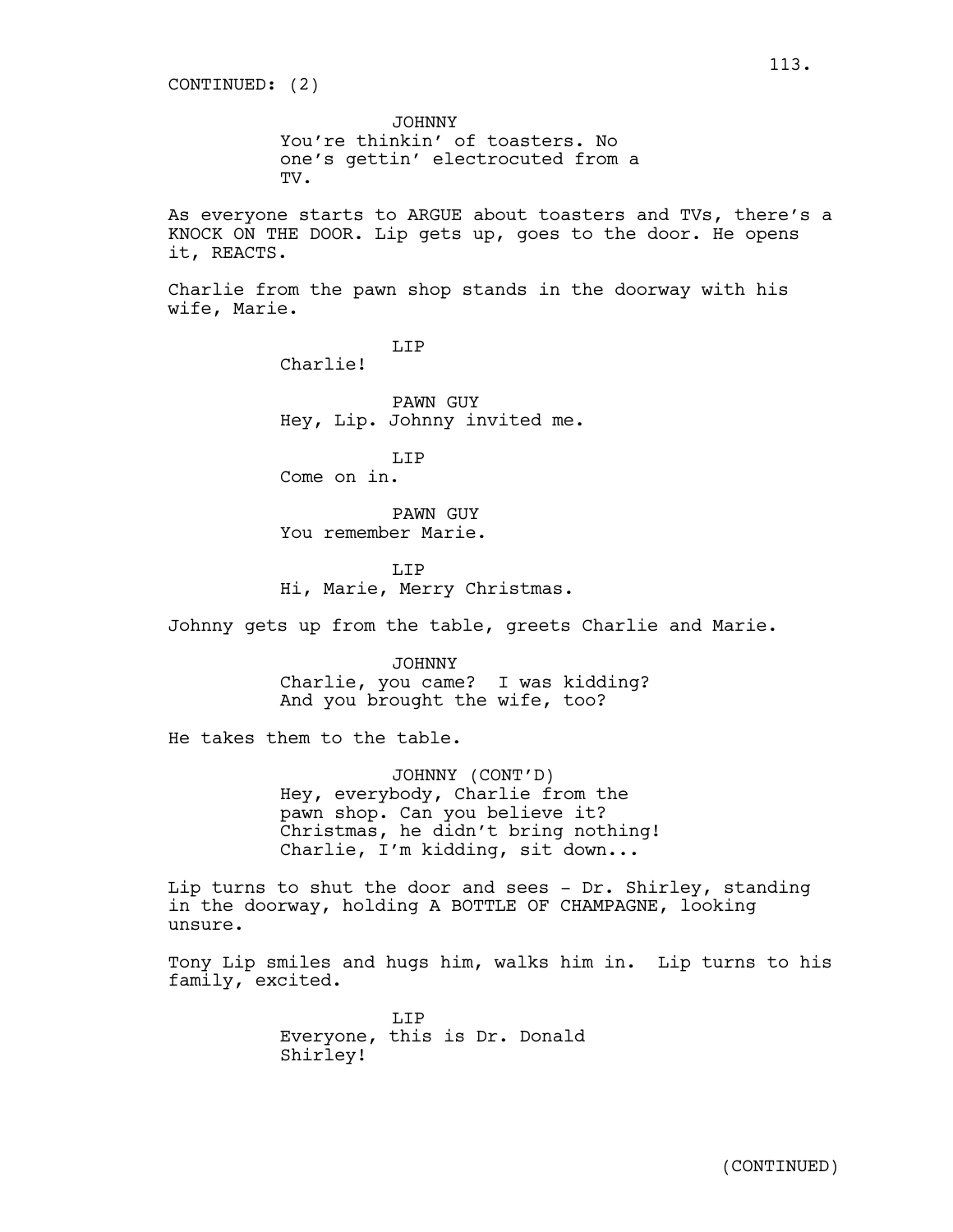DR. SHIRLEY Merry Christmas.

REVERSE ANGLE reveals Johnny, Nicola, Rudy, Louie, Anthony, everyone... watching them, STUNNED AND SPEECHLESS. No one budges. Shirley smiles nervously. LONG BEAT. Then finally Johnny stands.

> JOHNNY Well, come on, make some room! Get the man a plate!

Dolores approaches Shirley.

DR. SHIRLEY You must be Dolores.

She smiles and he hands her the champagne.

DR. SHIRLEY (CONT'D) *Buon Natale*. Thank you for sharing your husband with me.

Lip smiles. Dolores hugs Shirley and WHISPERS in his ear...

DOLORES And thank you for helping with the letters.

Shirley, surprised, laughs.

CLOSE ON DOLORES - She smiles, and we --

CUT TO BLACK.

#### THE END

#### EPILOGUE

*Dr. Donald Shirley continued to tour, compose, and record. He was awarded the Isaac Stern Medallion, and was the only other Carnegie studio resident, besides Leonard Bernstein, who performed annually at Carnegie Hall.*

*During his prolific career, he composed three symphonies, two piano concerti, a cello concerto, three string quartets, a one-act opera, a symphonic tone poem based on Finnegan's Wake, and a set of "Variations" on the legend of Orpheus in the Underworld.*